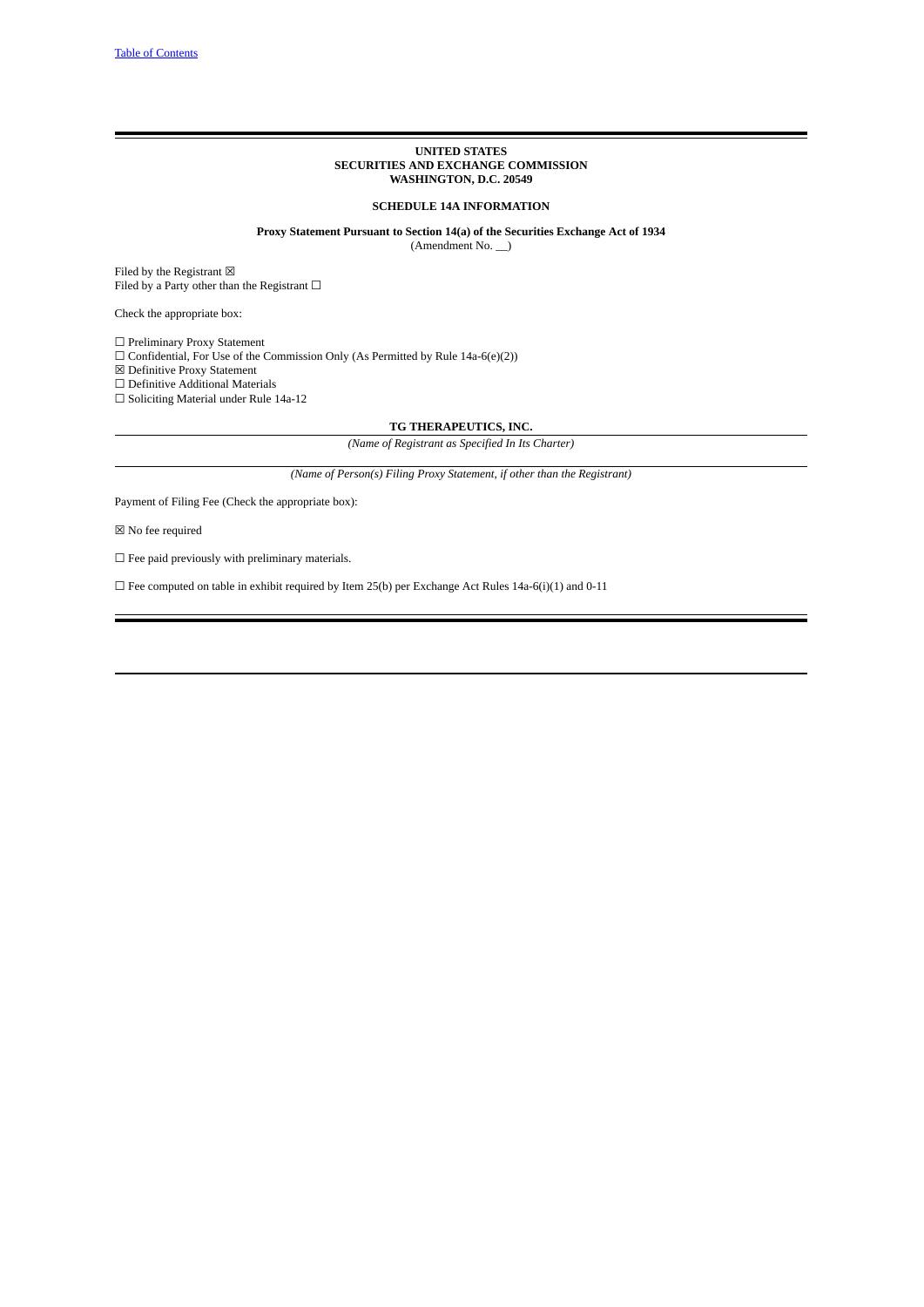

**TG THERAPEUTICS, INC. 2 Gansevoort Street, 9th Floor New York, New York 10014**

Dear Stockholder:

You are cordially invited to attend the Annual Meeting of Stockholders (the "Annual Meeting") of TG Therapeutics, Inc. ("TG" or the "Company") to be held on June 16, 2022 at 9:30 a.m. Eastern Time. **The Annual Meeting will be completely virtual and conducted by means** of a live webcast as described below, which can be accessed at www.virtualshareholdermeeting.com/TGTX2022 when you enter your control number included with the Notice of Internet Availability or proxy card. At the Annual Meeting, stockholders will be asked to (i) elect six directors for a term of one year, (ii) approve the 2022 Incentive Plan, (iii) ratify the appointment of KPMG LLP as our independent registered public accounting firm for the year ending December 31, 2022, (iv) approve, on an advisory basis, the compensation of our named executive officers, (v) approve, on an advisory basis, the frequency of the advisory vote on the compensation of our named executive officers, and (vi) transact such other business as may properly come before the Annual Meeting and any adjournment or postponement thereof. You will also have the opportunity to ask questions and make comments at the Annual Meeting.

In accordance with the rules and regulations of the Securities and Exchange Commission, we are furnishing our proxy statement and annual report to stockholders for the year ended December 31, 2021 on the internet. Our "Important Notice Regarding the Availability of Proxy Materials," was mailed on or about April 29, 2022. That notice describes how you can obtain our proxy statement and annual report online. In addition, that notice provides instructions for how to receive paper copies of our proxy statement and annual report upon request.

It is important that your stock be represented at the Annual Meeting regardless of the number of shares you hold. You are encouraged to specify your voting preferences by marking our proxy card and returning it as directed. If you do attend the Annual Meeting virtually and wish to vote live during the Annual Meeting, you may revoke your proxy at the Annual Meeting.

If you have any questions about the proxy statement or our annual report, please contact Sean A. Power, our Chief Financial Officer at (212) 554-4484 or via email at shareholders@tgtxinc.com.

We look forward to seeing you at the Annual Meeting.

Sincerely, /s/ Michael S. Weiss Michael S. Weiss Chairman, Chief Executive Officer and President

April 29, 2022 *New York, New York*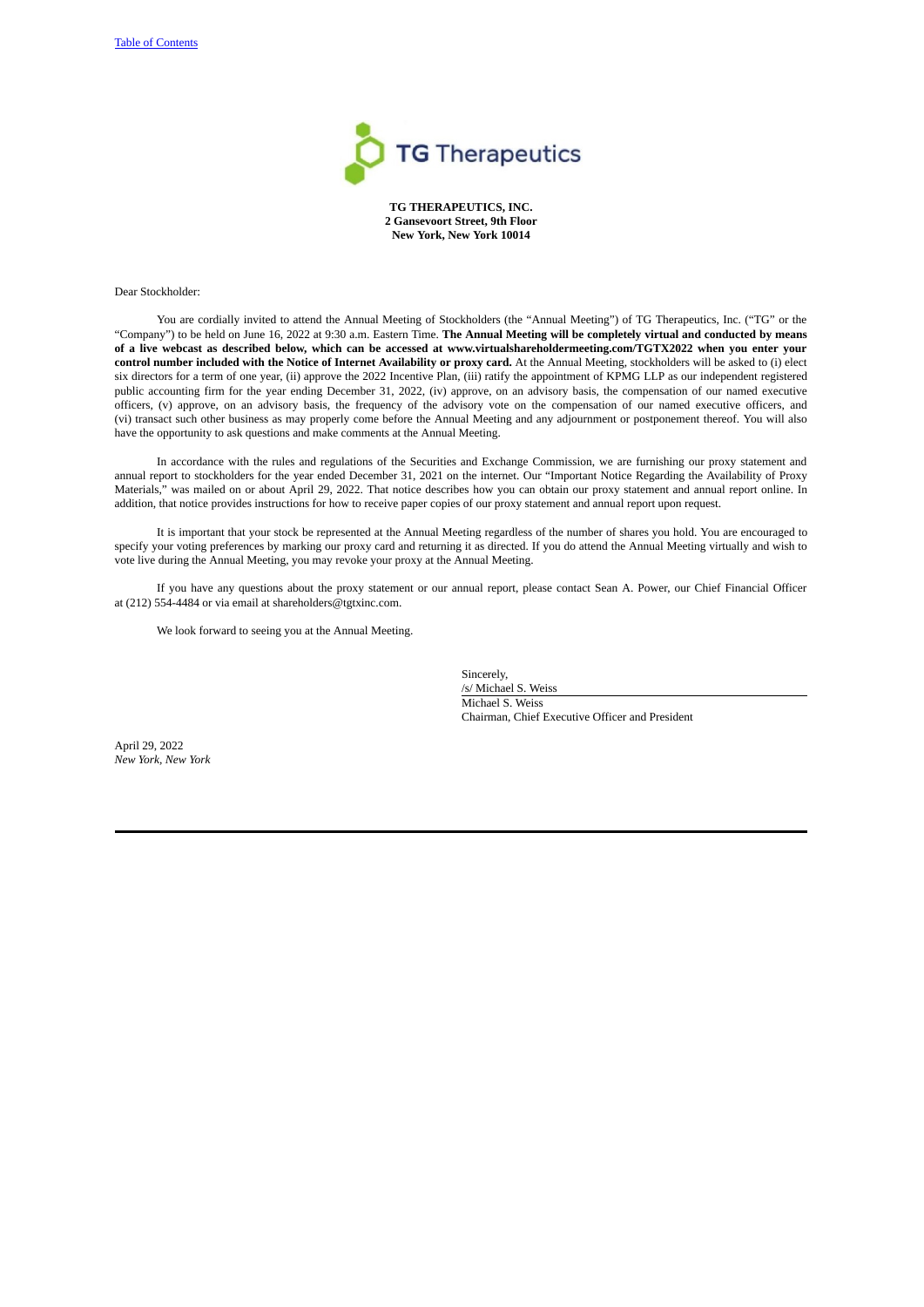

### **TG THERAPEUTICS, INC. 2 Gansevoort Street, 9th Floor New York, New York 10014 NOTICE OF ANNUAL MEETING OF STOCKHOLDERS**

The Annual Meeting of TG Therapeutics, Inc. will be held virtually on June 16, 2022, at 9:30 a.m. Eastern Time. You may attend the webcast of the Annual Meeting via the internet at www.virtualshareholdermeeting.com/TGTX2022 when you enter your control number included with the Notice of Internet Availability or proxy card. Instructions on how to attend and participate in the Annual Meeting via the webcast are posted on www.virtualshareholdermeeting.com/TGTX2022. You will be able to vote your shares by following the instructions on the website and ask questions by using the question box on the virtual meeting platform.

At the Annual Meeting, stockholders will consider and act on the following items:

- 1. Elect six directors for a term of one year;
- 2. Approve the 2022 Incentive Plan;
- 3. Ratify the appointment of KPMG LLP as our independent registered public accounting firm for the year ending December 31, 2022;
- 4. An advisory vote to approve the compensation of our named executive officers;
- 5. An advisory vote on the frequency of the advisory vote on the compensation of our named executive officers; and
- 6. Transact any other business that may properly come before the Annual Meeting or any postponement or adjournment of the Annual Meeting.

Only those stockholders of record as of the close of business on April 20, 2022, are entitled to vote at the Annual Meeting or any postponements or adjournments thereof. A complete list of stockholders entitled to vote at the Annual Meeting will be made available electronically upon request. A complete list of stockholders entitled to vote at the Annual Meeting will be available for review during the Annual Meeting by following the instructions posted at www.virtualshareholdermeeting.com/TGTX2022 and entering your control number included with the Notice of Internet Availability or proxy card.

# **YOUR VOTE IS IMPORTANT!**

Instructions on how to vote your shares via the internet are contained on the "Important Notice Regarding the Availability of Proxy Materials," which was mailed on or about April 29, 2022. Instructions on how to obtain a paper copy of our proxy statement and annual report to stockholders for the year ended December 31, 2021 are listed on the "Important Notice Regarding the Availability of Proxy Materials." These materials can also be viewed online by following the instructions listed on the "Important Notice Regarding the Availability of Proxy Materials."

If you choose to receive a paper copy of our proxy statement and annual report, you may vote your shares by completing and returning the proxy card that will be enclosed.

Submitting your proxy does not affect your right to vote if you decide to attend the Annual Meeting. You are urged to submit your proxy as soon as possible, regardless of whether or not you expect to attend the Annual Meeting. You may revoke your proxy at any time before it is voted at the Annual Meeting by (i) delivering written notice to our Corporate Secretary, Sean A. Power, at our address above, (ii) submitting a later dated proxy card, (iii) voting again via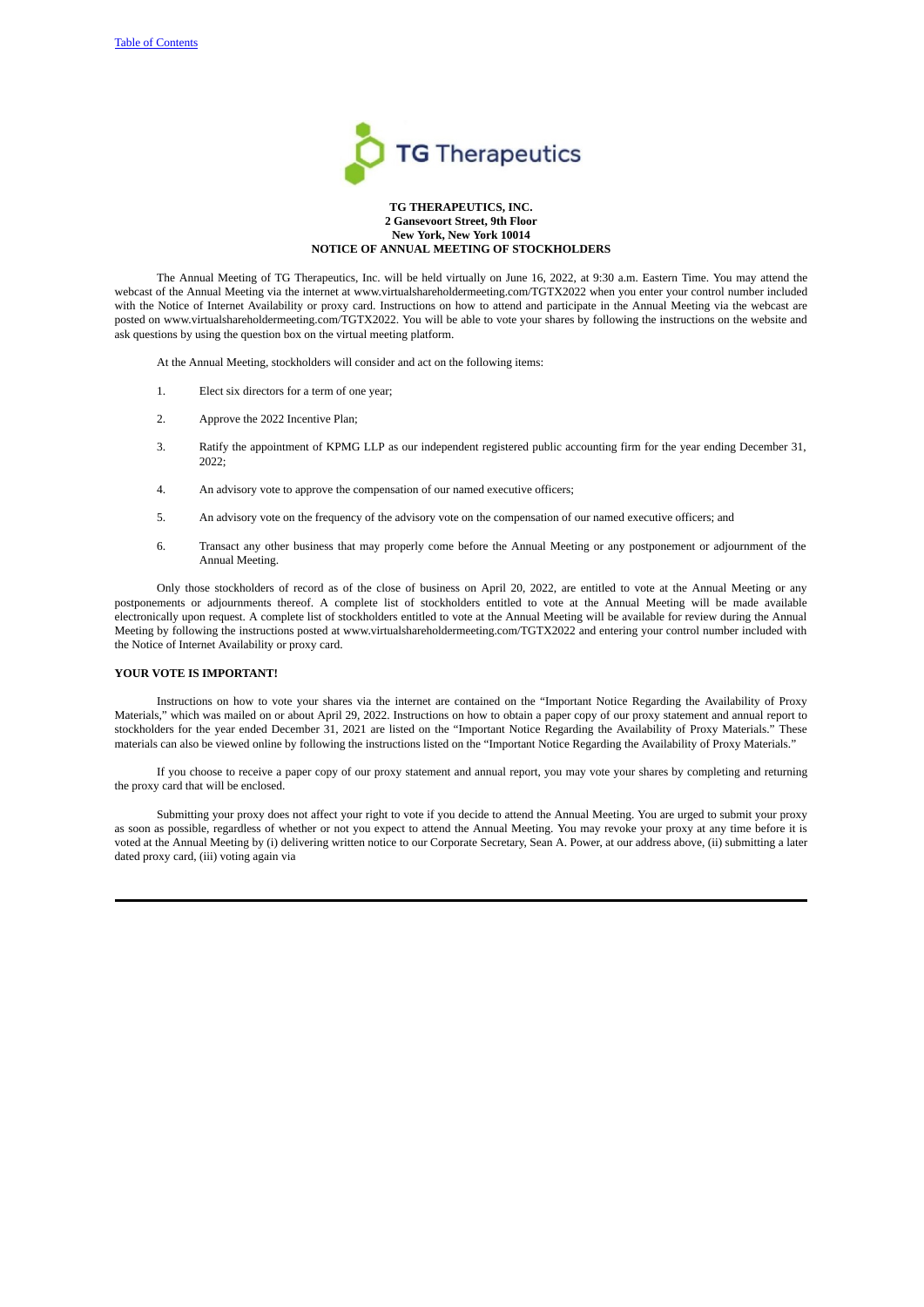the internet as described in the "Important Notice Regarding the Availability of Proxy Materials," or (iv) attending the virtual Annual Meeting and voting live during the Annual Meeting. No revocation under (i) or (ii) will be effective unless written notice or the proxy card is received by our Corporate Secretary at or before the Annual Meeting.

When you submit your proxy, you authorize Michael S. Weiss and Sean A. Power to vote your shares at the Annual Meeting and on any postponements or adjournments of the Annual Meeting in accordance with your instructions.

> By Order of the Board of Directors, /s/ Sean A. Power Sean A. Power *Corporate Secretary*

April 29, 2022 *New York, New York*

2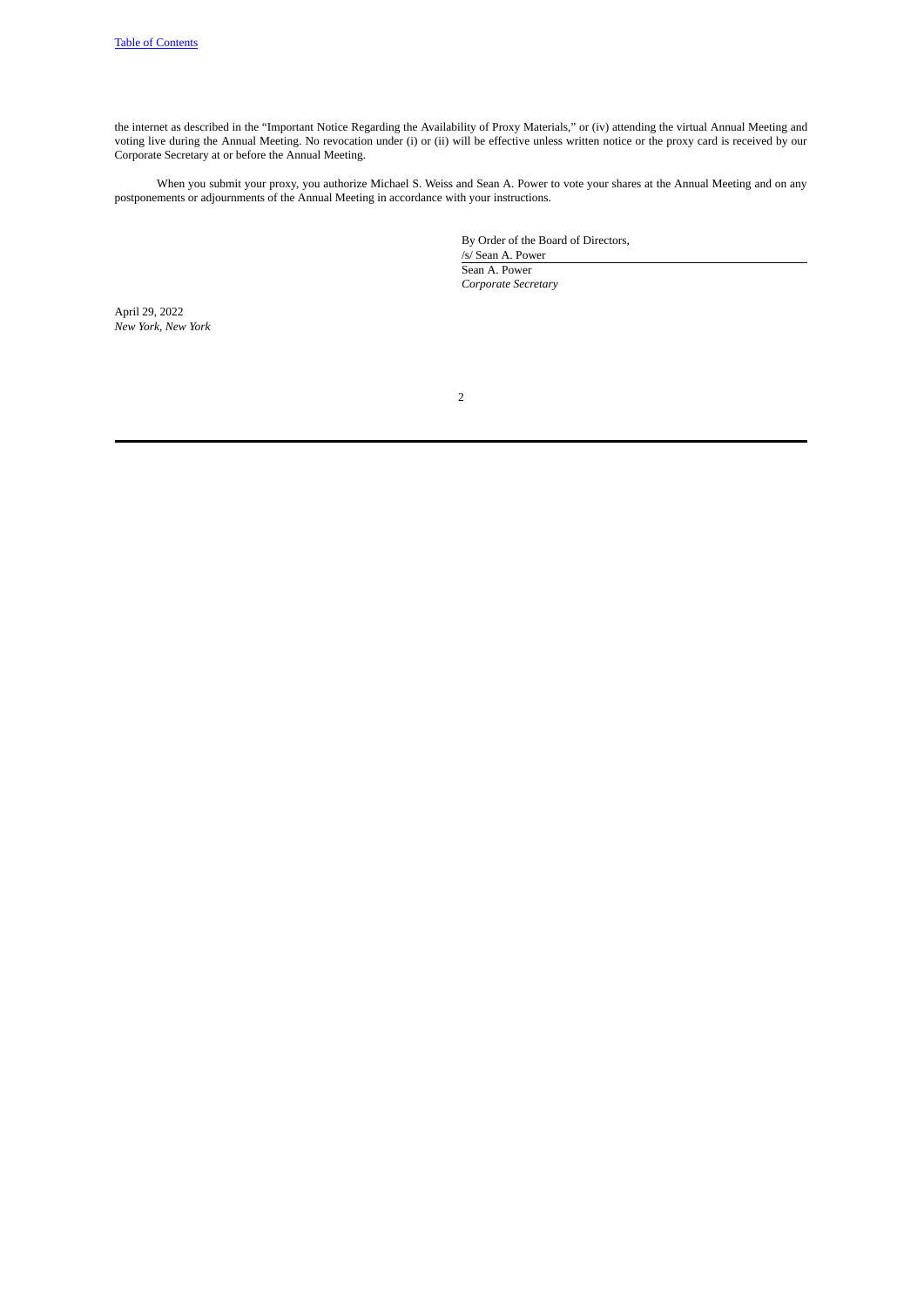

**TG THERAPEUTICS, INC. 2 Gansevoort Street, 9th Floor New York, New York 10014**

# <span id="page-4-0"></span>**PROXY STATEMENT**

This proxy statement is being made available via internet access, beginning on or about April 29, 2022, to the owners of shares of common stock of TG Therapeutics, Inc. (the "Company," "our," "ve," or "TG") as of April 20, 2022, in connection with the solicitation of proxies by our Board of Directors for our 2022 Annual Meeting of Stockholders (the "Annual Meeting"). On or about April 29, 2022, we sent an "Important Notice Regarding the Availability of Proxy Materials" to our stockholders. If you received this notice by mail, you will not receive by mail our proxy statement and annual report to stockholders for the year ended December 31, 2021. If you would like to receive a printed copy of our proxy statement, annual report and proxy card, please follow the instructions for requesting such materials in the notice. Upon request, we will promptly mail you paper copies of such materials free of charge.

The Annual Meeting will be held by live webcast on June 16, 2022, at 9:30 a.m. Eastern Time. You may access the meeting via the internet at www.virtualshareholdermeeting.com/TGTX2022 when you enter your control number included with the Notice of Internet Availability or proxy card. Our Board of Directors encourages you to read this document thoroughly and take this opportunity to vote, via proxy, on the matters to be decided at the Annual Meeting. As discussed below, you may revoke your proxy at any time before your shares are voted at the Annual Meeting.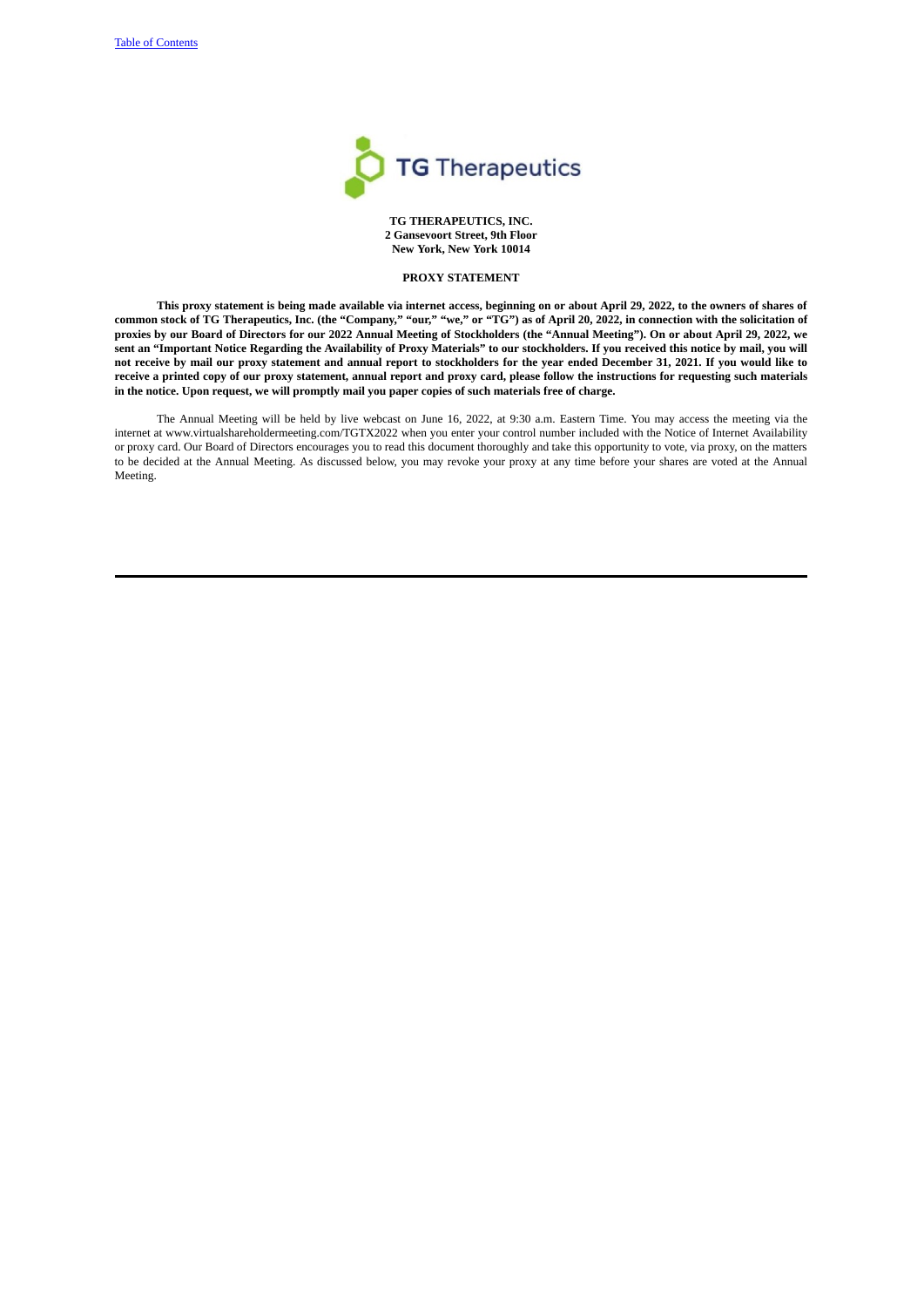# **Table of Contents**

<span id="page-5-0"></span>

| <b>Proxy Statement</b>                                                                                                                                                                                                                                                                                                                                                                                                                                                                                                                                                                                                                                                                                                                                                                                                                                                                                |                                                                                                                |
|-------------------------------------------------------------------------------------------------------------------------------------------------------------------------------------------------------------------------------------------------------------------------------------------------------------------------------------------------------------------------------------------------------------------------------------------------------------------------------------------------------------------------------------------------------------------------------------------------------------------------------------------------------------------------------------------------------------------------------------------------------------------------------------------------------------------------------------------------------------------------------------------------------|----------------------------------------------------------------------------------------------------------------|
| <b>Questions and Answers About the Annual Meeting and Voting</b>                                                                                                                                                                                                                                                                                                                                                                                                                                                                                                                                                                                                                                                                                                                                                                                                                                      | $\boldsymbol{1}$                                                                                               |
| <b>Corporate Governance</b>                                                                                                                                                                                                                                                                                                                                                                                                                                                                                                                                                                                                                                                                                                                                                                                                                                                                           |                                                                                                                |
| <b>Our Board of Directors</b><br><b>Communicating with the Board of Directors</b><br><b>Audit Committee</b><br><b>Compensation Committee</b><br><b>Nominating and Corporate Governance Committee</b><br><b>Code of Business Conduct and Ethics</b>                                                                                                                                                                                                                                                                                                                                                                                                                                                                                                                                                                                                                                                    | 5<br>8<br>8<br>8<br>9<br>10                                                                                    |
| <b>Independent Registered Public Accounting Firm Fees and Other Matters</b>                                                                                                                                                                                                                                                                                                                                                                                                                                                                                                                                                                                                                                                                                                                                                                                                                           | 11                                                                                                             |
| <b>Fees Paid to Independent Registered Accounting Firm</b><br><b>Pre-Approval of Services</b>                                                                                                                                                                                                                                                                                                                                                                                                                                                                                                                                                                                                                                                                                                                                                                                                         | 11<br>11                                                                                                       |
| <b>Report of the Audit Committee</b>                                                                                                                                                                                                                                                                                                                                                                                                                                                                                                                                                                                                                                                                                                                                                                                                                                                                  | 13                                                                                                             |
| <b>Our Executive Officers</b>                                                                                                                                                                                                                                                                                                                                                                                                                                                                                                                                                                                                                                                                                                                                                                                                                                                                         | 14                                                                                                             |
| <b>Compensation Discussion and Analysis</b>                                                                                                                                                                                                                                                                                                                                                                                                                                                                                                                                                                                                                                                                                                                                                                                                                                                           |                                                                                                                |
| <b>Executive Summary</b><br><b>Consideration of Prior Advisory Stockholder Vote on Executive Compensation</b><br><b>Compensation Philosophy and Objectives</b><br><b>Determining Executive Compensation</b><br><b>Benchmarking and Peer Group</b><br><b>Elements of Compensation</b><br><b>2021 Executive Compensation</b><br><b>Base Compensation</b><br><b>Cash Incentive Awards</b><br><b>Long-Term Equity Incentive Awards</b><br><b>Perquisites and Other Executive Benefits</b><br><b>Severance Benefits</b><br><b>Report of the Compensation Committee</b><br><b>Executive Compensation</b><br><b>Summary Compensation Table</b><br><b>Grants of Plan-Based Awards For Fiscal Year 2021</b><br><b>Outstanding Equity Awards at 2021 Fiscal Year End</b><br><b>Stock Vested in Fiscal Year 2021</b><br><b>Employment Agreements</b><br>Potential Payments upon Termination or Change in Control | 15<br>16<br>16<br>17<br>17<br>19<br>20<br>20<br>20<br>21<br>22<br>22<br>23<br>24<br>25<br>26<br>27<br>27<br>28 |
| <b>CEO Pay Ratio</b>                                                                                                                                                                                                                                                                                                                                                                                                                                                                                                                                                                                                                                                                                                                                                                                                                                                                                  | 30                                                                                                             |
| <b>Director Compensation</b>                                                                                                                                                                                                                                                                                                                                                                                                                                                                                                                                                                                                                                                                                                                                                                                                                                                                          | 31                                                                                                             |
| <b>2021 Director Compensation</b>                                                                                                                                                                                                                                                                                                                                                                                                                                                                                                                                                                                                                                                                                                                                                                                                                                                                     | 32                                                                                                             |
| <b>Compensation Committee Interlocks and Insider Participation</b>                                                                                                                                                                                                                                                                                                                                                                                                                                                                                                                                                                                                                                                                                                                                                                                                                                    | 33                                                                                                             |
| <b>Related-Person Transactions</b>                                                                                                                                                                                                                                                                                                                                                                                                                                                                                                                                                                                                                                                                                                                                                                                                                                                                    | 33                                                                                                             |
| <b>Stock Ownership of Our Directors, Executive Officers, and 5% Beneficial Owners</b>                                                                                                                                                                                                                                                                                                                                                                                                                                                                                                                                                                                                                                                                                                                                                                                                                 | 34                                                                                                             |
| <b>Proposal One: Election of Directors; Nominees</b>                                                                                                                                                                                                                                                                                                                                                                                                                                                                                                                                                                                                                                                                                                                                                                                                                                                  | 35                                                                                                             |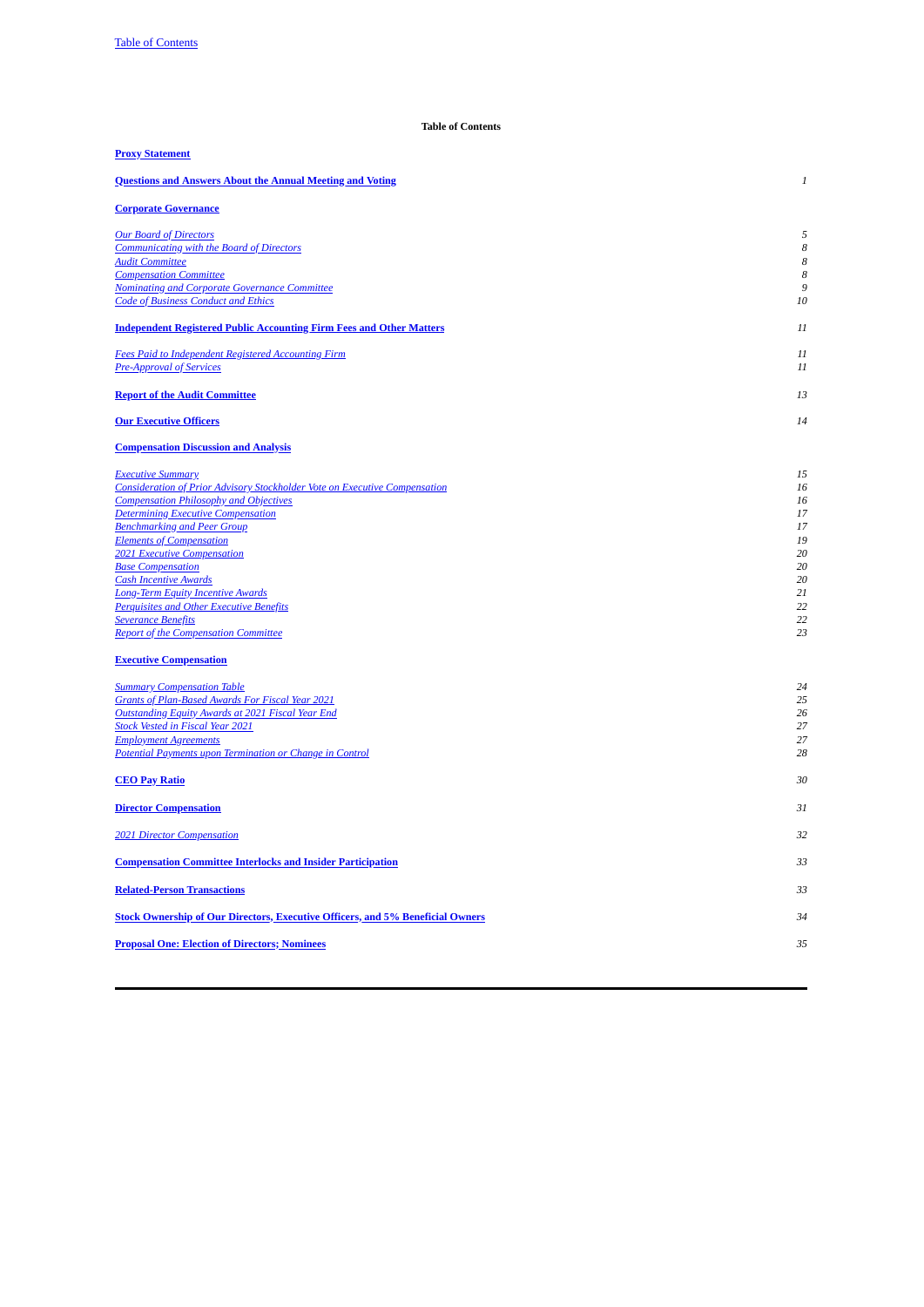| <b>Proposal Two: Approval of the 2022 Incentive Plan</b>                                                                  | 36 |
|---------------------------------------------------------------------------------------------------------------------------|----|
| Proposal Three: Ratification of Appointment of KPMG LLP as Our Independent Registered Public Accounting Firm              | 41 |
| <b>Proposal Four: Advisory Vote to Approve the Compensation of Our Named Executive Officers</b>                           | 42 |
| <b>Proposal Five: Advisory Vote on the Frequency of the Advisory Vote of Compensation of Our Named Executive Officers</b> | 43 |
| <b>Additional Information</b>                                                                                             | 44 |
| <b>Appendix A: 2022 Incentive Plan</b>                                                                                    | 45 |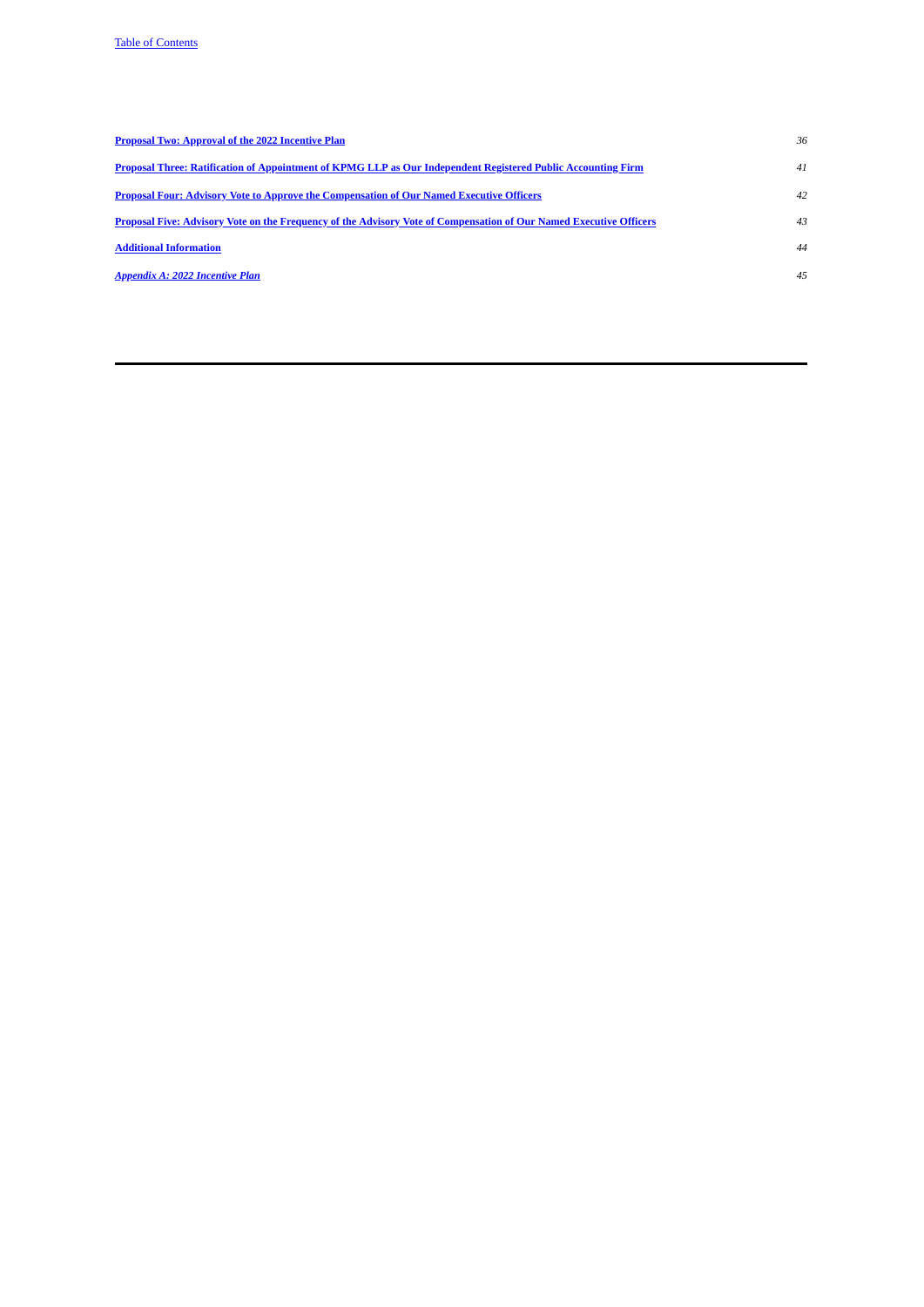# <span id="page-7-0"></span>**QUESTIONS AND ANSWERS ABOUT THE ANNUAL MEETING AND VOTING**

# *Q: Why did I receive an "Important Notice Regarding the Availability of Proxy Materials?"*

A. In accordance with Securities and Exchange Commission ("SEC") rules, instead of mailing a printed copy of our proxy materials, we may send an "Important Notice Regarding the Availability of Proxy Materials" to stockholders. All stockholders will have the ability to access the proxy materials on a website referred to in the notice or to request a printed set of these materials at no charge. You will not receive a printed copy of the proxy materials unless you specifically request one from us. Instead, the notice instructs you as to how you may access and review all of the important information contained in the proxy materials via the internet and submit your vote via the internet.

# *Q: When is the Annual Meeting?*

A. The Annual Meeting will be held at 9:30 a.m., Eastern Time, on Thursday, June 16, 2022.

### *Q: Where will the Annual Meeting be held?*

A. The Annual Meeting will be held virtually by means of a live webcast which can be accessed at www.virtualshareholdermeeting.com/TGTX2022 when you enter your control number included with the Notice of Internet Availability or proxy card.

### *Q: What is the purpose of the Annual Meeting?*

A. At the Annual Meeting, our stockholders will act upon the matters outlined in the Notice of Annual Meeting of Stockholders accompanying this proxy statement, including (i) electing six directors for a term of one year; (ii) approving the 2022 Incentive Plan; (iii) ratifying the appointment of KPMG LLP as our independent registered public accounting firm for the year ending December 31, 2022; (iv) approving an advisory vote on the compensation of our named executive officers; (v) approving an advisory vote on the frequency of the advisory vote on compensation of our named executive officers; and (vi) transacting any other business that may properly come before the 2022 Annual Meeting or any postponement or adiournment thereof.

## *Q: Who is entitled to vote at our Annual Meeting?*

A. The record holders of our common stock at the close of business on April 20, 2022 (the "Record Date"), may vote at the Annual Meeting. Each share of common stock is entitled to one vote. There were 144,450,984 shares of common stock outstanding on the Record Date and entitled to vote at the Annual Meeting. A list of stockholders entitled to vote at the Annual Meeting, including the address of and number of shares held by each stockholder of record, will be made available for your inspection upon request. A complete list of stockholders entitled to vote at the Annual Meeting will be available for review during the Annual Meeting by following the instructions posted at www.virtualshareholdermeeting.com/TGTX2022 and entering your control number included with the Notice of Internet Availability or proxy card.

### *Q: How many votes do I have?*

A. On each matter to be voted upon, you have one vote for each share of common stock you own as of the Record Date.

### *Q: How do I vote?*

A. You may vote during the Annual Meeting by following the instructions posted at www.virtualshareholdermeeting.com/TGTX2022 and entering your control number included with the Notice of Internet Availability or proxy card, by use of a proxy card if you receive a printed copy of our proxy materials, via internet as directed in our "Important Notice Regarding the Availability of Proxy Materials," or by telephone as indicated in the proxy card.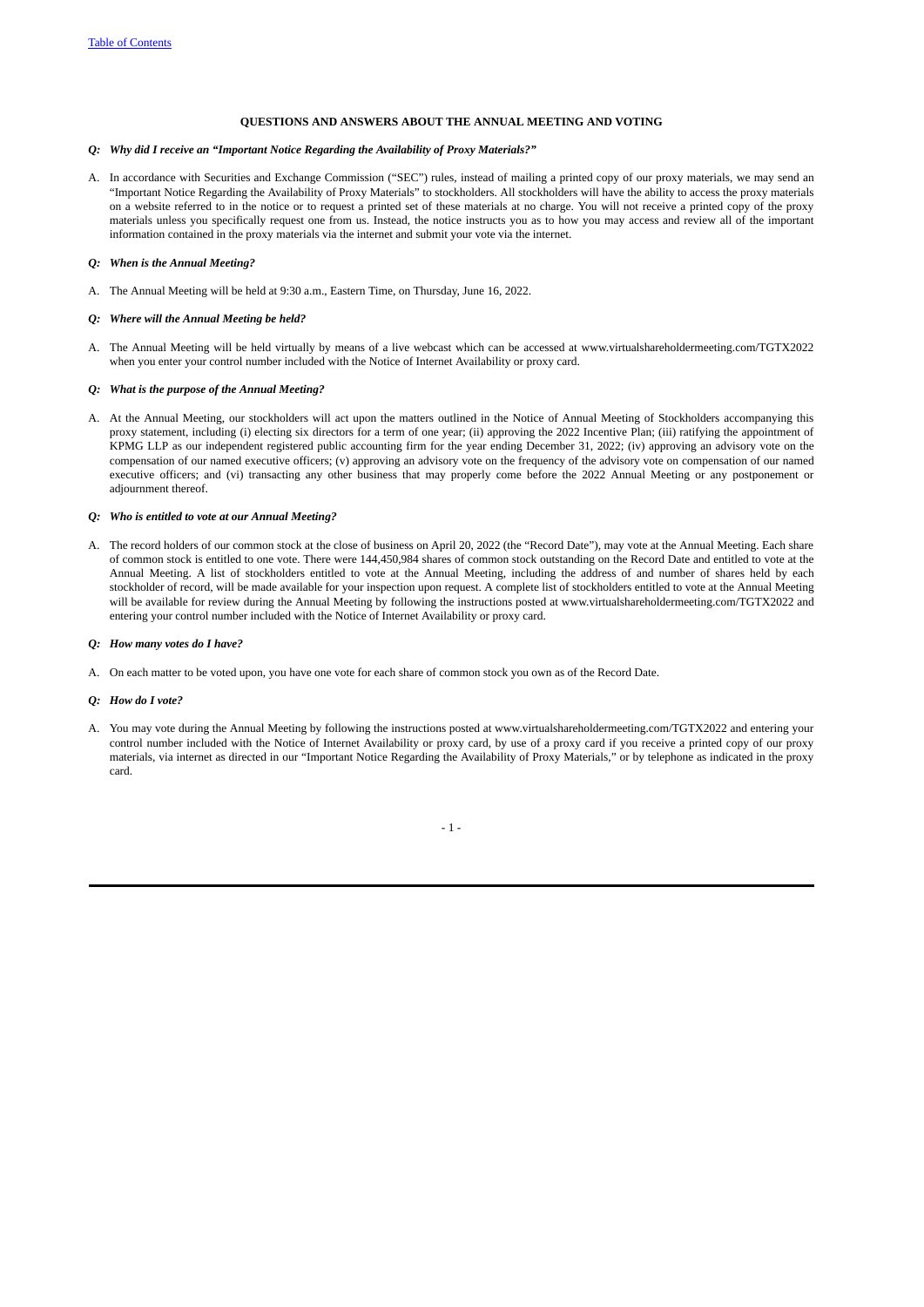# *Q: What if I have technical difficulties or trouble accessing the virtual Annual Meeting?*

A. We will have technicians ready to assist you with any technical difficulties you may have accessing the virtual Annual Meeting. If you encounter any difficulties accessing the virtual Annual Meeting during the check-in or meeting time, please call the technical support number located on the meeting page. Technical support will be available starting at 9:15 a.m. Eastern Time on June 16, 2022.

## *Q: What is a proxy?*

A. A proxy is a person you appoint to vote your shares on your behalf. If you are unable to virtually attend the Annual Meeting, our Board of Directors is seeking your appointment of a proxy so that your shares may be voted. If you vote by proxy, you will be designating Michael S. Weiss, our Chairman, Chief Executive Officer and President, and Sean A. Power, our Chief Financial Officer, Treasurer and Corporate Secretary, as your proxies. Mr. Weiss and/or Mr. Power may act on your behalf and have the authority to appoint a substitute to act as your proxy.

## *Q: How will my shares be voted if I vote by proxy?*

A. Your proxy will be voted according to the instructions you provide. If you complete and submit your proxy but do not otherwise provide instructions on how to vote your shares, your shares will be voted (i) "FOR" the individuals nominated to serve as members of our Board of Directors, (ii) "FOR" the 2022 Incentive Plan, (iii) "FOR" the ratification of KPMG LLP as our independent registered public accounting firm for the year ending December 31, 2022, (iv) "FOR" the advisory vote to approve the compensation of our named executive officers, and (v) "FOR" a frequency of every three years for future advisory votes to approve the compensation of our named executive officers. Presently, our Board does not know of any other matter that may come before the Annual Meeting. However, your proxies are authorized to vote on your behalf, using their discretion, on any other business that properly comes before the Annual Meeting.

### *Q: How do I revoke my proxy?*

- A. You may revoke your proxy at any time before your shares are voted at the Annual Meeting by:
	- delivering written notice to our Corporate Secretary, Sean A. Power, at our address above or via email at shareholders@tgtxinc.com;
	- submitting a later dated proxy card or voting again via the internet as described in the "Important Notice Regarding the Availability of Proxy Materials;" or
	- attending the virtual Annual Meeting and voting live during the meeting by following the instructions posted at www.virtualshareholdermeeting.com/TGTX2022.

### *Q: Is my vote confidential?*

- A. Yes. All votes remain confidential.
- *Q: How are votes counted?*
- A. Before the Annual Meeting, our Board of Directors will appoint one or more inspectors of election for the Annual Meeting. The inspector(s) will determine the number of shares represented at the Annual Meeting, the existence of a quorum and the validity and effect of proxies. The inspector(s) will also receive, count, and tabulate ballots and votes and determine the results of the voting on each matter that comes before the Annual Meeting. Abstentions and votes withheld, and shares represented by proxies reflecting abstentions or votes withheld, will be treated as present for purposes of determining the existence of a quorum at the Annual Meeting. They will not be considered as votes "for" or "against" any matter for which the stockholder has indicated their intention to abstain or withhold their vote. Broker or nominee non-votes, which occur when shares held in "street name" by brokers or nominees who indicate that they do not have discretionary authority to vote on a particular matter, will not be considered as votes "for" or "against" that particular matter. Broker and nominee non-votes will be treated as present for purposes of determining the existence of a quorum, and may be entitled to vote on certain matters at the Annual Meeting.

- 2 -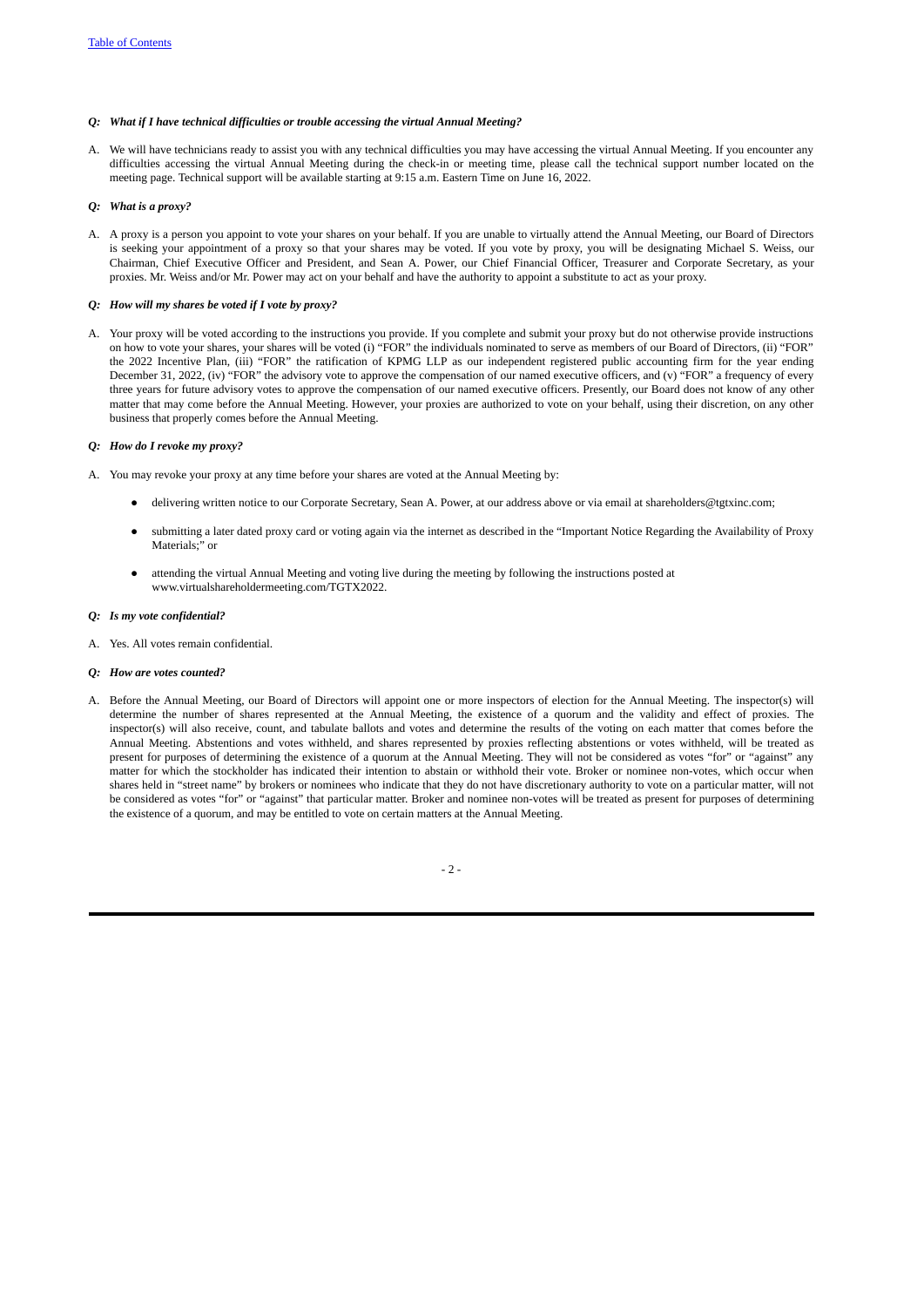Broker non-votes occur when shares are held indirectly through a broker, bank or other nominee or intermediary on behalf of a beneficial owner (referred to as held in "street name") and the broker submits a proxy but does not vote for a matter because the broker has not received voting instructions from the beneficial owner and (i) the broker does not have discretionary voting authority on the matter or (ii) the broker chooses not to vote on a matter for which it has discretionary voting authority. Pursuant to the New York Stock Exchange, which govern voting matters at the Annual Meeting, brokers are permitted to exercise discretionary voting authority only on "routine" matters when voting instructions have not been timely received from a beneficial owner.

The following matter up for vote at the Annual Meeting are considered to be "routine": (i) the ratification of KPMG LLP as our independent registered public accounting firm for the year ending December 31, 2022. Brokers that hold your shares, therefore, have discretionary authority to vote your shares on this matter unless they receive instructions from you on these matters.

### *Q: What constitutes a quorum at the Annual Meeting?*

A. In accordance with Delaware law (the law under which we are incorporated) and our Bylaws, the presence at the Annual Meeting, by proxy or virtually in person, of the holders of a majority of the outstanding shares of the capital stock entitled to vote at the Annual Meeting constitutes a quorum, thereby permitting the stockholders to conduct business at the Annual Meeting. Abstentions, votes withheld, and broker or nominee nonvotes will be included in the calculation of the number of shares considered present at the Annual Meeting for purposes of determining the existence of a quorum.

If a quorum is not present at the Annual Meeting, a majority of the stockholders present virtually in person and by proxy may adjourn the meeting to another date. If an adjournment is for more than 30 days or a new record date is fixed for the adjourned meeting by our Board, we will provide notice of the adjourned meeting to each stockholder of record entitled to vote at the adjourned meeting. At any adjourned meeting at which a quorum is present, any business may be transacted that might have been transacted at the originally called Annual Meeting.

### *Q: What vote is required to elect our directors for a one-year term?*

A. The affirmative vote of a plurality of the votes of the shares present, virtually in person or by proxy, at the Annual Meeting is required for the election of each of the nominees for director. "Plurality" means that the nominees receiving the largest number of votes up to the number of directors to be elected at the Annual Meeting will be duly elected as directors. Abstentions, votes withheld, and broker or nominee non-votes will not affect the outcome of director elections.

### *Q: What vote is required to approve the 2022 Incentive Plan?*

A. The affirmative vote of the majority of shares present in person or represented by proxy at the Annual Meeting and entitled to vote on the subject matter is required to authorize the adoption of the 2022 Incentive Plan. Abstentions and votes withheld will have the same effect as a negative vote. However, broker or nominee non-votes, and shares represented by proxies reflecting broker or nominee non-votes, will not have the effect of a vote against this proposal as they are not considered to be present and entitled to vote on this matter.

### Q: What vote is required to ratify KPMG LLP as our independent registered public accounting firm for the year ending December 31, 2022?

A. The affirmative vote of a majority of the shares present, virtually in person or by proxy, and entitled to vote at the Annual Meeting is required to approve the ratification of KPMG LLP as our independent registered public accounting firm for the year ending December 31, 2022. Abstentions will have the same effect as a negative vote. However, broker or nominee non-votes, and shares represented by proxies reflecting broker or nominee non-votes, will not have the effect of a vote against this proposal as they are not considered to be present and entitled to vote on this matter.

## Q: How will the outcome of the advisory vote to approve the compensation of our named executive officers be determined?

A. The affirmative vote of a majority of the shares present, in person or by proxy, and entitled to vote at the Annual Meeting is required to adopt the advisory vote to approve the compensation of our named executive officers. Abstentions and votes withheld will have the same effect as a negative vote. However, broker or nominee non-votes, and shares represented by

- 3 -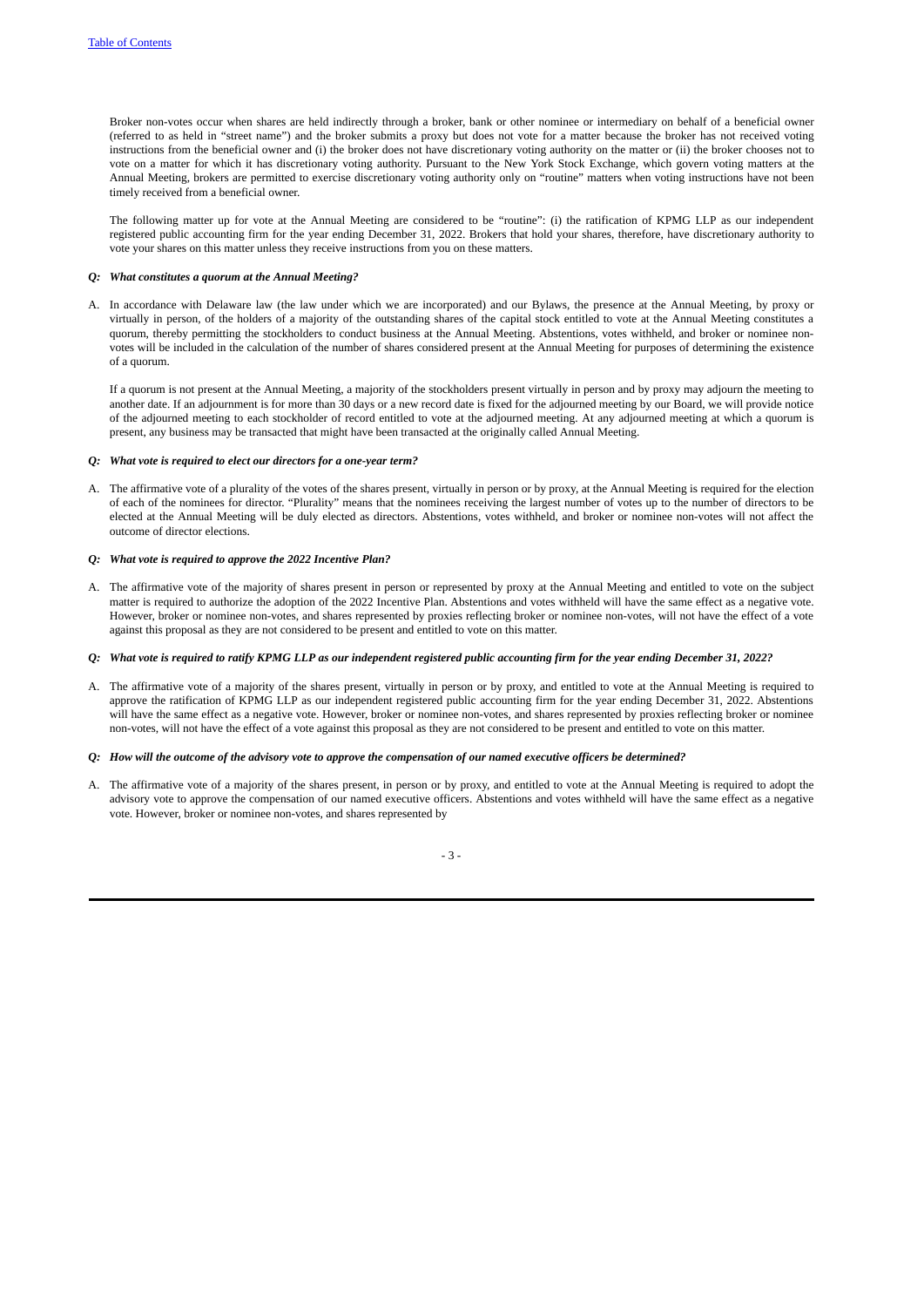proxies reflecting broker or nominee non-votes, will not have the effect of a vote against this proposal as they are not considered to be present and entitled to vote on this matter.

## Q: How will the outcome of the advisory vote on the frequency of the advisory vote on compensation of our named executive officers be determined?

A. The frequency of the advisory vote on compensation of our named executive officers receiving the greatest number of votes – every three years, every two years or every year – will be the frequency that stockholders approve.

### *Q: What percentage of our outstanding common stock do our directors and executive officers own?*

A. As of our Record Date of April 20, 2022, our directors and executive officers owned, or have the right to acquire, approximately 9% of our outstanding common stock. See the discussion under the heading "Stock Ownership of Our Directors, Executive Officers, and 5% Beneficial Owners" on page 34 for more details.

# Q: Who was our independent public accountant for the year ending December 31, 2021? Will they be represented at the Annual Meeting?

A. KPMG LLP is the independent registered public accounting firm that audited our financial statements for the year ending December 31, 2021. We expect a representative of KPMG LLP to be present virtually at the Annual Meeting. The representative will have an opportunity to make statements and will be available to answer your questions.

## *Q: How can I obtain a copy of our annual report on Form 10‑K?*

A. We have filed our annual report on Form 10-K for the year ended December 31, 2021, with the SEC. You may obtain, free of charge, a copy of our annual report on Form 10-K, including financial statements and exhibits, by writing to our corporate secretary, Sean A. Power, or by email at shareholders@tgtxinc.com. Upon request, we will also furnish any exhibits to the annual report on Form 10-K as filed with the SEC.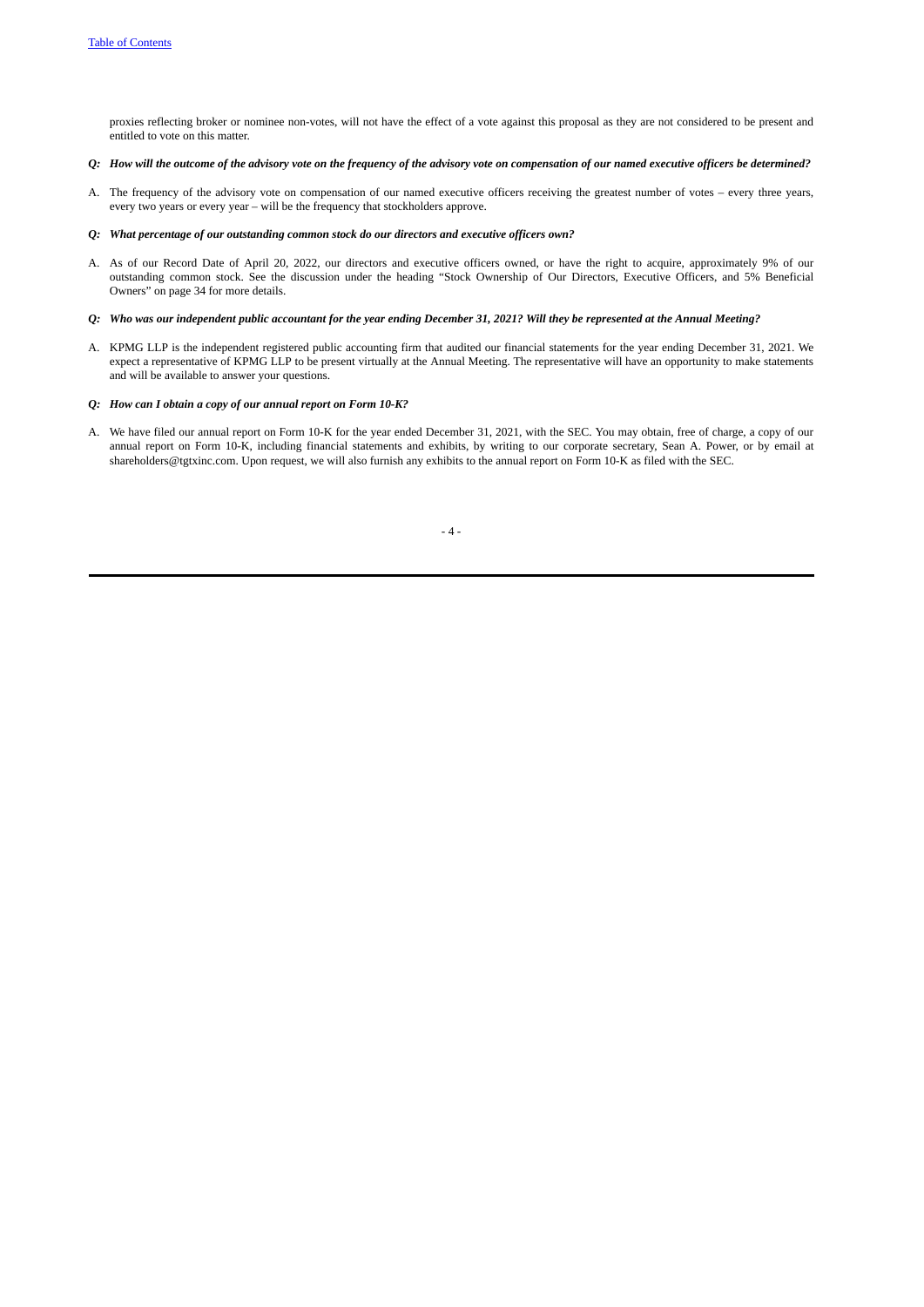# <span id="page-11-0"></span>**CORPORATE GOVERNANCE**

# <span id="page-11-1"></span>*Our Board of Directors*

Our Bylaws provide that the Board shall consist of one or more members, as determined from time to time by resolution of the Board. Currently, our Board consists of six members. The following individuals are being nominated to serve on our Board (See "Proposal 1 – Election of Directors; Nominees"):

| Name                | Age | Position                                        | <b>Director</b><br><b>Since</b> |
|---------------------|-----|-------------------------------------------------|---------------------------------|
| Michael S. Weiss    | 56  | Chairman, Chief Executive Officer and President | 2011                            |
| Laurence N. Charney | 75  | Lead Independent Director                       | 2012                            |
| Yann Echelard       | 58  | <b>Director</b>                                 | 2012                            |
| Kenneth Hoberman    | 57  | Director                                        | 2014                            |
| Daniel Hume         | 55  | <b>Director</b>                                 | 2015                            |
| Sagar Lonial, MD    | 55  | Director                                        | 2020                            |

The Board does not have a formal policy regarding the separation of the roles of Chief Executive Officer and Chairman, as the Board believes that it is in the best interests of the Company to make that determination based on the direction of the Company and the current membership of the Board. The Board has determined that having a director who is an executive officer serve as the Chairman is in the best interest of the Company's stockholders at this time. On June 16, 2021, the Board appointed Laurence N. Charney as Lead Independent Director. The Lead Independent Director will be responsible for presiding at regular executive sessions of the independent directors, lead annual independent director evaluations of the Chairman and Chief Executive Officer, and serve as a liaison between the Chairman and Chief Executive Officer and the independent directors.

TG has a risk management program overseen by Michael S. Weiss, our Chairman, Chief Executive Officer and President, and the Board. Mr. Weiss and management identify material risks and prioritize them for our Board. Our Board regularly reviews information regarding our credit, liquidity, operations, and compliance as well as the risks associated with each.

The following biographies set forth the names of our directors and director nominees, their ages, the year in which they first became directors, their positions with us, their principal occupations and employers for at least the past five years, any other directorships held by them during the past five years in companies that are subject to the reporting requirements of the Securities Exchange Act of 1934 (the "Exchange Act"), or any company registered as an investment company under the Investment Company Act of 1940, as well as additional information, all of which we believe sets forth each director nominee's qualifications to serve on the Board. There is no family relationship between and among any of our executive officers or directors. There are no arrangements or understandings between any of our executive officers or directors and any other person pursuant to which any of them are elected as an officer or director, except as disclosed below.

TG adheres to the corporate governance standards adopted by The Nasdaq Stock Market ("Nasdaq"). Nasdaq rules require our Board to make an affirmative determination as to the independence of each director. Consistent with these rules, our Board undertook its annual review of director independence on April 20, 2022. During the review, our Board considered relationships and transactions during 2021 and during the past three fiscal years between each director or any member of his immediate family, on the one hand, and the Company and our subsidiaries and affiliates, on the other hand. The purpose of this review was to determine whether any such relationships or transactions were inconsistent with a determination that the director is independent. Based on this review, our Board determined that Yann Echelard, Laurence Charney, Kenneth Hoberman, Daniel Hume and Dr. Sagar Lonial are independent under the criteria established by Nasdaq and our Board.

**Michael S. Weiss,** 56, has served as TG's Chairman, President and CEO since December 2011. Mr. Weiss is also currently a director of the Company. From 2002 to 2009, Mr. Weiss was the Chairman and Chief Executive Officer of Keryx Biopharmaceuticals, Inc. Mr. Weiss began his professional career as a lawyer with Cravath, Swaine & Moore LLP. He earned his J.D. from Columbia Law School and his B.S. in Finance from The University at Albany. Based on Mr. Weiss's biotechnology and pharmaceutical industry experience, as well as his extensive management experience, the Board of Directors believes that Mr. Weiss has the appropriate set of skills to serve as a member of the Board. Mr. Weiss also serves as a Director and Executive Vice Chairman, Strategic Development of Fortress Biotech, Inc., and as Chairman of the Board of Directors of Mustang Bio, Inc., and of Checkpoint Therapeutics, Inc. Additionally, Mr. Weiss co-founded and served as Co-Portfolio Manager and Managing Partner of Opus Point Partners, LLC from 2009 to 2019.

- 5 -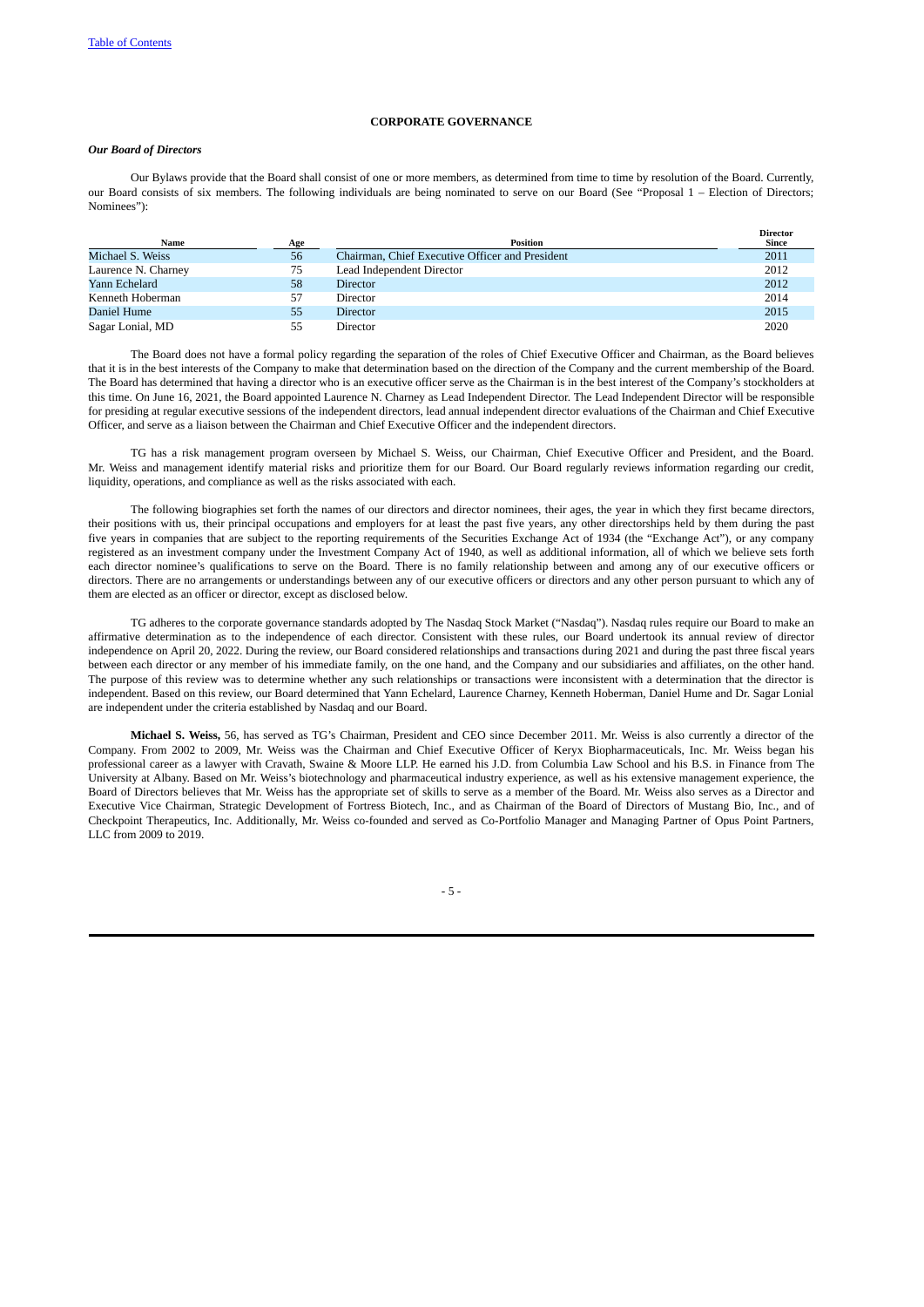**Laurence N. Charney**, 75, has served on our Board since April 2012. Since 2007, Mr. Charney has served as a business strategist and financial advisor to Boards, CEOs and investors. Previously, from 1970 through June 2007, Mr. Charney was a senior audit partner at Ernst & Young, LLP, a registered public accounting firm, retiring as a practice leader in the Americas Quality and Risk Management Group. Mr. Charney currently serves as a director and audit committee chairman of Kenon Holdings Ltd. and Apifany Group, Inc. In addition, Mr. Charney previously served as a director and audit committee member of Pacific Drillings S.A, Marvel Entertainment, Inc., XTL Biopharmaceuticals, Ltd., and Iconix Brand Group, Inc. In addition to his extensive experience on the boards of various corporate entities, Mr. Charney is also very active on the boards of several non-profit organizations. Mr. Charney graduated with a B.B.A. degree from Hofstra University and completed the Executive MBA in Business program at Columbia University. Based on Mr. Charney's financial industry experience and in-depth understanding of our business, the Board of Directors believes that Mr. Charney has the appropriate set of skills to serve as a member of the Board.

**Yann Echelard**, 58, has served on our Board since November 2012. Dr. Echelard, current Operating Partner at Flagship Pioneering, has over 30 years of research and biopharmaceutical experience. Dr. Echelard holds a Ph.D. from Université de Montréal and has completed post-doctoral studies at Ludwig Institute of Cancer Research in Montreal (McGill University). As a visiting scientist at the Roche Institute and at Harvard University (Developmental Biology), he had a key role in the isolation and characterization of the Hedgehog genes, the first identified vertebrate morphogens. From 1994 to 2010, he progressed through various positions of increasing responsibility at Genzyme Transgenics Corporation and at GTC Biotherapeutics, including Vice President of Research and Development. In 1998, he led the scientific team that first performed goat somatic cell nuclear transfer (cloning). Focusing on Corporate Development, Dr. Echelard spearheaded the creation of a collaborative Joint Venture with LFB Biotechnologies in 2006, which was focused on the development of recombinant plasma proteins and monoclonal antibodies. This close collaboration led to the acquisition of GTC Biotherapeutics, Inc. by LFB in December 2010. In January of 2013, Dr. Echelard became the President and Chief Executive Officer of rEVO Biologics, Inc., the successor of GTC Biotherapeutics, Inc., a position he held until April 2018. Since joining Flagship Pioneering, he has successively acted as founding President of Ring Therapeutics, Inc., Cellarity Inc., Laronde, Inc. and a few other Flagship-funded ventures still in stealth mode. Based on Mr. Echelard's biotechnology and pharmaceutical industry experience, as well as his extensive management experience, the Board of Directors believes that Dr. Echelard has the appropriate set of skills to serve as a member of the Board.

**Kenneth Hoberman**, 57, has served on our Board since December 2014. Mr. Hoberman is currently the Chief Operating Officer and Corporate Secretary of Stemline Therapeutics, Inc. where he is a key member of the founding team. He was instrumental in the company's financings from early private, including institutional, rounds through the IPO and subsequent follow-on offerings. He has extensive financial, accounting, investor relations, corporate governance and business development experience including M&A, strategic alliances and partnerships both domestic and international. His operational expertise includes regulatory oversight, human resources, manufacturing and clinical development. He was previously Vice President of Corporate and Business Development of Keryx Biopharmaceuticals, Inc., where he was instrumental in the success of the company. He also helped secure multiple sources of capital including over \$200 million in equity investments through public and private offerings. He also initiated and executed a \$100 million strategic alliance and originated, negotiated and closed dozens of licensing and operational contracts, helping to grow the company's market capitalization to over \$1 billion. He also led the team that originated, in-licensed, and developed AuryxiaTM, an FDA approved product. Mr. Hoberman currently serves as a director of Nuvectis Pharma, Inc. He received a B.S.B.A. in Finance from Boston University and completed post-baccalaureate studies at Columbia University. Based on Mr. Hoberman's financial and pharmaceutical industry experience and in-depth understanding of our business, as well as his extensive management experience, the Board of Directors believes that Mr. Hoberman has the appropriate set of skills to serve as a member of the Board.

**Daniel Hume**, 55, has served as a member of our Board of Directors since June 2015. Mr. Hume is currently a managing partner at Kirby McInerney, LLP. Mr. Hume's law practice focuses on securities law regulation, structured finance, antitrust, and civil litigation. Mr. Hume is member of the board of directors of Stemline Therapeutics Inc. (Nasdaq: STML), a late clinical stage biopharmaceutical company, and National Holdings Corporation (Nasdaq: NHLD), a financial services company. Mr. Hume is admitted to the New York State Bar and federal courts around the country, including the United States Supreme Court. Mr. Hume received a B.A. in philosophy and graduated magna cum laude from the State University of New York at Albany, and earned a J.D. from the Columbia University Law School, where he served as Notes Editor for the Columbia Journal of Environmental Law. We believe that Mr. Hume is qualified to serve on our Board of Directors due to his substantial financial and legal experience as well as his experience on several other Boards, some within the pharmaceutical industry.

- 6 -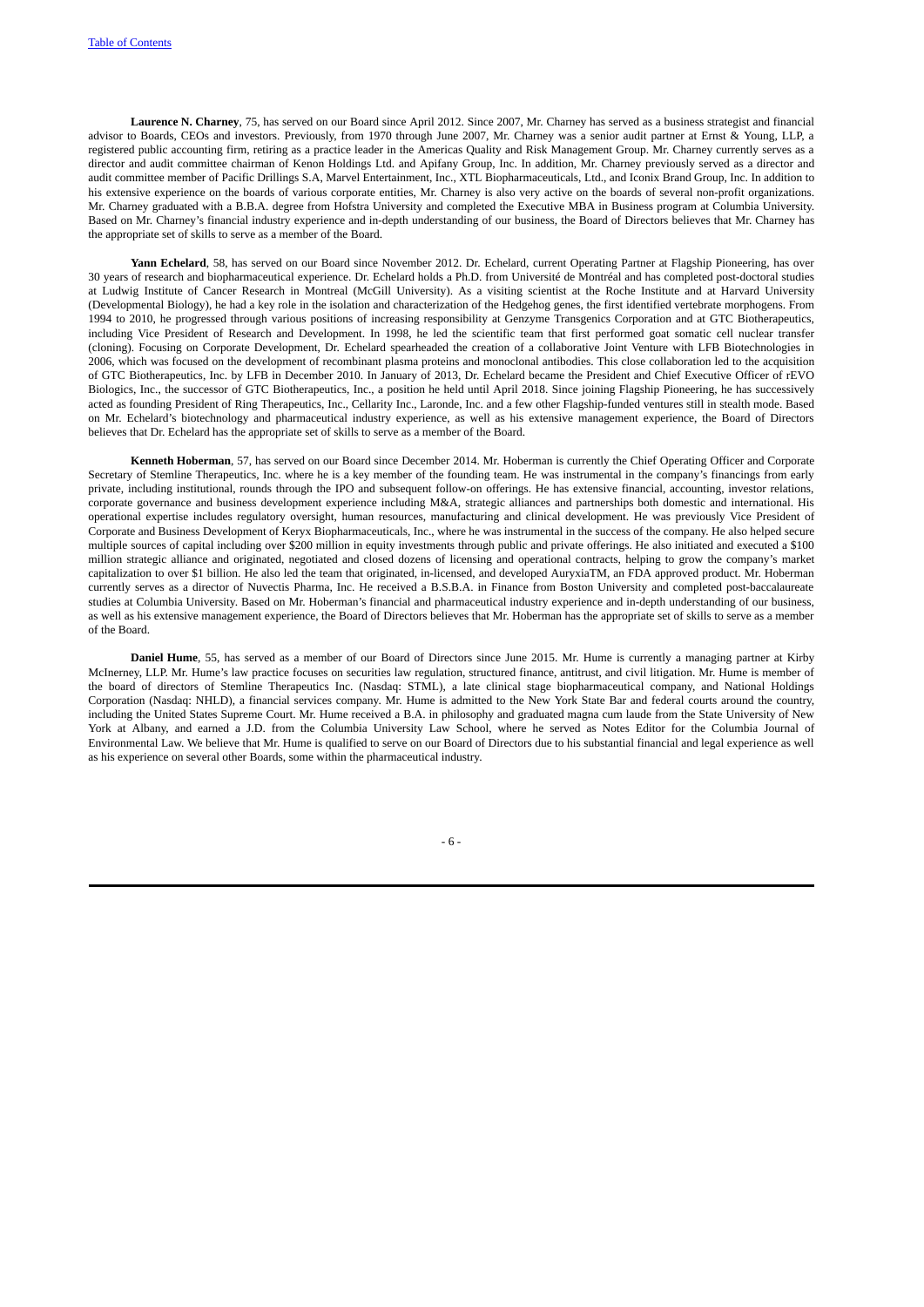**Sagar Lonial, MD,** 54, was nominated to serve as a member of our Board of Directors in April 2020. Dr. Sagar Lonial earned his medical degree from the University of Louisville School of Medicine. He completed his internship and residency at Baylor College of Medicine in Houston, Texas, followed by a fellowship in hematology and oncology at Emory University School of Medicine in Atlanta, Georgia. His previous laboratory work has focused on evaluating the impact of purified dendritic cell subsets on the nature of immune responses against antigen, and he has completed several trials evaluating the impact of cytokines on dendritic cell content and post-transplant immune recovery. More recently, Dr. Lonial has focused on combinations of novel agents as therapy for myeloma. He serves as Vice Chair of the Myeloma Committee in the Eastern Cooperative Oncology Group and as Myeloma editor for Clinical Lymphoma, Myeloma and Leukemia. He has received the Celgene Young Investigator Award, Indo American Cancer Association Lifetime Achievement Award, the COMY Multiple Myeloma Excellence Award for Clinical Science, and the Giants of Cancer Care inductee, and currently holds the Anne and Bernard Gray Family Chair in Cancer. Based on Dr. Lonial's medical background and significant experience in oncology drug development, the Board of Directors believes that Dr. Lonial has the appropriate set of skills to serve as a member of the Board.

During 2021, our Board held six meetings. Each incumbent director who served their full term and are standing for election attended at least 75% of the meetings of the Board of Directors and the meetings of those committees on which each incumbent director served, in each case during the period that such person was a director. The permanent committees established by our Board of Directors are the Audit Committee, the Compensation Committee and the Nominating and Corporate Governance Committee, descriptions of which are set forth in more detail below. Our directors are expected to attend each Annual Meeting of Stockholders, and it is our expectation that all of the directors standing for election will attend this year's Annual Meeting. Last year, all of our directors attended the 2021 Annual Meeting of Stockholders (the "2021 Annual Meeting").

## **Board Selection and Diversity**

On August 6, 2021, the SEC approved amendments to the Listing Rules of NASDAQ related to board diversity. New Listing Rule 5605(f) (the "Diverse Board Representation Rule") will require each NASDAQ-listed company, subject to certain exceptions, (1) to have at least one director who self-identifies as female, and (2) to have at least one director who self-identifies as Black or African American, Hispanic or Latinx, Asian, Native American or Alaska Native, Native Hawaiian or Pacific Islander, two or more races or ethnicities, or as LGBTQ+, or (3) to explain why the company does not have at least two directors on its board who self-identify in the categories listed above. In addition, new Listing Rule 5606 (the "Board Diversity Disclosure Rule") requires each NASDAQ-listed company, subject to certain exceptions, to provide statistical information about the company's current board of directors, in a uniform format, related to each director's self-identified gender, race, and self-identification as LGBTQ+. Although we are not required to fully comply with the Diverse Board Representation Rule until 2025, we believe we will meet the requirements of that rule by the applicable compliance date.

The table below provides certain highlights of the composition of our Board members. Each of the categories listed in the table below has the meaning as it is used in Nasdaq Rule 5605(f).

| <b>Board Diversity Matrix (As of April 29, 2022)</b> |        |          |                   |                                |  |
|------------------------------------------------------|--------|----------|-------------------|--------------------------------|--|
| <b>Board Size:</b>                                   |        |          |                   |                                |  |
| <b>Total Number of Directors</b>                     |        |          | 6                 |                                |  |
|                                                      | Female | Male     | <b>Non-Binary</b> | <b>Did not Disclose Gender</b> |  |
| <b>Part I: Gender Identity</b>                       |        |          |                   |                                |  |
| <b>Directors</b>                                     |        | 6        | $\mathbf{0}$      |                                |  |
| Part II: Demographic Background                      |        |          |                   |                                |  |
| African American or Black                            |        | $\Omega$ | $\Omega$          |                                |  |
| Alaskan Native or Native American                    |        | 0        | $\Omega$          |                                |  |
| Asian                                                |        |          | $\Omega$          |                                |  |
| Hispanic or Latinx                                   |        | $\theta$ | $\Omega$          |                                |  |
| Native Hawaiian or Pacific Islander                  |        | $\Omega$ | $\theta$          |                                |  |
| White                                                |        | 5        | $\Omega$          |                                |  |
| Two or More Races or Ethnicities                     |        | $\theta$ | $\Omega$          |                                |  |
| LGBTQ+                                               |        |          |                   |                                |  |
| Did not Disclose Demographic Background              |        |          |                   |                                |  |

- 7 -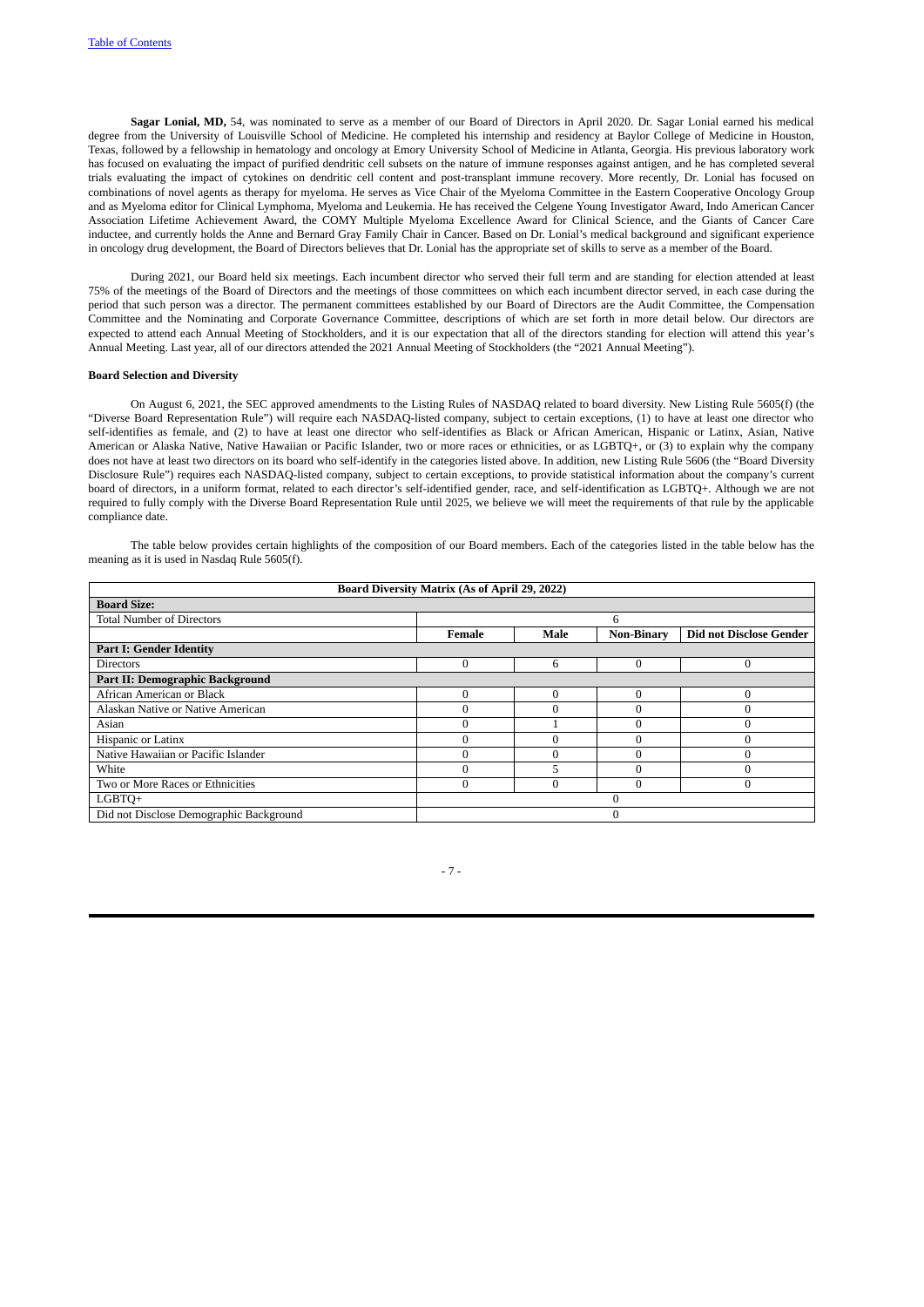### <span id="page-14-0"></span>*Communicating with the Board of Directors*

Our Board has established a process by which stockholders can send communications to the Board. You may communicate with the Board as a group, or to specific directors, by writing to Sean A. Power, our Corporate Secretary, via email at shareholders@tgtxinc.com. The Corporate Secretary will review all such correspondence and regularly forward to the Board a summary of all correspondence and copies of all correspondence that deals with the functions of the Board or committees thereof or that otherwise requires their attention. Directors may at any time review a log of all correspondence we receive that is addressed to members of our Board and request copies of any such correspondence. Concerns relating to accounting, internal controls, or auditing matters may be communicated in this manner, or may be submitted on an anonymous basis via e-mail at shareholders@tgtxinc.com. These concerns will be immediately brought to the attention of our Audit Committee and resolved in accordance with procedures established by our Audit Committee.

### *Audit Committee*

<span id="page-14-1"></span>The Audit Committee currently consists of Laurence N. Charney (Chairman), Yann Echelard, Daniel Hume and Kenneth Hoberman.

The Audit Committee held nine meetings during the fiscal year ended December 31, 2021. The duties and responsibilities of the Audit Committee are set forth in the Charter of the Audit Committee which was recently reviewed by our Audit Committee. Our Audit Committee determined that no revisions needed to be made to the charter at this time. A copy of the Charter of the Audit Committee is available on our website, located at www.tgtherapeutics.com. Among other matters, the duties and responsibilities of the Audit Committee include reviewing and monitoring our financial statements and internal accounting procedures, the selection of our independent registered public accounting firm and consulting with and reviewing the services provided by our independent registered public accounting firm. Our Audit Committee has sole discretion over the retention, compensation, evaluation and oversight of our independent registered public accounting firm.

The SEC and Nasdaq have established rules and regulations regarding the composition of audit committees and the qualifications of audit committee members. Our Board of Directors has examined the composition of our Audit Committee and the qualifications of our Audit Committee members in light of the current rules and regulations governing audit committees. Based upon this examination, our Board of Directors has determined that each member of our Audit Committee is independent and is otherwise qualified to be a member of our Audit Committee in accordance with the rules of the SEC and Nasdaq.

Additionally, the SEC requires that at least one member of the Audit Committee have a "heightened" level of financial and accounting sophistication. Such a person is known as the "audit committee financial expert" under the SEC's rules. Our Board has determined that Mr. Charney is an "audit committee financial expert," as the SEC defines that term, and is an independent member of our Board of Directors and our Audit Committee. Please see Mr. Charney's biography on page 6 for a description of his relevant experience.

<span id="page-14-2"></span>The report of the Audit Committee can be found on page 13 of this proxy statement.

### *Compensation Committee*

The Compensation Committee held three meetings during the fiscal year ended December 31, 2021. The Compensation Committee currently consists of all independent members of our Board of Directors, with Mr. Hoberman as chairman. The duties and responsibilities of the Compensation Committee are set forth in the Charter of the Compensation Committee. A copy of the Charter of the Compensation Committee is available on our website, located at www.tgtherapeutics.com. As discussed in its charter, among other things, the duties and responsibilities of the Compensation Committee include evaluating the performance of the Chief Executive Officer and our Chief Financial Officer, determining the overall compensation of the Chief Executive Officer and our Chief Financial Officer and administering all executive compensation programs, including, but not limited to, our incentive and equity-based plans. The Compensation Committee evaluates the performance of the Chief Executive Officer and our Chief Financial Officer on an annual basis and reviews and approves on an annual basis all compensation programs and awards relating to such officers. The Compensation Committee applies discretion in the determination of individual executive compensation packages to ensure compliance with the Company's compensation philosophy. The Chief Executive Officer makes recommendations to the Compensation Committee with respect to the compensation packages for officers other than himself. The Compensation Committee may delegate its authority to grant awards to certain employees, and within specified parameters under the Company's Amended and Restated 2012 Incentive Plan and the Company's proposed 2022 Incentive Plan,

- 8 -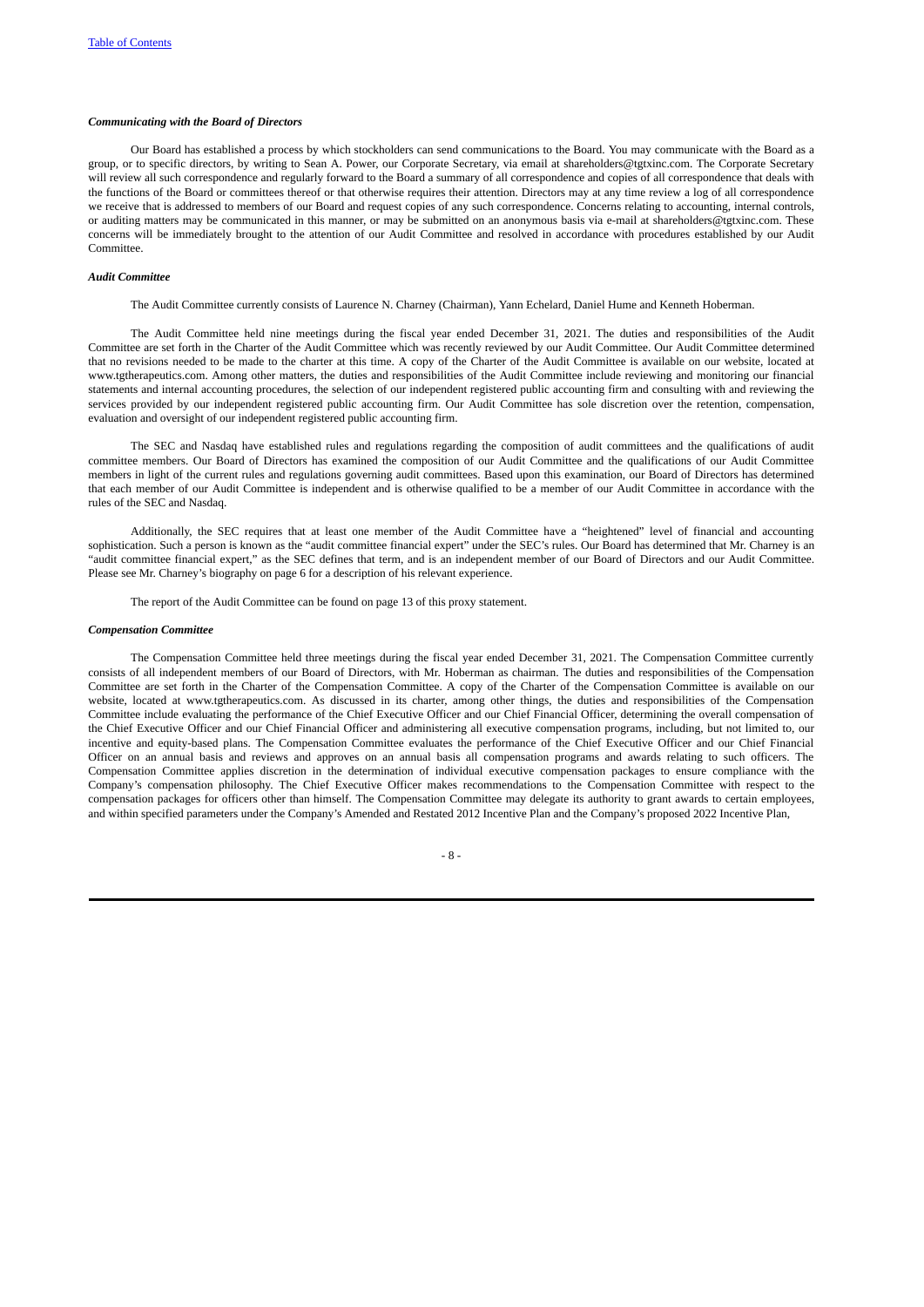to a special committee consisting of one or more directors who may but need not be officers of the Company. As of April 29, 2022, however, the Compensation Committee had not delegated any such authority.

Nasdaq has established rules and regulations regarding the composition of compensation committees and the qualifications of compensation committee members. Our Board of Directors has examined the composition of our Compensation Committee and the qualifications of our Compensation Committee members in light of the current rules and regulations governing compensation committees. Based upon this examination, our Board of Directors has determined that each member of our Compensation Committee is independent and is otherwise qualified to be a member of our Compensation Committee in accordance with such rules.

The report of the Compensation Committee can be found on page 23 of this proxy statement. Additional information regarding the Compensation Committee's processes and procedures for consideration of executive compensation can be found in the Compensation Discussion and Analysis beginning on page 15 of this proxy statement.

### <span id="page-15-0"></span>*Nominating and Corporate Governance Committee and Nominating Process*

On March 24, 2021, our Board of Directors established the Nominating and Corporate Governance Committee of our Board of Directors. The Nominating and Corporate Governance Committee currently consists of Dr. Sagar Lonial, Yann Echelard and Daniel Hume, with Dr. Lonial as chairman. The Nominating and Corporate Governance Committee (1) identifies qualified individuals to become members of our Board of Directors and recommend to our Board of Directors proposed nominees for Board membership using the criteria set forth in the Company's Director Nomination Policy, available on our website, (2) recommends to our Board of Directors individuals to serve on each committee of our Board of Directors, (3) assesses our Board of Directors' effectiveness and develop and implement the Company's corporate governance guidelines, (4) monitors significant developments in the law and practice of corporate governance and of the duties and responsibilities of directors of public companies, and (5) performs such other tasks as our Board of Directors may, from time to time, prescribe.

We identify potential nominees to serve as directors through a variety of business contacts, including current executive officers, directors, community leaders and stockholders. We may, to the extent they deem appropriate, retain a professional search firm and other advisors to identify potential nominees.

We will also consider candidates recommended by stockholders for nomination to our Board. A stockholder who wishes to recommend a candidate for nomination to our Board must submit such recommendation to our Corporate Secretary, Sean A. Power, via email at shareholders@tgtxinc.com. Any recommendation must be received not less than 60 calendar days nor more than 90 calendar days before the anniversary date of the previous year's annual meeting. All stockholder recommendations of candidates for nomination for election to our Board must be in writing and must set forth the following: (i) the candidate's name, age, business address, and other contact information, (ii) the number of shares of common stock beneficially owned by the candidate, (iii) a complete description of the candidate's qualifications, experience, background and affiliations, as would be required to be disclosed in the proxy statement pursuant to Schedule 14A under the Exchange Act, (iv) a sworn or certified statement by the candidate in which he or she consents to being named in the proxy statement as a nominee and to serve as director if elected, and (v) the name and address of the stockholder(s) of record making such a recommendation.

We believe that our Board as a whole should encompass a range of talent, skill, and expertise enabling it to provide sound guidance with respect to our operations and interests. If our Nominating and Corporate Governance Committee determines that a candidate is qualified to serve on our Board, such candidate is interviewed by at least one of the independent directors and our Chief Executive Officer. Other members of the Board also have an opportunity to interview qualified candidates. The independent directors then determine, based on the background information and the information obtained in the interviews, whether to recommend to the Board that the candidate be nominated for approval by the stockholders to fill a directorship. With respect to an incumbent director whom the independent directors are considering as a potential nominee for re-election, the independent directors review and consider the incumbent director's service during his or her term, including the number of meetings attended, level of participation, and overall contribution to the Board. The manner in which the independent directors evaluate a potential nominee will not differ based on whether the candidate is recommended by our directors or stockholders.

We consider the following qualifications, among others, when making a determination as to whether a person should be nominated to our Board: the independence of the director nominee; the nominee's character and integrity; financial literacy; level of education and business experience, including experience relating to biopharmaceutical companies; whether the nominee has sufficient time to devote to our Board; and the nominee's commitment to represent the long-term interests of our stockholders. We review candidates in the context of the current composition of the Board and the evolving needs of our

 $-9 -$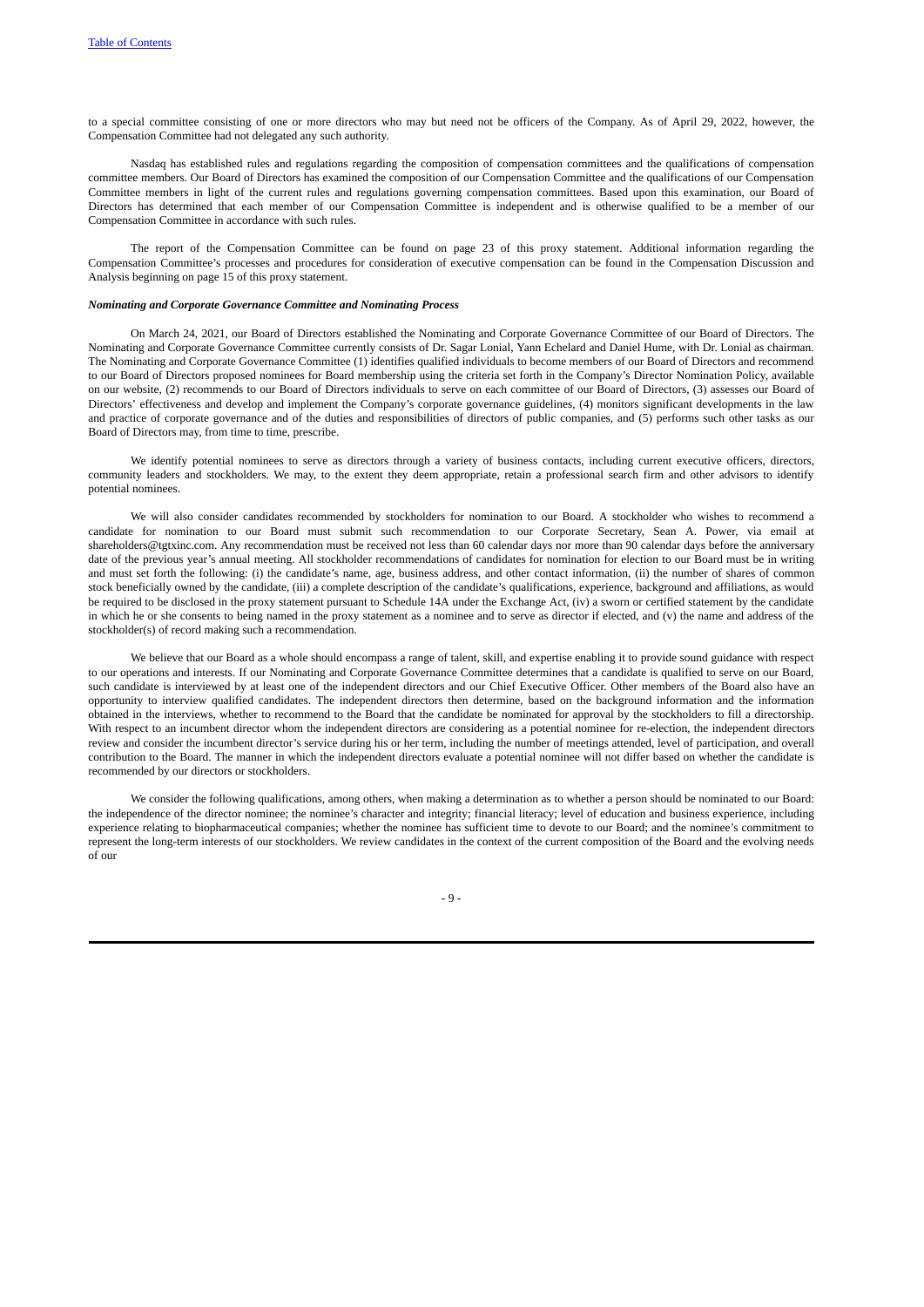business. We believe that each of the current members of our Board (who are also our director nominees) has the requisite business, biopharmaceutical, financial or managerial experience to serve as a member of the Board, as described above in their biographies under the heading "Our Board of Directors." We also believe that each of the current members of our Board has other key attributes that are important to an effective board, including integrity, high ethical standards, sound judgment, analytical skills, and the commitment to devote significant time and energy to service on the Board and its committees.

# <span id="page-16-0"></span>*Code of Business Conduct and Ethics*

We have adopted a Code of Business Conduct and Ethics (the "Code"), which applies to all of our directors and employees, including our principal executive officer and principal financial officer. The Code includes guidelines dealing with the ethical handling of conflicts of interest, compliance with federal and state laws, financial reporting, and our proprietary information. The Code also contains procedures for dealing with and reporting violations of the Code. We have posted our Code of Business Conduct and Ethics on our website, located at www.tgtherapeutics.com.

# *Policy Prohibiting Hedging and Speculative Trading*

Pursuant to our Insider Trading Policy, our officers, directors, employees and consultants are prohibited from engaging in speculative trading, including hedging transactions or short sale transactions, with respect to Company securities.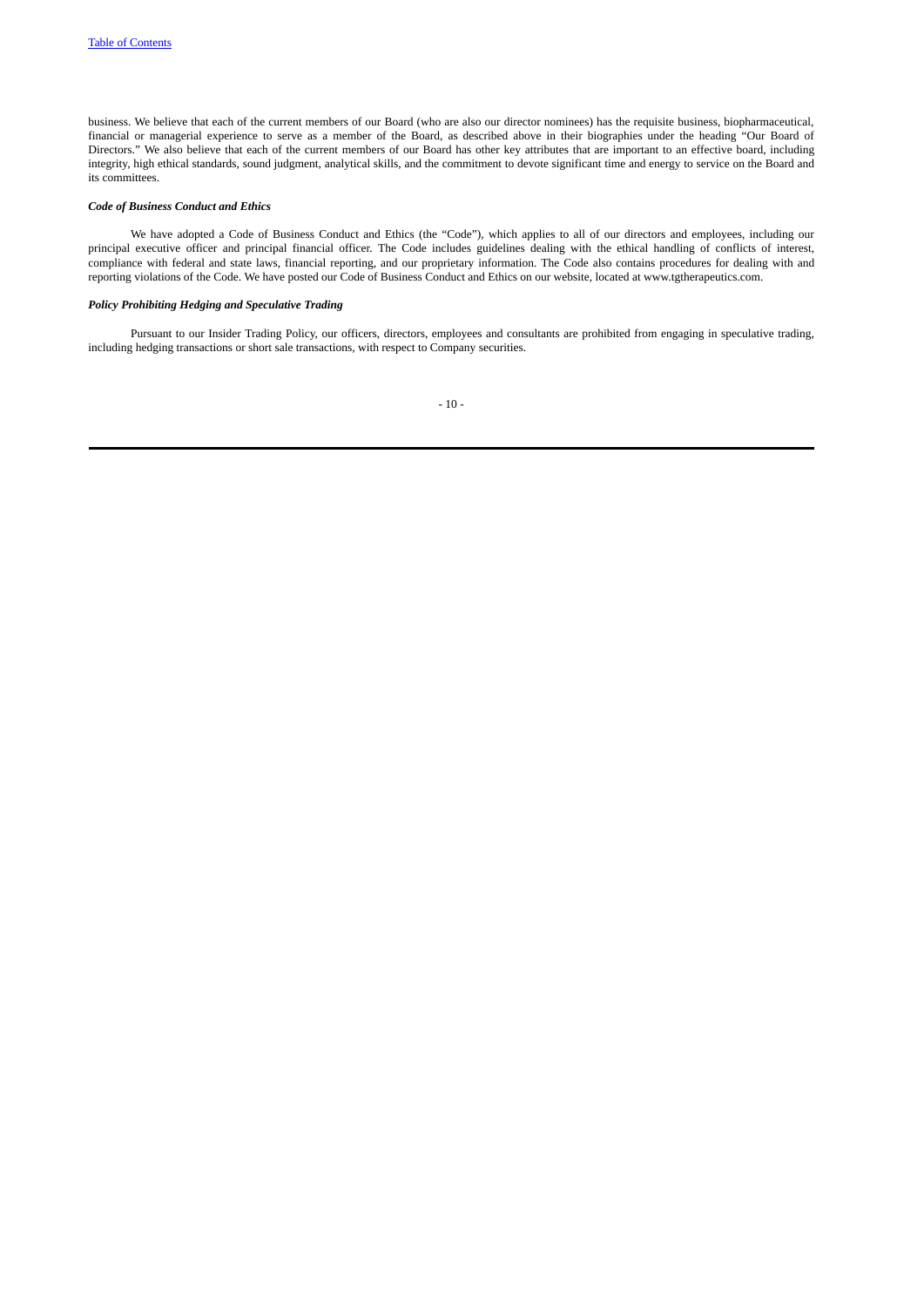### <span id="page-17-0"></span>**INDEPENDENT REGISTERED PUBLIC ACCOUNTING FIRM FEES AND OTHER MATTERS**

KPMG LLP served as the independent registered public accounting firm that audited our financial statements for the year ended December 31, 2021. CohnReznick LLP served as the independent public accounting firm that audited our financial statements for the years ended 2002 through 2020. We expect a representative of KPMG LLP to be present at the Annual Meeting. The representative will have an opportunity to make a statement and will be available to answer your questions.

Our Board has asked the stockholders to ratify the selection of KPMG LLP as our independent registered public accounting firm. See "Proposal Three: Ratification of Appointment of KPMG LLP as Our Independent Registered Public Accounting Firm" on page 41 of this proxy statement. The Board has reviewed the fees described below and concluded that the payment of such fees is compatible with maintaining CohnReznick LLP's and KPMG's independence. All proposed engagements of CohnReznick LLP or KPMG LLP, whether for audit services, audit-related services, tax services, or permissible non-audit services, were pre-approved by our Audit Committee.

### *Audit Fees*

For the fiscal year ended December 31, 2021, KPMG LLP billed us an aggregate of approximately \$640,000 in fees for the professional services rendered in connection with the audit of our annual financial statements included in our Annual Report on Form 10-K for that fiscal year, the audit of internal control over financial reporting for those that fiscal year, and the review of our financial statements included in our Quarterly Reports on Form 10-Q during that fiscal year.

For the fiscal year ended December 31, 2020, CohnReznick LLP billed us an aggregate of approximately \$203,000 in fees for the professional services rendered in connection with the audits of our annual financial statements included in our Annual Report on Form 10-K, the audit of internal control over financial reporting, and the review of our financial statements included in our Quarterly Reports on Form 10-Q during the fiscal year ended December 31, 2020.

# <span id="page-17-1"></span>*Audit-Related Fees*

During the fiscal year ended December 31, 2021, KPMG LLP did not bill us for audit-related services reasonably related to the performance of the audits and reviews for that fiscal year, in addition to the fees described above under the heading "Audit Fees." During the fiscal year ended December 31, 2020, CohnReznick LLP billed us an aggregate of approximately \$92,000 for audit-related services reasonably related to the performance of the audits and reviews for those two fiscal years, in addition to the fees described above under the heading "Audit Fees."

#### *Tax Fees*

During the fiscal years ended December 31, 2021 and 2020, we were not billed by KPMG LLP or CohnReznick LLP for any fees for professional services rendered for tax compliance, tax advice, and tax planning services.

## *All Other Fees*

During the fiscal years ended December 31, 2021 and 2020, KPMG LLP billed us an aggregate of approximately \$3,580 and \$0, respectively, in fees for services, other than those described above, rendered to us and our affiliates for those two fiscal years. During the fiscal years ended December 31, 2021 and 2020, we were not billed by CohnReznick LLP for any fees for services, other than those described above, rendered to us and our affiliates for those two fiscal years.

## *Pre-Approval of Services*

Our Audit Committee has established a policy setting forth the procedures under which services provided by our independent registered public accounting firm will be pre-approved by our Audit Committee. The potential services that might be provided by our independent registered public accounting firm fall into two categories:

<span id="page-17-2"></span>● Services that are permitted, including the audit of our annual financial statements, the review of our quarterly financial statements, related attestations, benefit plan audits and similar audit reports, financial and other due diligence on acquisitions, and federal, state, and non-US tax services; and

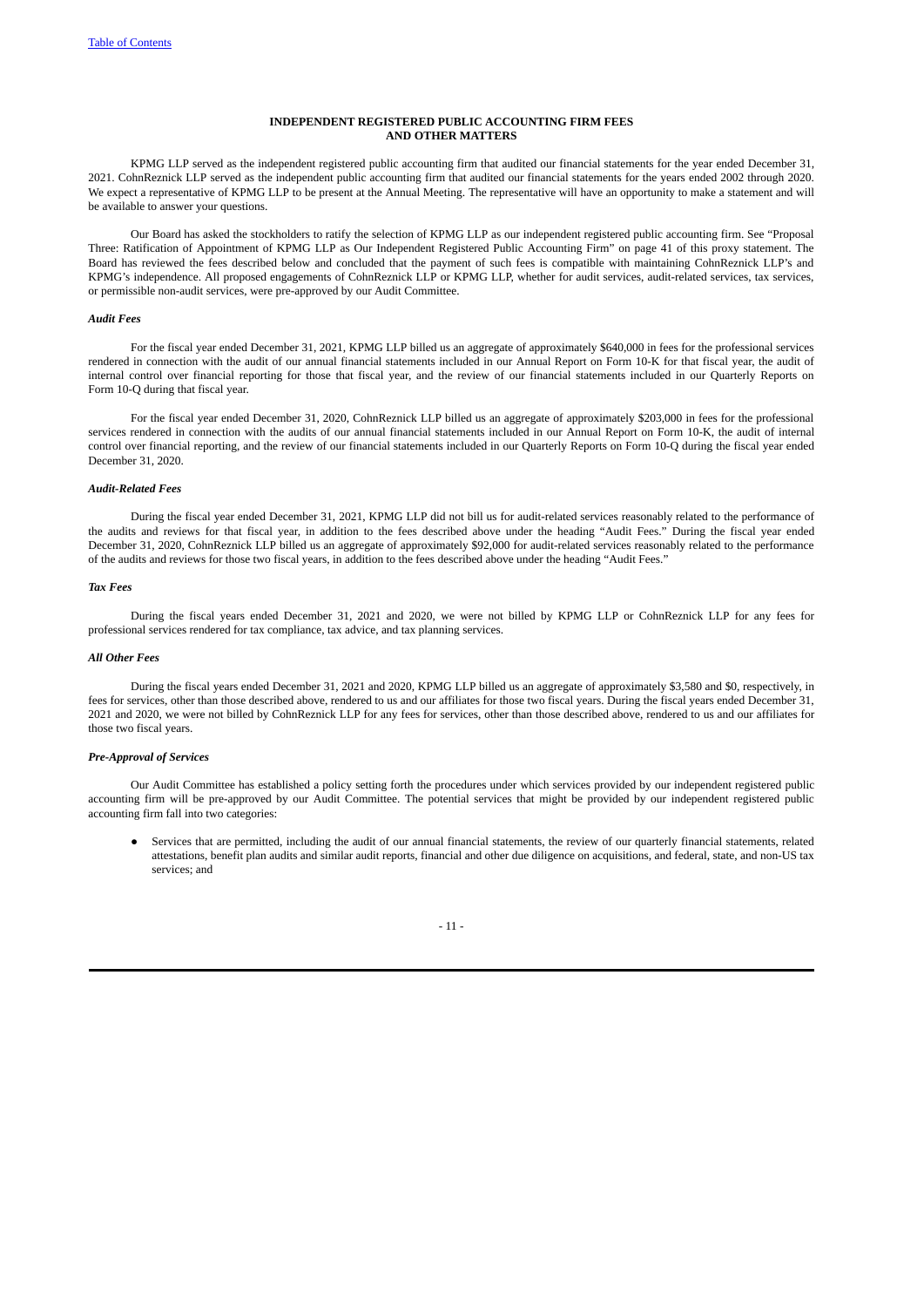● Services that may be permitted, subject to individual pre-approval, including compliance and internal-control reviews, indirect tax services such as transfer pricing and customs and duties, and forensic auditing.

Services that our independent registered public accounting firm may not legally provide include such services as bookkeeping, certain human resources services, internal audit outsourcing, and investment or investment banking advice.

All proposed engagements of our independent registered public accounting firm, whether for audit services or permissible non-audit services, are pre-approved by the Audit Committee. We jointly prepare a schedule with our independent registered public accounting firm that outlines services which we reasonably expect we will need from our independent registered public accounting firm, and categorize them according to the classifications described above. Each service identified is reviewed and approved or rejected by the Audit Committee.

|  | ۰. |  |  |
|--|----|--|--|
|--|----|--|--|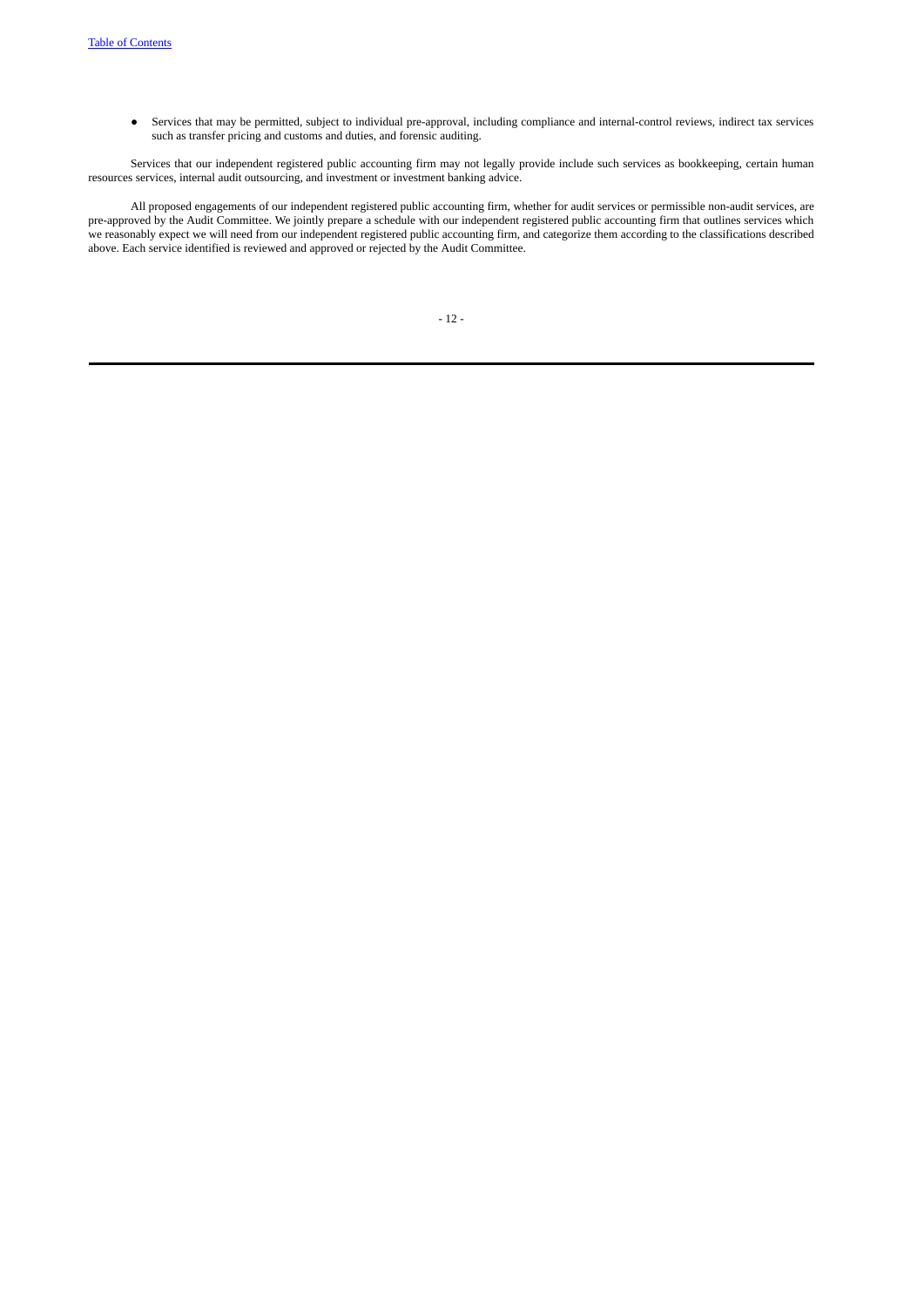# **REPORT OF THE AUDIT COMMITTEE**

<span id="page-19-0"></span>In monitoring the preparation of our financial statements, the Audit Committee met with both management and KPMG LLP, our independent registered public accounting firm during the year ended December 31, 2021, to review and discuss all financial statements prior to their issuance and to discuss any and all significant accounting issues. Management and our independent registered public accounting firm advised the Audit Committee that each of the financial statements were prepared in accordance with generally accepted accounting principles. The Audit Committee's review included a discussion of the matters required to be discussed pursuant to Public Company Accounting Oversight Board (United States) Auditing Standard 1301 (Communication with Audit Committees). Auditing Standard 1301 requires our independent registered public accounting firm to discuss with the Audit Committee, among other things, the following:

- Methods used to account for significant or unusual transactions;
- The effect of any accounting policies in controversial or emerging areas for which there is a lack of authoritative guidance or consensus;
- The process used by management to formulate sensitive accounting estimates and the basis for the independent registered public accounting firm's conclusion regarding the reasonableness of any such estimates; and
- Any disagreements with management over the application of accounting principles, the basis for management's accounting estimates and the disclosures necessary in the financial statements.

The Audit Committee has discussed the independence of KPMG LLP, our independent registered public accounting firm for the year ended December 31, 2021, including the written disclosures made by KPMG LLP to the Audit Committee, as required by PCAOB Rule 3526, "Communication with Audit Committees Concerning Independence." PCAOB Rule 3526 requires the independent registered public accounting firm to (i) disclose in writing all relationships that, in the independent registered public accounting firm's professional opinion, may reasonably be thought to bear on independence, (ii) confirm their perceived independence, and (iii) engage in a discussion of independence with the Audit Committee.

Finally, the Audit Committee continues to monitor the scope and adequacy of our internal controls and other procedures, including any and all proposals for adequate staffing and for strengthening internal procedures and controls where appropriate and necessary.

On the basis of these reviews and discussions, the Audit Committee recommended to the Board that it approve the inclusion of our audited financial statements in our Annual Report on Form 10-K for the fiscal year ended December 31, 2021, for filing with the SEC.

> By the Audit Committee of the Board of Directors Laurence N. Charney, Chairman Yann Echelard Daniel Hume Kenneth Hoberman Dated February 17, 2022

- 13 -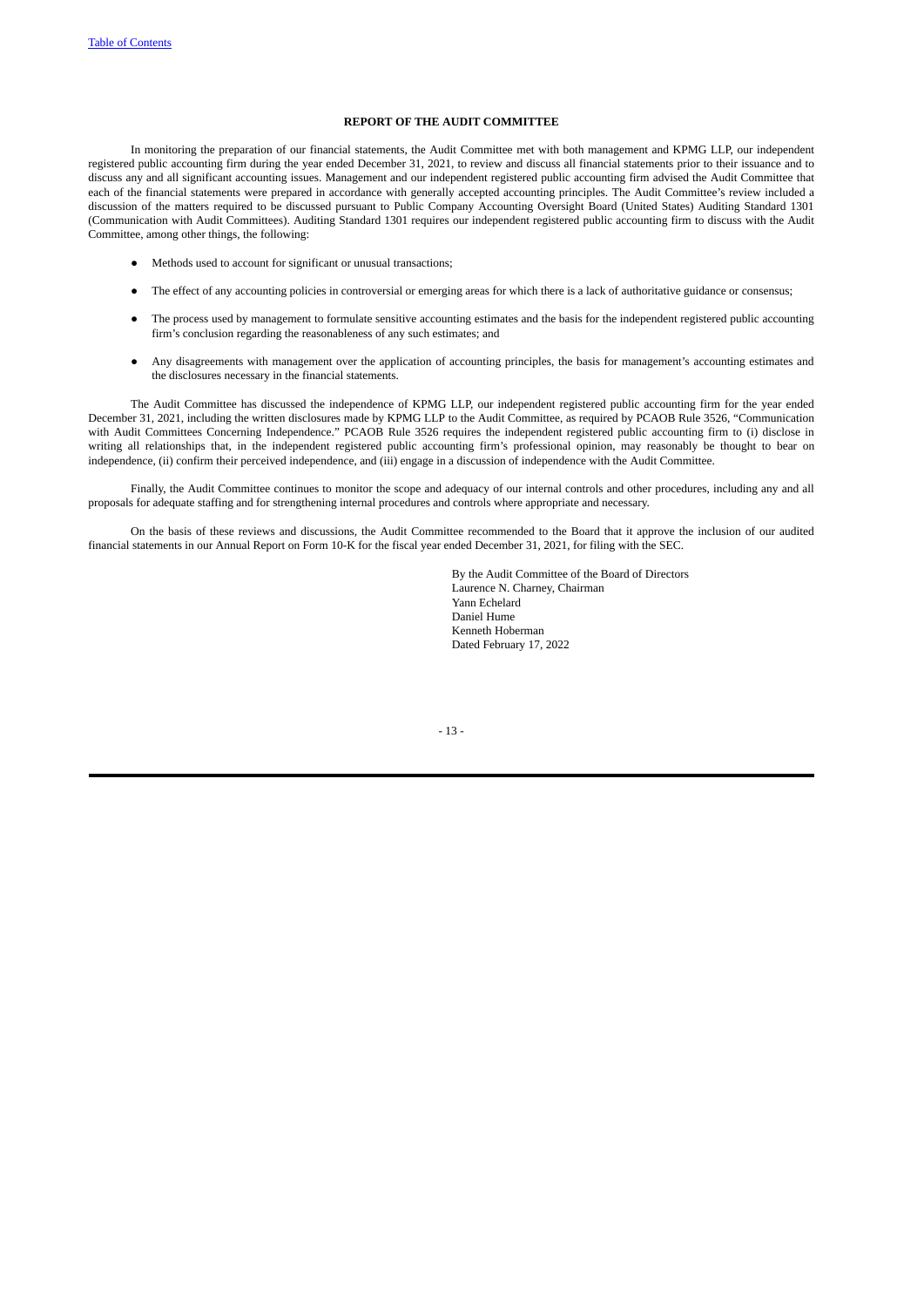# <span id="page-20-0"></span>**OUR EXECUTIVE OFFICERS**

# *Executive Officers*

Our current executive officers are as follows:

| Name             | Age | <b>Position</b>                                            |
|------------------|-----|------------------------------------------------------------|
| Michael S. Weiss |     | Chairman, Chief Executive Officer and President            |
| Sean A. Power    | 40  | Chief Financial Officer, Treasurer and Corporate Secretary |

No executive officer is related by blood, marriage or adoption to any other director or executive officer. The biography of Mr. Weiss is presented in connection with "Corporate Governance" beginning on page 5 of this proxy statement.

**Sean A. Power**, 40, has served as our Chief Financial Officer since December 2011. Mr. Power joined the Company from Keryx Biopharmaceuticals, Inc., where he served as Corporate Controller from 2006 to 2011. During his tenure there, Mr. Power was involved in all capital raising and licensing transactions. He was also responsible for leading Keryx's compliance with SEC rules and regulations. Prior to joining Keryx, he was with KPMG, LLP, independent certified public accountants. Additionally, Mr. Power served as Chief Financial Officer of Opus Point Partners, LLC from 2011 to 2019. Mr. Power received a B.B.A in accounting from Siena College and is a member of the American Institute of Certified Public Accountants.

- 14 -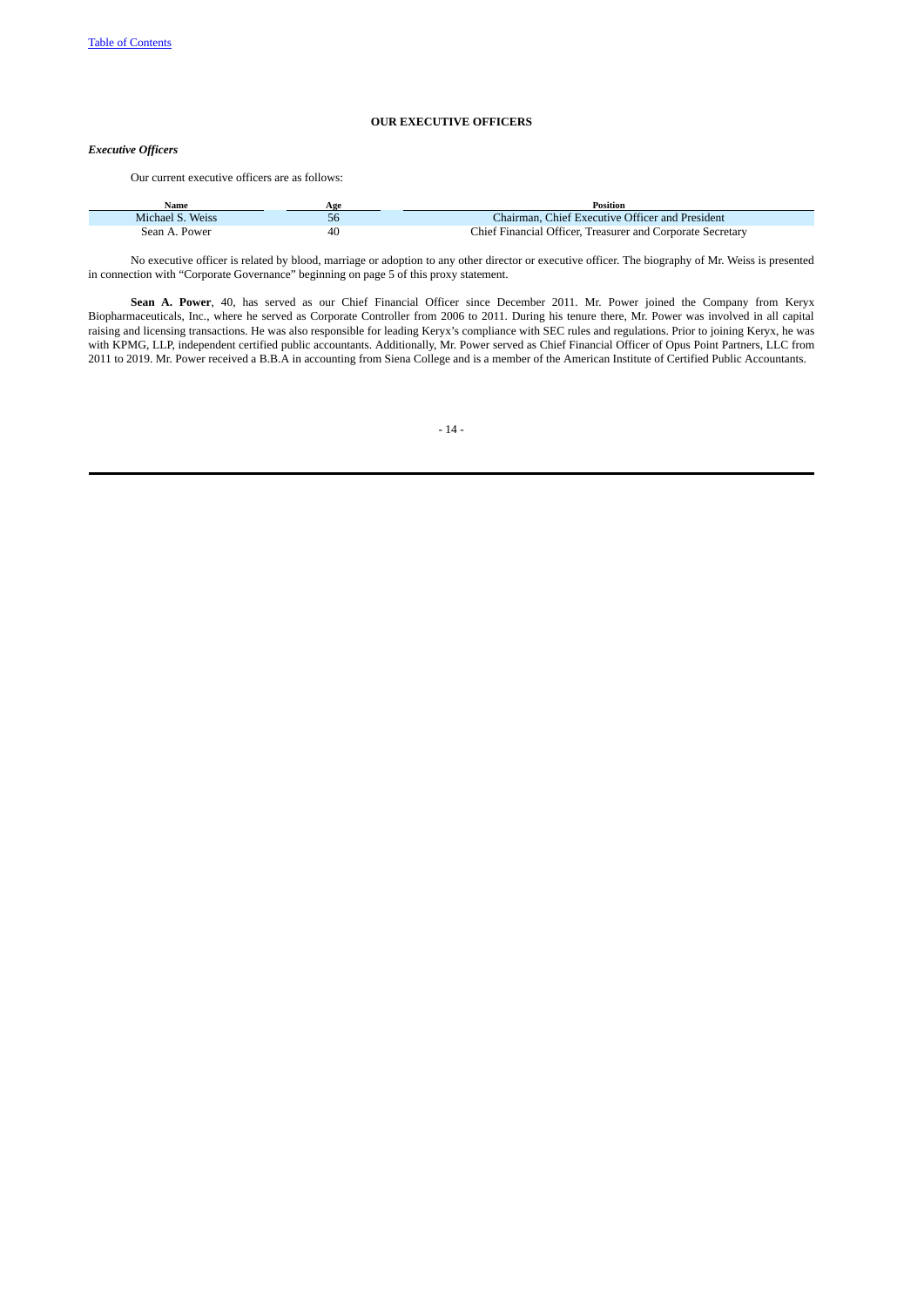## <span id="page-21-0"></span>**COMPENSATION DISCUSSION AND ANALYSIS**

In the paragraphs that follow, we give an overview and analysis of our executive compensation program and philosophy for 2021, the material compensation decisions we made under those programs with respect to our named executive officers, and the material factors that we considered in making those decisions. Later in this proxy statement under the heading "Executive Compensation," you will find a series of tables containing specific information about the compensation earned by or paid to the following individuals, whom we refer to as our named executive officers, or NEOs:

- Michael S. Weiss, our Chairman, Chief Executive Officer and President; and
- <span id="page-21-1"></span>● Sean A. Power, our Chief Financial Officer, Treasurer and Corporate Secretary.

### *Executive Summary*

During 2021, we made significant progress toward our 2021 goals, including the following1:

### *Oncology*

- On February 5, 2021, we announced that the FDA granted accelerated approval of umbralisib, now referred to as UKONIQ, for the treatment of adult patients with relapsed or refractory Marginal Zone Lymphoma (MZL) who have received at least one prior anti-CD20 based regimen and adult patients with relapsed or refractory Follicular Lymphoma (FL) who have received at least three prior lines of systemic therapy. From launch through the end of Q4 2021, UKONIQ generated \$6.5 million in total net revenue.
- FDA accepted a Biologics License Application (BLA) for ublituximab and a supplemental New Drug Application (sNDA) for UKONIQ, both submissions requesting approval of U2 as a treatment for patients with chronic lymphocytic leukemia (CLL) and small lymphocytic lymphoma (SLL). These applications were based on results from the UNITY-CLL Phase 3 trial, which included both treatment-naïve and relapsed or refractory CLL patients.

## *Multiple Sclerosis*

FDA accepted the BLA for ublituximab, as a treatment for patients with relapsing forms of multiple sclerosis (RMS) and set a Prescription Drug User Fee Act (PDUFA) goal date of September 28, 2022. Presented positive results, including new analyses, from the ULTIMATE I and II Phase 3 trials at the 2021 Congress of the European Committee for Treatment and Research in Multiple Sclerosis and at the 2022 Americas Committee for Treatment and Research in Multiple Sclerosis annual forum. As previously reported, both trials met their primary endpoint with ublituximab treatment demonstrating a statistically significant reduction in annualized relapse rate over a 96-week period compared to teriflunomide in patients with RMS.

### *TG-1701 in B-Cell Malignancies*

Presented updated data on TG-1701, our investigational bruton tyrosine kinase inhibitor, as a monotherapy and in combination with U2 in patients with B-cell malignancies at the 2021 American Society of Hematology annual meeting.

## *Financial*

● Ended the year with approximately \$350 million in cash, cash equivalents and investment securities.

<sup>1</sup> The most-recently available information on the Company, including with regard to events subsequent to those described in this section, is available through our filings to date with the SEC. These include, without limitation, the Form 8-K filed April 18, 2022 indicating that we (i) have voluntarily withdrawn the pending BLA/sNDA for U2 as a treatment for patients with chronic lymphocytic leukemia and small lymphocytic lymphoma and (ii) have voluntary withdrawn UKONIQ from sale for the approved indications of adult patients with zone lymphoma (MZL) who have received at least one prior anti-CD20-based regimen and for the treatment of adult patients with follicular lymphoma (FL) who have received at least three prior systemic therapies.

# - 15 -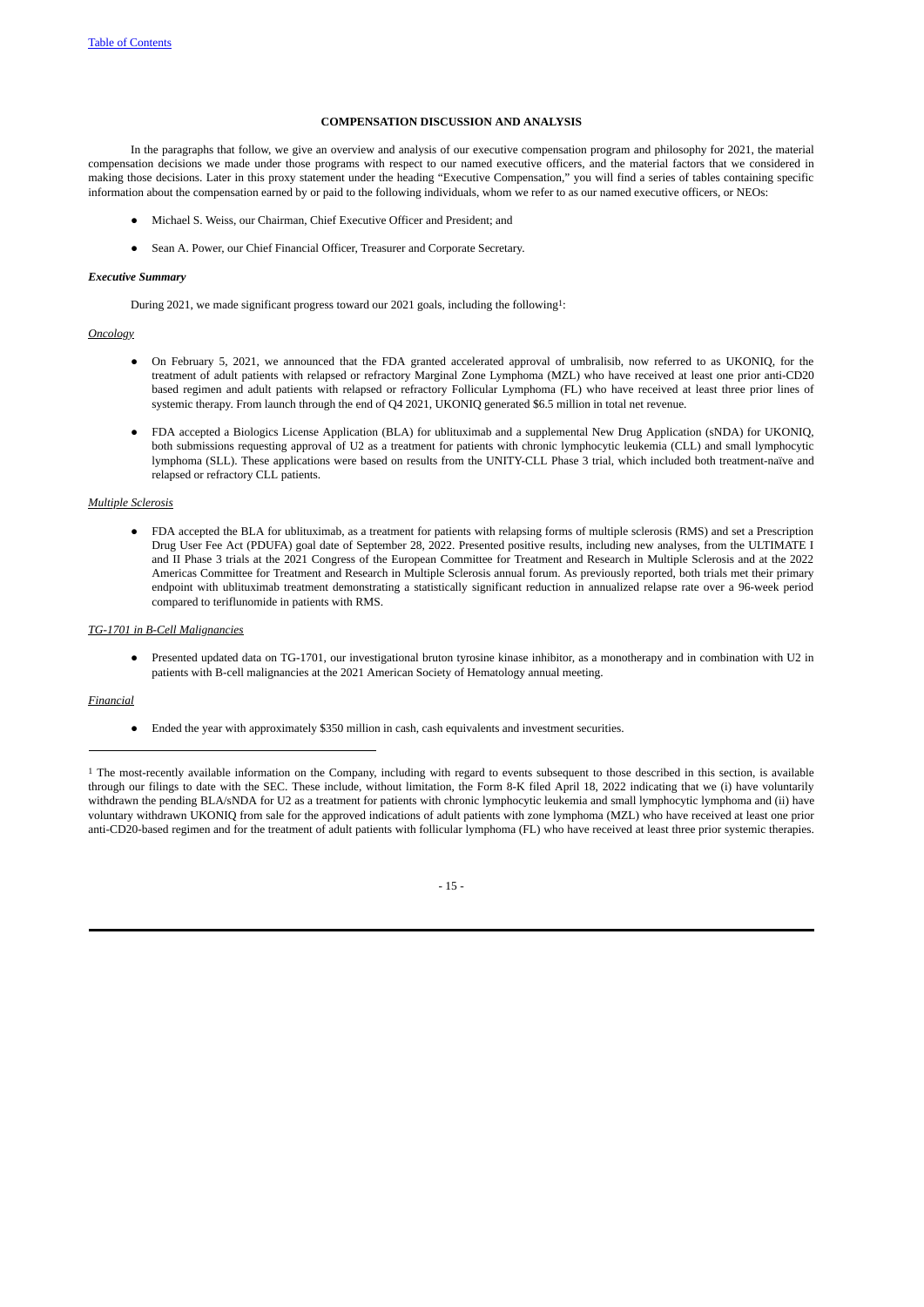# <span id="page-22-0"></span>*Consideration of Prior Advisory Stockholder Vote on Executive Compensation*

At the 2019 Annual Meeting of Stockholders, approximately 57% of the shares represented and entitled to vote at the annual meeting were voted to approve the compensation of the Company's named executive officers, as discussed and disclosed in the 2020 Proxy Statement. In considering the results of this advisory vote on executive compensation, the Compensation Committee concluded that the compensation paid to our named executive officers and the Company's executive pay practices enjoyed stockholder support. However, despite support of the shareholders for executive compensation, in 2022 the Compensation Committee and Board engaged an independent compensation consultant to advise the Compensation Committee regarding annual compensation (beginning with compensation for the year 2022) for the Company's CEO, CFO, and non-employee directors.

The Compensation Committee believes that the core design of our executive compensation program is sound, with an emphasis on short and long-term incentive compensation that rewards our executives when they successfully achieve our corporate goals and objectives and, in turn, deliver value for our shareholders. The advisory vote on executive compensation at the Annual Meeting, and at future meetings, will serve as an additional tool to guide the Board of Directors and the Compensation Committee in evaluating the alignment of the Company's executive compensation program with the interests of the Company and its stockholders.

### *Compensation Philosophy and Objectives*

Our compensation programs are designed to motivate our employees to create long-term sustained stockholder value by acquiring, developing and commercializing novel treatments for B-cell malignancies and autoimmune diseases. Attaining our key business and strategic goals depends on attracting, retaining and motivating quality employees in an exceptionally competitive environment. Our industry is highly scientific, regulated, scrutinized and dynamic, and as a result, we require employees that are highly educated, dedicated and experienced. The driving philosophy and objectives behind our executive compensation programs are:

- <span id="page-22-1"></span>● to attract, retain, motivate and reward outstanding employees;
- to align employees' interests with those of our stockholders by creating a strong focus on stock ownership and appreciation and basing pay on performance measures that drive long-term stockholder value;
- to incentivize our employees to achieve our business goals;
- to recognize the individual contributions of executives while fostering a shared commitment among executives; and
- to reflect our "pay for performance" culture.

The Compensation Committee has historically compensated executive officers with three compensation components: base salary, annual cash bonus, and equity-based compensation. Competitive base salaries are intended to recognize the performance of job responsibilities as well as attract and retain individuals with superior talent. The Compensation Committee believes that annual bonus opportunities provide our executive officers with shortterm rewards for success in achieving annual goals and objectives, and that long-term compensation through the award of restricted stock, stock options, or other equity awards aligns the objectives of management with those of our stockholders with respect to long-term performance and success of the Company.

In setting compensation levels for our executive officers, the Compensation Committee does not formulaically benchmark against any one specific reference point. Instead, it considers a variety of factors, including peer group data, tenure, role, responsibilities, performance, and local competitive market practices. Compensation paid to our named executive officers is delivered primarily through at-risk pay, based on both short-term and long-term incentives, including the achievement of corporate goals and objectives.

- 16 -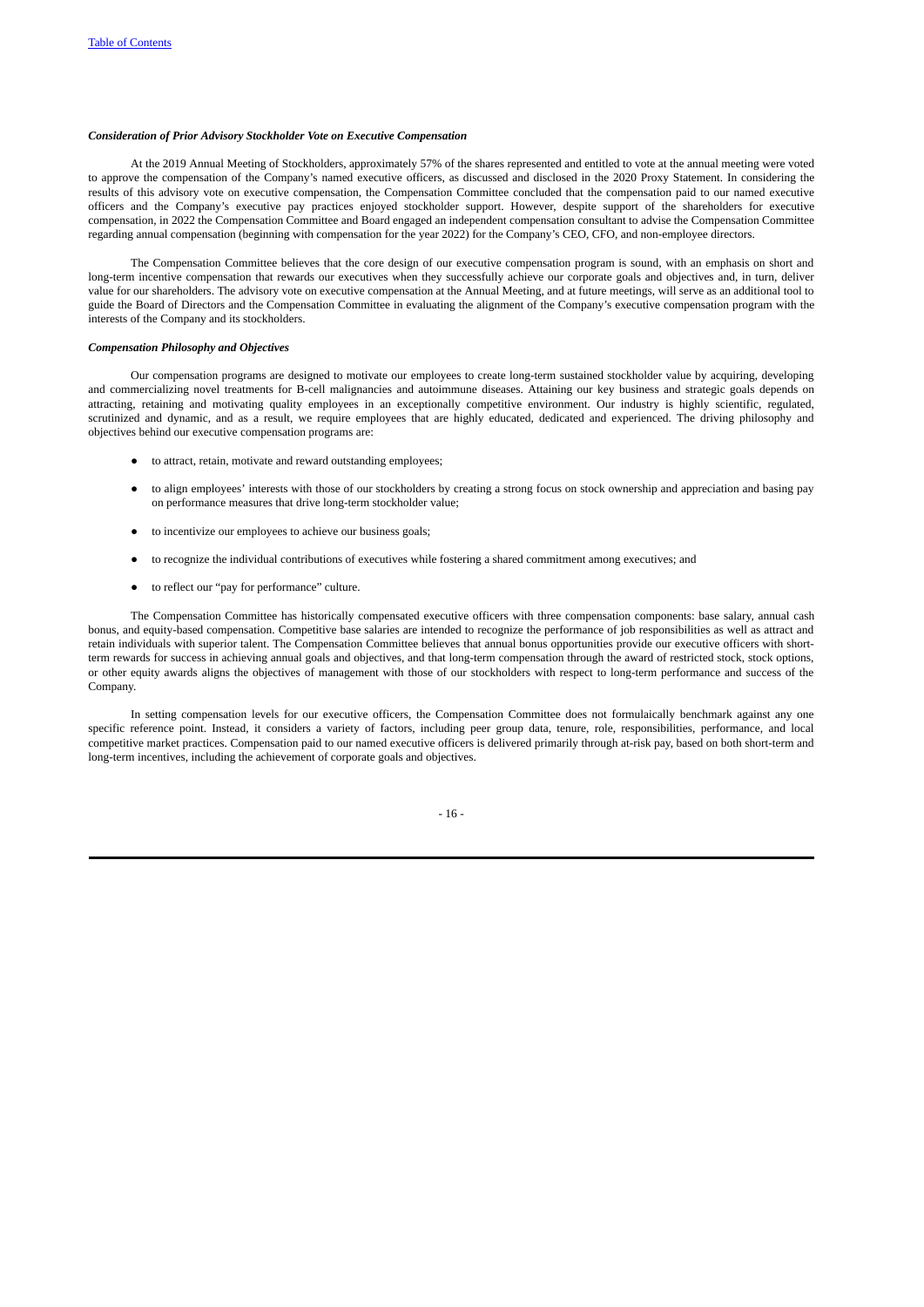### <span id="page-23-0"></span>*Determining Executive Compensation*

# *Role of the Compensation Committee*

The Compensation Committee oversees our executive compensation programs, including approving incentive programs, granting equity awards, and determining appropriate levels of compensation for our NEOs. While the Compensation Committee draws on a number of resources, including input from the Board and the Chief Executive Officer, to make decisions regarding our executive compensation program, ultimate decision-making authority rests with the Compensation Committee. The Compensation Committee oversees and approves all compensation arrangements and actions for our executive officers. The Compensation Committee relies upon the judgment of its members in making compensation decisions, after reviewing our corporate performance and carefully evaluating an executive's performance during the year against established goals, operational performance, and business responsibilities. In addition, the Compensation Committee utilizes discretion in the assessment process to respond to and adjust to a dynamic business environment. Information about the Compensation Committee and its composition and responsibilities can be found on page 8 under the caption "Compensation Committee."

# *Role of the Executives*

Our Chief Executive Officer develops recommendations regarding the compensation levels for our Chief Financial Officer based upon a subjective assessment of his individual performance during the prior year and overall trends in the marketplace. In addition, each year, management delivers a set of proposed corporate goals and objectives that management believes are essential to the achievement of the Company's mission and longterm goals and objectives. The Board of Directors works with the Compensation Committee to review these recommendations and proposals and to make any modifications deemed appropriate, and the Compensation Committee approves the final compensation levels and goals and objectives for the NEOs.

# *Benchmarking and Peer Group*

While we do not establish compensation levels based solely on benchmarking, pay practices at other companies are an important factor that the Compensation Committee considers in assessing the reasonableness of compensation and ensuring that our compensation practices are competitive in the marketplace. In order to evaluate the level of compensation for our named executive officers for 2021, we established a peer group of publicly traded companies in the biopharmaceutical and biotechnology industries based on the following criteria:

- <span id="page-23-1"></span>● companies with comparable market capitalizations (i.e., in the range of \$1 billion to \$11 billion);
- companies with recently filed regulatory applications or with early commercial organizations; and
- companies considered our peers by independent third-party corporate governance assessors.

# - 17 -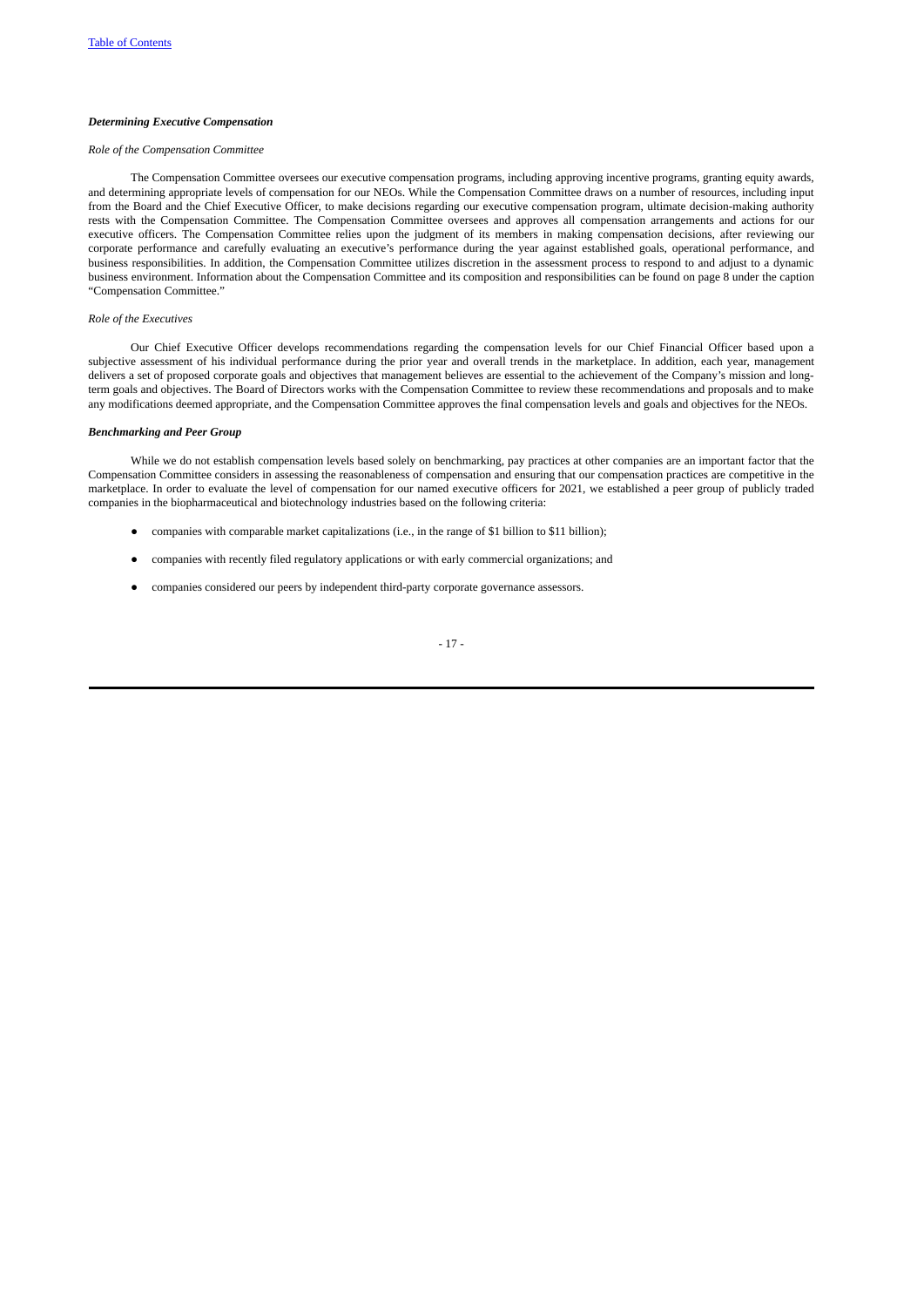Our Compensation Committee evaluated this peer group in December 2020 for the purposes of establishing 2021 base salaries and 2021 target bonuses for our named executive officers. This peer group is referred to as our "2021 Peer Group" and is comprised of the following 20 publicly traded companies in the pharmaceutical and biotechnology industries:

| Acadia Pharmaceuticals Inc.     | <b>Blueprint Medicines Corporation</b> | Madrigal Pharmaceuticals, Inc.      |
|---------------------------------|----------------------------------------|-------------------------------------|
| Acceleron Pharma Inc.           | ChemoCentryx, Inc.                     | <b>Nektar Therapeutics</b>          |
| Allakos Inc.                    | Exelixis, Inc.                         | Novavax, Inc.                       |
| Amicus Therapeutics, Inc.       | Global Blood Therapeutics, Inc.        | <b>Twist Bioscience Corporation</b> |
| Arrowhead Pharmaceuticals, Inc. | <b>Invitae Corporation</b>             | Ultragenyx Pharmaceutical Inc.      |
| Atara Biotherapeutics, Inc.     | Ionis Pharmaceuticals, Inc.            | United Therapeutics Corporation     |
| BioCryst Pharmaceuticals, Inc.  | Kodiak Sciences Inc.                   |                                     |

We believe that the compensation practices of our 2021 Peer Group provided us with appropriate benchmarks for evaluating the compensation of our named executive officers for 2021. At the time that we selected our 2021 Peer Group we ranked eighth in terms of market capitalization, resulting in the peer group being slightly weighted towards companies with a smaller market capitalization. Our Compensation Committee recognizes the importance of having a peer group that has been determined by evaluating both qualitative and quantitative factors.

In 2022, the Compensation Committee and Board engaged an independent compensation consultant (a "Compensation Consultant") to advise the Compensation Committee regarding annual compensation (beginning with compensation for the year 2022) for the Company's CEO, CFO, and nonemployee directors. The Compensation Consultant will further assist the Compensation Committee with its 2022 peer group selection and analysis. Information about the Compensation Consultant and other changes to the Company's 2022 compensation program can be found on page 22 under the caption "Changes to Compensation Program in 2022".

- 18 -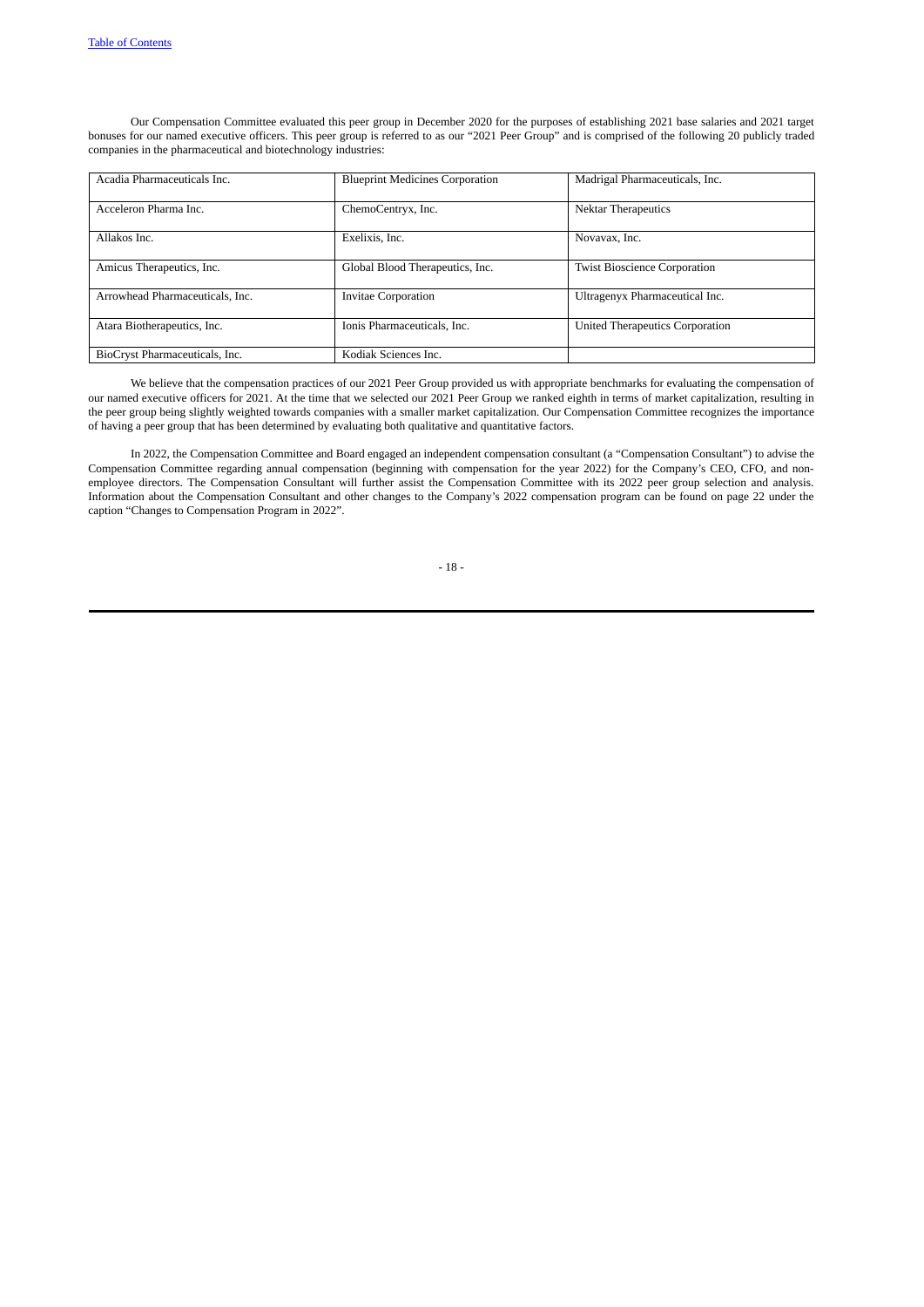# *Elements of Compensation*

<span id="page-25-0"></span>Our executive compensation program for 2021 consisted of the following components:

| <b>Compensation Element</b>                     | <b>Purpose</b>                                                                                                                                                                                                                                                                                              |
|-------------------------------------------------|-------------------------------------------------------------------------------------------------------------------------------------------------------------------------------------------------------------------------------------------------------------------------------------------------------------|
| <b>Base Salary</b>                              | Base salary represents the fixed portion of an executive's annual compensation and is intended to<br>recognize the executive's value to the Company based on skills and experience relative to the<br>responsibilities of his or her position.                                                              |
| Annual cash incentive awards                    | Annual cash incentive awards represent the portion of an executive's compensation that is intended to<br>vary as a direct reflection of Company and individual performance for the year.                                                                                                                    |
| Long-term equity awards                         | Long-term equity awards are intended to reward performance over a multi-year period, link the<br>interests of executives to those of the stockholders, and encourage retention. Restricted stock awards<br>generally are issued based upon achievement of corporate goals and objectives in the prior year. |
| Health and welfare plans and retirement<br>plan | We provide competitive levels of medical and disability coverage, and retirement benefits under our<br>401(k) plan. Our executives participate in the same programs offered to all of our eligible employees.                                                                                               |
| <b>Severance benefits</b>                       | Our named executive officers have employment agreements that provide for severance benefits in<br>certain circumstances.                                                                                                                                                                                    |

No specific formula is used in regard to the allocation of the various elements within our executive compensation program. The Compensation Committee retains the discretion to reduce or eliminate amounts that otherwise might be payable to our executives based upon its assessment of the Company's or our executives' performance in general and unforeseen events occurring during the year.

In order to maximize the incentive effect of our compensation program, we have structured our performance-based compensation to include a mix of value opportunities and performance measures.

- Our annual cash incentive awards and our annual equity awards are based principally upon the Company's performance against pre-set corporate goals and objectives and partially upon the Compensation Committee's assessment of each individual executive's contribution to the Company's performance.
- The ultimate realized value of our equity awards (stock options and restricted stock awards) is tied to our stock price, in alignment with the interests of our stockholders.

- 19 -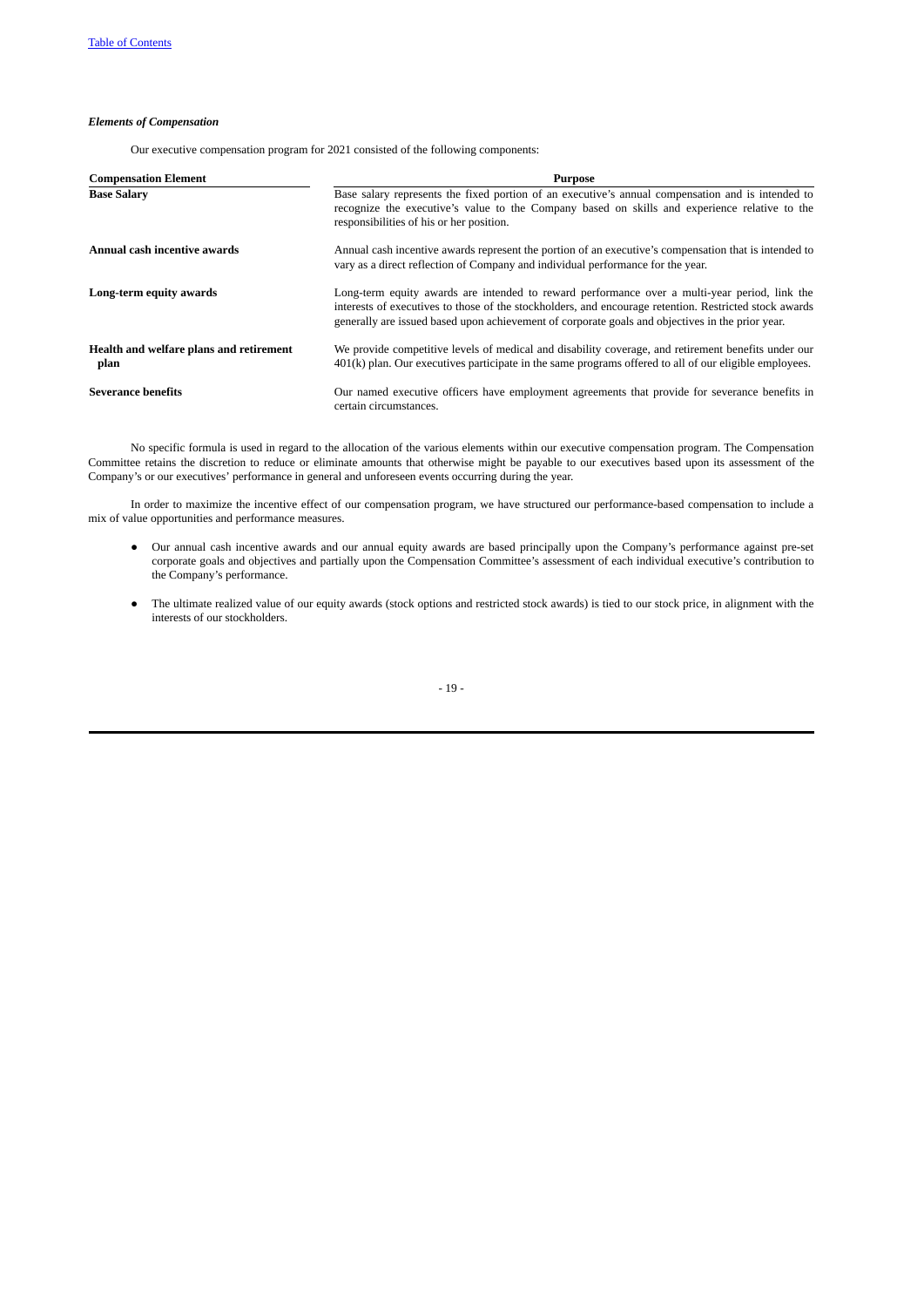### <span id="page-26-0"></span>*2021 Executive Compensation*

# <span id="page-26-1"></span>*Base Compensation*

**Michael S. Weiss.** Beginning in 2017, the Company has paid Mr. Weiss a reduced salary for his service as President and Chief Executive Officer and has paid a separate cash advisory fee to Caribe BioAdvisors, LLC, which was owned by Mr. Weiss (the "Advisor"), pursuant to a Strategic Advisory Agreement under which the Advisor provided services related to Mr. Weiss's service as Chairman of the Board (the "Advisory Agreement"). This cash advisory fee was directly tied to the market capitalization of the Company, starting at \$100,000 and escalating up to a maximum annual fee of \$1.5 million if the market capitalization of the Company exceeded \$3 billion. Effective as of June 30, 2021, Mr. Weiss and the Company terminated the Advisory Agreement with the Advisor. In connection with this change and the termination of the cash advisory fee, the Company entered into an amended and restated employment agreement with Mr. Weiss, under which Mr. Weiss' annual base salary was increased from \$204,970 to \$875,000, effective June 30, 2021. At Mr. Weiss' request, the Company did not pay a cash advisory fee for the first two quarters of 2021, and it did not pay Mr. Weiss his increased salary for the third and fourth quarters of 2021 amounting to \$1,085,015 in cash compensation not paid. In lieu of these cash payments, the Company granted to Mr. Weiss 56,394 shares of restricted stock in December 2021 at the time the fair market value for the shares was \$19.24, such that on the grant date the value of the shares was equal to the \$1,085,015 owed to Mr. Weiss. These restricted shares will vest on January 1, 2024. The aggregate base compensation earned by and paid to Mr. Weiss and the Advisor for services in 2021 is provided below. The entire amount earned is reported as salary in the Summary Compensation Table on page 24.

| <b>Base Compensation Component</b>                                                                      | Earned        | Paid in Cash |
|---------------------------------------------------------------------------------------------------------|---------------|--------------|
| <b>Michael Weiss Salary</b>                                                                             |               |              |
| \$204,970 annual rate for January-June 2021                                                             | \$102,485     | \$102,485    |
| \$875,000 annual rate for July-December 2021                                                            | \$437,500     | \$102,485    |
| The Advisor's Advisory Fee                                                                              |               |              |
| Variable, for first and second quarter of 2021 based on market cap (terminated effective June 30, 2021) | \$750,000     | \$0          |
| <b>Total</b>                                                                                            | $$1,289,985*$ | \$204,970    |

The \$1,085,015 amount earned but not paid in cash was instead granted to Mr. Weiss in the form of restricted stock issued in December 2021 and having an equivalent grant date fair value to the unpaid amount.

**Sean A. Power**. Based on the individual performance of Mr. Power and an analysis of the Chief Financial Officer position from the 2021 peer group, effective January 1, 2021 the Compensation Committee approved an increase in Mr. Power's base salary from \$350,200 to \$420,000.

### <span id="page-26-2"></span>*Cash Incentive Awards*

In 2021, Mr. Weiss was eligible to earn a target annual cash incentive equal to 100% of his base salary, and Mr. Power was eligible to earn a target annual cash incentive equal to 40% of his base salary, per the terms of their respective employment agreements. Both executives' annual cash incentive awards were based upon the Company's performance against pre-established corporate goals and objectives (which at times may exceed 100%), which included a combination of clinical and regulatory goals related to our products as well as other corporate goals, and each executive's individual performance based upon subjective performance reviews.

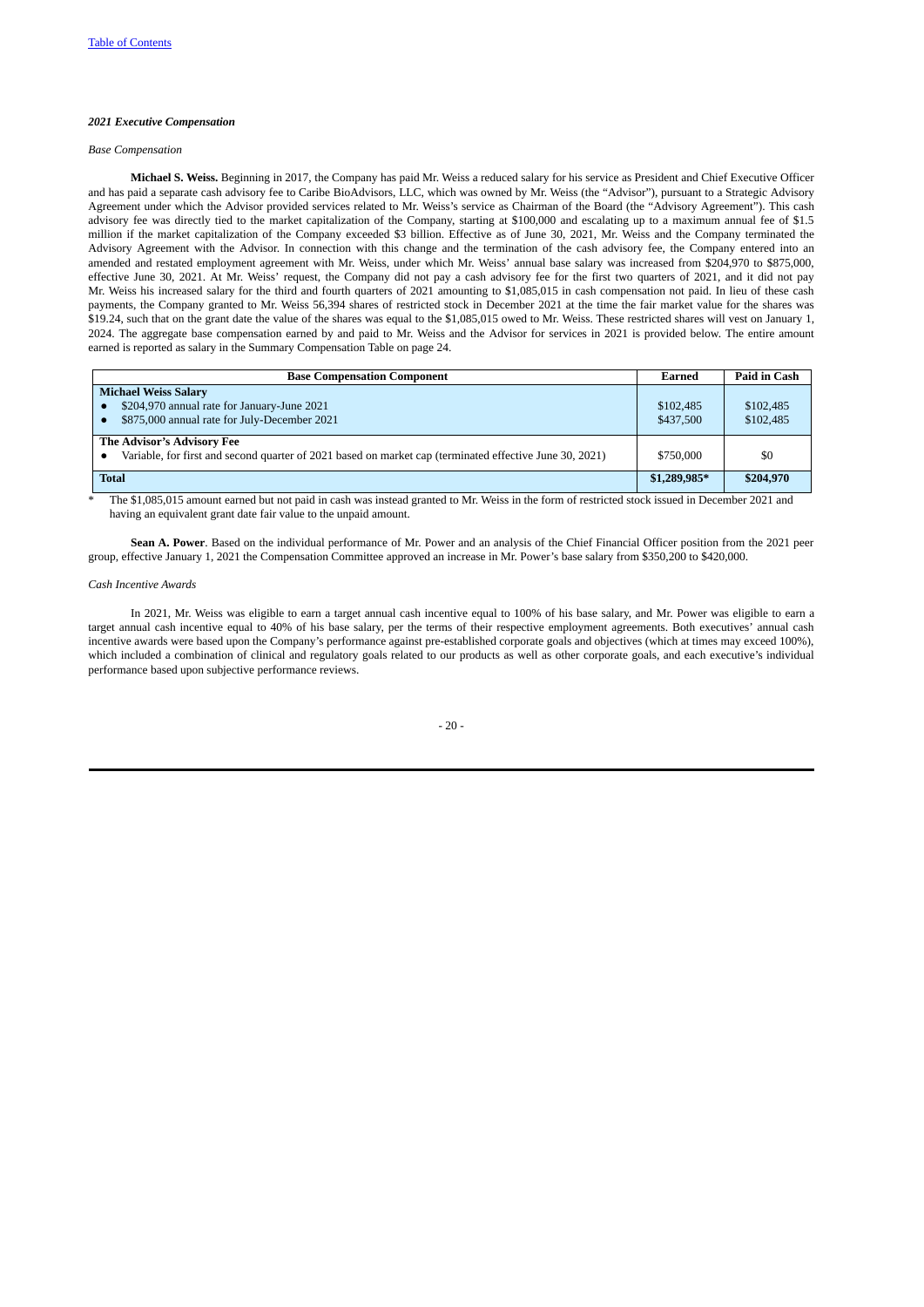In December 2021, the Compensation Committee assessed our overall 2021 performance against the achievement of the corporate goals to determine a total percentage of achievement between 0% and 150%. The Compensation Committee considered the Company's performance against these goals, as well as the relative weighting of these goals, in assessing overall performance for the 2021 fiscal year. The following represents the major categories of performance goals and the material goals within each of those categories:

| Goal                                                                                                                                                                                                                                                                                                                                                    | Weighting | <b>Percentage Achieved</b> |
|---------------------------------------------------------------------------------------------------------------------------------------------------------------------------------------------------------------------------------------------------------------------------------------------------------------------------------------------------------|-----------|----------------------------|
| <b>Regulatory Goals</b><br>Approval of MZL and FL by PDUFA date<br>Filing of a BLA and sNDA for the combination of ublituximab and umbralisib for the<br>treatment of CLL.<br>Submission of a BLA for ublituximab in multiple sclerosis                                                                                                                 | 62.5%     | 41.5%                      |
| <b>Late-Stage Oncology Clinical Goals</b><br>Launch a confirmatory trial for MZL and FL<br>٠<br>Initiate ULTRA-V Phase 3 Study<br>Initiate various combination studies<br>$\bullet$                                                                                                                                                                     | 30.5%     | 8%                         |
| MS, Non-Oncology Clinical & Early Pipeline Goals<br>Initiate various clinical trials meant to advance, establish, or differentiate our product<br>candidates                                                                                                                                                                                            | 11%       | 2%                         |
| <b>CMC &amp; Quality Goals</b><br>Various goals relating to maintenance of clinical and commercial supply chains for our<br>product candidates, including capacity access, raw material supplies, and additional<br>sources<br>Various goals relating to quality processes, including inspection management and<br>clinical and commercial distribution | 20.5%     | 17.5%                      |
| Commercial<br>Various goals associated with the commercial launch for UKONIQ                                                                                                                                                                                                                                                                            | 20.5%     | 20.5%                      |
| <b>Corporate &amp; Financial Goals</b><br>Completion of appropriate financings                                                                                                                                                                                                                                                                          | 5%        | $0\%$                      |
| <b>Totals</b>                                                                                                                                                                                                                                                                                                                                           | 150%      | 89.5%                      |

In assessing performance against these goals, the Compensation Committee reviewed each goal and determined whether or not it was achieved. The Compensation Committee then determined an overall percentage of achievement for all goals combined, which resulted in 89.5% achievement for fiscal year 2021. Accordingly, the executives were paid 89.5% of their target bonus amounts. The Compensation Committee also considered the 2022 peer group analysis prepared by the Company in February 2022 when determining the final annual incentive payouts for the NEOs relating to 2021 performance. The actual amounts paid to the executives pursuant to their annual cash incentive awards are reported in the "Summary Compensation Table" as non-equity incentive plan compensation.

### <span id="page-27-0"></span>*Long-Term Equity Incentive Awards*

**Michael S. Weiss.** Under the Advisory Agreement that was in place with the Advisor until June 30, 2021, the Advisor was entitled to receive an annual grant of restricted shares equal to 1.25% of the shares of Common Stock outstanding on the date of grant on a fully diluted basis. Pursuant to the Advisory Agreement, each of these annual grants of restricted stock were to vest and become non-forfeitable on the date that the "market capitalization" (as defined in the Strategic Advisory Agreement) is \$100 million greater than the market capitalization on the respective date of grant, contingent on continued service. In certain instances, including 2021, the Compensation Committee recommended alternative and more stringent vesting terms for the grants of restricted shares to the Advisor. In accordance with the Advisory Agreement, at the 2021 Annual Meeting, the Advisor was granted an award of 1,080,770 shares of restricted stock, which was the equivalent of 0.75% of the then shares outstanding, which was less than what the Advisor was entitled to pursuant to the Advisory Agreement. These restricted shares granted in 2021 will vest on the date that the market capitalization of the Company is \$500 million greater than the market capitalization on the date of grant as measured within a five-year timeframe, but in no event before December 1, 2022. Given the market

### - 21 -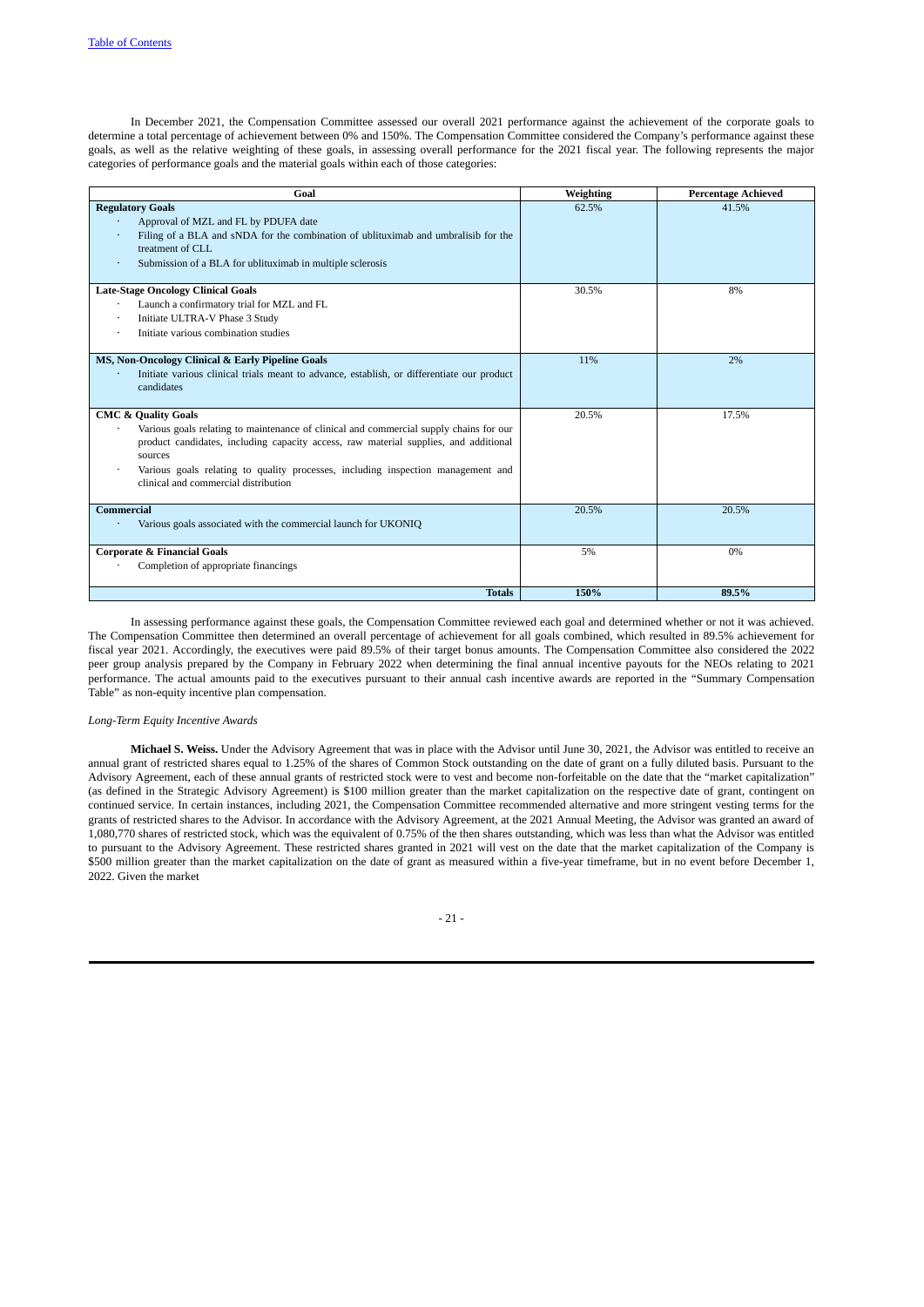capitalization at the date of grant, these shares will vest when the Company achieves a market capitalization of approximately \$6.0 billion, which represents a stock price of approximately \$41.61 utilizing the shares outstanding as of the Record Date.

**Sean A. Power**. The Compensation Committee did not grant an annual equity award based upon achievement of corporate goals and objectives in 2021 to Mr. Power, primarily due to an insufficient number of shares being available under our 2012 Incentive Plan. However, in June 2021, the Company made a special award of 25,000 shares of restricted stock to Mr. Power, as a long-term incentive in special recognition for his efforts in several areas, including the Company's public securities offerings and long-standing service to the Company. This special restricted stock award vests 50% on January 1, 2022, 25% on January 1, 2023, and 25% on January 1, 2024, contingent on Mr. Power's continued service.

For additional information regarding our named executive officers' stock grants, see the "Summary Compensation Table," the "Grants of Plan-Based Awards Table" and the "Outstanding Equity Awards at 2021 Fiscal Year End" table.

### *Perquisites and Other Executive Benefits*

<span id="page-28-1"></span><span id="page-28-0"></span>We do not offer our NEOs any perquisites or other executive benefits.

## *Severance Benefits*

We have employment agreements with our NEOs that provide, among other things, payment and benefits upon certain terminations of employment. We believe the severance benefits components of these agreements are an important component to recruiting and retaining high quality executive officers.

For more information on Mr. Weiss' and Mr. Power's employment agreements see the "Potential Payments upon Termination or Change-in-Control" section beginning on page 28 of this proxy statement.

### *Changes to Compensation Program in 2022*

As noted above, our Compensation Committee has engaged a Compensation Consultant to conduct an overall review of our compensation programs for our named executive officers and independent directors, including with regard to the selection and analysis of the peer group for 2022.

The Compensation Committee has also committed to taking the following actions, starting in 2022:

- Adopt general principles governing the timing for issuance of equity awards for the NEOs and our non-employee directors.
- Conduct meetings on a quarterly or more frequent basis, with written materials provided to the directors in advance.
- Seek advice and guidance from the Compensation Consultant regarding the Company's equity incentive plans and consider and evaluate any potential recommended amendments to such plan.

Under Mr. Weiss' amended and restated employment agreement, in 2022 and each subsequent year during the term of the agreement, the Company will grant Mr. Weiss a number of restricted shares of Common Stock having a grant date value equal to ten times the sums of Mr. Weiss' salary and annual cash bonus earned for the prior year; provided that the number of restricted shares granted Mr. Weiss in any year shall not exceed 1.25% of the shares of Common Stock outstanding on the date of grant on a fully-diluted basis. Each such annual restricted stock award will vest and become nonforfeitable based on the Company's total shareholder return relative to the Nasdaq Biotechnology Index over a three-year period and a five-year period, provided that Mr. Weiss remains an employee, director and/or consultant of the Company through each vesting date.

 $22$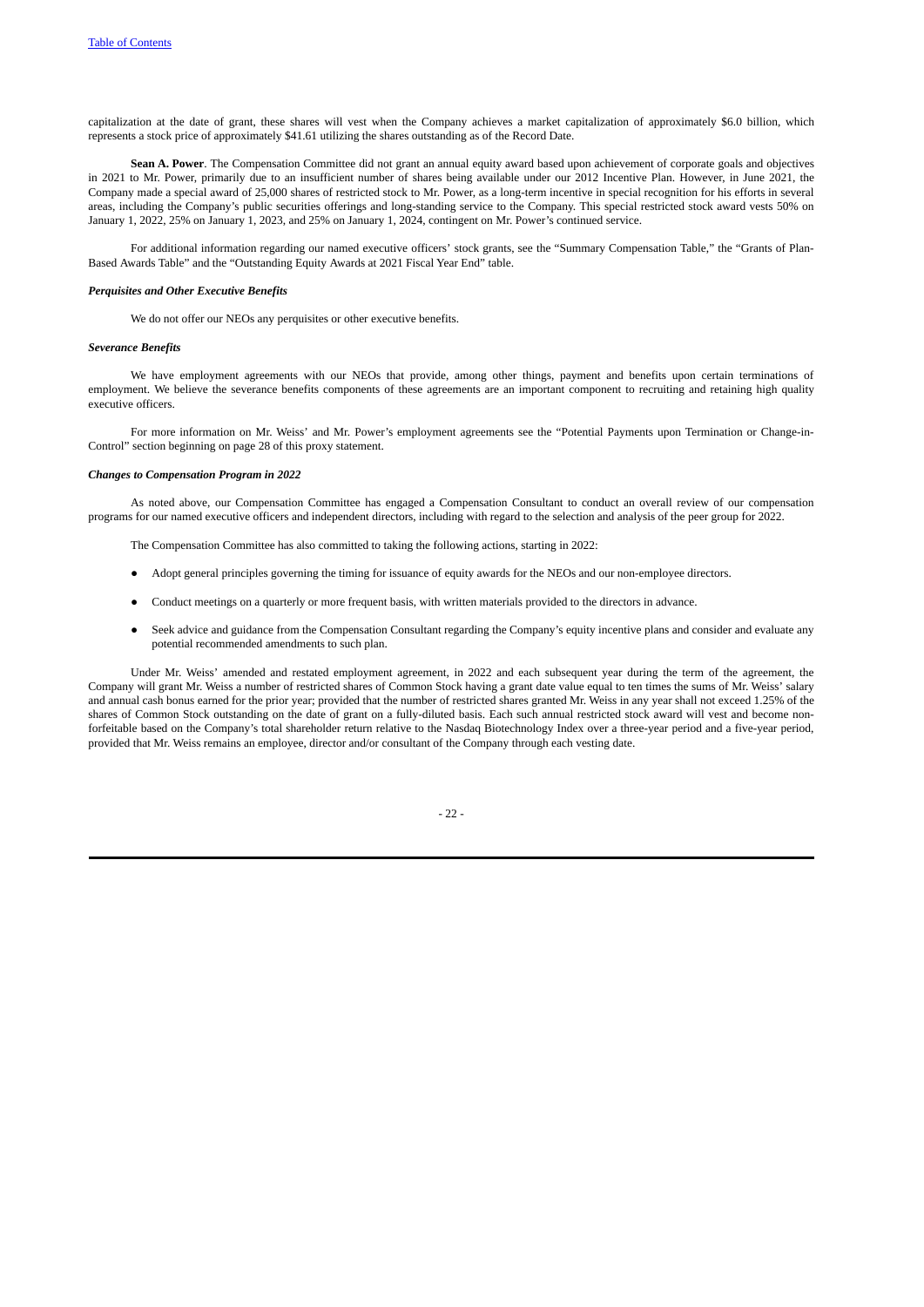# **REPORT OF THE COMPENSATION COMMITTEE**

The Compensation Committee of the Board of Directors has reviewed and discussed with management the Compensation Discussion and Analysis set forth above. Based on the review and discussions noted above, the Compensation Committee recommended to the Board of Directors that the Compensation Discussion and Analysis be included in this proxy statement and incorporated by reference in the Company's Annual Report on Form 10- K for the fiscal year ended December 31, 2021, for filing with the SEC.

> <span id="page-29-0"></span>By the Compensation Committee of the Board of Directors Kenneth Hoberman, Chairperson Laurence Charney Daniel Hume Yann Echelard Sagar Lonial, MD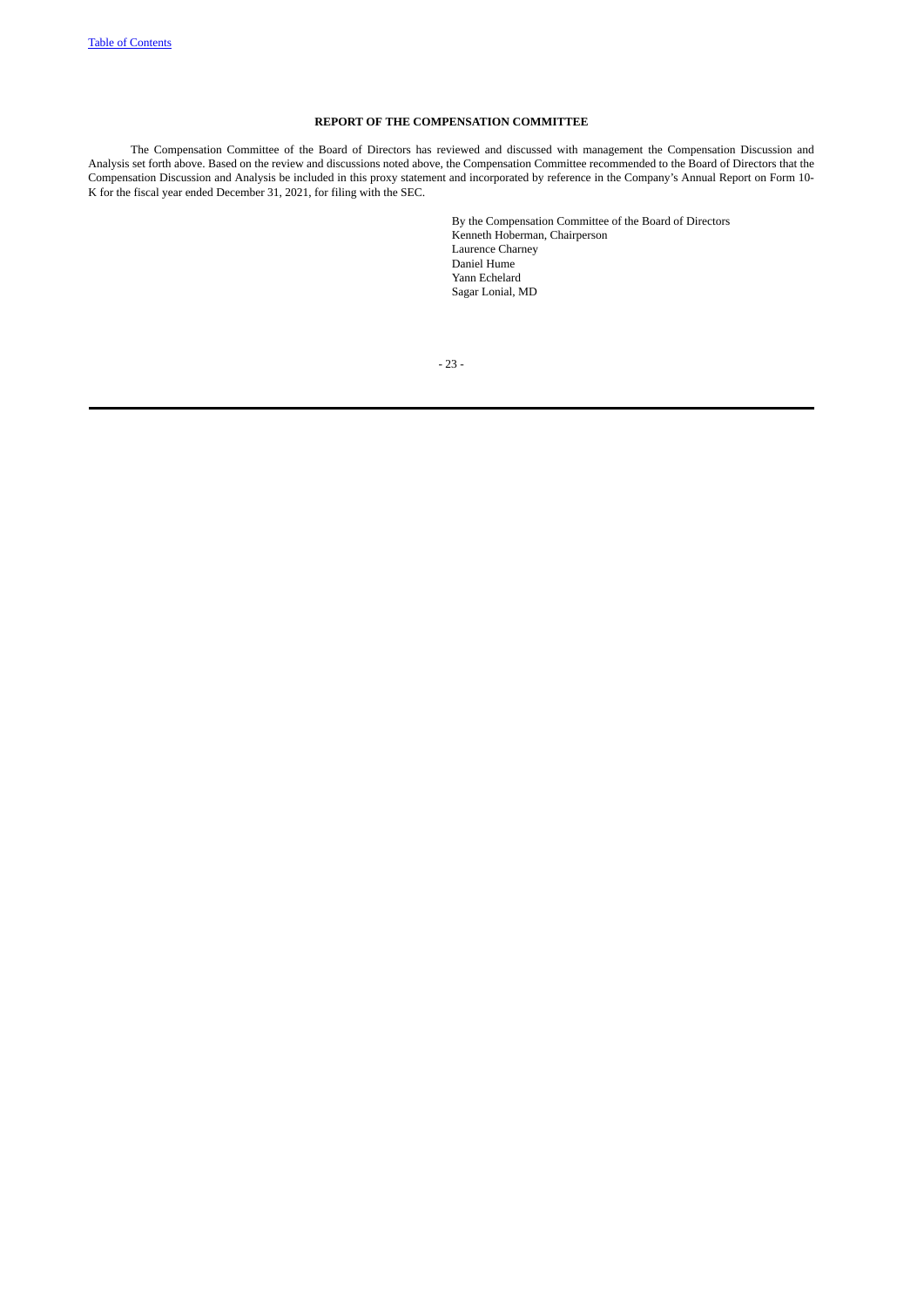# **EXECUTIVE COMPENSATION**

## <span id="page-30-1"></span><span id="page-30-0"></span>**Summary Compensation Table**

The following table sets forth the cash and other compensation that we paid to our current named executive officers ("NEOs") or that was otherwise earned by our NEOs for their services in all capacities during 2019, 2020, and 2021.

| Name and<br>Principal<br>Position  | Year | Salary (\$)   | Stock<br>Awards $(\frac{5}{1})$ | Option<br>Awards<br>(5)(1) | <b>Non-Equity</b><br><b>Incentive Plan</b><br>Compensation | All Other<br>Compensation | Total (\$) |
|------------------------------------|------|---------------|---------------------------------|----------------------------|------------------------------------------------------------|---------------------------|------------|
| <b>Michael S. Weiss</b>            | 2021 | 1.289.985 (2) | 40.593.721(3)                   |                            | 783.125                                                    | $\qquad \qquad -$         | 42,666,831 |
| <b>Chief Executive</b>             | 2020 | 1.392,470 (2) | $30.871.615^{(3)}$              |                            | 233.153                                                    | -                         | 32,497,238 |
| <b>Officer and President</b>       | 2019 | 636,500(2)    | 8.397.186(3)                    | 3.450,000                  | 191,040                                                    | $\qquad \qquad -$         | 12.674.726 |
|                                    |      |               |                                 |                            |                                                            |                           |            |
| <b>Sean A. Power</b>               | 2021 | 420,000       | 939,000(4)                      | $\overline{\phantom{a}}$   | 150,360                                                    | $\overline{\phantom{a}}$  | 1.509.360  |
| Chief Financial Officer, Treasurer | 2020 | 350,200       | 6,610,300(5)                    | $\overline{\phantom{a}}$   | 159.341                                                    | $\overline{\phantom{a}}$  | 7.119.841  |
| and Corporate Secretary            | 2019 | 340,000       |                                 | 345,000                    | 130,560                                                    |                           | 815,560    |

- (1) Reflects the aggregate grant date fair value of stock and option awards granted by the Company as computed under FASB ASC Topic 718. The grant date fair value of the time-based restricted stock awards is based on the fair market value of the underlying shares on the date of grant and does not take into account any estimated forfeitures. The grant date value for the milestone-based restricted stock awards reflected in the table is based on the fair market value of the shares on the date the milestones were established and does not take into account any potential forfeitures. The grant date value for the milestone-based option awards reflected in the table was determined using the Black-Scholes option pricing model. The assumptions made in the valuation of the option awards are contained in Note 5 to our consolidated financial statements for 2019, which are included in our Annual Report on Form 10-K for the fiscal year 2019.
- (2) Reflects \$539,985, \$204,970, and \$199,000 in salary earned by Mr. Weiss in connection with his employment agreement and \$750,000, \$1,187,500, and \$437,500 in fees earned by the Advisor in connection with Mr. Weiss' service as Chairman of the Board, pursuant to the Advisory Agreement in 2021, 2020 and 2019, respectively. In 2021, \$204,970 of the total \$1,289,985 amount was paid to Mr. Weiss and the Advisor in cash and the remainder was instead paid to Mr. Weiss in the form of 56,394 shares of restricted stock in December 2021, reflecting a share price of \$19.24 at the time of grant. See the "Grants of Plan-Based Awards Table" for more information regarding this award issued in lieu of base compensation.
- (3) Pursuant to the Advisory Agreement, the Advisor received at each Annual Meeting during the term, a number of restricted shares equal to 1.25% of the shares of Common Stock outstanding on the date of grant on a fully-diluted basis for Mr. Weiss' service as Chairman of the Board. In accordance with the Advisory Agreement, the Advisor was granted an award of 1,556,029, and 1,179,380 shares of restricted stock at the 2020 and 2019 Annual Meetings, respectively. Despite the Advisory Agreement, in 2021, Mr. Weiss was awarded 1,080,770 shares of restricted stock, representing approximately 0.75% of the Common Stock outstanding, which shares will not vest unless the market capitalization of the Company exceeds approximately \$6.0 billion, which represents a stock price of approximately \$41.61 utilizing the shares outstanding as of the Record Date.
- (4) In June 2021, the Company granted 25,000 shares of restricted stock to Mr. Power, as a long-term incentive in special recognition for his efforts in several areas, including the Company's public securities offerings and long-standing service to the Company.
- (5) Includes 50,000 shares restricted stock (with a grant date fair value of \$1,110,500) granted in 2020 related to 2019 service and performance.

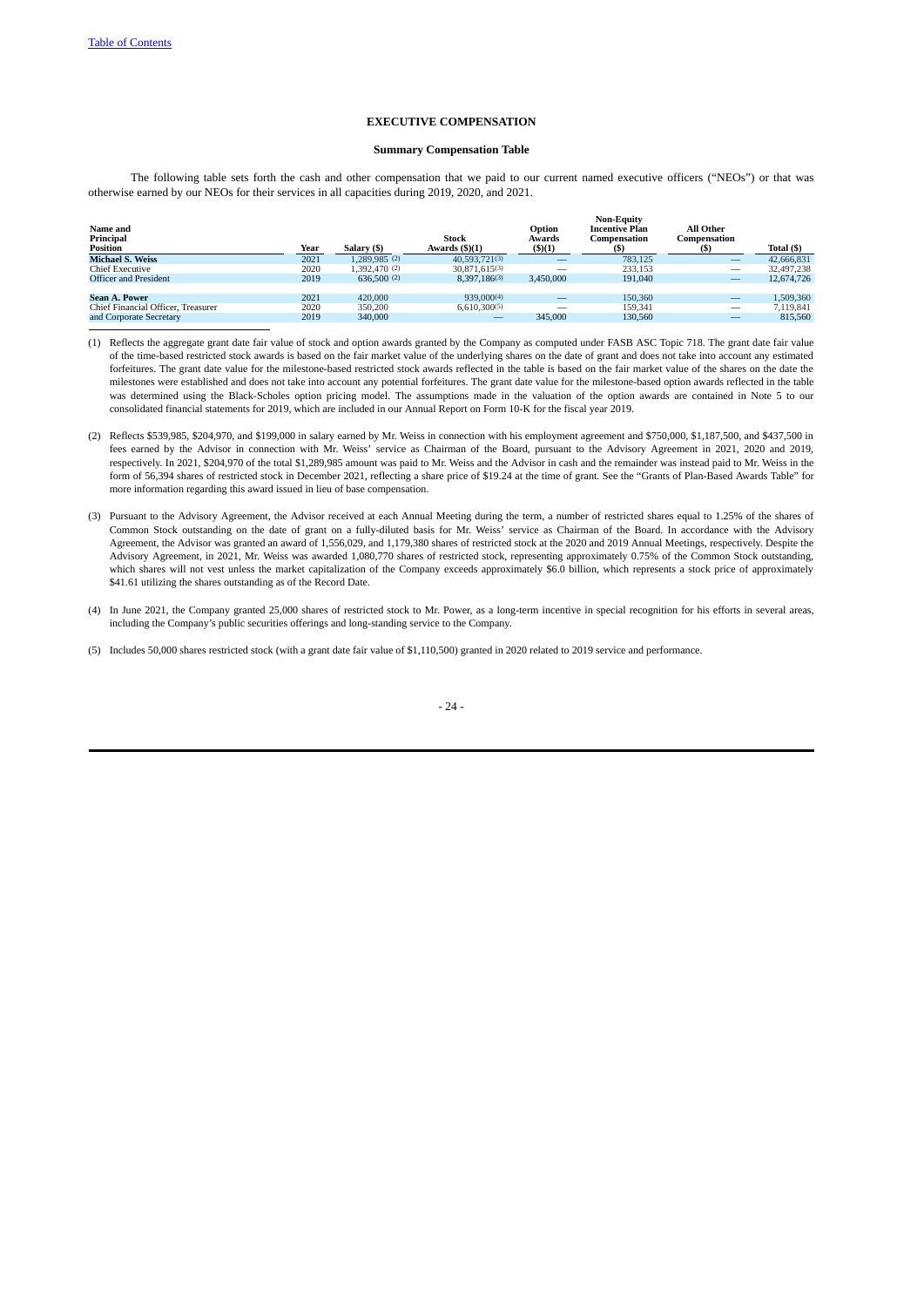## <span id="page-31-0"></span>**Grants of Plan-Based Awards For Fiscal Year 2021**

The following table below sets forth the individual grants of awards made to each of our NEOs during 2021. For a description of the individual amounts indicated below, please see our Compensation Discussion and Analysis beginning on page 15 of this proxy statement.

|           |                   | <b>Estimated Future Payouts Under</b><br><b>Non-Equity Incentive Plan Awards(1)</b> |             |              | All other<br><b>Stock</b><br>Awards:<br>Number of<br><b>Shares</b><br>of Stock or Units | All other<br>Option<br>Awards:<br>Number of<br><b>Securities</b><br><b>Underlying</b><br><b>Options</b> | <b>Exercise</b><br>or<br><b>Base Price</b><br>of Options<br>wards | <b>Grant Date</b><br><b>Fair Value of</b> |
|-----------|-------------------|-------------------------------------------------------------------------------------|-------------|--------------|-----------------------------------------------------------------------------------------|---------------------------------------------------------------------------------------------------------|-------------------------------------------------------------------|-------------------------------------------|
| Name      | <b>Grant Date</b> | Threshold (\$)                                                                      | Target (\$) | Maximum (\$) | $(\#)(2)$                                                                               | (# )                                                                                                    | $(S/\sh)$                                                         | Awards $(\frac{5}{3})$                    |
| Mr. Weiss |                   |                                                                                     | 875,000     | 1,312,500    |                                                                                         |                                                                                                         |                                                                   |                                           |
|           | 6/18/21           |                                                                                     |             |              | 1.080.770 (4)                                                                           |                                                                                                         |                                                                   | 40,593,721                                |
|           | 12/29/21          |                                                                                     |             |              | 56,394(5)                                                                               |                                                                                                         |                                                                   | 1,085,021                                 |
| Mr. Power |                   |                                                                                     | 168,000     | 252,000      |                                                                                         |                                                                                                         |                                                                   |                                           |
|           | 6/18/21           |                                                                                     |             |              | 25,000                                                                                  |                                                                                                         |                                                                   | 939,000                                   |

(1) Represents target payout values for 2021 cash performance awards, assuming 100% achievement of corporate goals and objectives and a maximum payout based on full achievement of allotment of goals and objectives approved for 2021 (150%). The actual amount earned by each NEO in 2021 is reported under the Non-Equity Incentive Plan Compensation column in the Summary Compensation Table on page 24 of this proxy statement.

(2) Award of time and/or milestone based vesting restricted stock under the 2012 Incentive Plan.

- (3) Reflects the aggregate grant date fair value of stock and option awards granted by the Company as computed under FASB ASC Topic 718. The grant date fair value of the time-based restricted stock awards is based on the fair market value of the underlying shares on the date of grant and does not take into account any estimated forfeitures. The grant date value for the milestone-based restricted stock awards reflected in the table is based on the fair market value of the shares on the date the milestones were established and does not take into account any potential forfeitures.
- (4) Reflects the final annual grant of restricted stock pursuant to the Advisory Agreement. Pursuant to the Advisory Agreement the Advisor received at each Annual Meeting during the term, a number of restricted shares equal to 1.25% of the shares of common stock outstanding on the date of grant on a fully-diluted basis. Despite terms of the Advisory Agreement entitling Mr. Weiss to 1.25%, the compensation committee granted Mr. Weiss shares of restricted stock at the 2021 Annual Meeting equal to 0.75% of shares of common stock then outstanding. The restricted shares will vest on the date that the market capitalization of the Company is \$500 million greater than the market capitalization on the date of the grant as measured within a five-year timeframe, but in no event before December 1, 2022. Given the market capitalization at the date of grant, these shares will vest when the Company achieves a market capitalization of approximately \$6.0 billion, which represents a stock price of approximately \$41.61 utilizing the shares outstanding as of the Record Date.
- (5) Reflects a grant of restricted shares of common stock in lieu of cash compensation owed to the Advisor and Mr. Weiss for the 2021 fiscal year, which will fully vest on January 1, 2024. The grant date value of this award is included in the salary column in the "Summary Compensation Table."

For a description of the vesting schedules of the equity awards, please see the Outstanding Equity Awards at 2021 Fiscal Year End Table below.

### - 25 -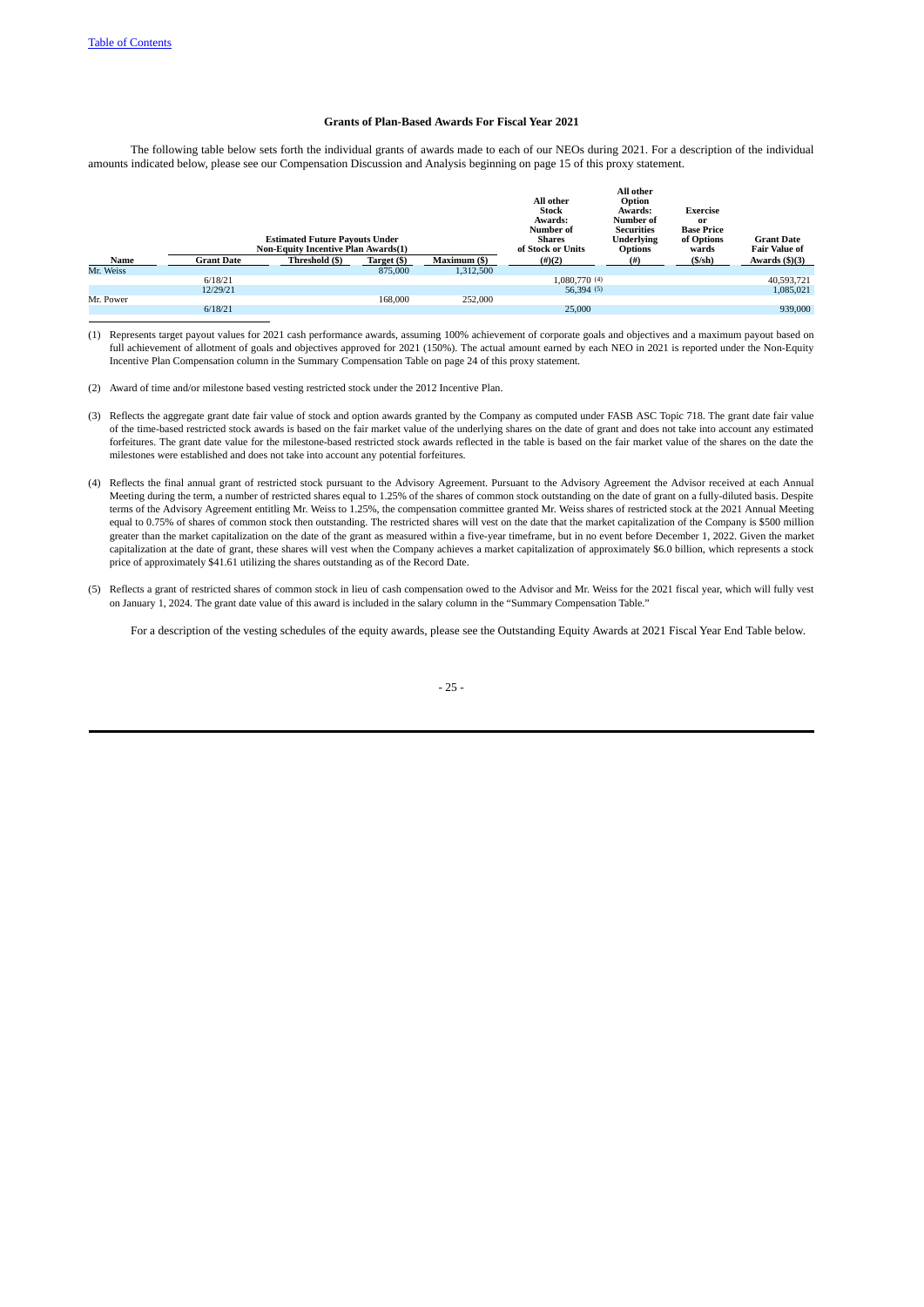# <span id="page-32-0"></span>**Outstanding Equity Awards at 2021 Fiscal Year End**

The following table provides information concerning equity awards that are outstanding as of December 31, 2021 for each of our NEOs.

|           |                                                                                                         | <b>Stock Awards</b>                                                                                       |                                         |                                     |                                                                                       |                                                                                                                  |
|-----------|---------------------------------------------------------------------------------------------------------|-----------------------------------------------------------------------------------------------------------|-----------------------------------------|-------------------------------------|---------------------------------------------------------------------------------------|------------------------------------------------------------------------------------------------------------------|
| Name      | Number of<br><b>Securities</b><br><b>Underlying</b><br><b>Unexercised</b><br>Options (#)<br>Exercisable | Number of<br><b>Securities</b><br><b>Underlying</b><br><b>Unexercised</b><br>Options (#)<br>Unexercisable | Option<br><b>Exercise</b><br>Price (\$) | Option<br><b>Expiration</b><br>Date | Number of<br><b>Shares or Units</b><br>of Stock That<br><b>Have Not</b><br>Vested (#) | Market<br>Value of<br><b>Shares</b> or<br><b>Units of</b><br><b>Stock That</b><br><b>Have Not</b><br>Vested (\$) |
| Mr. Weiss |                                                                                                         |                                                                                                           |                                         |                                     | 418,371 (1)                                                                           | 7,949,049                                                                                                        |
|           |                                                                                                         |                                                                                                           |                                         |                                     | 1,018,011(2)                                                                          | 19,342,209                                                                                                       |
|           |                                                                                                         |                                                                                                           |                                         |                                     | 1,179,380 (3)                                                                         | 22,408,220                                                                                                       |
|           |                                                                                                         |                                                                                                           |                                         |                                     | 1,556,029 (4)                                                                         | 29,564,551                                                                                                       |
|           |                                                                                                         |                                                                                                           |                                         |                                     | 1,080,770 (5)                                                                         | 20,534,630                                                                                                       |
|           |                                                                                                         |                                                                                                           |                                         |                                     | 56,394 (6)                                                                            | 1,071,486                                                                                                        |
|           | 500,000                                                                                                 | \$                                                                                                        | 6.90                                    | 3/15/29                             |                                                                                       |                                                                                                                  |
| Mr. Power |                                                                                                         |                                                                                                           |                                         |                                     |                                                                                       |                                                                                                                  |
|           |                                                                                                         |                                                                                                           |                                         |                                     | 50,000(7)                                                                             | 950,000                                                                                                          |
|           |                                                                                                         |                                                                                                           |                                         |                                     | 200,000 (7)                                                                           | 3,800,000                                                                                                        |
|           |                                                                                                         |                                                                                                           |                                         |                                     | $20,000$ (8)                                                                          | 380,000                                                                                                          |
|           |                                                                                                         |                                                                                                           |                                         |                                     | 25,000(9)                                                                             | 475,000                                                                                                          |
|           | 3,750                                                                                                   | 7,500 (10) \$                                                                                             | 11.30                                   | 2/1/28                              |                                                                                       |                                                                                                                  |
|           | 57,500                                                                                                  | 57,500 (11) \$                                                                                            | 4.10                                    | 12/31/28                            |                                                                                       |                                                                                                                  |
|           | 50,000                                                                                                  | \$                                                                                                        | 6.90                                    | 3/15/29                             |                                                                                       |                                                                                                                  |

(1) Mr. Weiss was issued 418,371 restricted shares under the Employment Agreement (vesting on December 1, 2022).

(2) Restricted stock granted for Mr. Weiss' services as Executive Chairman on June 26, 2018, under the 2012 Incentive Plan. The shares vest on January 1, 2023.

- (3) Restricted stock granted for Mr. Weiss' services as Executive Chairman on June 13, 2019, under the 2012 Incentive Plan. The shares vest on January 1, 2023.
- (4) Restricted stock granted for Mr. Weiss' services as Executive Chairman on June 22, 2020, under the 2012 Incentive Plan. The shares vest on January 1, 2023.
- (5) Restricted stock granted for Mr. Weiss' services as Executive Chairman on June 18, 2021, under the 2012 Incentive Plan. The shares vest on the date that the market capitalization of the Company is \$500 million greater than the market capitalization on the date of grant as measured within a five-year timeframe, but in no event before December 1, 2022. Given the market capitalization at the date of grant, these shares will vest when the Company achieves a market capitalization of approximately \$6.0 billion, which represents a stock price of approximately \$41.61 utilizing the shares outstanding as of the Record Date.
- (6) Restricted stock granted to Mr. Weiss in lieu of cash compensation owed to the Advisor and Mr. Weiss for the 2021 fiscal year, which will fully vest on January 1, 2024.
- (7) Restricted stock granted to Mr. Power on July 16, 2020, under the 2012 Incentive Plan. These shares vest according to the following schedule: 50% on January 1, 2022, 25% on January 1, 2023 and 25% on January 1, 2024.
- (8) Restricted stock granted to Mr. Power on December 30, 2020, under the 2012 Incentive Plan. These shares vest in four equal tranches on January 1st of each year beginning in 2022 and ending in 2025.
- (9) Restricted stock granted to Mr. Power on June 18, 2021, under the 2012 Incentive Plan. These shares vest according to the following schedule: 50% on January 1, 2022, 25% on January 1, 2023 and 25% on January 1, 2024.
- (10) Stock options awarded to Mr. Power on February 1, 2018, under the 2012 Incentive Plan. The options vest according to certain Company milestones.
- (11) Stock options awarded to Mr. Power on December 31, 2018, under the 2012 Incentive Plan. The stock options vest according to the following schedule: 50% on January 1, 2022 and 50% on January 1, 2023.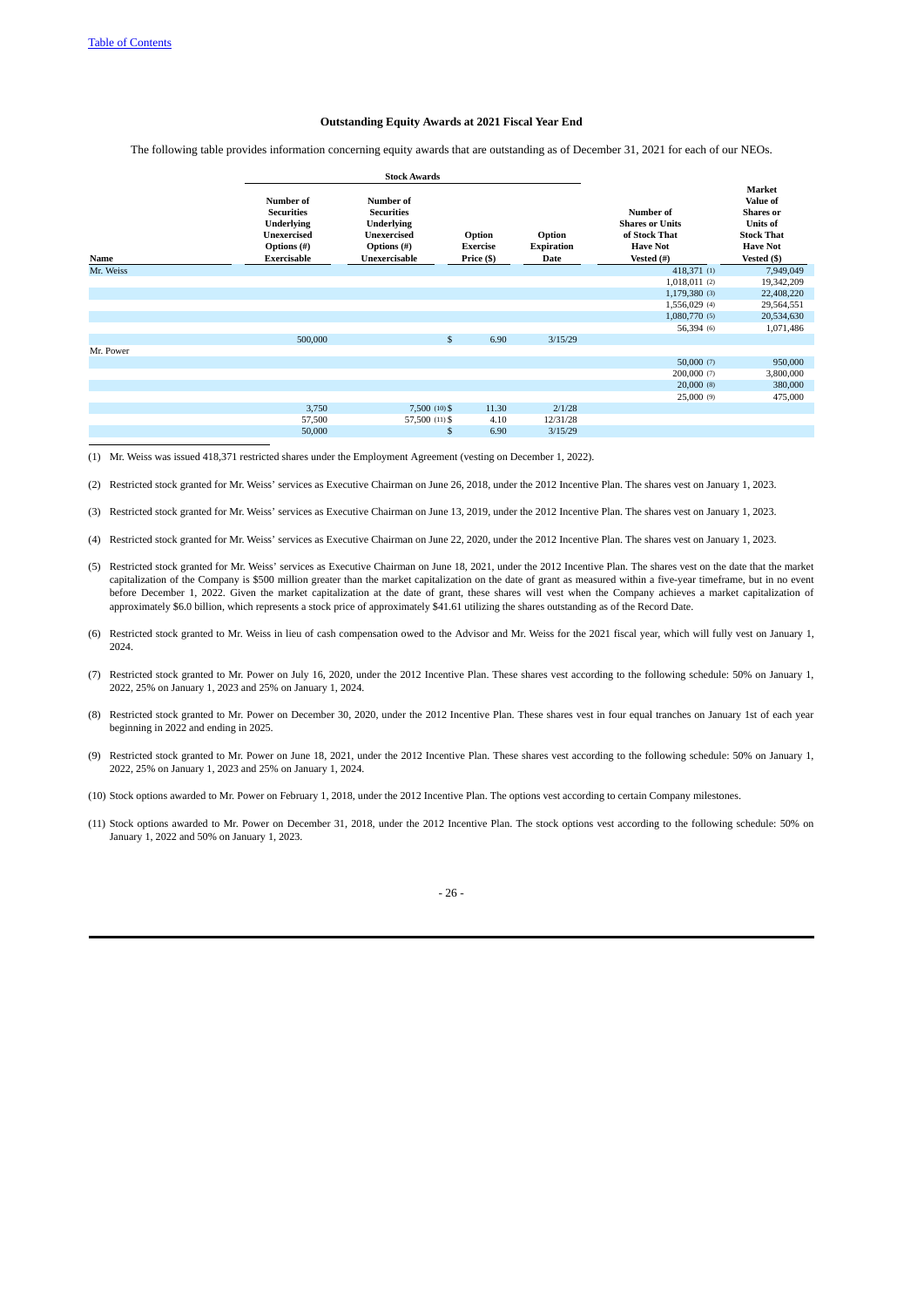## <span id="page-33-0"></span>**Stock Vested in Fiscal Year 2021**

<span id="page-33-1"></span>During 2021 our NEOs did not exercise any stock options and no stock awards held by our NEOs vested.

### *Employment Agreements*

**Michael S. Weiss**. Under Mr. Weiss's amended employment agreement, Mr. Weiss is to continue to serve as the Company's Chief Executive Officer until such employment is terminated pursuant to the terms of the agreement. Mr. Weiss' initial base salary for 2021 was \$204,970 and was increased, in connection with the termination of the Advisory Agreement, to an annual rate of \$875,000 effective June 30, 2021. Beginning in 2022, Mr. Weiss's target annual bonus will be 100% of his base salary, subject to his achievement of performance goals and objectives established by Mr. Weiss and the Board or Compensation Committee. Additionally, in 2022 and each subsequent year during the term of the Employment Agreement, the Company will grant Mr. Weiss a number of restricted shares of the Company's common stock, having a grant date value equal to ten times the sum of Mr. Weiss' salary and annual cash bonus earned for the prior year. Each annual restricted stock award will vest based on the Company's total shareholder return relative to the Nasdaq Biotechnology Index over a one- to five-year period. Mr. Weiss may also be eligible for additional stock-based awards under the Company's long-term incentive plan. Mr. Weiss is also entitled to a \$16.67 million cash bonus upon the Company achieving a \$10 billion "Sustained Market Capitalization" (which requires maintaining a fully-diluted market capitalization for at least 61 days in a 120-day period) by June 17, 2026. This special cash bonus is also payable to Mr. Weiss in the event of a change in control that values the Company in excess of \$10 billion.

Pursuant to his employment agreement, if Mr. Weiss' employment is terminated by the Company without Cause (as defined therein) or if Mr. Weiss resigns for Good Reason (as defined therein), then, in addition to his accrued obligations, if within 45 days after the date of termination, he executes and does not revoke a general release of claims and covenant not to sue, he will receive the following severance benefits: (i) a lump sum severance payment equal to two times the sum of his base salary and target bonus (or three times the sum of his base salary and target bonus if his employment is terminated upon or following a change in control); (ii) continuation of group health benefits for 18 months (or 24 months if his employment is terminated upon or following a change in control); (iii) a prorated target bonus; (iv) payment of the special \$16.67 million cash bonus if the Company has a market capitalization on the date of termination or on the closing date of a change in control in excess of \$10 billion); (v) any shares of restricted stock outstanding on the date of his termination will become fully-vested and non-forfeitable as of his date of termination or change in control; and (vi) any stock options outstanding on the date of his termination will become fully-vested and will remain exercisable for a period of 24 months following the date of his termination or change in control (or, if earlier, the normal expiration date of such stock options).

If Mr. Weiss' employment is terminated by reason of his death or disability, he will be entitled to his accrued obligations and a prorated target bonus. In addition, (i) any shares of restricted stock outstanding on the date of such termination will become fully vested and non-forfeitable as of the date of termination; and (ii) the vested portion of any stock options outstanding on the date of termination will remain exercisable for a period of 24 months following the date of termination (or, if earlier, the normal expiration date of such stock options), and any unvested portion of outstanding stock options will lapse as of the date of termination.

If Mr. Weiss' employment is terminated by the Company for Cause or by Mr. Weiss without Good Reason, Mr. Weiss will receive his accrued obligations but no additional benefits. Any shares of restricted stock outstanding on the date of his termination will be forfeited. The vested portion of any stock options outstanding on the date of his termination will remain exercisable for a period of thirty (30) days following the date of his termination (or, if earlier, the normal expiration date of such stock options), and any unvested portion of outstanding stock options will lapse as of the date of termination.

If any payments or benefits due to Mr. Weiss, under his amended employment agreement or otherwise, would be subject to the excise tax under Section 4999 of the tax code in connection with a change in control, the payments or benefits would be reduced to an amount necessary to avoid being subject to the excise tax, unless the net benefit to Mr. Weiss after paying the excise tax would be greater.

During his employment and for 12 months following the termination of his employment for any reason, Mr. Weiss is prohibited from engaging in any business that develops anti-CD20 monoclonal antibodies within the geographic area in which the Company does business, which is deemed to be worldwide, and he is subject to a non-disparagement clause. He is also subject to certain covenants related to confidential information, trade secrets, return of property, and invention assignment.

- 27 -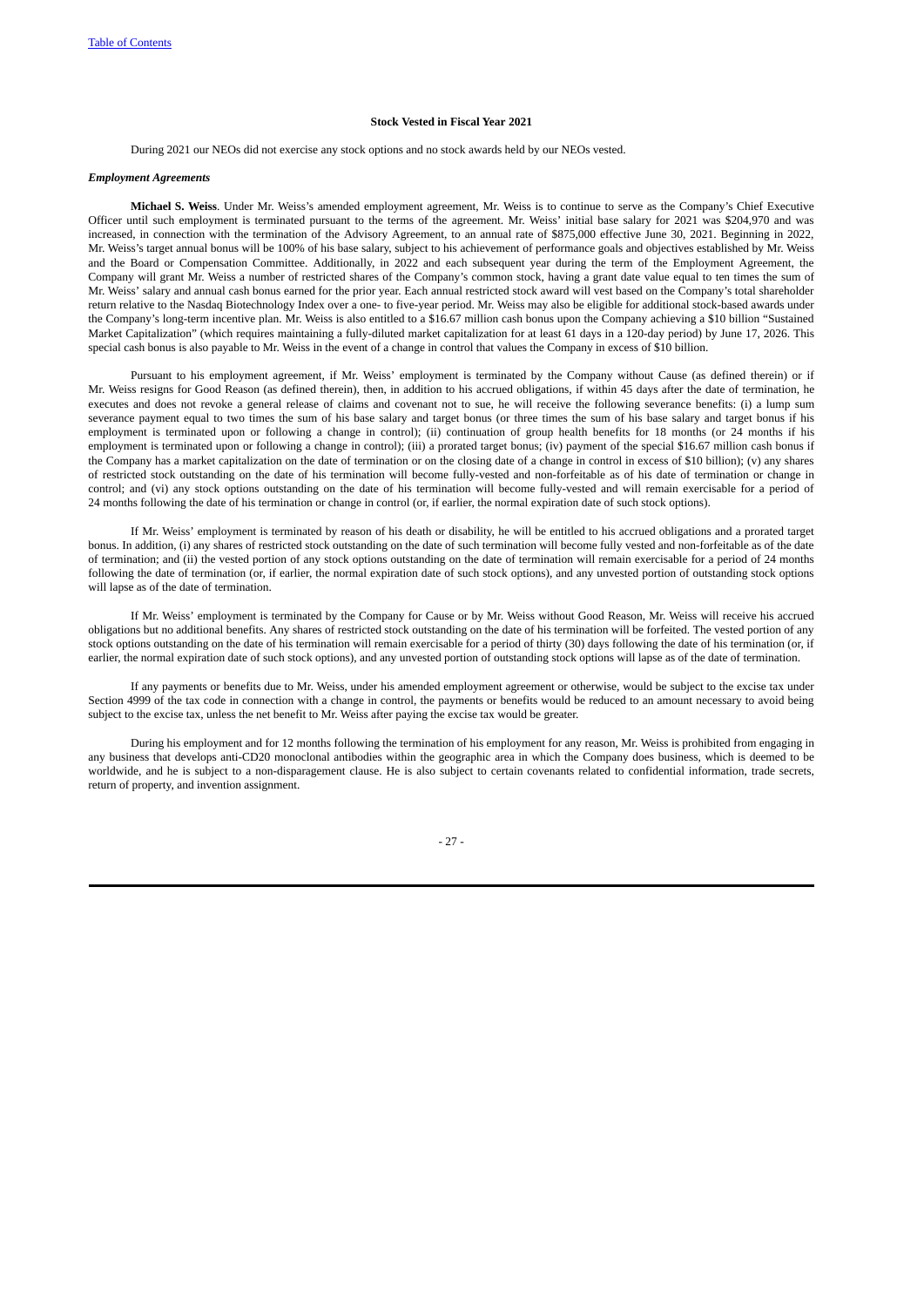**Sean A. Power**. Mr. Power was appointed Chief Financial Officer, Treasurer and Secretary of the Company, effective December 29, 2011. Under Mr. Power's employment agreement, Mr. Power is to serve as the Company's Chief Financial Officer, Treasurer and Secretary until such employment is terminated pursuant to the terms of the agreement. Mr. Power's base salary for 2021 was \$420,000. Mr. Power is also eligible to earn an annual cash performance bonus, based upon achievement of annual performance goals and objectives set by agreement between Mr. Power and the board each year, with a target bonus of 40% of his base salary.

Pursuant to Mr. Power's employment agreement, the Company is required to grant Mr. Power a number of shares of restricted common stock of the Company as determined by the CEO and the Board. Each of these annual grants of restricted stock will be subject to vesting terms, which will be determined at the time of grant by the CEO and the Board.

Pursuant to his employment agreement, if Mr. Power's employment is terminated by the Company without Cause (as defined therein) or if Mr. Power resigns for Good Reason (as defined therein), then, in addition to his accrued obligations, if within 45 days after the date of termination, he executes and does not revoke a general release of claims and covenant not to sue, he will receive the following severance benefits: (i) a lump sum severance payment equal to 0.5 times the sum of his base salary and target bonus (or 1 times the sum of his base salary and target bonus if his employment is terminated upon or following a change in control); (ii) continuation of group health benefits for 12 months; (iii) a prorated target bonus; (iv) any shares of restricted stock outstanding on the date of his termination will become fully-vested and non-forfeitable as of his date of termination; and (v) any stock options outstanding on the date of his termination will become fully-vested and will remain exercisable for a period of 12 months following the date of his termination (or, if earlier, the normal expiration date of such stock options).

If Mr. Power's employment is terminated by reason of his death or disability, he will be entitled to his accrued obligations and a prorated target bonus. In addition, (i) any shares of restricted stock outstanding on the date of his termination will become fully vested and non-forfeitable as of his date of termination; and (ii) the vested portion of any stock options outstanding on the date of his termination will remain exercisable for a period of 12 months following the date of his termination (or, if earlier, the normal expiration date of such stock options), and any unvested portion of outstanding stock options will lapse as of the date of termination.

If Mr. Power's employment is terminated by the Company for Cause or by Mr. Power without Good Reason, Mr. Power will receive his accrued obligations but no additional benefits. Any shares of restricted stock outstanding on the date of his termination will be forfeited. The vested portion of any stock options outstanding on the date of his termination will remain exercisable for a period of thirty (30) days following the date of his termination (or, if earlier, the normal expiration date of such stock options), and any unvested portion of outstanding stock options will lapse as of the date of termination.

If any payments or benefits due to Mr. Power, under his employment agreement or otherwise, would be subject to the excise tax under Section 4999 of the tax code in connection with a change in control, the payments or benefits would be reduced to an amount necessary to avoid being subject to the excise tax, unless the net benefit to Mr. Weiss after paying the excise tax would be greater.

During his employment and for 12 months following the termination of his employment for any reason, Mr. Power is prohibited from engaging in any business that develops anti-CD20 monoclonal antibodies within the geographic area in which the Company does business, which is deemed to be worldwide, and he is subject to a non-disparagement clause. He is also subject to certain covenants related to confidential information, trade secrets, return of property, and invention assignment.

### *Potential Payments upon Termination or Change in Control*

As detailed above, we have employment agreements with Mr. Weiss and Mr. Power that provide certain compensation and benefits in the event of the termination of their employment under certain conditions. In addition, our equity plan provides certain benefits in connection with a change in control.

## *Equity Plan*

Pursuant to the terms of the 2012 Incentive Plan, upon the occurrence of a change in control, any awards outstanding under such plan will become fully vested.

<span id="page-34-0"></span>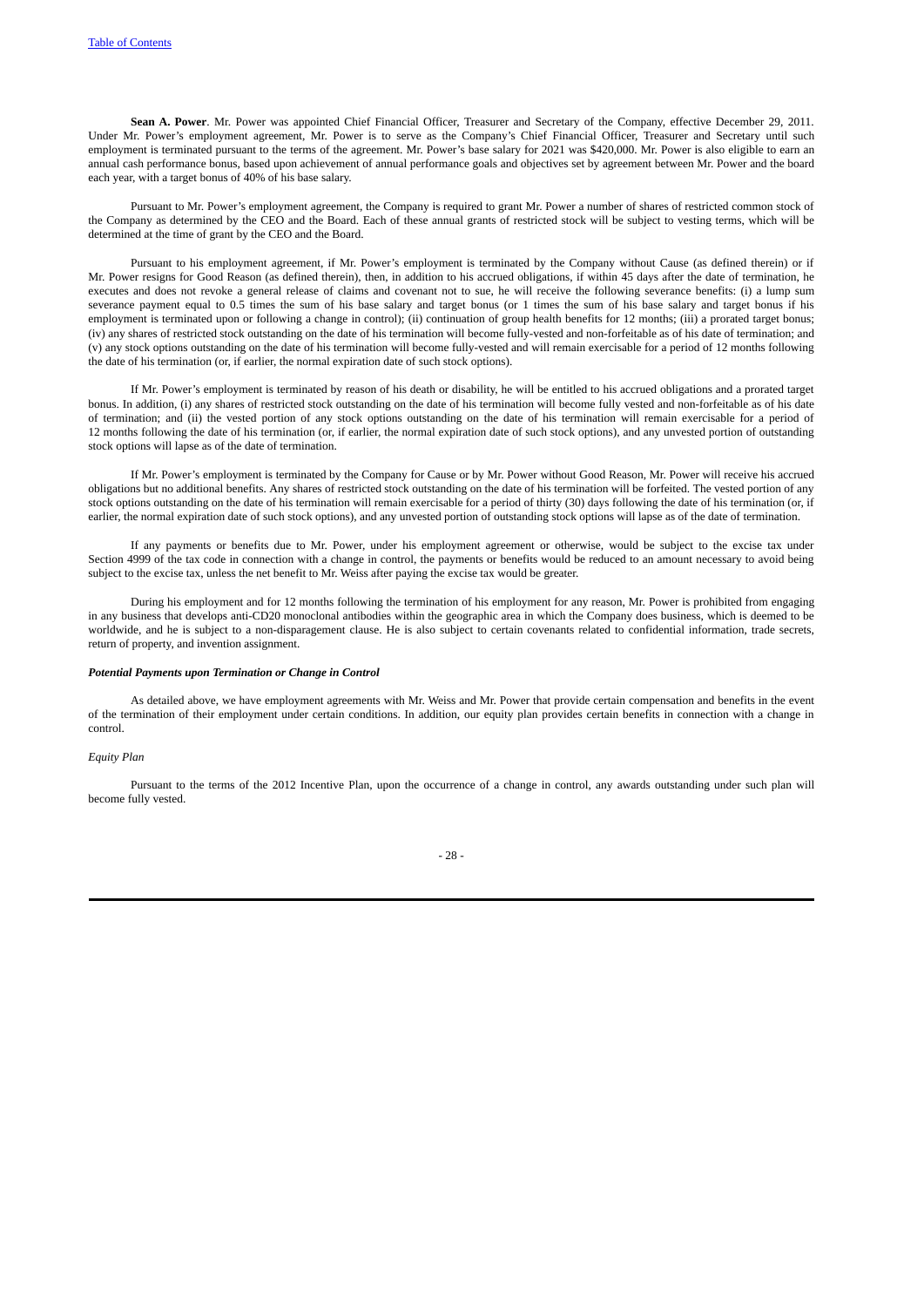# *Michael S. Weiss*

The table below summarizes the value of potential payments and benefits that Mr. Weiss would receive if his employment was terminated on December 31, 2021 under the circumstances shown, or if a change in control of the Company occurred on December 31, 2021. The table excludes amounts that would be paid in the normal course of continued employment, such as accrued but unpaid salary. Actual amounts to be paid can only be determined at the time of such termination of service or change in control.

| <b>Type of Payment</b>                 | Death or<br><b>Disability</b><br>(S) | <b>Termination</b><br>for Cause or<br>Resignation<br>without<br><b>Good Reason</b><br>(S) | Termination<br>Other Than<br><b>For Cause:</b><br><b>Resignation</b><br>for Good<br>Reason (\$) | <b>Termination</b><br><b>Other Than For</b><br><b>Cause:</b><br><b>Resignation For</b><br><b>Good Reason</b><br>(Following a<br>Change in<br>Control) (\$) | Change in<br><b>Control (Absent</b><br>Termination(2)(3)<br>(S) |
|----------------------------------------|--------------------------------------|-------------------------------------------------------------------------------------------|-------------------------------------------------------------------------------------------------|------------------------------------------------------------------------------------------------------------------------------------------------------------|-----------------------------------------------------------------|
| Cash Severance                         |                                      |                                                                                           | 3,500,000                                                                                       | 5,250,000                                                                                                                                                  |                                                                 |
| Pro-Rated Target Bonus                 | 875,000                              |                                                                                           | 875,000                                                                                         | 875,000                                                                                                                                                    |                                                                 |
| <b>Continuation of Health Benefits</b> |                                      |                                                                                           | 40.637                                                                                          | 54.182                                                                                                                                                     |                                                                 |
| Value of Accelerated Equity (1)        | 100.870.145                          |                                                                                           | 100.870.145                                                                                     | 100.870.145                                                                                                                                                | 100.870.145                                                     |
| Total                                  | 101,745,145                          |                                                                                           | 105,285,782                                                                                     | 107.049.327                                                                                                                                                | 100.870.145                                                     |

(1) Represents the fair market value of restricted shares that would be vested upon the event, based on the closing price of our stock on December 31, 2021 (\$19.00), the last trading day of the most recently completed fiscal year. For purposes of this calculation, outstanding stock options having an exercise price greater than the closing price of our common stock on December 31, 2021 the value included here is the "in the money value" or the amount the closing price exceeds the exercise price. For those options having an exercise price equal to or more than the closing price of our common stock on such date, their value included here is \$0.

(2) Our 2012 Incentive Plan specifies that all outstanding unvested stock awards vest upon a qualifying change in control.

(3) In the event of a change in control in excess of \$10 billion, Mr. Weiss would be entitled to a special \$16.67 million cash bonus.

#### *Sean A. Power*

The table below summarizes the value of potential payments and benefits that Mr. Power would receive if his employment was terminated on December 31, 2021 under the circumstances shown, or if a change in control of the Company occurred on December 31, 2021. The table excludes amounts that would be paid in the normal course of continued employment, such as accrued but unpaid salary. Actual amounts to be paid can only be determined at the time of such termination of service.

|                                        | Death or<br><b>Disability</b> | Termination<br>for Cause or<br>Resignation<br>without<br><b>Good Reason</b> | Termination<br><b>Other Than</b><br><b>For Cause:</b><br><b>Resignation</b><br>for Good | <b>Termination</b><br><b>Other Than For</b><br><b>Cause:</b><br><b>Resignation For</b><br><b>Good Reason</b><br>(Following a<br>Change in | Change in<br><b>Control (Absent</b><br>Termination) <sup>(2)</sup> |
|----------------------------------------|-------------------------------|-----------------------------------------------------------------------------|-----------------------------------------------------------------------------------------|-------------------------------------------------------------------------------------------------------------------------------------------|--------------------------------------------------------------------|
| <b>Type of Payment</b>                 | (S)                           | (S)                                                                         | Reason (\$)                                                                             | Control) (\$)                                                                                                                             | (S)                                                                |
| Cash Severance                         |                               |                                                                             | 294,000                                                                                 | 588,000                                                                                                                                   |                                                                    |
| Pro-Rated Target Bonus                 | 168.000                       |                                                                             | 168,000                                                                                 | 168,000                                                                                                                                   |                                                                    |
| <b>Continuation of Health Benefits</b> |                               |                                                                             | 27,091                                                                                  | 27,091                                                                                                                                    |                                                                    |
| Value of Accelerated Equity (1)        | 6.519.500                     |                                                                             | 6.519.500                                                                               | 6.519.500                                                                                                                                 | 6,519,500                                                          |
| Total                                  | 6.687.500                     |                                                                             | 7,008,591                                                                               | 7,302,591                                                                                                                                 | 6,519,500                                                          |

(1) Represents the fair market value of restricted shares that would be vested upon the event, based on the closing price of our stock on December 31, 2021 (\$19.00), the last trading day of the most recently completed fiscal year (less the exercise price, in the case of the stock options). For purposes of this calculation, outstanding stock options having an exercise price greater than the closing price of our common stock on December 31, 2021 the value included here is the "in the money value" or the amount the closing price exceeds the exercise price. For those options having an exercise price equal to or more than the closing price of our common stock on such date, their value included here is \$0.

(2) Our 2012 Incentive Plan specifies that all outstanding unvested stock awards vest upon a qualifying change in control.

# - 29 -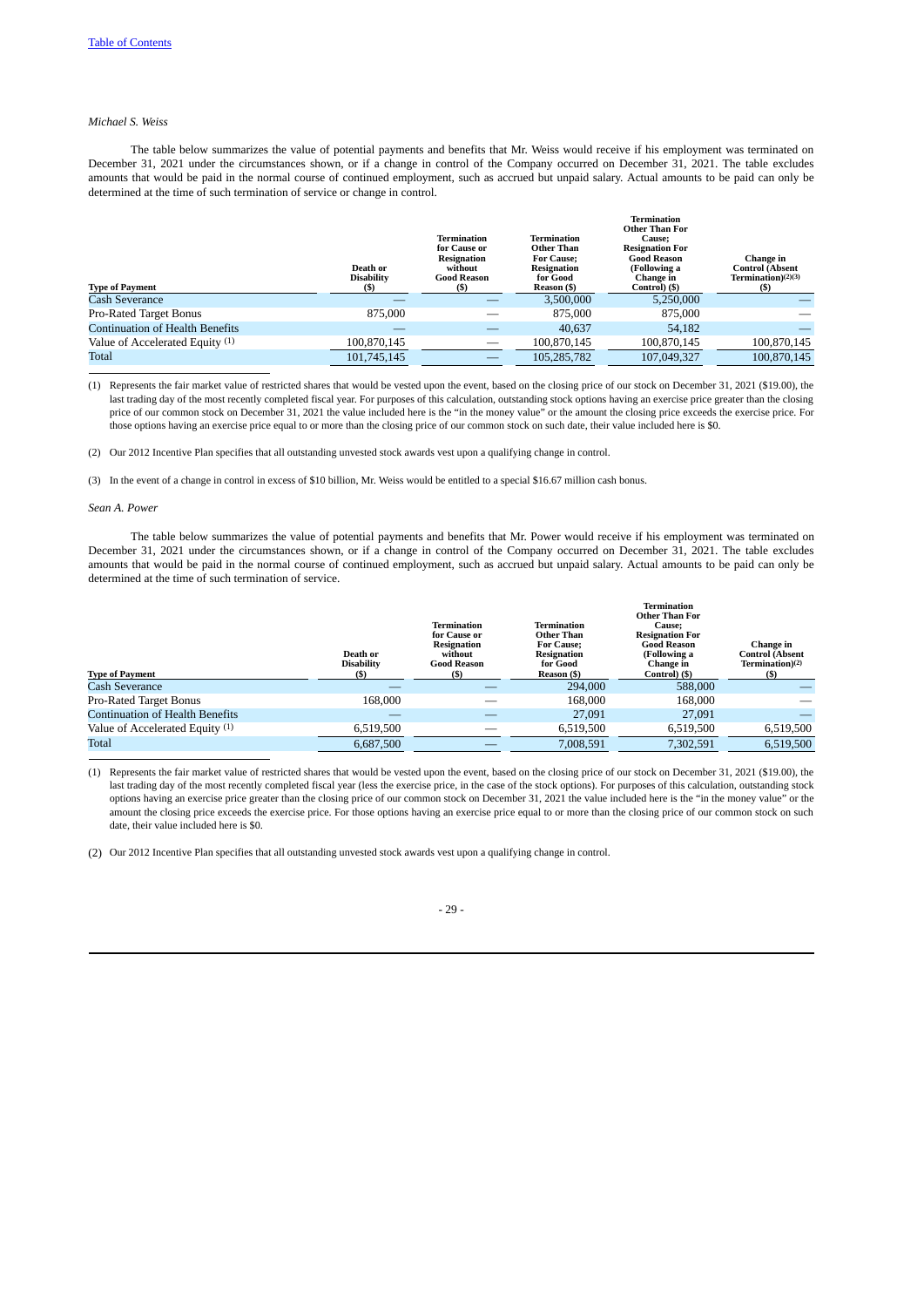## **CEO PAY RATIO**

As required by Section 953(b) of the Dodd-Frank Wall Street Reform and Consumer Protection Act, we are providing the following information about the relationship of the median of the annual total compensation of our employees and the annual total compensation of Michael S. Weiss, our CEO. The pay ratio included in this information is a reasonable estimate calculated in a manner consistent with Item 402(u) of Regulation S-K. Given the different methodologies that various public companies will use to determine an estimate of their pay ratio, the estimated ratio reported below should not be used as a basis for comparison between companies.

For 2021, our last completed fiscal year, the median of the annual total compensation of all employees of the Company (other than our CEO) was \$184,242, and the annual total compensation of our CEO, as reported in the Summary Compensation Table included in this Proxy Statement, was \$42,666,837. Based on this information, for 2021, the ratio of the annual total compensation of our CEO to the median of the annual total compensation of all employees was 232 to 1.

We identified our median employee by examining 2021 Box 1 W-2 taxable income amounts for all individuals, excluding our CEO, who were employed by us on December 31, 2021, whether on a full-time or part-time basis. We annualized the compensation for any permanent (full-time or parttime) employees that were not employed by us for all of 2021. After identifying the median employee, we calculated annual total compensation for such employee using the same methodology we use for our named executive officers as set forth in the 2021 Summary Compensation Table above.

- 30 -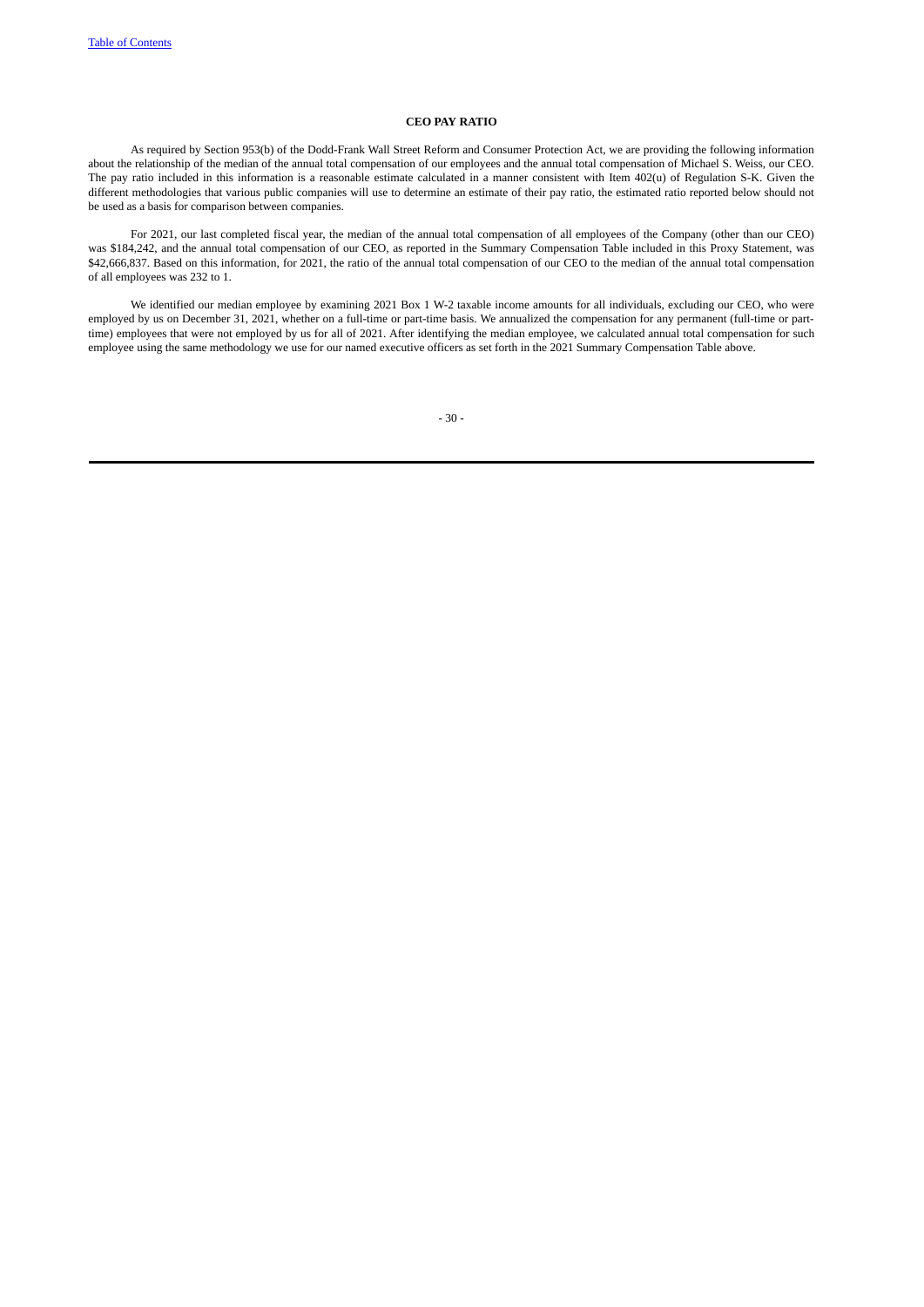## **DIRECTOR COMPENSATION**

Our director compensation program is intended to provide a total compensation package that enables us to attract and retain qualified and experienced individuals to serve as directors and to align our directors' interests with those of our stockholders.

Under our non-employee director compensation program, we pay our non-employee directors a cash retainer for service on the board of directors and separately for service on each committee on which the director is a member. The lead independent director and the chairman of each committee receive additional retainers for such service. Each non-employee director receives reimbursement for reasonable travel expenses incurred in attending meetings of our Board of Directors and meetings of committees of our Board of Directors.

In June 2021, upon the recommendation of our compensation committee after reviewing director compensation of the 2021 Peer Group utilized for named executive officer compensation, our board of directors amended the non-employee director compensation policy. Under the amended nonemployee director compensation policy, fees paid to non-employee directors for service on the Board of Directors and for service on each committee of the Board of Directors on which the director is a member are as follows:

|                                               | <b>Member Annual Retainer</b> | <b>Lead Director or</b><br>Committee Chair |
|-----------------------------------------------|-------------------------------|--------------------------------------------|
| Board of Directors                            | \$70,000                      | \$40,000                                   |
| <b>Audit Committee</b>                        | 10,000                        | \$20,000                                   |
| <b>Compensation Committee</b>                 | 7,500                         | \$15,000                                   |
| Nominating and Corporate Governance Committee | 5,000                         | \$10,000                                   |

*Equity Compensation*. Our non-employee directors receive the following equity compensation under the 2012 Incentive Plan.

- Initial Stock Grant. Non-employee directors receive 50,000 shares of restricted common stock upon initial election or appointment to the Board of Directors. The stock will vest in equal annual installments over three years, beginning on the third anniversary of the date of grant.
- Annual Stock Grant. Non-employee directors receive a restricted stock award equivalent to the greater of (i) \$175,000 of restricted stock or (ii) 15,000 shares of restricted stock annually for service on our Board of Directors. Such restricted stock will vest on the third anniversary of the date of grant.

In 2022, the Compensation Committee and Board has engaged an independent compensation consultant (a "Compensation Consultant") to advise the Compensation Committee regarding annual compensation (beginning with compensation for the year 2022) for the Company's CEO, CFO, and non-employee directors. Information about the Compensation Consultant and other changes to the Company's 2022 compensation program can be found on page 22 under the caption "Changes to Compensation Program in 2022."

- 31 -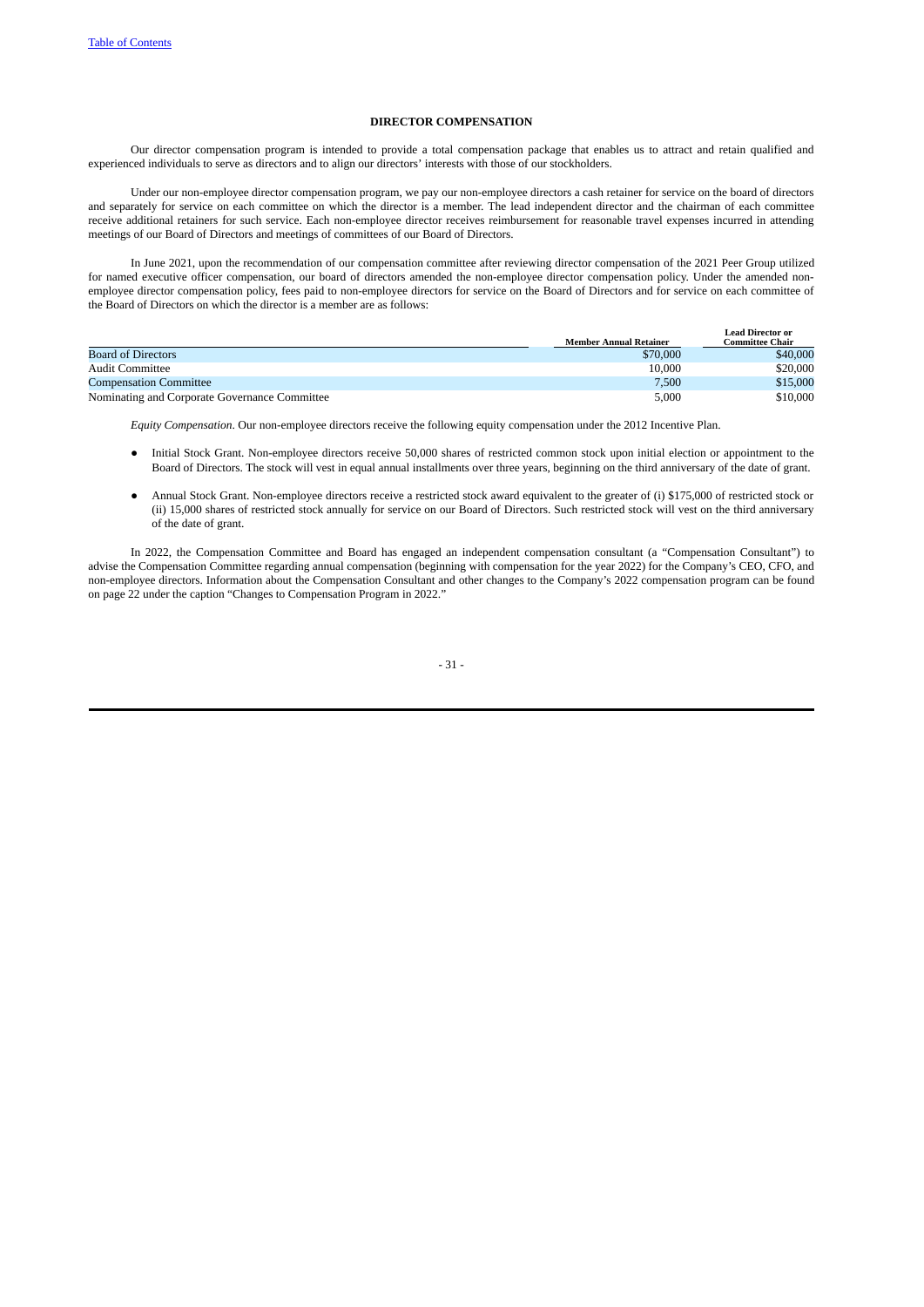### **2021 Director Compensation**

The following table sets forth the cash and other compensation paid by the Company to the members of the Board for all services in all capacities during 2021. The compensation paid to the Advisor in connection with Mr. Weiss' service as Chairman of the Board is discussed in the Compensation Discussion and Analysis and is reflected in the applicable executive compensation tables. See "Executive Compensation" starting on page 24.

|                     | <b>Fees Earned or</b><br>Paid in Cash | <b>Stock</b><br>Awards | <b>Option Awards</b> |            |
|---------------------|---------------------------------------|------------------------|----------------------|------------|
| Name                | (5)(1)                                | $($ \$)(2) (3)         |                      | Total (\$) |
| Laurence N. Charney | 108,750                               | $2,253,600^{(4)}$      |                      | 2,362,350  |
| Kenneth Hoberman    | 83.750                                | 751.200                | $\hspace{0.05cm}$    | 834.950    |
| Daniel Hume         | 77,500                                | 751,200                |                      | 828,700    |
| Yann Echelard       | 77.500                                | 751,200                |                      | 828,700    |
| Sagar Lonial, M.D.  | 76,250                                | 751,200                |                      | 827,450    |

(1) Represents cash retainer for serving on our Board and committees of the Board.

- (2) Reflects the aggregate grant date fair value of stock awards granted by the Company as computed under FASB ASC Topic 718. The grant date fair value of the stock awards is based on the fair market value of the underlying shares on the date of grant and does not take into account any estimated forfeitures.
- (3) All non-employee directors received a grant of 15,000 shares of restricted stock for their annual restricted stock grant. In addition, the compensation committee recommended an additional grant of 5,000 shares of restricted stock in recognition of the accomplishments of the Company during 2020 and 2021. Both grants of restricted stock will vest on the third anniversary of the date of grant.
- (4) In connection with his appointment as Lead Independent Director, Mr. Charney received a one-time grant of 40,000 shares of restricted stock, which will vest on the fourth anniversary of the date of grant.

The following table shows the number of stock awards granted to each director during 2021, and the grant date fair value for each award (determined in accordance with FASB ASC Topic 718) (during 2021 no option awards were granted to directors).

|                     |                   |                         | <b>Grant Date Fair Value of</b> |
|---------------------|-------------------|-------------------------|---------------------------------|
| Name                | <b>Grant Date</b> | <b>Stock Awards (#)</b> | Awards (\$)                     |
| Laurence N. Charney | 6/18/2021         | $60,000^{(1)}$          | 2,253,600                       |
| Sagar Lonial, M.D.  | 6/18/2021         | $20,000^{(2)}$          | 751,200                         |
| Kenneth Hoberman    | 6/18/2021         | $20,000^{(2)}$          | 751,200                         |
| Daniel Hume         | 6/18/2021         | $20,000^{(2)}$          | 751,200                         |
| Yann Echelard       | 6/18/2021         | $20,000^{(2)}$          | 751,200                         |

(1) All non-employee directors received a grant of 15,000 shares of restricted stock for their annual restricted stock grant. In addition, the compensation committee recommended an additional grant of 5,000 shares of restricted stock in recognition of the accomplishments of the Company during 2020 and 2021. Both grants of restricted stock will vest on the third anniversary of the date of grant.

(2) In connection with his appointment as Lead Independent Director, Mr. Charney received a one-time grant of 40,000 shares of restricted stock, which will vest on the fourth anniversary of the date of grant.

As of December 31, 2021, the following aggregate number of unvested restricted stock awards were held by each of our non-employee directors. No stock options have been granted to our non-employee directors.

| Name                | <b>Stock Awards</b> (#) |
|---------------------|-------------------------|
| Laurence N. Charney | 202,926                 |
| Kenneth Hoberman    | 159,174                 |
| Daniel Hume         | 154,507                 |
| Yann Echelard       | 149,116                 |
| Sagar Lonial, M.D.  | 85,000                  |

- 32 -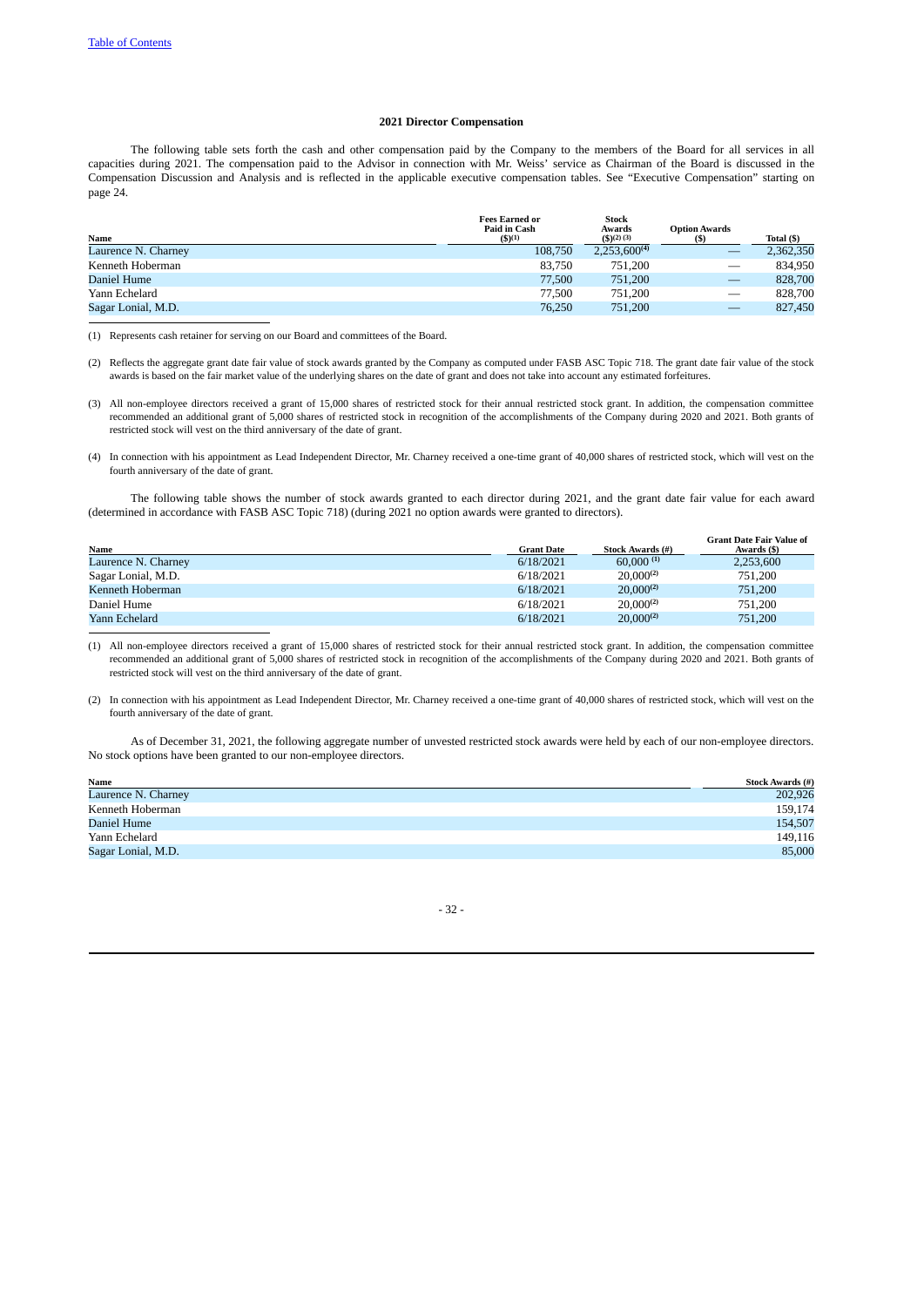## **COMPENSATION COMMITTEE INTERLOCKS AND INSIDER PARTICIPATION**

The current members of our Compensation Committee are Kenneth Hoberman, Laurence Charney, Yann Echelard, and Daniel Hume. No member of our Compensation Committee during fiscal year 2021 or as of the date of this proxy statement, is or has been an officer or employee of TG Therapeutics or any of our subsidiaries, nor has any member of our Compensation Committee had any relationship with TG Therapeutics requiring further disclosure.

During the last fiscal year, none of our executive officers served as a director or member of the Compensation Committee (or other committee serving an equivalent function) of any other entity, whose executive officers either served as a member of our Compensation Committee or our Board of Directors.

## **RELATED-PERSON TRANSACTIONS**

In 2012, the Board of Directors of the Company adopted a formal written policy regarding Related Person Transactions (defined below). In order for the Company to ratify a Related Person Transaction under this policy, the Audit Committee must first determine that the transaction is in the best interest of the Company and its stockholders. The policy generally defines a "Related Person Transaction" as a transaction, arrangement or relationship in which the Company was, is or will be a participant and the amount involved exceeds \$120,000, and in which any related person (any executive officer or director of the Company from the previous fiscal year, any person who owns more than 5% of the Company's securities, or any immediate family member in either of these categories) had, has or will have a direct or indirect material interest. In order to further ensure compliance with the policy, any executive officer, director, or nominee for director is required to submit a questionnaire to the Company on an annual basis. Each individual is also required to update the questionnaire following any relevant change.

In October 2014, we entered into an agreement (the "Office Agreement") with Fortress Biotech, Inc. ("FBIO"), to occupy approximately 45% of the 24,000 square feet of New York City office space leased by FBIO. The Office Agreement requires us to pay our respective share of the average annual rent and other costs of the 15-year lease. We approximate an average annual rental obligation of \$1.4 million under the Office Agreement. We began to occupy this new space in April 2016, with rental payments beginning in the third quarter of 2016. Mr. Weiss, our Chairman, Chief Executive Officer and President, also serves as a director and Executive Vice Chairman, Strategic Development of FBIO.

Under the Office Agreement, we agreed to pay FBIO our portion of the build-out costs, which have been allocated to us at the 45% rate mentioned above. The allocated build-out costs have been recorded in Leasehold Interest, net on the Company's consolidated balance sheets and will be amortized over the 15-year term of the Office Agreement. The initial commitment period of the 45% rate was for a period of three (3) years. We and FBIO currently determine actual office space utilization annually and if our utilization differs from the amount we have been billed, we will either receive credits or be assessed incremental utilization charges. As of December 31, 2021, the allocation rate is 63% and will be evaluated again in August 2022 for the following rent year. Also, in connection with this lease, in October 2014 we pledged \$0.6 million to secure a line of credit as a security deposit for the Office Agreement, which has been recorded as restricted cash in the accompanying consolidated balance sheets. Additional collateral of \$0.6 million was pledged in April 2018 to increase the letter of credit for the office space.

In July 2015, we entered into a Shared Services Agreement (the "Shared Services Agreement") with FBIO to share the cost of certain services such as facilities use, personnel costs and other overhead and administrative costs. This Shared Services Agreement requires us to pay our respective share of services utilized. In connection with the Shared Services Agreement, we incurred expenses of approximately \$0.9 million, \$0.8 million, and \$0.9 million for shared services for the years ended December 31, 2021, 2020 and 2019, respectively, primarily related to shared personnel.

In March 2015, we entered into a Global Collaboration Agreement with Checkpoint Therapeutics, Inc. ("Checkpoint"), a subsidiary of FBIO, for the development and commercialization of anti-PD-L1 and anti-GITR antibody research programs in the field of hematological malignancies. In May 2016, as part of a broader agreement with Jubilant Biosys Ltd ("Jubilant"), we entered into a sublicense agreement with Checkpoint for the development and commercialization of Jubilant's novel BET inhibitor program in the field of hematological malignancies. Mr. Weiss also serves as Chairman of the Board of Directors of Checkpoint.

- 33 -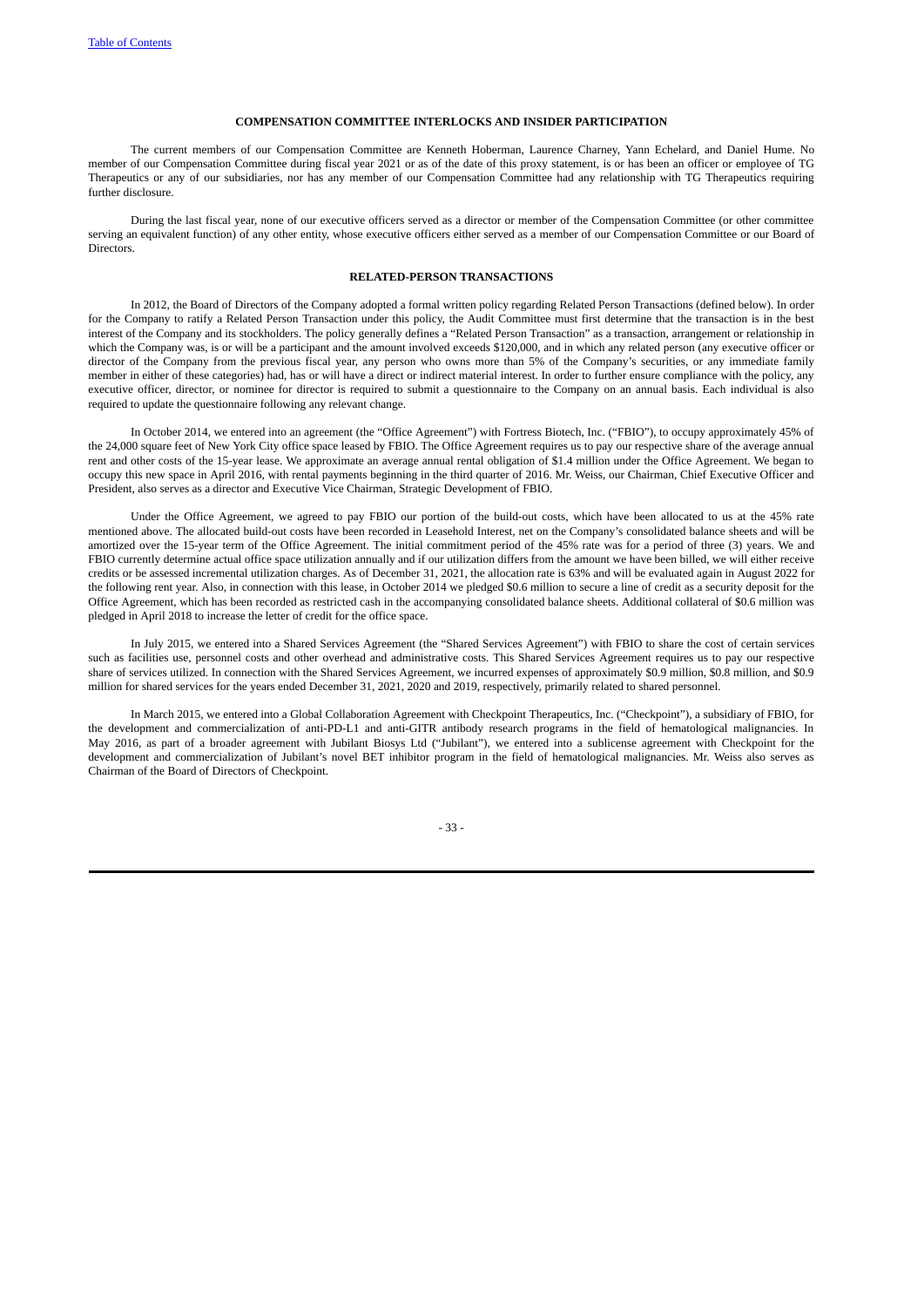### **STOCK OWNERSHIP OF OUR DIRECTORS, EXECUTIVE OFFICERS, AND 5% BENEFICIAL OWNERS**

The following table shows information, as of April 20, 2022, concerning the beneficial ownership of our common stock by:

- each person we know to be the beneficial owner of more than 5% of our common stock;
- each of our current directors:
- each of our NEOs shown in our Summary Compensation Table; and
- all current directors and NEOs as a group.

As of April 20, 2022, there were 144,450,984 shares of our common stock outstanding. In order to calculate a stockholder's percentage of beneficial ownership, we include in the calculation those shares underlying options or warrants beneficially owned by that stockholder that are vested or that will vest within 60 days of April 20, 2022. Shares of restricted stock are deemed to be outstanding. Options or warrants held by other stockholders that are not attributed to the named beneficial owner are disregarded in this calculation. Beneficial ownership is determined in accordance with the rules of the SEC and includes voting or investment power with respect to the shares of our common stock. Unless we have indicated otherwise, each person named in the table below has sole voting power and investment power for the shares listed opposite such person's name, except to the extent authority is shared by spouses under community property laws.

| Name and Address of Beneficial Owner <sup>(1)</sup>                                     | Amount and<br>Nature of<br><b>Beneficial</b><br>Ownership | Percentage<br><b>Shares</b><br>Outstanding |
|-----------------------------------------------------------------------------------------|-----------------------------------------------------------|--------------------------------------------|
| Michael S. Weiss (2)                                                                    | 10,988,021                                                | 7.6%                                       |
| Sean A. Power (3)                                                                       | 568,483                                                   | $*$                                        |
| Laurence N. Charney                                                                     | 220.997                                                   | $*$                                        |
| Kenneth Hoberman                                                                        | 178.953                                                   | $*$                                        |
| Daniel Hume                                                                             | 154,507                                                   | $\ast$                                     |
| Yann Echelard                                                                           | 149,116                                                   | $*$                                        |
| Sagar Lonial, MD                                                                        | 85,000                                                    | $*$                                        |
| All current directors and named executive officers as a group (8 persons)<br>12,345,077 |                                                           | 8.6%                                       |
|                                                                                         |                                                           |                                            |
| 5% Stockholders                                                                         |                                                           |                                            |
| FMR, LLC $(4)$                                                                          | 20,721,431                                                | 14.3%                                      |
| Vanguard Group, Inc. (5)                                                                | 12,091,437                                                | 8.4%                                       |
| Blackrock, Inc. (6)                                                                     | 8,902,165                                                 | 6.2%                                       |
|                                                                                         |                                                           |                                            |

Less than 1% of outstanding common stock.

(1) The address of each of the directors and officers listed is c/o TG Therapeutics, Inc., 2 Gansevoort Street, 9th Floor, New York, New York 10014.

- (2) Includes 5,308,955 shares of unvested restricted common stock, which vest on various time and performance-based milestones. The amount illustrated in the table also includes 500,000 shares of our common stock underlying options that are exercisable as of April 20, 2022 or will become exercisable within 60 days after such date.
- (3) Includes 152,500 shares of restricted common stock which vest on various time-based milestones. The amount illustrated in the table also includes 140,000 shares of our common stock underlying options that are exercisable as of April 20, 2022 or will become exercisable within 60 days after such date.
- (4) The address of FMR, LLC is 245 Summer Street, Boston, Massachusetts 02210. Share ownership reported above is based on a Form 13G/A filed by FMR, LLC on February 9, 2022.
- (5) The address of Vanguard Group, Inc. is 100 Vanguard Blvd., Malvern, PA 19355. Share ownership reported above is based on a Form 13G/A filed by Vanguard Group, Inc. on February 10, 2022.
- (6) The address of Blackrock, Inc. is 55 East 52nd Street, New York, NY 10055. Share ownership reported above is based on a Form 13G/A filed by Blackrock, Inc. on February 1, 2022.

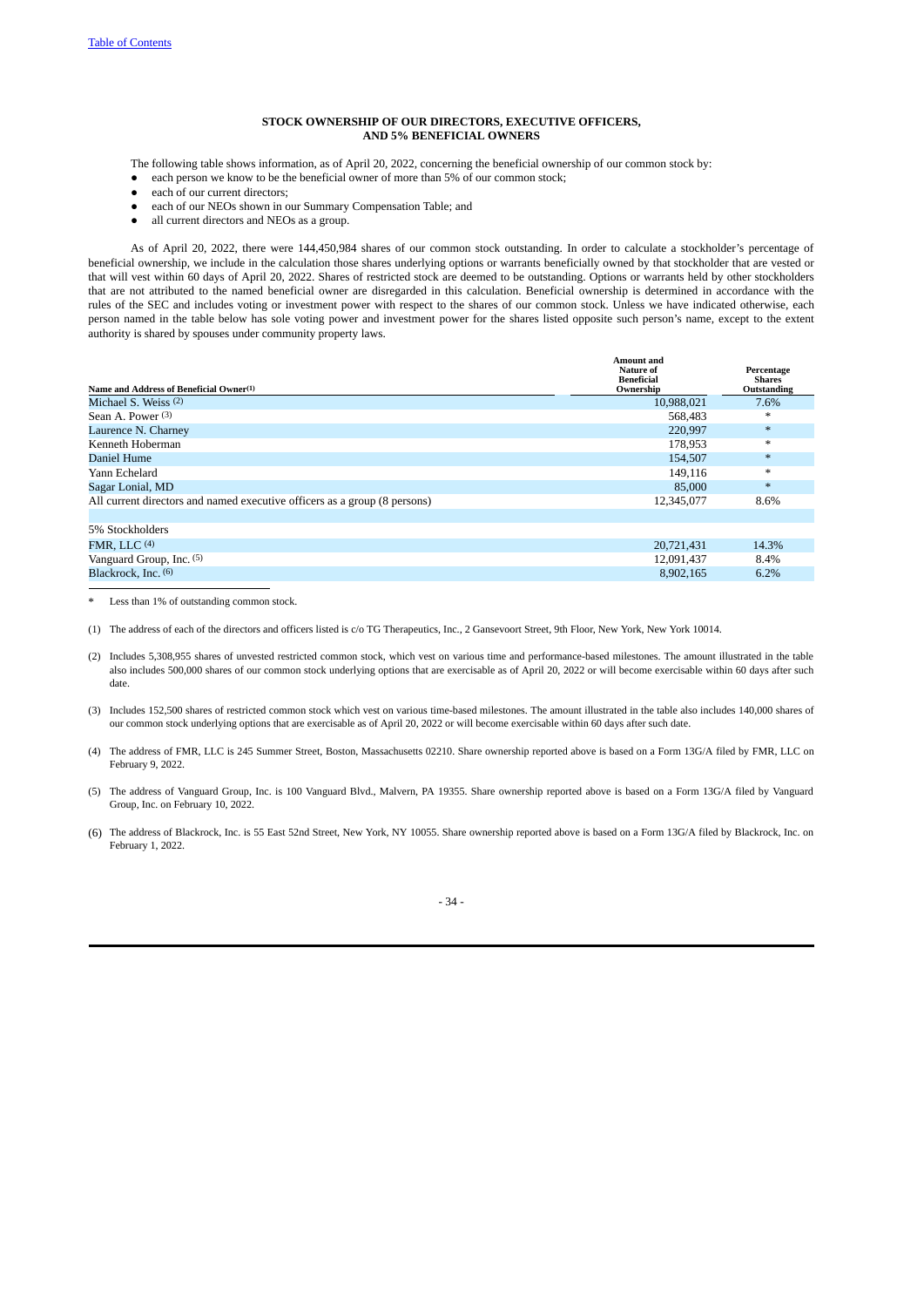# **PROPOSAL ONE:**

# **ELECTION OF DIRECTORS; NOMINEES**

Our Bylaws provide that the Board shall consist of one or more members, as determined from time to time by resolution of the Board. Our Board currently consists of six members. The nominated directors are Michael S. Weiss, Laurence N. Charney, Yann Echelard, Kenneth Hoberman, Daniel Hume, and Sagar Lonial, MD. For information about each of the nominees and our Board generally, please see "Corporate Governance-Our Board of Directors" beginning on page 5. If elected, the nominees will hold office until the next annual meeting and until a respective successor is elected and has been qualified, or until such director resigns or is removed from office. Management expects that each of the nominees will be available for election, but if any of them is unable to serve at the time the election occurs, your proxy will be voted for the election of another nominee to be designated by a majority of the independent directors serving on our Board.

# **THE BOARD OF DIRECTORS UNANIMOUSLY RECOMMENDS A VOTE "FOR" THE ELECTION OF ALL OF THE NOMINEES FOR DIRECTOR.**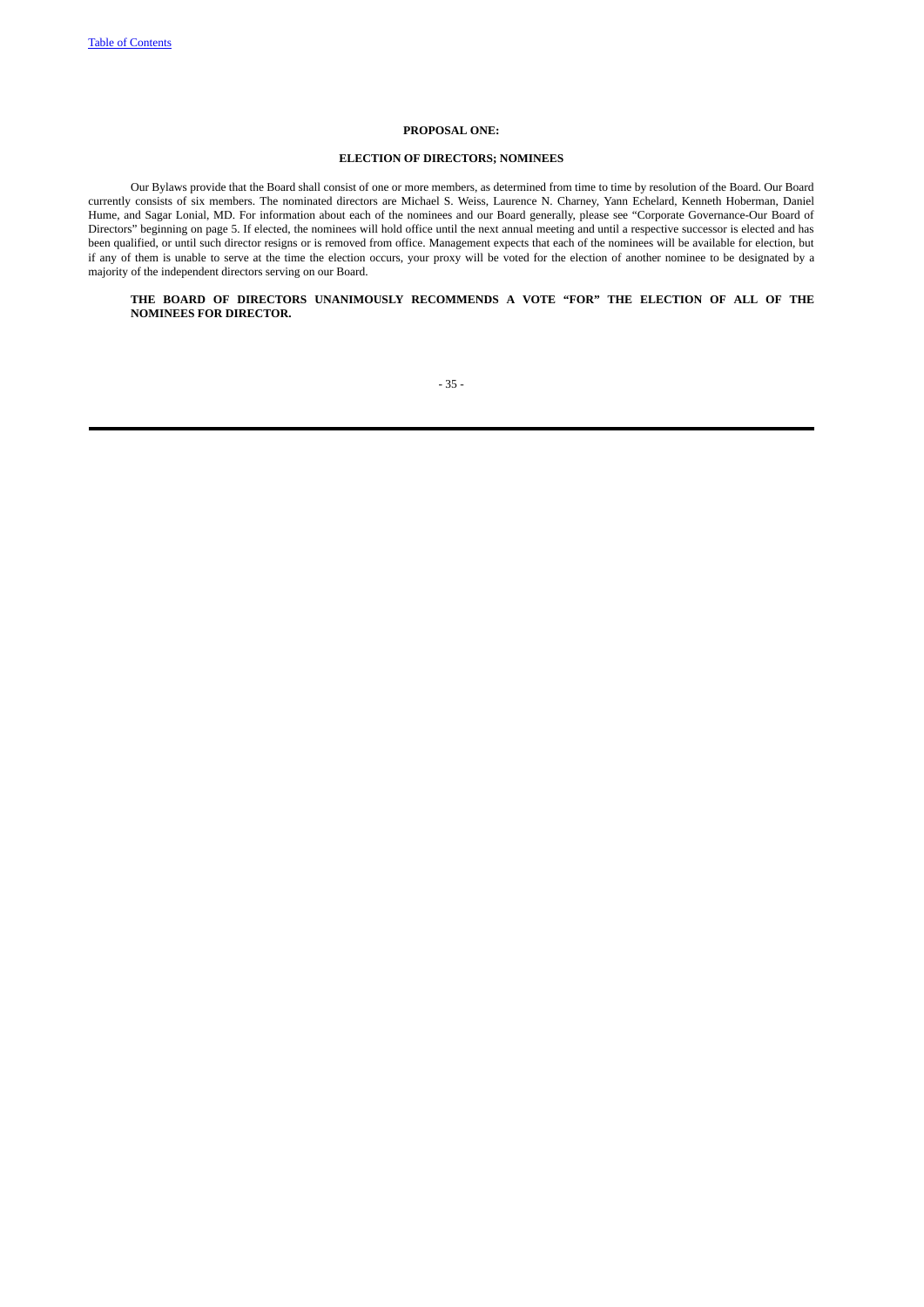## **PROPOSAL TWO:**

# **APPROVAL OF THE 2022 INCENTIVE PLAN**

## **Description of Proposal**

On April 20, 2022, the Board of Directors adopted, subject to stockholder approval at the Annual Meeting, the 2022 Incentive Plan. The 2022 Incentive Plan will become effective as of the date it was approved by the Board (the "Effective Date"). If approved by our stockholders, 17 million shares of Common Stock will be available for issuance upon the grant or exercise of awards under the 2022 Incentive Plan.

The Company currently maintains the 2012 Incentive Plan (the "Existing Plan"). As of March 31, 2022, there were approximately 25,736,642 shares of Common Stock subject to outstanding awards issued under the Existing Plan and approximately 263,358 shares of Common Stock reserved and available for future awards under the Existing Plan. If our stockholders approve the 2022 Incentive Plan, beginning at the Effective Date, all future equity grants to the Company's employees, officers, directors and consultants will be made from the 2022 Incentive Plan, and the Company will not grant any additional awards under the Existing Plan. If the Stockholders do not approve the 2022 Incentive Plan, the Company will continue granting awards under the Existing Plan.

The Compensation Committee believes the number of shares available for future awards under the Existing Plan will not be sufficient to make the grants it believes will be needed over the next few years to provide adequate long-term equity incentives to our employees, officers, directors and consultants. Based on the number of requested shares to be reserved under the 2022 Incentive Plan and on our anticipated future grant cycles, we expect that the share reserve will be sufficient to cover future equity incentive awards for approximately 2 to 3 years.

A summary of the 2022 Incentive Plan is set forth below. This summary is qualified in its entirety by the full text of the 2022 Incentive Plan, which is attached to this Proxy Statement as Appendix A.

# **Promotion of Sound Corporate Governance Practices**

We designed the 2022 Incentive Plan to include a number of features that reinforce and promote alignment of equity compensation arrangements for employees, directors, and consultants with the interests of stockholders and the Company. These features include, but are not limited to, the following:

- **No Discounted Stock Options or Stock Appreciation Rights (SARs).** Stock options and SARs may not be granted with exercise prices lower than the fair market value of the underlying shares on the grant date.
- Prohibition on Repricing. The exercise price of a stock option or SAR may not be reduced, directly or indirectly, without the prior approval of stockholders, including the exchange for cash or another award or by a cash repurchase of "underwater" awards.
- **No Liberal Share Recycling.** Shares retained by or delivered to the Company to pay the exercise price of a stock option or SAR or to satisfy tax withholding obligations in connection with the exercise, vesting or settlement of an award count against the number of shares remaining available under the 2022 Incentive Plan.
- **No Single-Trigger Change of Control Vesting.** If awards granted under the 2022 Incentive Plan are assumed by the successor entity in connection with a change of control of the Company, such awards will not automatically vest and pay out upon the change of control.
- **No Tax Gross-Ups.** The 2022 Incentive Plan does not provide for any tax gross-ups.
- **Awards Subject to Clawback Policy.** Awards under the 2022 Incentive Plan are subject to any compensation recoupment policy that the Company may adopt from time to time.

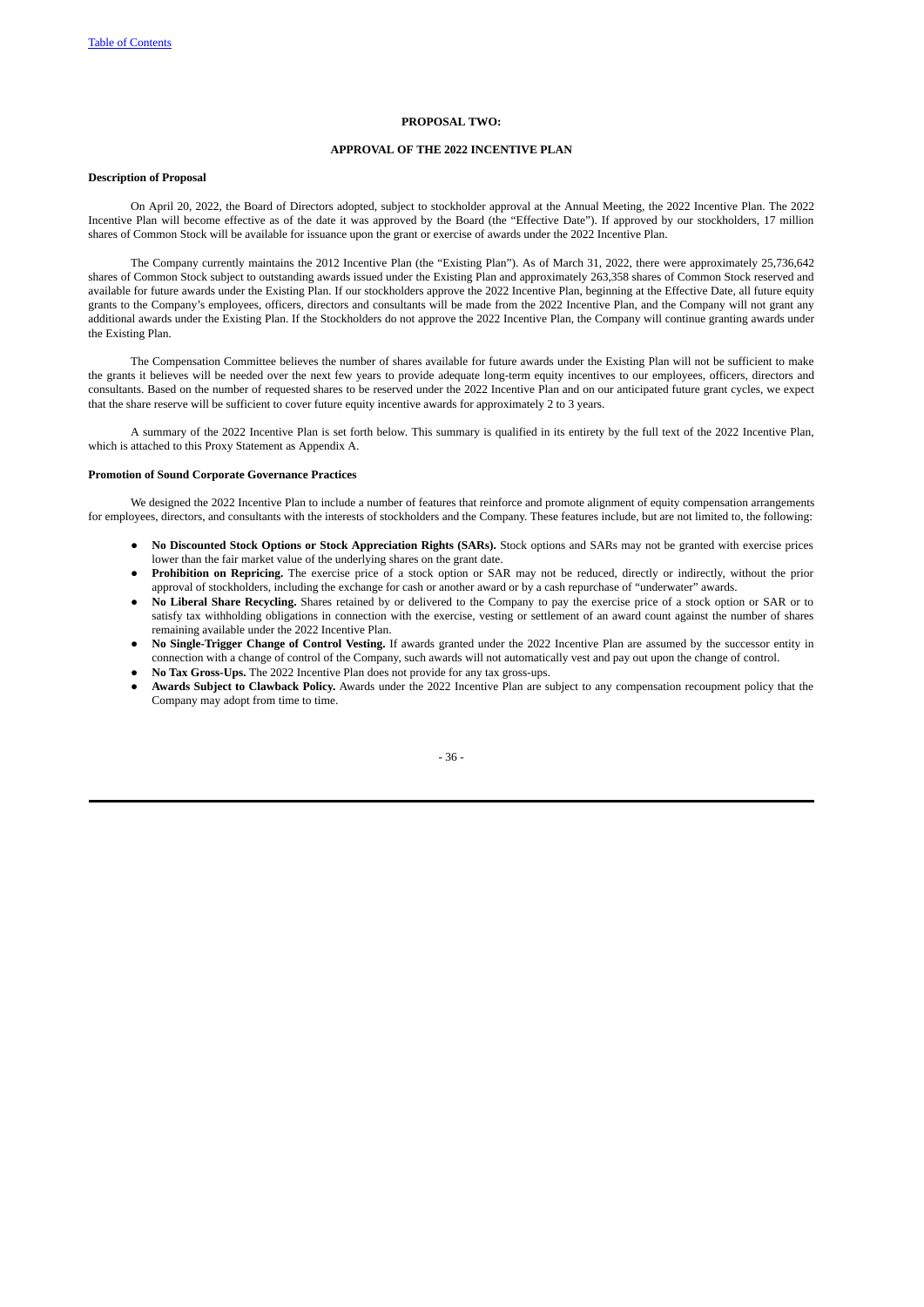# **Key Data Relating to Outstanding Equity Awards and Shares Available**

The following table includes information regarding outstanding equity awards and shares available for future awards under the Existing Plan as of March 31, 2022 (and without giving effect to approval of the 2022 Incentive Plan under this Proposal):

| Total shares underlying outstanding stock options                                | 2,588,905   |
|----------------------------------------------------------------------------------|-------------|
| Total shares underlying outstanding unvested time-based full value awards        | 9,979,203   |
| Total shares underlying outstanding unvested performance-based full value awards | 1,473,270   |
| Total shares underlying all outstanding awards                                   | 25,736,642  |
|                                                                                  |             |
| Weighted average exercise price of outstanding stock options                     | 7.13        |
| Weighted average remaining contractual life of outstanding stock options         | 6.73        |
|                                                                                  |             |
| Total shares currently available for grant of new awards                         | 263,358     |
|                                                                                  |             |
| Common Stock outstanding as of March 31, 2022                                    | 144,542,025 |
| Market price of Common Stock as of March 31, 2022                                | 9.51        |

(1) Assumes performance-based awards will vest and pay out based on maximum performance levels being achieved.

#### **Summary of the 2022 Incentive Plan**

*Purpose and Eligibility.* The 2022 Incentive Plan is intended to promote the success, and enhance the value, of the Company, by linking the personal interests of employees, officers, directors and consultants of the Company or any affiliate to those of Company stockholders and by providing such persons with an incentive for outstanding performance. The Plan is further intended to provide flexibility to the Company in its ability to motivate, attract, and retain the services of employees, officers, directors and consultants upon whose judgment, interest, and special effort the successful conduct of the Company's operation is largely dependent. As of March 31, 2022 approximately 250 employees, directors, and consultants would be eligible to participate in the 2022 Incentive Plan.

*Administration.* The 2022 Incentive Plan is administered by the Compensation Committee of the Company's Board of Directors. The Committee has the power, in its discretion, to grant awards under the 2022 Incentive Plan, to select the individuals to whom awards are granted, to determine the number of shares of Common Stock subject to each award and the terms of the grants, to interpret the provisions of the 2022 Incentive Plan and to otherwise administer the 2022 Incentive Plan. The Committee may delegate all or any of its responsibilities and powers under the 2022 Incentive Plan to a special committee consisting of one or more directors who may not need not be officers of the Company, except its authority or responsibility with regard to awards to persons subject to Section 16 of the Exchange Act.

*Permissible Awards.* The 2022 Incentive Plan authorizes the granting of awards in any of the following forms:

- market-priced options to purchase shares of our Common Stock, which may be designated under the Internal Revenue Code of 1986, as amended from time to time (the Code), as nonstatutory stock options (which may be granted to all participants) or incentive stock options (which may be granted to officers and employees, but not to participants who are not employees),
- stock appreciation rights, which give the holder the right to receive the difference (payable in cash or stock, as specified in the award agreement) between the fair market value per share of our Common Stock on the date of exercise over the base price of the award (which cannot be less than the fair market value of the underlying stock as of the grant date),
- restricted stock, which is subject to restrictions on transferability and subject to forfeiture on terms set by the Committee,

- 37 -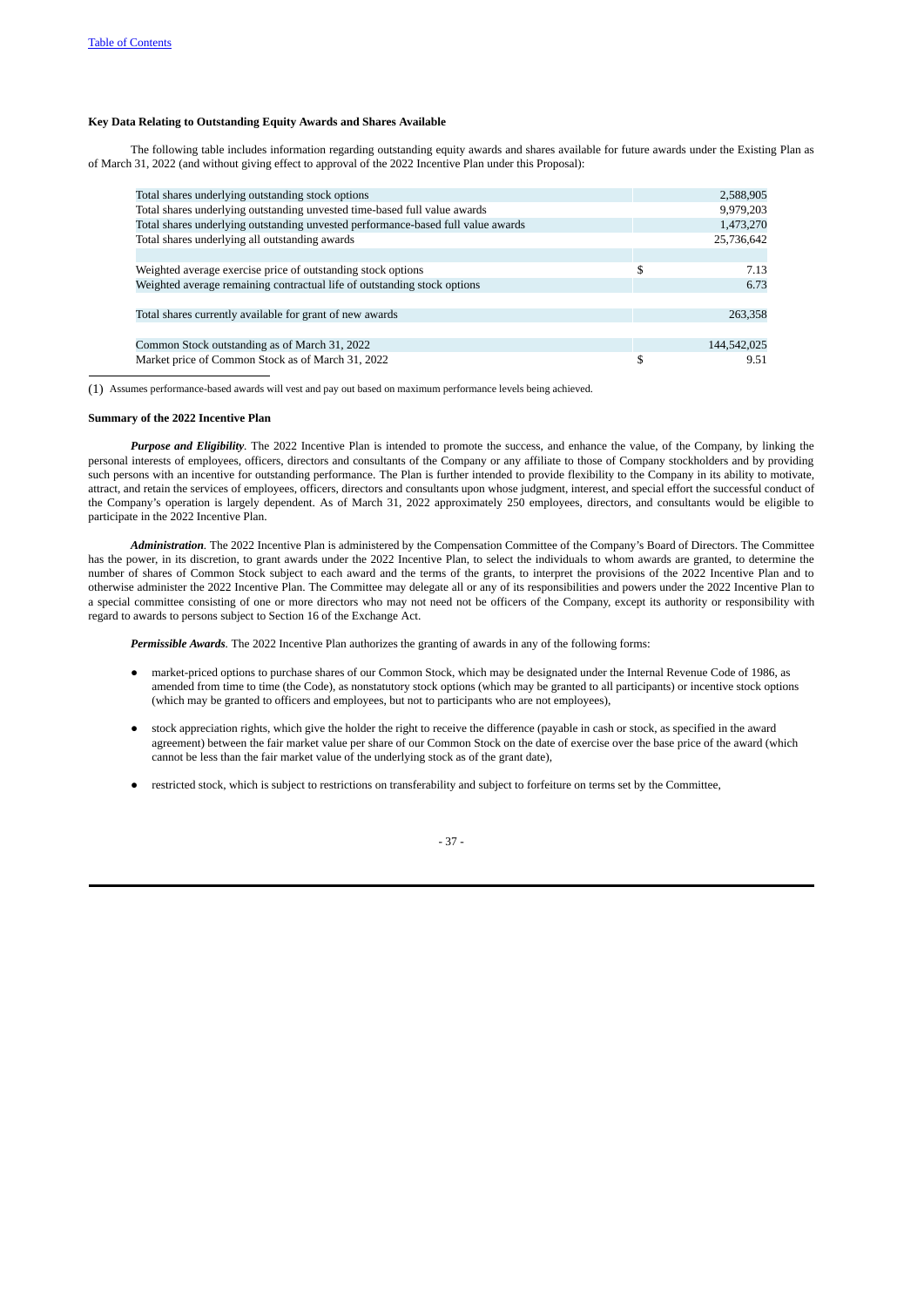- restricted stock units, which represent the right to receive shares of Common Stock (or an equivalent value in cash or other property as specified in the award agreement) at a designated time in the future and subject to any vesting requirement as may be set by the Committee,
- performance awards, which represent the right to receive payment of a number of shares of Common Stock or an amount in cash, based on achievement of specified performance goals during a specified performance period, as established by the Committee, and
- other stock-based awards that are payable or valued, in whole or in part, by reference to, or otherwise based on, shares of Common Stock, or other rights or securities that are convertible or exchangeable into shares of Common Stock, on such terms and conditions as the Committee determines.

*Shares Available for Awards.* The total number of shares of Common Stock available for issuance under the 2022 Incentive Plan is 17 million shares, not more than 10 million of which shares may be issued pursuant to "full-value awards." Full-value awards include any award other than an option or stock appreciation right and which is settled by the issuance of stock (or at the discretion of the Committee, settled in cash valued by reference to stock value). The maximum number of shares that may be issued upon exercise of incentive stock options is 17 million. Shares of Common Stock issued under the 2022 Incentive Plan may be either authorized but unissued shares, treasury shares or shares acquired on the open market.

*Share Counting.* Shares subject to awards that terminate or expire unexercised, or are cancelled, forfeited or lapse for any reason, and shares underlying awards that are ultimately settled in cash, will again be available for future grants of awards under the 2022 Incentive Plan. To the extent that the full number of shares subject to a full-value award is not issued for any reason, including by reason of failure to achieve maximum performance goals, the unissued shares originally subject to the award will be added back to the plan share reserve. Shares delivered by the participant or withheld from an award to satisfy tax withholding requirements, and shares delivered or withheld to pay the exercise price of an option, will not replenish the plan share reserve. For SARs settled in shares, the full number of shares underlying the award (rather than any lesser number based on the net number of shares actually delivered upon exercise) will count against the plan share reserve. The Committee may grant awards under the 2022 Incentive Plan in substitution for awards held by employees of another entity who become employees of the Company as a result of a business combination, and such substitute awards will not count against the plan share reserve.

*Treatment of Awards upon a Change in Control*. Unless otherwise provided in an award agreement or any special plan document governing an award:

(A) upon the occurrence of a change of control of the Company in which awards under the 2022 Incentive Plan are not assumed by the surviving entity or otherwise equitably converted or substituted in connection with the change in control in a manner approved by the Compensation Committee or the Board:

- all outstanding options and stock appreciation rights will become fully vested and exercisable, and all time-based vesting restrictions on outstanding awards will lapse; and
- the payout opportunities attainable under outstanding performance-based awards will vest based on target performance and the awards will payout on a pro rata basis, based on the time elapsed prior to the change in control.

upon the occurrence of a change of control of the Company in which awards under the 2022 Incentive Plan are assumed by the surviving entity or otherwise equitably converted or substituted in connection with the change in control, if within two years after the effective date of the change of control, a participant's employment is terminated without Cause or the participant resigns for Good Reason (as such terms are defined in the 2022 Incentive Plan), then:

- all of that participant's outstanding options and stock appreciation rights will become fully vested and exercisable, and all time-based vesting restrictions on that participant's outstanding awards will lapse; and
- the payout opportunities attainable under outstanding performance-based awards will vest based on target performance and the awards will payout on a pro rata basis, based on the time elapsed prior to the date of termination.

*Discretion to Accelerate Vesting.* The Committee may, in its sole discretion, determine that all or a portion of a participant's awards shall become fully or partially exercisable, that all or a portion of the restrictions on the participant's awards shall lapse, and/or any performance-based criteria with respect such awards shall be deemed satisfied.

- 38 -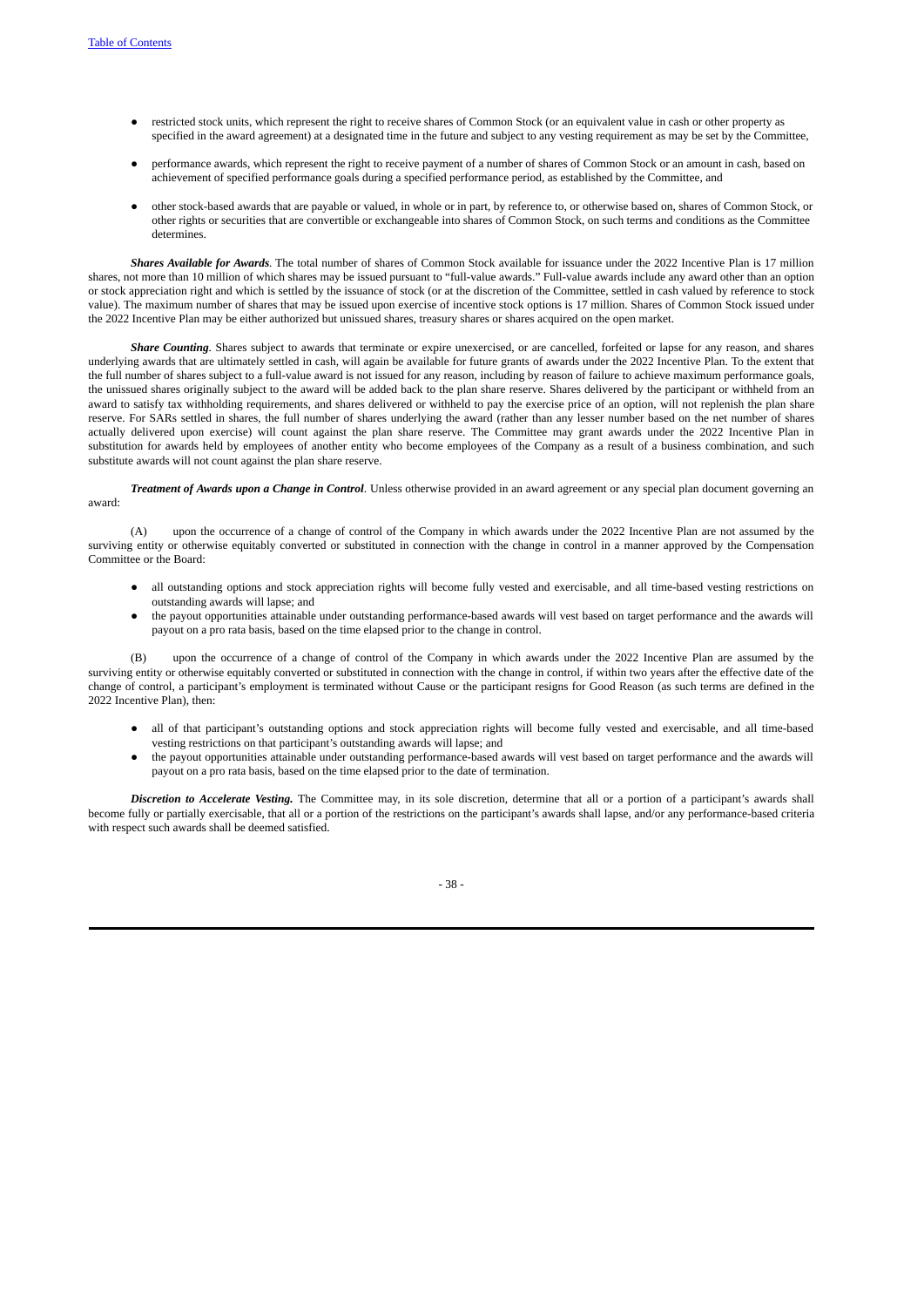*Anti-Dilution Adjustments.* In the event of a transaction between us and our stockholders that causes the per-share value of our Common Stock to change (including, without limitation, any stock dividend, stock split, spin-off, rights offering or large nonrecurring cash dividend), the share authorization limits and under the 2022 Incentive Plan will be adjusted proportionately, and the Committee shall make such adjustments to the 2022 Incentive Plan and awards as it deems necessary, in its sole discretion, to prevent dilution or enlargement of rights immediately resulting from such transaction.

*Amendment and Termination of the 2022 Incentive Plan*. The Committee may at any time amend, suspend, or discontinue the 2022 Incentive Plan, or alter any awards and award agreements under the 2022 Incentive Plan, to extent permitted by law and the rules of any stock exchange on which the Common Stock is listed. However, no such amendment, suspension or discontinuance may be made without first obtaining stockholder approval, if required. No amendment, suspension or discontinuance of the 2022 Incentive Plan may, without the consent of the participant, adversely alter or change the any of the rights or obligations under any awards or other rights previously granted the participant.

*Prohibition on Repricing*. Without the prior consent of the Company's stockholders, outstanding stock options and SARs cannot be repriced, directly or indirectly, nor may stock options or SARs be cancelled in exchanged for stock options or SARs with an exercise or base price that is less than the exercise price or base price of the original stock options or SARs. In addition, the Company may not, without the prior approval of stockholders, repurchase an option or stock appreciation right for value from a participant if the current market value of the underlying stock is lower than the exercise price per share of the option or stock appreciation right.

*Limitations on Transfer*. Awards granted under the 2022 Incentive Plan generally are not transferable other than by will or the laws of descent and distribution, and may be exercisable only by the participant during his or her lifetime. Except as determined by the Committee, no benefit payable under or interest in the 2022 Incentive Plan shall be subject in any manner to anticipation, alienation, sale, transfer, assignment, pledge, encumbrance or charge.

*Clawback Policy*. Awards under the 2022 Incentive Plan are subject to any compensation recoupment policy of the Company as adopted from time to time.

## **Federal Income Tax Consequences**

The U.S. federal income tax discussion set forth below is intended for general information only and does not purport to be a complete analysis of all of the potential tax effects of the 2022 Incentive Plan. It is based upon laws, regulations, rulings, and decisions now in effect, all of which are subject to change. State, local, and ex-U.S. income tax consequences are not discussed and may vary from jurisdiction to jurisdiction.

*Nonqualified Stock Options*. There will be no federal income tax consequences to the optionee or to the Company upon the grant of a nonqualified stock option under the 2022 Incentive Plan. When the optionee exercises a nonqualified option, however, he or she will recognize ordinary income in an amount equal to the excess of the fair market value of the stock received upon exercise of the option at the time of exercise over the exercise price and the Company will be allowed a corresponding federal income tax deduction, subject to any applicable limitations under Code Section 162(m). Any gain that the optionee realizes when he or she later sells or disposes of the option shares will be short-term or long-term capital gain depending on how long the shares were held.

*Incentive Stock Options*. There will be no federal income tax consequences to the optionee or to the Company upon the grant of an incentive stock option. If the optionee holds the option shares for the required holding period of at least two years after the date the option was granted and one year after exercise, the difference between the exercise price and the amount realized upon sale or disposition of the option shares will be long-term capital gain or loss and the Company will not be entitled to a federal income tax deduction. If the optionee disposes of the option shares in a sale, exchange, or other disqualifying disposition before the required holding period ends, he or she will recognize taxable ordinary income in an amount equal to the excess of the fair market value of the option shares at the time of exercise over the exercise price and the Company will be allowed a federal income tax deduction equal to such amount, subject to any applicable limitations under Code Section 162(m). While the exercise of an incentive stock option does not result in current taxable income, the excess of the fair market value of the option shares at the time of exercise over the exercise price will be an item of adjustment for purposes of determining the optionee's alternative minimum taxable income.

*Stock Appreciation Rights*. A participant receiving a stock appreciation right under the 2022 Incentive Plan will not recognize income, and the Company will not be allowed a tax deduction, at the time the award is granted. When the participant

- 39 -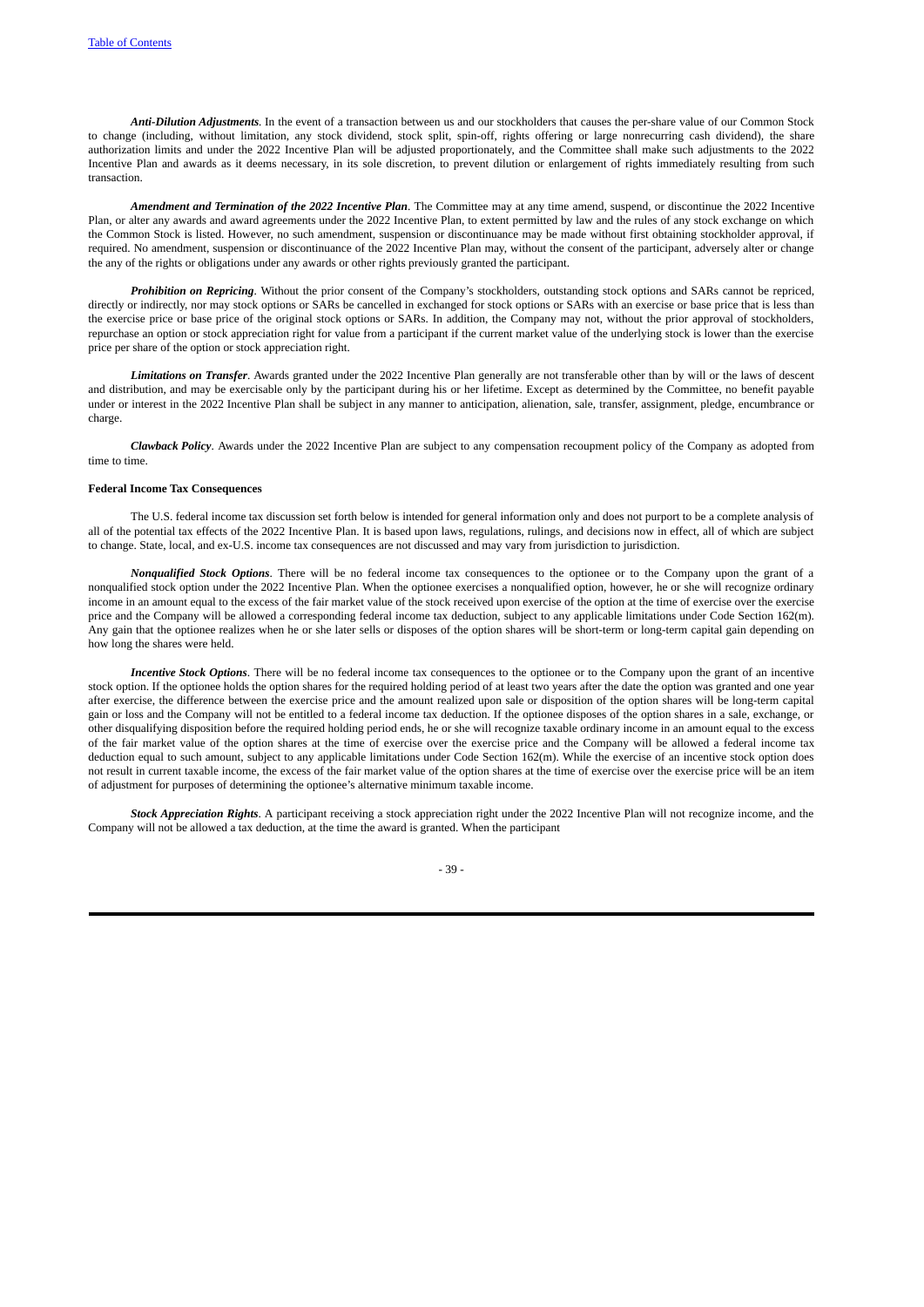exercises the stock appreciation right, the amount of cash and the fair market value of any shares of stock received will be ordinary income to the participant and the Company will be allowed a corresponding federal income tax deduction at that time, subject to any applicable limitations under Code Section 162(m).

*Restricted Stock*. Unless a participant makes an election to accelerate recognition of the income to the date of grant as described below, a participant will not recognize income, and the Company will not be allowed a tax deduction, at the time a restricted stock award is granted, provided the award is nontransferable and is subject to a substantial risk of forfeiture. When the restrictions lapse, the participant will recognize ordinary income equal to the fair market value of the stock as of that date (less any amount he or she paid for the stock) and the Company will be allowed a corresponding federal income tax deduction at that time, subject to any applicable limitations under Code Section 162(m). If the participant files an election under Code Section 83(b) within 30 days after the date of grant of the restricted stock, he or she will recognize ordinary income as of the date of grant equal to the fair market value of the stock as of that date (less any amount paid for the stock) and the Company will be allowed a corresponding federal income tax deduction at that time, subject to any applicable limitations under Code Section 162(m). Any future appreciation in the stock will be taxable to the participant at capital gains rates. However, if the stock is later forfeited, the participant will not be able to recover the tax previously paid pursuant to the Code Section 83(b) election.

*Restricted Stock Units*. A participant will not recognize income, and the Company will not be allowed a tax deduction, at the time a restricted stock unit award is granted. Upon receipt of shares of stock (or the equivalent value in cash or other property) in settlement of a stock unit award, a participant will recognize ordinary income equal to the fair market value of the stock or other property as of that date (less any amount he or she paid for the stock or property) and the Company will be allowed a corresponding federal income tax deduction at that time, subject to any applicable limitations under Code Section 162(m).

*Performance Awards*. A participant will not recognize income, and the Company will not be allowed a tax deduction, at the time a performance award is granted (for example, when the performance goals are established). Upon receipt of cash, stock, or other property in settlement of a performance award, the participant will recognize ordinary income equal to the value of the cash, stock, or other property received and the Company will be allowed a corresponding federal income tax deduction at that time, subject to any applicable limitations under Code Section 162(m).

*Code Section 409A*. The 2022 Incentive Plan permits the grant of various types of incentive awards, which may or may not be exempt from Code Section 409A. If an award is subject to Code Section 409A, and if the requirements of Section 409A are not met, the taxable events as described above could apply earlier than described and could result in the imposition of additional taxes and penalties. Restricted stock awards, and stock options and stock appreciation rights that comply with the terms of the 2022 Incentive Plan, are designed to be exempt from the application of Code Section 409A. Restricted stock units and performance awards granted under the 2022 Incentive Plan would be subject to Code Section 409A unless they are designed to satisfy the short-term deferral exemption from such law. If not exempt, such awards must be specially designed to meet the requirements of Code Section 409A in order to avoid early taxation and penalties.

*Tax Withholding*. The Company has the right to deduct or withhold, or require a participant to remit to the Company, an amount sufficient to satisfy federal, state, and local taxes (including employment taxes) required by law to be withheld with respect to any exercise, lapse of restriction, or other taxable event arising as a result of the 2022 Incentive Plan.

## **Vote Required and Board Recommendation**

The affirmative vote of the majority of shares present in person or represented by proxy at the meeting and entitled to vote on the subject matter. Abstentions and votes withheld will have the same effect as a negative vote. However, broker or nominee non-votes, and shares represented by proxies reflecting broker or nominee non-votes, will not have the effect of a vote against this proposal as they are not considered to be present and entitled to vote on this matter.

**THE BOARD OF DIRECTORS UNANIMOUSLY RECOMMENDS THAT YOU VOTE "FOR" THE APPROVAL OF THE 2022 INCENTIVE PLAN.**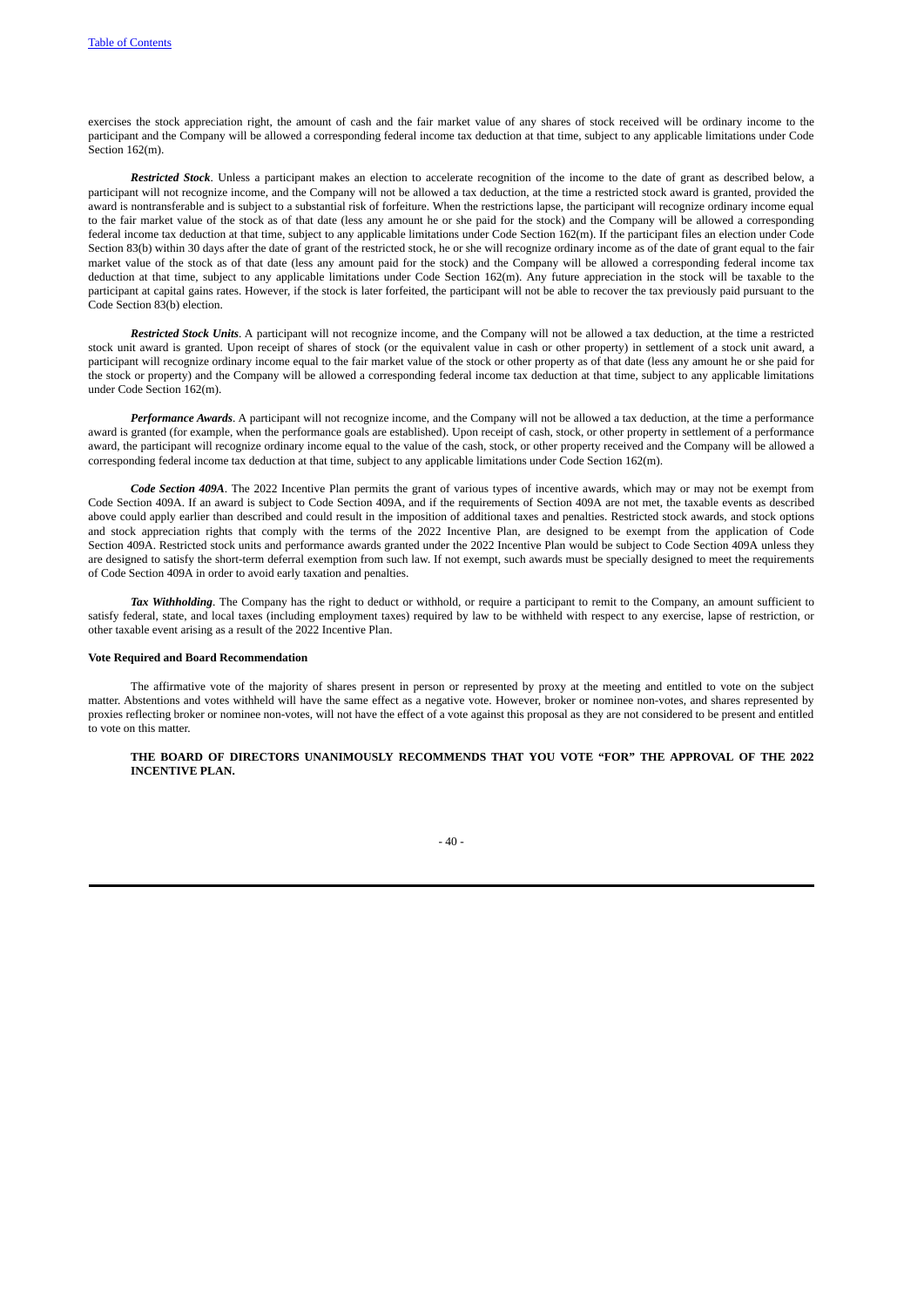## **PROPOSAL THREE:**

# **RATIFICATION OF APPOINTMENT OF KPMG LLP AS OUR INDEPENDENT REGISTERED PUBLIC ACCOUNTING FIRM**

The Board is submitting the selection of KPMG LLP as our independent registered public accounting firm to the stockholders for ratification at our Annual Meeting. Stockholder ratification of our independent registered public accounting firm is not required by our Bylaws or otherwise.

If KPMG LLP is not ratified as our independent registered public accounting firm by a majority of the shares present or represented by proxy, the Audit Committee will review its future selection of independent registered public accounting firm. KPMG LLP will still serve as our independent registered public accounting firm for the year ending December 31, 2022, if it is not ratified by our stockholders.

**THE BOARD OF DIRECTORS UNANIMOUSLY RECOMMENDS A VOTE "FOR" RATIFICATION OF THE APPOINTMENT OF KPMG LLP AS THE COMPANY'S INDEPENDENT REGISTERED PUBLIC ACCOUNTING FIRM FOR THE YEAR ENDING DECEMBER 31, 2022.**

 $-41-$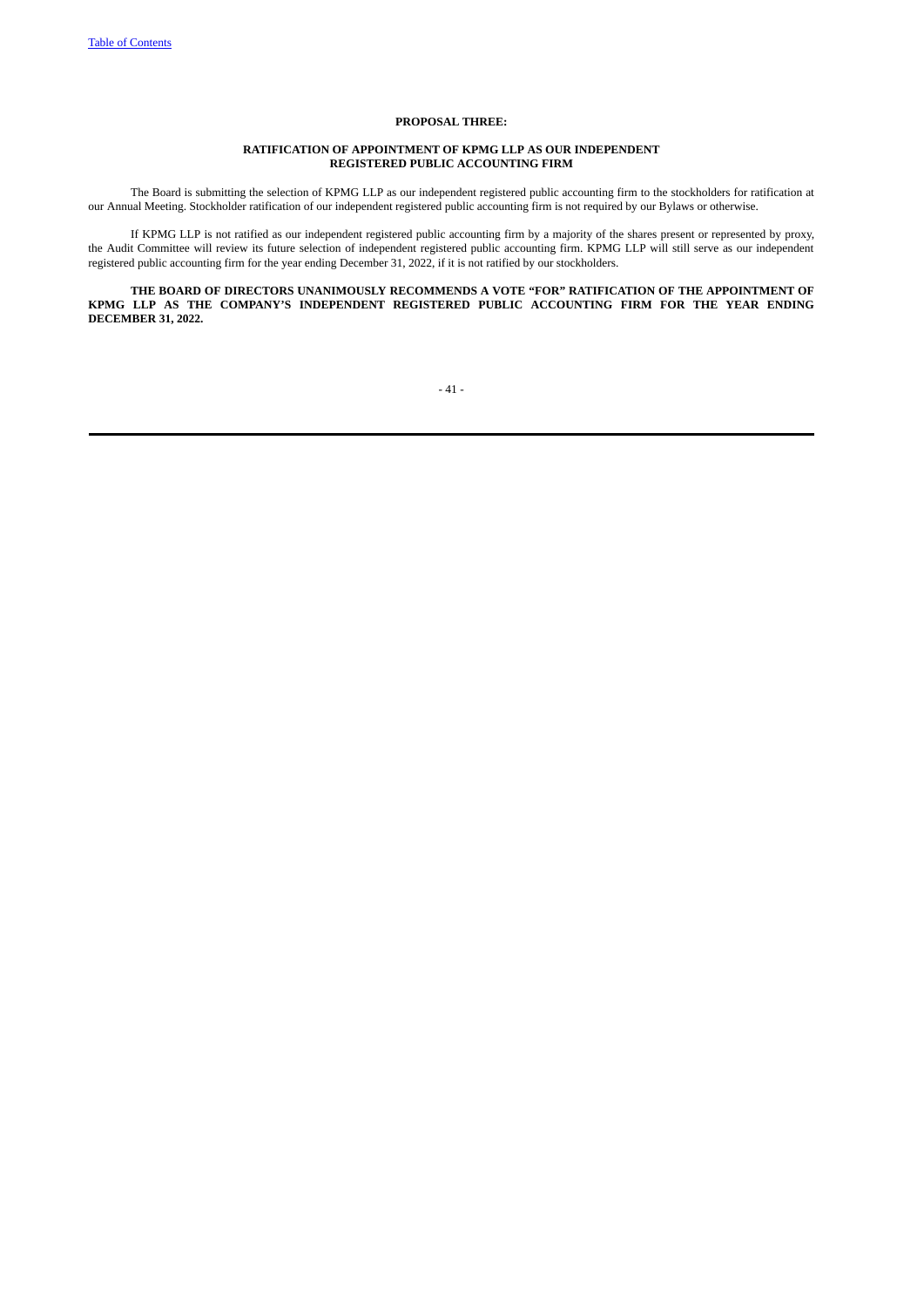## **PROPOSAL FOUR:**

# **ADVISORY VOTE TO APPROVE THE COMPENSATION OF OUR NAMED EXECUTIVE OFFICERS**

The Dodd-Frank Wall Street Reform and Consumer Protection Act of 2010 (the "Dodd-Frank Act") requires that our stockholders approve, on an advisory basis, the compensation of our named executive officers as disclosed in accordance with the executive compensation disclosure rules contained in Item 402 of the SEC's Regulation S-K. Accordingly, we are seeking input from our stockholders with this advisory vote on the compensation of our named executive officers. The vote on this proposal is not intended to address any specific element of compensation; rather, the vote relates to the compensation of our named executive officers as disclosed in the Executive Compensation section of this proxy statement. We are providing this vote as required pursuant to Section 14A of the Securities Exchange Act of 1934.

Please see "Compensation Discussion and Analysis" for a full description of our executive compensation philosophy and current levels of executive compensation.

**THE BOARD RECOMMENDS A VOTE "FOR" THE COMPENSATION OF OUR NAMED EXECUTIVE OFFICERS AS DISCLOSED IN THE COMPENSATION DISCUSSION AND ANALYSIS SECTION OF THIS PROXY STATEMENT.**

# - 42 -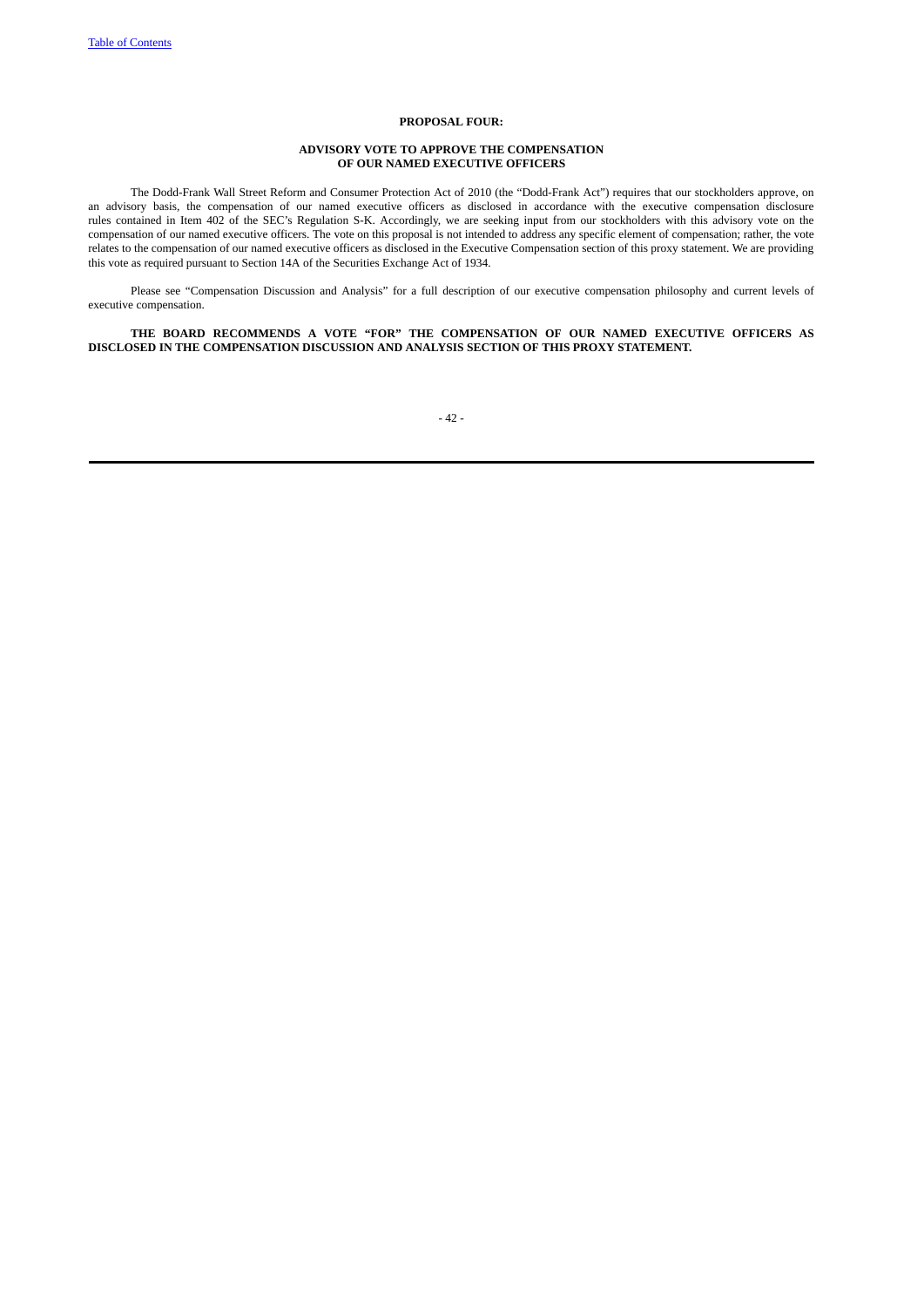## **PROPOSAL FIVE:**

# **ADVISORY VOTE ON THE FREQUENCY OF THE ADVISORY VOTE ON COMPENSATION OF OUR NAMED EXECUTIVE OFFICERS**

The Dodd-Frank Act also enables our stockholders to vote, on an advisory, on the frequency of the advisory vote on the compensation of our named executive officers as disclosed in accordance with the executive compensation disclosure rules contained in Item 402 of the SEC's Regulation S-K. Stockholders may choose to approve holding an advisory vote on the compensation of our named executive officers annually, biennially, or triennially. Accordingly, we are asking stockholders whether the advisory vote should occur every year, once every two years or once every three years. Stockholders may also abstain from voting. We are providing this vote as required pursuant to Section 14A of the Securities Exchange Act of 1934.

As an advisory vote, this proposal is not binding on the Company or the Board of Directors. However, the Board of Directors intends to carefully review the results of all stockholder votes and take them into consideration when making future decisions regarding the frequency of advisory votes on compensation of our named executive officers. Notwithstanding the Board of Directors' recommendation and the outcome of the stockholder vote, the Board of Directors may in the future decide to conduct advisory votes on a more or less frequent basis and may vary its practice based on factors such as discussions with stockholders, industry trends and the adoption of material changes to compensation programs.

Our executive compensation programs are designed to promote a long-term connection between pay and performance. After careful consideration of the frequency alternatives, the Board of Directors believes that conducting advisory votes on executive compensation every three years is appropriate for the Company and its stockholders at this time. As a biotechnology company, the Company has important milestones relating to drug development and approval that do not occur every calendar year. While executive compensation is evaluated annually, the Board of Directors also considers progress over a multi-year timeframe, which is common in small- and mid-capitalization companies in our industry. The Board of Directors believes that a vote every three years provides stockholders the opportunity to evaluate the Company's compensation program on a more thorough, longer-term basis than an annual vote.

The Company understands that its stockholders may have different views as to what is the best approach for the Company, and we look forward to hearing from our stockholders on this proposal.

**THE BOARD OF DIRECTORS RECOMMENDS A VOTE FOR A FREQUENCY OF "THREE YEARS" FOR FUTURE STOCKHOLDER ADVISORY VOTES ON THE COMPENSATION OF OUR NAMED EXECUTIVE OFFICERS.**

# - 43 -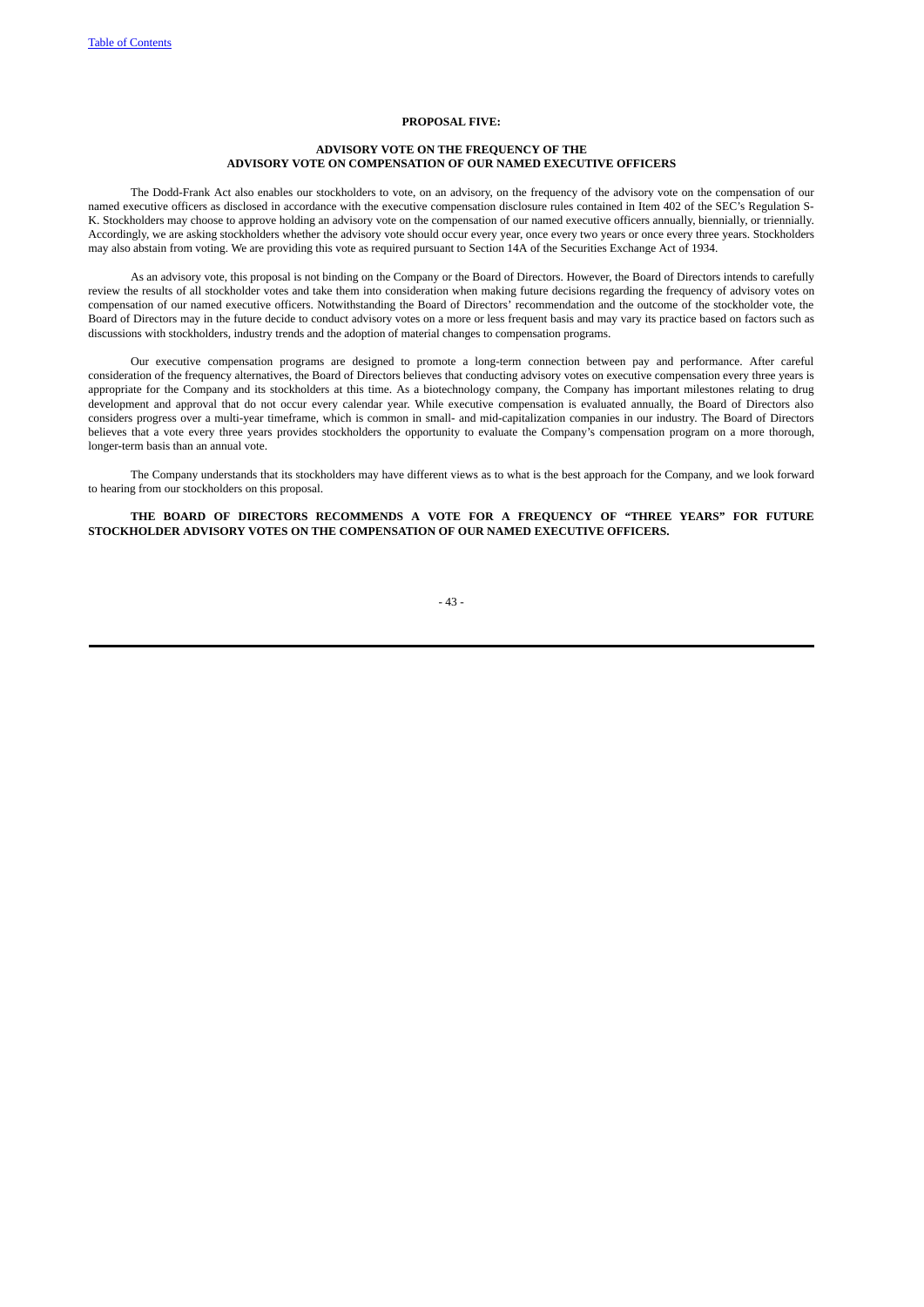## **ADDITIONAL INFORMATION**

## *Householding of Annual Meeting Materials*

Some banks, brokers and other nominee record holders may be participating in the practice of "householding" proxy statements and annual reports. This means that only one copy of our proxy statement and 2021 Annual Report may have been sent to multiple stockholders in your household. We will promptly deliver a separate copy of either document to you if you contact us at: TG Therapeutics, Inc., 2 Gansevoort Street, 9th Floor, New York, New York 10014, Attn: Sean A. Power. You may also contact us at (212) 554-4484.

If you want to receive separate copies of the proxy statement and annual report in the future, or if you are receiving multiple copies and would like to receive only one copy for your household, you should contact your bank, broker, or other nominee record holder, or you may contact us at the above address or phone number.

#### *Stockholder Proposals for Our 2023 Annual Meeting*

Only proper proposals under Rule 14a-8 of the Exchange Act which are timely received will be included in the proxy materials for our next annual meeting. In order to be considered timely, such proposal must be received by our Corporate Secretary, Sean A. Power, at 2 Gansevoort Street, 9th Floor, New York, New York 10014, no later than December 31, 2022. We suggest that stockholders submit any stockholder proposal by certified mail, return receipt requested and also by email to shareholders@tgtxinc.com.

Our Bylaws require stockholders to provide advance notice to the Company of any stockholder director nomination(s) and any other matter a stockholder wishes to present for action at an annual meeting of stockholders (other than matters to be included in our proxy statement, which are discussed in the previous paragraph). In order to properly bring business before an annual meeting, our Bylaws require, among other things, that the stockholder submit written notice thereof complying with our Bylaws to Sean A. Power, our Corporate Secretary, at the above mailing and email addresses, not less than 60 days nor more than 90 days prior to the anniversary of the preceding year's annual meeting. Therefore, the Company must receive notice of a stockholder proposal submitted other than pursuant to Rule 14a-8 (as discussed above) no sooner than March 18, 2023, and no later than April 17, 2023. If a stockholder fails to provide timely notice of a proposal to be presented at our 2023 Annual Meeting of Stockholders, the proxy designated by our Board will have discretionary authority to vote on any such proposal that may come before the meeting.

## *Other Matters*

Our Board does not know of any other matters that may come before the meeting. However, if any other matters are properly presented to the meeting, it is the intention of the person named in the accompanying proxy card to vote, or otherwise act, in accordance with their judgment on such matters.

#### *Solicitation of Proxies*

We will bear the cost of solicitation of proxies. In addition to the solicitation of proxies by mail, our officers and employees may solicit proxies in person or by telephone. We may reimburse brokers or persons holding stock in their names, or in the names of their nominees, for their expenses in sending proxies and proxy material to beneficial owners.

#### *Incorporation of Information by Reference*

The Audit Committee Report contained in this proxy statement is not deemed filed with the SEC and shall not be deemed incorporated by reference into any prior or future filings made by us under the Securities Act of 1933, as amended or the Exchange Act, except to the extent that we specifically incorporate such information by reference. Our Annual Report on Form 10-K for the year ended December 31, 2021, delivered to you together with this proxy statement, is hereby incorporated by reference.

- 44 -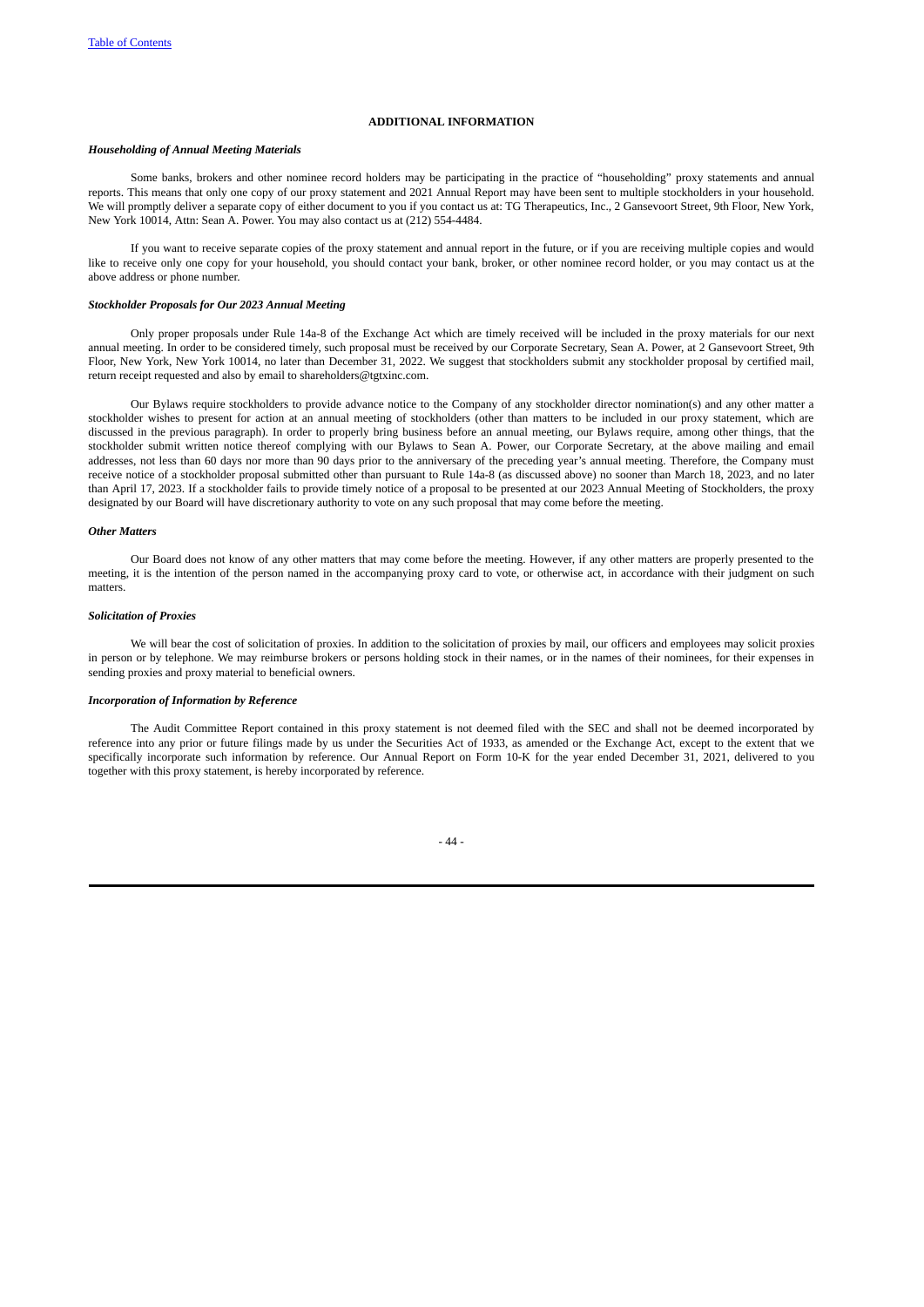**APPENDIX A**

**TG THERAPEUTICS, INC.**

# **2022 INCENTIVE PLAN**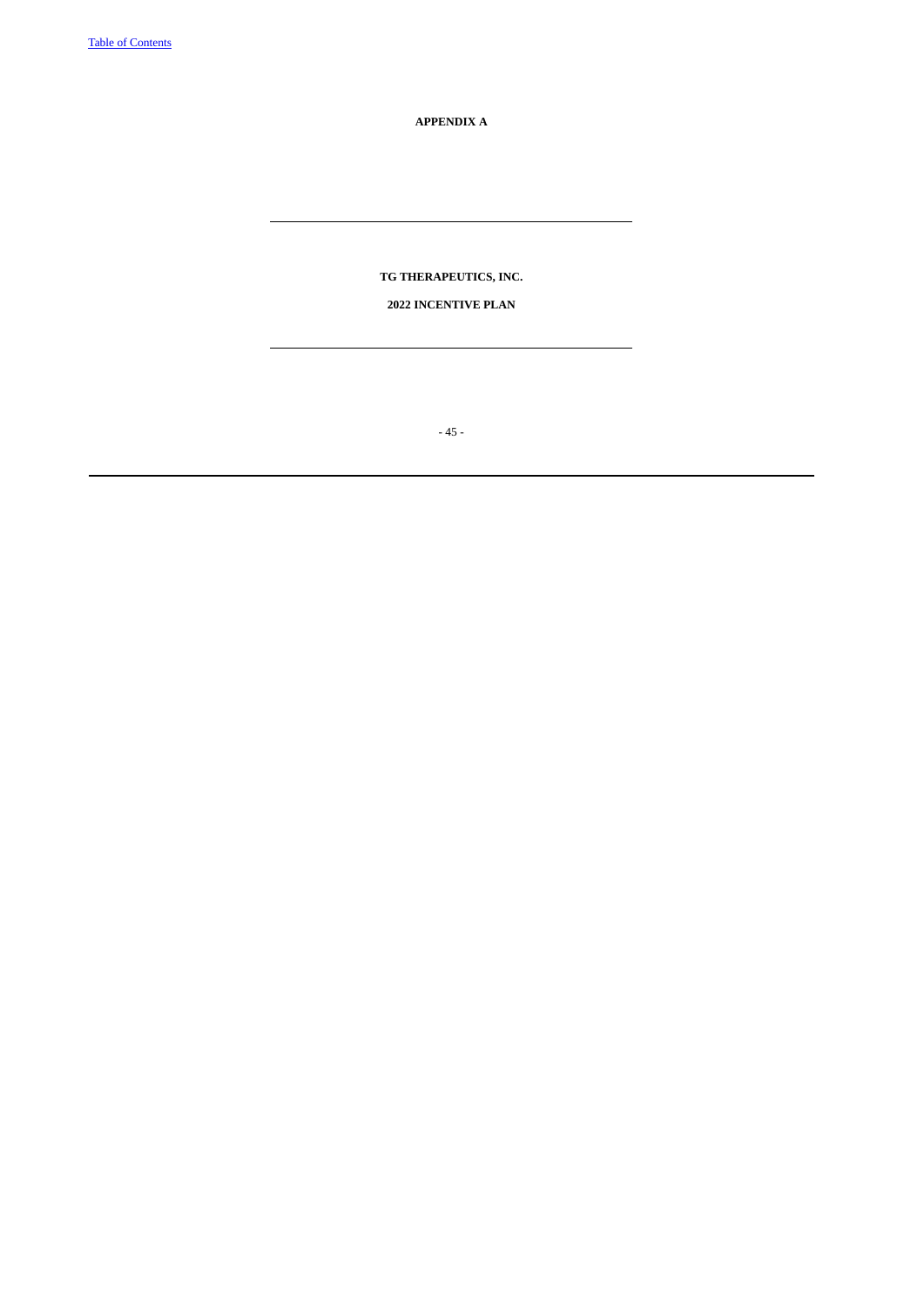#### **TG THERAPEUTICS, INC. 2022 INCENTIVE PLAN**

|      | <b>ARTICLE 1 PURPOSE</b>                                  | 48 |
|------|-----------------------------------------------------------|----|
| 1.1  | <b>General</b>                                            | 48 |
|      | <b>ARTICLE 2 DEFINITIONS</b>                              | 48 |
| 2.1  | <b>Definitions</b>                                        | 48 |
|      | <b>ARTICLE 3 EFFECTIVE TERM OF PLAN</b>                   | 52 |
| 3.1  | <b>Effective Date</b>                                     | 52 |
| 3.2  | Term of Plan                                              | 52 |
|      | <b>ARTICLE 4 ADMINISTRATION</b>                           | 52 |
| 4.1  | Committee                                                 | 52 |
| 4.2  | <b>Actions and Interpretations by the Committee</b>       | 52 |
| 4.3  | <b>Authority of Committee</b>                             | 53 |
| 4.4  | Delegation                                                | 53 |
| 4.5  | Indemnification                                           | 53 |
|      | <b>ARTICLE 5 SHARES SUBJECT TO THE PLAN</b>               | 54 |
| 5.1  | <b>Number of Shares</b>                                   | 54 |
| 5.2  | <b>Share Counting</b>                                     | 54 |
| 5.3  | <b>Stock Distributed</b>                                  | 55 |
|      | <b>ARTICLE 6 ELIGIBILITY</b>                              | 55 |
| 6.1  | General                                                   | 55 |
|      | <b>ARTICLE 7 STOCK OPTIONS</b>                            | 55 |
| 7.1  | General                                                   | 55 |
| 7.2  | <b>Incentive Stock Options</b>                            | 55 |
|      | <b>ARTICLE 8 STOCK APPRECIATION RIGHTS</b>                | 56 |
| 8.1  | <b>Grant of Stock Appreciation Rights</b>                 | 56 |
|      | <b>ARTICLE 9 RESTRICTED STOCK AND STOCK UNITS</b>         | 56 |
| 9.1  | <b>Grant of Restricted Stock and Stock Units</b>          | 56 |
| 9.2  | <b>Issuance and Restrictions</b>                          | 56 |
| 9.3  | <b>Dividends on Restricted Stock</b>                      | 56 |
| 9.4  | Forfeiture                                                | 57 |
| 9.5  | <b>Delivery of Restricted Stock</b>                       | 57 |
|      | <b>ARTICLE 10 PERFORMANCE AWARDS</b>                      | 57 |
| 10.1 | <b>Grant of Performance Awards</b>                        | 57 |
| 10.2 | <b>Performance Goals</b>                                  | 57 |
|      | <b>ARTICLE 11 DIVIDEND EQUIVALENTS</b>                    | 57 |
| 11.1 | <b>Grant of Dividend Equivalents</b>                      | 57 |
|      | <b>ARTICLE 12 STOCK OR OTHER STOCK-BASED AWARDS</b>       | 57 |
| 12.1 | <b>Grant of Stock or Other Stock-Based Awards</b>         | 57 |
|      | <b>ARTICLE 13 PROVISIONS APPLICABLE TO AWARDS</b>         | 58 |
| 13.1 | <b>Award Certificates</b>                                 | 58 |
| 13.2 | Form of Payment of Awards                                 | 58 |
| 13.3 | <b>Limits on Transfer</b>                                 | 58 |
| 13.4 | <b>Beneficiaries</b>                                      | 58 |
| 13.5 | <b>Stock Trading Restrictions</b>                         | 58 |
| 13.6 | <b>Effect of a Change in Control</b>                      | 58 |
| 13.7 | <b>Discretion to Accelerate Awards</b>                    | 59 |
| 13.8 | <b>Forfeiture Events</b>                                  | 59 |
| 13.9 | <b>Substitute Awards</b>                                  | 59 |
|      | <b>ARTICLE 14 CHANGES IN CAPITAL STRUCTURE</b>            | 60 |
| 14.1 | <b>Mandatory Adjustments</b>                              | 60 |
| 14.2 | <b>Discretionary Adjustments</b>                          | 60 |
| 14.3 | General                                                   | 60 |
|      | <b>ARTICLE 15 AMENDMENT, MODIFICATION AND TERMINATION</b> | 60 |
| 15.1 | Amendment, Modification and Termination                   | 60 |
| 15.2 | <b>Awards Previously Granted</b>                          | 61 |
|      |                                                           |    |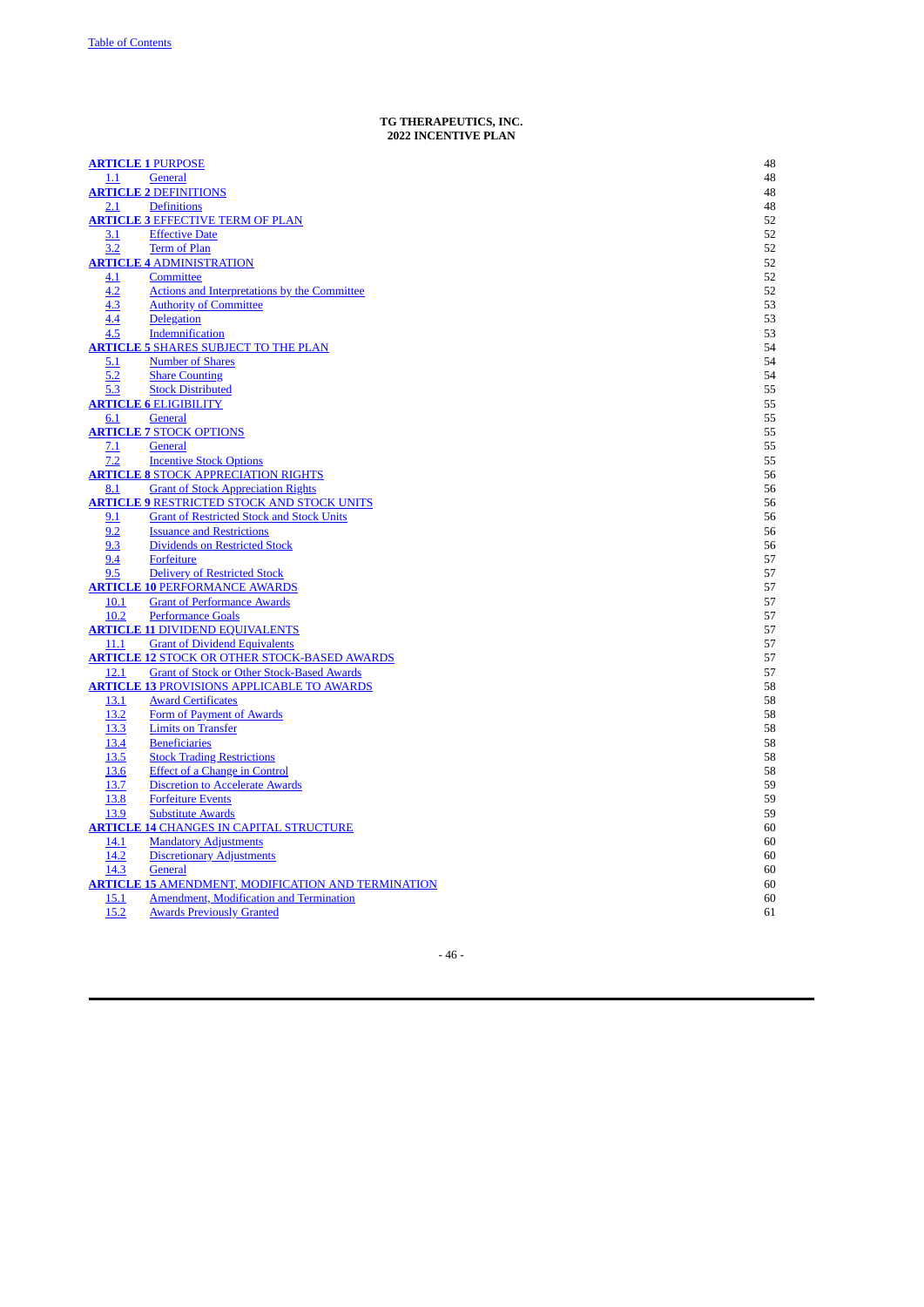| 15.3        | <b>Compliance Amendments</b>                           | 61 |
|-------------|--------------------------------------------------------|----|
|             | <b>ARTICLE 16 GENERAL PROVISIONS</b>                   | 61 |
| <u>16.1</u> | <b>Rights of Participants</b>                          | 61 |
| 16.2        | Withholding                                            | 62 |
| <b>16.3</b> | Special Provisions Related to Section 409A of the Code | 62 |
| 16.4        | <b>Unfunded Status of Awards</b>                       | 63 |
| 16.5        | <b>Relationship to Other Benefits</b>                  | 63 |
| 16.6        | <b>Expenses</b>                                        | 63 |
| 16.7        | <b>Titles and Headings</b>                             | 63 |
| 16.8        | <b>Gender and Number</b>                               | 63 |
| 16.9        | <b>Fractional Shares</b>                               | 63 |
| 16.10       | <b>Government and Other Regulations</b>                | 63 |
| 16.11       | <b>Governing Law</b>                                   | 64 |
| 16.12       | Severability                                           | 64 |
| 16.13       | No Limitations on Rights of Company                    | 64 |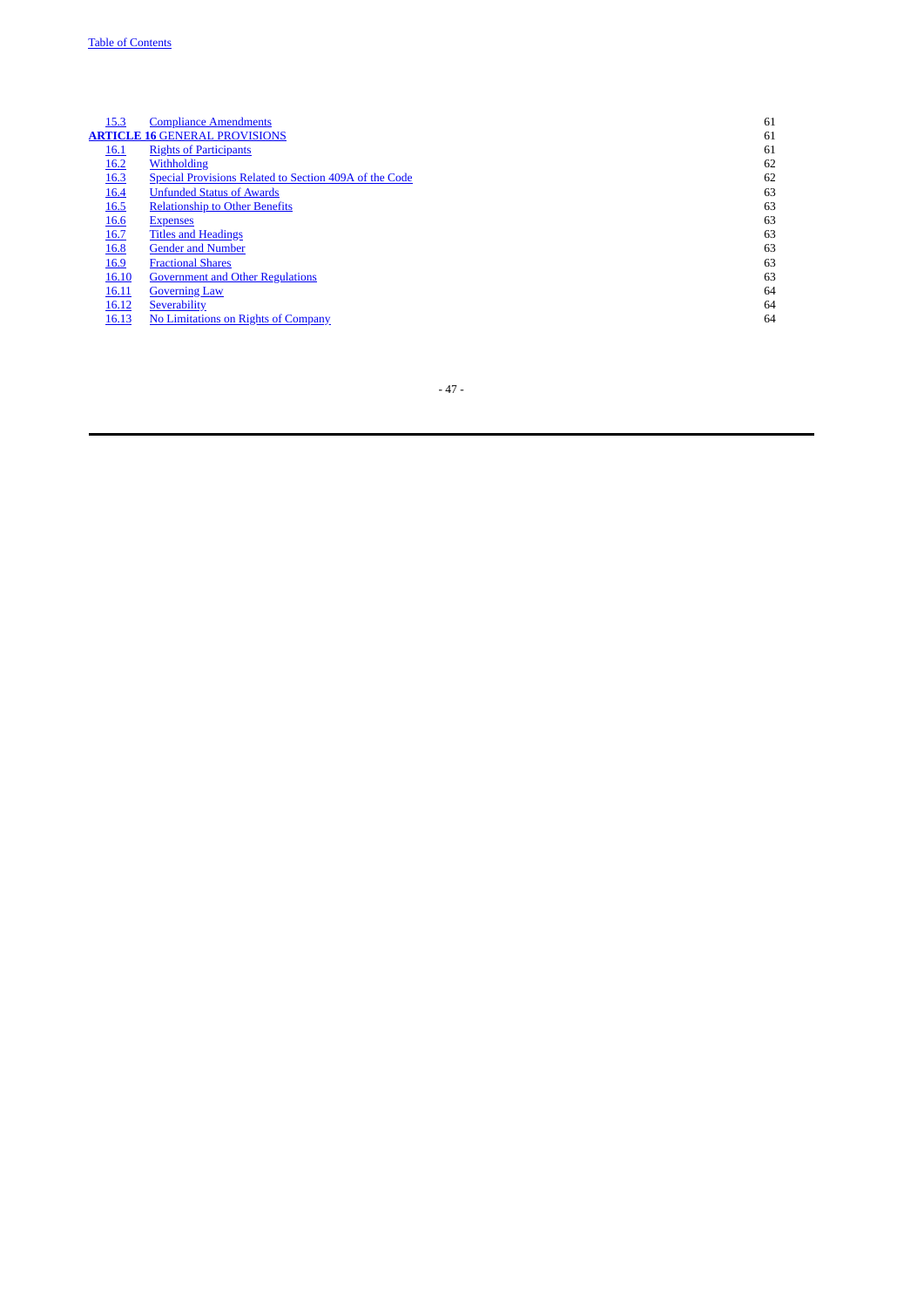# **TG THERAPEUTICS, INC. 2022 INCENTIVE PLAN**

## <span id="page-54-1"></span><span id="page-54-0"></span>**ARTICLE 1 PURPOSE**

1.1. GENERAL. The purpose of the TG Therapeutics, Inc. 2022 Incentive Plan (the "Plan") is to promote the success, and enhance the value, of TG Therapeutics, Inc. (the "Company"), by linking the personal interests of employees, officers, directors and consultants of the Company or any Affiliate (as defined below) to those of Company stockholders and by providing such persons with an incentive for outstanding performance. The Plan is further intended to provide flexibility to the Company in its ability to motivate, attract, and retain the services of employees, officers, directors and consultants upon whose judgment, interest, and special effort the successful conduct of the Company's operation is largely dependent. Accordingly, the Plan permits the grant of incentive awards from time to time to selected employees, officers, directors and consultants of the Company and its Affiliates.

## <span id="page-54-3"></span><span id="page-54-2"></span>**ARTICLE 2 DEFINITIONS**

2.1. DEFINITIONS. When a word or phrase appears in this Plan with the initial letter capitalized, and the word or phrase does not commence a sentence, the word or phrase shall generally be given the meaning ascribed to it in this Section or in Section 1.1 unless a clearly different meaning is required by the context. The following words and phrases shall have the following meanings:

(a) "Affiliate" means (i) any Subsidiary or Parent, or (ii) an entity that directly or through one or more intermediaries controls, is controlled by or is under common control with, the Company, as determined by the Committee.

(b) "Award" means an award of Options, Stock Appreciation Rights, Restricted Stock, Restricted Stock Units, Deferred Stock Units, Performance Awards, Other Stock-Based Awards, or any other right or interest relating to Stock or cash, granted to a Participant under the Plan.

(c) "Award Certificate" means a written document, in such form as the Committee prescribes from time to time, setting forth the terms and conditions of an Award. Award Certificates may be in the form of individual award agreements or certificates or a program document describing the terms and provisions of an Award or series of Awards under the Plan. The Committee may provide for the use of electronic, internet or other non-paper Award Certificates, and the use of electronic, internet or other non-paper means for the acceptance thereof and actions thereunder by a Participant.

(d) "Beneficial Owner" shall have the meaning given such term in Rule 13d-3 of the General Rules and Regulations under the 1934 Act.

(e) "Board" means the Board of Directors of the Company.

(f) "Cause" as a reason for a Participant's termination of employment shall have the meaning assigned such term in the employment, consulting, severance or similar agreement, if any, between such Participant and the Company or an Affiliate; provided, however, that if there is no such employment, consulting, severance or similar agreement in which such term is defined, and unless otherwise defined in the applicable Award Certificate, "Cause" shall mean any of the following acts by the Participant, as determined by the Committee: gross neglect of duty, prolonged absence from duty without the consent of the Company, material breach by the Participant of any published Company code of conduct or code of ethics; or willful misconduct, misfeasance or malfeasance of duty which is reasonably determined to be detrimental to the Company. With respect to a Participant's termination of directorship, "Cause" means an act or failure to act that constitutes cause for removal of a director under applicable Delaware law. The determination of the Committee as to the existence of "Cause" shall be conclusive on the Participant and the Company.

(g) "Change in Control" means and includes the occurrence of any one of the following events:

- 48 -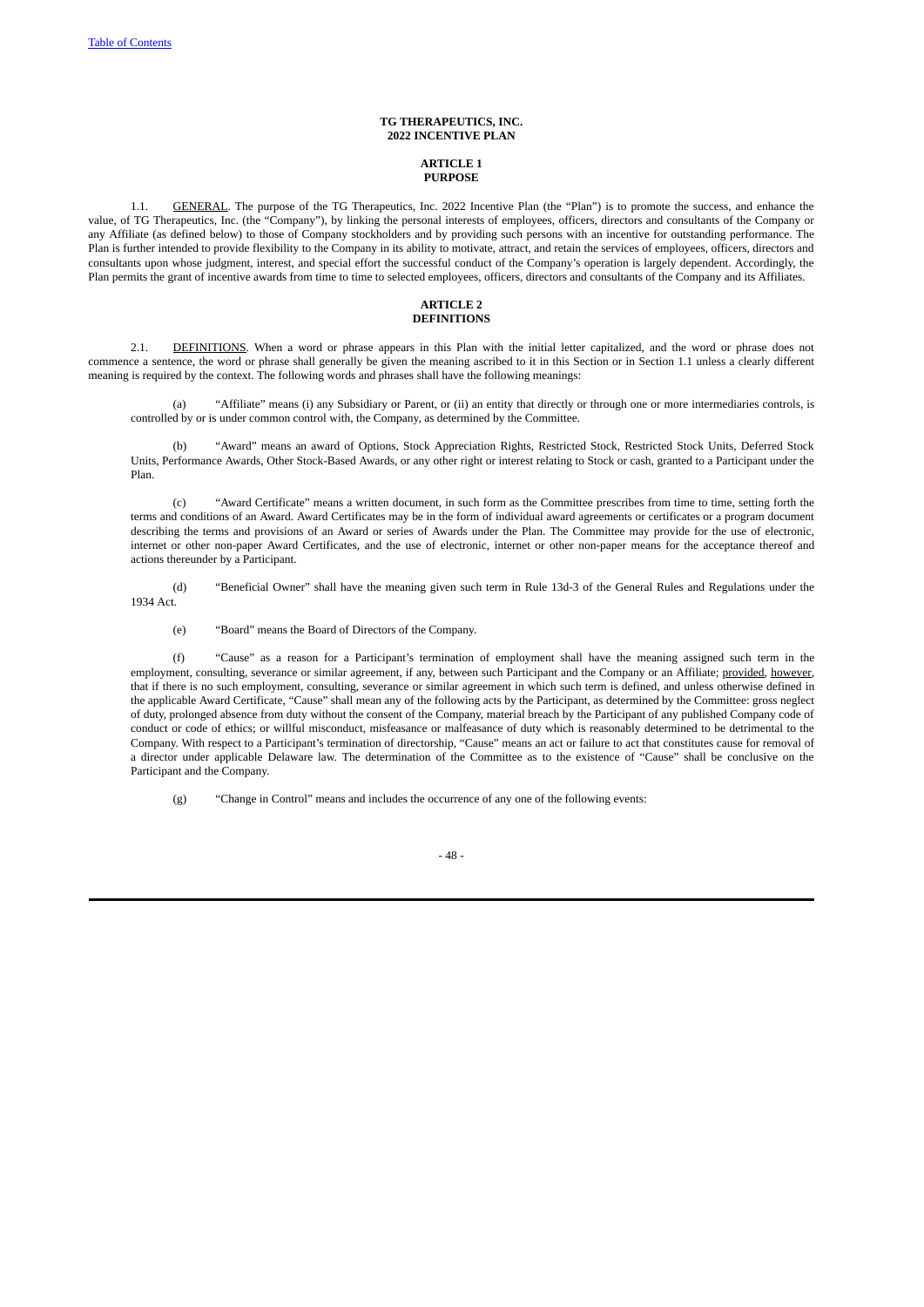(i) during any consecutive 12-month period, individuals who, at the beginning of such period, constitute the Board (the "Incumbent Directors") cease for any reason to constitute at least a majority of such Board, provided that any person becoming a director after the beginning of such 12-month period and whose election or nomination for election was approved by a vote of at least a majority of the Incumbent Directors then on the Board shall be an Incumbent Director; provided, however, that no individual initially elected or nominated as a director of the Company as a result of an actual or threatened election contest with respect to the election or removal of directors ("Election Contest") or other actual or threatened solicitation of proxies or consents by or on behalf of any Person other than the Board ("Proxy Contest"), including by reason of any agreement intended to avoid or settle any Election Contest or Proxy Contest, shall be deemed an Incumbent Director; or

(ii) any Person becomes a Beneficial Owner, directly or indirectly, of either (A) 50% or more of the then-outstanding shares of common stock of the Company ("Company Common Stock") or (B) securities of the Company representing 50% or more of the combined voting power of the Company's then outstanding securities eligible to vote for the election of directors (the "Company Voting Securities"); provided, however, that for purposes of this subsection (ii), the following acquisitions of Company Common Stock or Company Voting Securities shall not constitute a Change in Control: (w) an acquisition directly from the Company, (x) an acquisition by the Company or a Subsidiary, (y) an acquisition by any employee benefit plan (or related trust) sponsored or maintained by the Company or any Subsidiary, or (z) an acquisition pursuant to a Non-Qualifying Transaction (as defined in subsection (iii) below); or

the consummation of a reorganization, merger, consolidation, statutory share exchange or similar form of corporate transaction involving the Company or a Subsidiary (a "Reorganization"), or the sale or other disposition of all or substantially all of the Company's assets (a "Sale") or the acquisition of assets or stock of another corporation or other entity (an "Acquisition"), unless immediately following such Reorganization, Sale or Acquisition: (A) all or substantially all of the individuals and entities who were the Beneficial Owners, respectively, of the outstanding Company Common Stock and outstanding Company Voting Securities immediately prior to such Reorganization, Sale or Acquisition beneficially own, directly or indirectly, more than 50% of, respectively, the then outstanding shares of common stock and the combined voting power of the then outstanding voting securities entitled to vote generally in the election of directors, as the case may be, of the entity resulting from such Reorganization, Sale or Acquisition (including, without limitation, an entity which as a result of such transaction owns the Company or all or substantially all of the Company's assets or stock either directly or through one or more subsidiaries, the "Surviving Entity") in substantially the same proportions as their ownership, immediately prior to such Reorganization, Sale or Acquisition, of the outstanding Company Common Stock and the outstanding Company Voting Securities, as the case may be, and (B) no person (other than (x) the Company or any Subsidiary, (y) the Surviving Entity or its ultimate parent entity, or (z) any employee benefit plan (or related trust) sponsored or maintained by any of the foregoing) is the Beneficial Owner, directly or indirectly, of 50% or more of the total common stock or 50% or more of the total voting power of the outstanding voting securities eligible to elect directors of the Surviving Entity, and (C) at least a majority of the members of the board of directors of the Surviving Entity were Incumbent Directors at the time of the Board's approval of the execution of the initial agreement providing for such Reorganization, Sale or Acquisition (any Reorganization, Sale or Acquisition which satisfies all of the criteria specified in (A), (B) and (C) above shall be deemed to be a "Non-Qualifying Transaction"); or

(iv) approval by the stockholders of the Company of a complete liquidation or dissolution of the Company.

(h) "Code" means the Internal Revenue Code of 1986, as amended from time to time. For purposes of this Plan, references to sections of the Code shall be deemed to include references to any applicable regulations thereunder and any successor or similar provision.

- (i) "Committee" means the committee of the Board described in Article 4.
- (j) "Company" means TG Therapeutics, Inc., a Delaware corporation, or any successor corporation.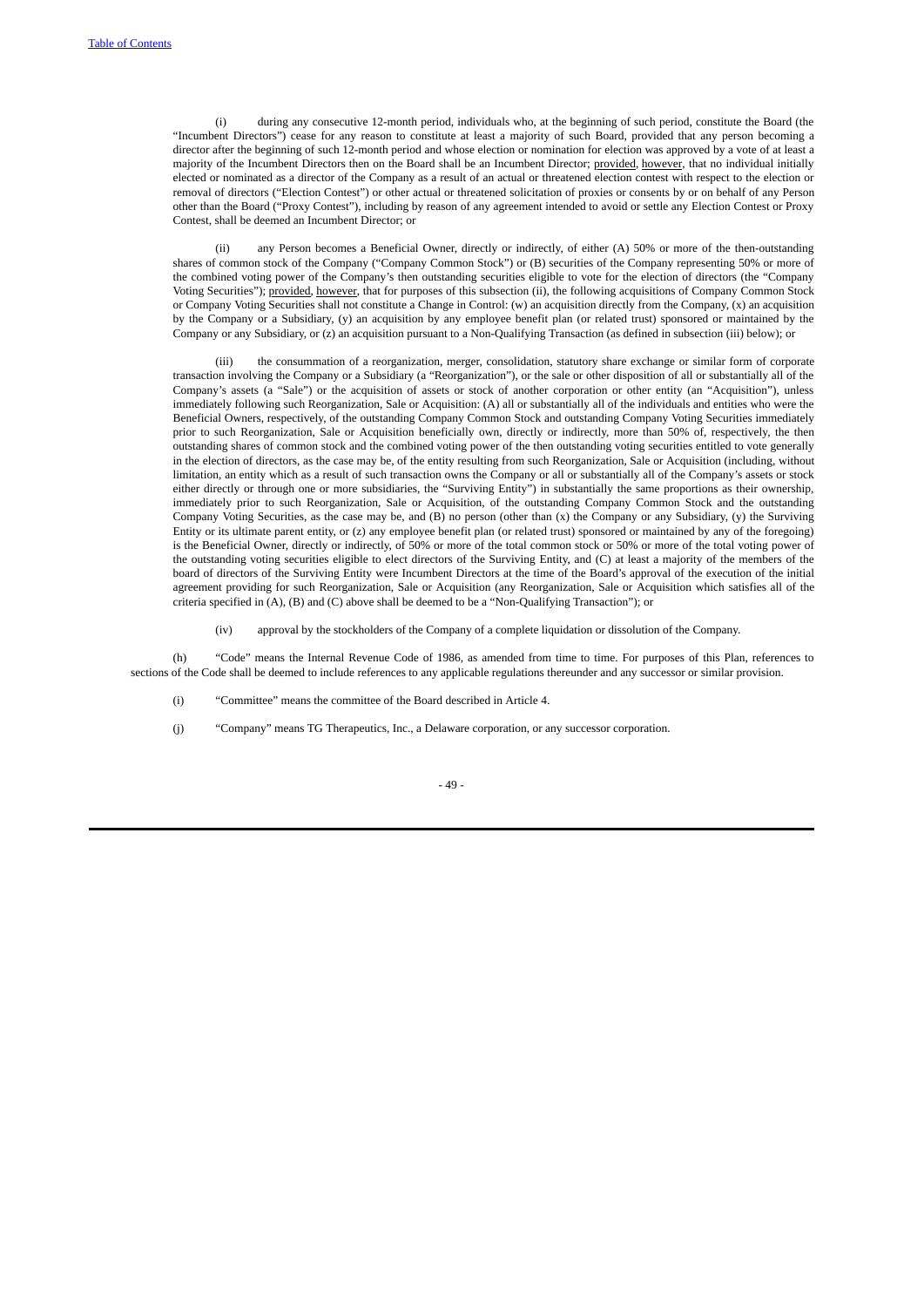(k) "Continuous Service" means the absence of any interruption or termination of service as an employee, officer, consultant or director of the Company or any Affiliate, as applicable; provided, however, that for purposes of an Incentive Stock Option "Continuous Service" means the absence of any interruption or termination of service as an employee of the Company or any Parent or Subsidiary, as applicable, pursuant to applicable tax regulations. Continuous Service shall not be considered interrupted in the following cases: (i) a Participant transfers employment between the Company and an Affiliate or between Affiliates, or (ii) in the discretion of the Committee as specified at or prior to such occurrence, in the case of a spin-off, sale or disposition of the Participant's employer from the Company or any Affiliate, or (iii) a Participant transfers from being an employee of the Company or an Affiliate to being a director of the Company or of an Affiliate, or vice versa, or (iv) in the discretion of the Committee, a Participant transfers from being an employee of the Company or an Affiliate to being a consultant to the Company or of an Affiliate, or vice versa, or (v) any leave of absence authorized in writing by the Company prior to its commencement; provided, however, that for purposes of Incentive Stock Options, no such leave may exceed 90 days, unless reemployment upon expiration of such leave is guaranteed by statute or contract. If reemployment upon expiration of a leave of absence approved by the Company is not so guaranteed, on the 91st day of such leave any Incentive Stock Option held by the Participant shall cease to be treated as an Incentive Stock Option and shall be treated for tax purposes as a Nonstatutory Stock Option. Whether military, government or other service or other leave of absence shall constitute a termination of Continuous Service shall be determined in each case by the Committee at its discretion, and any determination by the Committee shall be final and conclusive; provided, however, that for purposes of any Award that is subject to Code Section 409A, the determination of a leave of absence must comply with the requirements of a "bona fide leave of absence" as provided in Treas. Reg. **Section 1.409A-1(h)**.

(l) "Deferred Stock Unit" means a right granted to a Participant under Article 9 to receive Shares (or the equivalent value in cash or other property if the Committee so provides) at a future time as determined by the Committee, or as determined by the Participant within guidelines established by the Committee in the case of voluntary deferral elections.

(m) "Disability" of a Participant means that the Participant (i) is unable to engage in any substantial gainful activity by reason of any medically determinable physical or mental impairment which can be expected to result in death or can be expected to last for a continuous period of not less than 12 months, or (ii) is, by reason of any medically determinable physical or mental impairment which can be expected to result in death or can be expected to last for a continuous period of not less than 12 months, receiving income replacement benefits for a period of not less than three months under an accident or health plan covering employees of the Participant's employer. If the determination of Disability relates to an Incentive Stock Option, Disability means Permanent and Total Disability as defined in Section 22(e)(3) of the Code. In the event of a dispute, the determination of whether a Participant is Disabled will be made by the Committee and may be supported by the advice of a physician competent in the area to which such Disability relates.

- (n) "Dividend Equivalent" means a right granted with respect to an Award pursuant to Article 11.
- (o) "Effective Date" has the meaning assigned such term in Section 3.1.
- (p) "Eligible Participant" means an employee, officer, consultant or director of the Company or any Affiliate.
- (q) "Exchange" means any national securities exchange on which the Stock may from time to time be listed or traded.

(r) "Fair Market Value," on any date, means (i) if the Stock is listed on an Exchange, the closing sales price on the principal such Exchange on such date or, in the absence of reported sales on such date, the closing sales price on the immediately preceding date on which sales were reported, or (ii) if the Stock is not listed on an Exchange, the mean between the bid and offered prices as quoted by the applicable interdealer quotation system for such date, provided that if the Stock is not quoted on an interdealer quotation system or it is determined that the fair market value is not properly reflected by such quotations, Fair Market Value will be determined by such other method as the Committee determines in good faith to be reasonable and in compliance with Code Section 409A.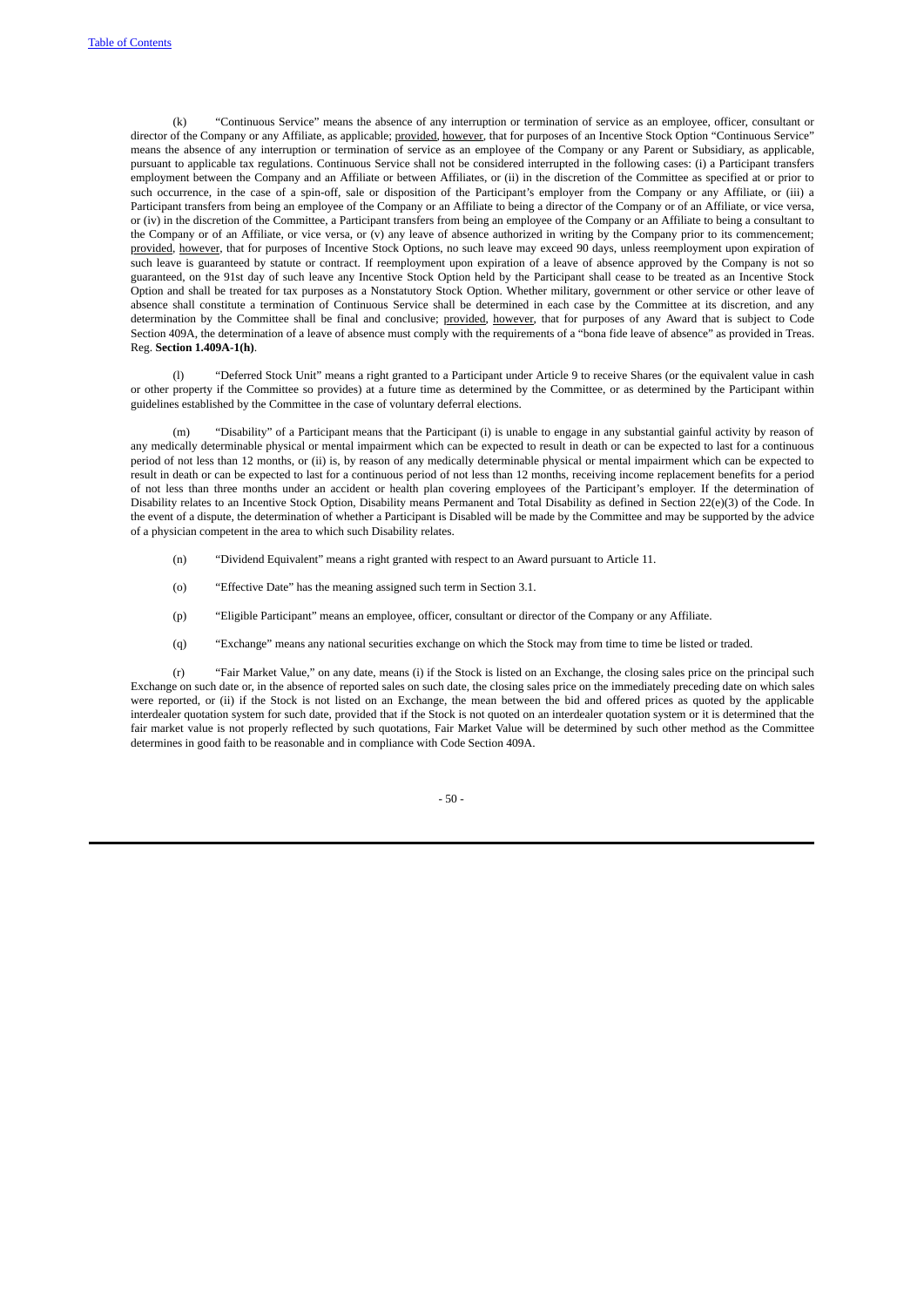(s) "Full-Value Award" means an Award other than in the form of an Option or SAR, and which is settled by the issuance of Stock (or at the discretion of the Committee, settled in cash valued by reference to Stock value).

"Good Reason" (or a similar term denoting constructive termination) has the meaning, if any, assigned such term in the employment, consulting, severance or similar agreement, if any, between a Participant and the Company or an Affiliate; provided, however, that if there is no such employment, consulting, severance or similar agreement in which such term is defined, "Good Reason" shall have the meaning, if any, given such term in the applicable Award Certificate. If not defined in either such document, the term "Good Reason" as used herein shall not apply to a particular Award.

(u) "Grant Date" of an Award means the first date on which all necessary corporate action has been taken to approve the grant of the Award as provided in the Plan, or such later date as is determined and specified as part of that authorization process. Notice of the grant shall be provided to the grantee within a reasonable time after the Grant Date.

(v) "Incentive Stock Option" means an Option that is intended to be an incentive stock option and meets the requirements of Section 422 of the Code or any successor provision thereto.

(w) "Independent Directors" means those members of the Board who qualify at any given time as an "independent" director under the applicable rules of each Exchange on which the Shares are listed, and as a "non-employee" director under Rule 16b-3 of the 1934 Act.

(x) "Nonstatutory Stock Option" means an Option that is not an Incentive Stock Option.

(y) "Option" means a right granted to a Participant under Article 7 of the Plan to purchase Stock at a specified price during specified time periods. An Option may be either an Incentive Stock Option or a Nonstatutory Stock Option.

(z) "Other Stock-Based Award" means a right, granted to a Participant under Article 12 that relates to or is valued by reference to Stock or other Awards relating to Stock.

(aa) "Parent" means a corporation, limited liability company, partnership or other entity which owns or beneficially owns a majority of the outstanding voting stock or voting power of the Company. Notwithstanding the above, with respect to an Incentive Stock Option, Parent shall have the meaning set forth in Section 424(e) of the Code.

(bb) "Participant" means an Eligible Participant who has been granted an Award under the Plan; provided that in the case of the death of a Participant, the term "Participant" refers to a beneficiary designated pursuant to Section 13.4 or the legal guardian or other legal representative acting in a fiduciary capacity on behalf of the Participant under applicable state law and court supervision.

(cc) "Performance Award" means any award granted under the Plan pursuant to Article 10.

(dd) "Person" means any individual, entity or group, within the meaning of Section 3(a)(9) of the 1934 Act and as used in Section 13(d)(3) or 14(d)(2) of the 1934 Act.

(ee) "Plan" means the TG Therapeutics, Inc. 2022 Incentive Plan, as amended from time to time.

(ff) "Prior Plan" means the TG Therapeutics, Inc. Amended and Restated 2012 Incentive Plan, as amended.

(gg) "Restricted Stock" means Stock granted to a Participant under Article 9 that is subject to certain restrictions and to risk of forfeiture.

(hh) "Restricted Stock Unit" means the right granted to a Participant under Article 9 to receive shares of Stock (or the equivalent value in cash or other property if the Committee so provides) in the future, which right is subject to certain restrictions and to risk of forfeiture.

- 51 -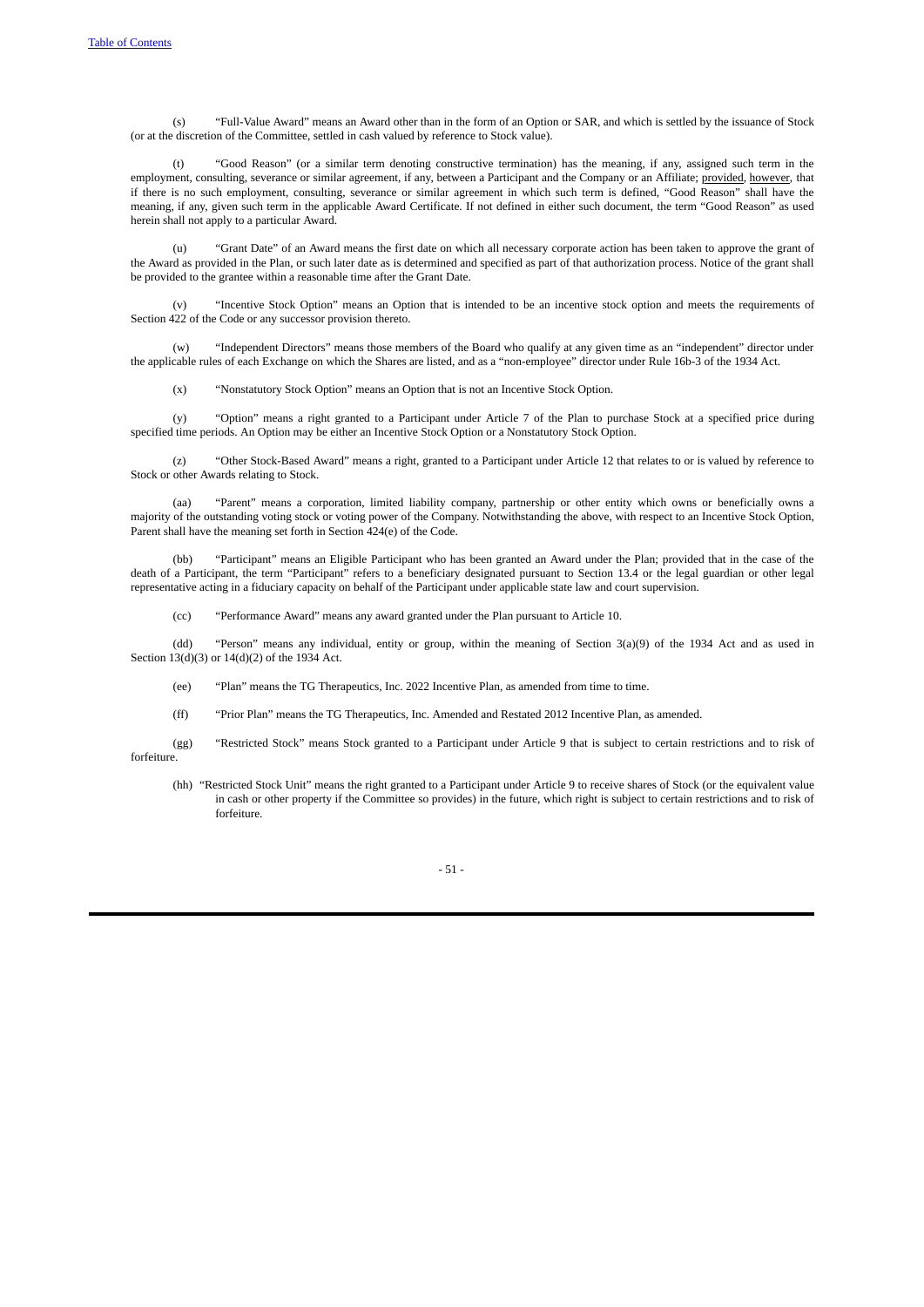(ii) "Shares" means shares of the Company's Stock. If there has been an adjustment or substitution with respect to the Shares (whether or not pursuant to Article 14), the term "Shares" shall also include any shares of stock or other securities that are substituted for Shares or into which Shares are adjusted.

(jj) "Specified Employee" has the meaning given such term in Code Section 409A and the final regulations thereunder.

(kk) "Stock" means the \$0.001 par value common stock of the Company and such other securities of the Company as may be substituted for Stock pursuant to Article 15.

(ll) "Stock Appreciation Right" or "SAR" means a right granted to a Participant under Article 8 to receive a payment equal to the difference between the Fair Market Value of a Share as of the date of exercise of the SAR over the base price of the SAR, all as determined pursuant to Article 8.

(mm) "Subsidiary" means any corporation, limited liability company, partnership or other entity of which a majority of the outstanding voting stock or voting power is beneficially owned directly or indirectly by the Company. Notwithstanding the above, with respect to an Incentive Stock Option, Subsidiary shall have the meaning set forth in Section 424(f) of the Code.

(nn) "1933 Act" means the Securities Act of 1933, as amended from time to time.

(oo) "1934 Act" means the Securities Exchange Act of 1934, as amended from time to time.

## <span id="page-58-0"></span>**ARTICLE 3 EFFECTIVE TERM OF PLAN**

3.1. EFFECTIVE DATE. The Plan will become effective on the date that it is adopted by the Company's stockholders (the "Effective Date").

3.2. TERM OF PLAN. Unless earlier terminated as provided herein, the Plan shall continue in effect until the tenth anniversary of the Effective Date or, if the stockholders approve an amendment to the Plan that increases the number of Shares subject to the Plan, the tenth anniversary of the date of such approval. The termination of the Plan on such date shall not affect the validity of any Award outstanding on the date of termination, which shall continue to be governed by the applicable terms and conditions of the Plan.

#### <span id="page-58-4"></span><span id="page-58-3"></span><span id="page-58-2"></span><span id="page-58-1"></span>**ARTICLE 4 ADMINISTRATION**

4.1. COMMITTEE. The Plan shall be administered by a Committee appointed by the Board (which Committee shall consist of at least two directors) or, at the discretion of the Board from time to time, the Plan may be administered by the Board. Any director appointed to serve on the Committee who is not an Independent Director shall abstain from participating in any decision to make or administer Awards that are made to Eligible Participants who at the time of consideration for such Award are persons subject to the short-swing profit rules of Section 16 of the 1934 Act. However, the mere fact that a Committee member shall fail to qualify as an Independent Director or shall fail to abstain from such action shall not invalidate any Award made by the Committee which Award is otherwise validly made under the Plan. The members of the Committee shall be appointed by, and may be changed at any time and from time to time in the discretion of, the Board. Unless and until changed by the Board, the Compensation Committee of the Board is designated as the Committee to administer the Plan. The Board may reserve to itself any or all of the authority and responsibility of the Committee under the Plan or may act as administrator of the Plan for any and all purposes. To the extent the Board has reserved any authority and responsibility or during any time that the Board is acting as administrator of the Plan, it shall have all the powers and protections of the Committee hereunder, and any reference herein to the Committee (other than in this Section 4.1) shall include the Board. To the extent any action of the Board under the Plan conflicts with actions taken by the Committee, the actions of the Board shall control.

4.2. ACTION AND INTERPRETATIONS BY THE COMMITTEE. For purposes of administering the Plan, the Committee may from time to time adopt rules, regulations, guidelines and procedures for carrying out the provisions and purposes of the Plan and make such other determinations, not inconsistent with the Plan, as the Committee may deem appropriate. The Committee may correct any defect, supply any omission or reconcile any inconsistency in the Plan or in any

<span id="page-58-5"></span>- 52 -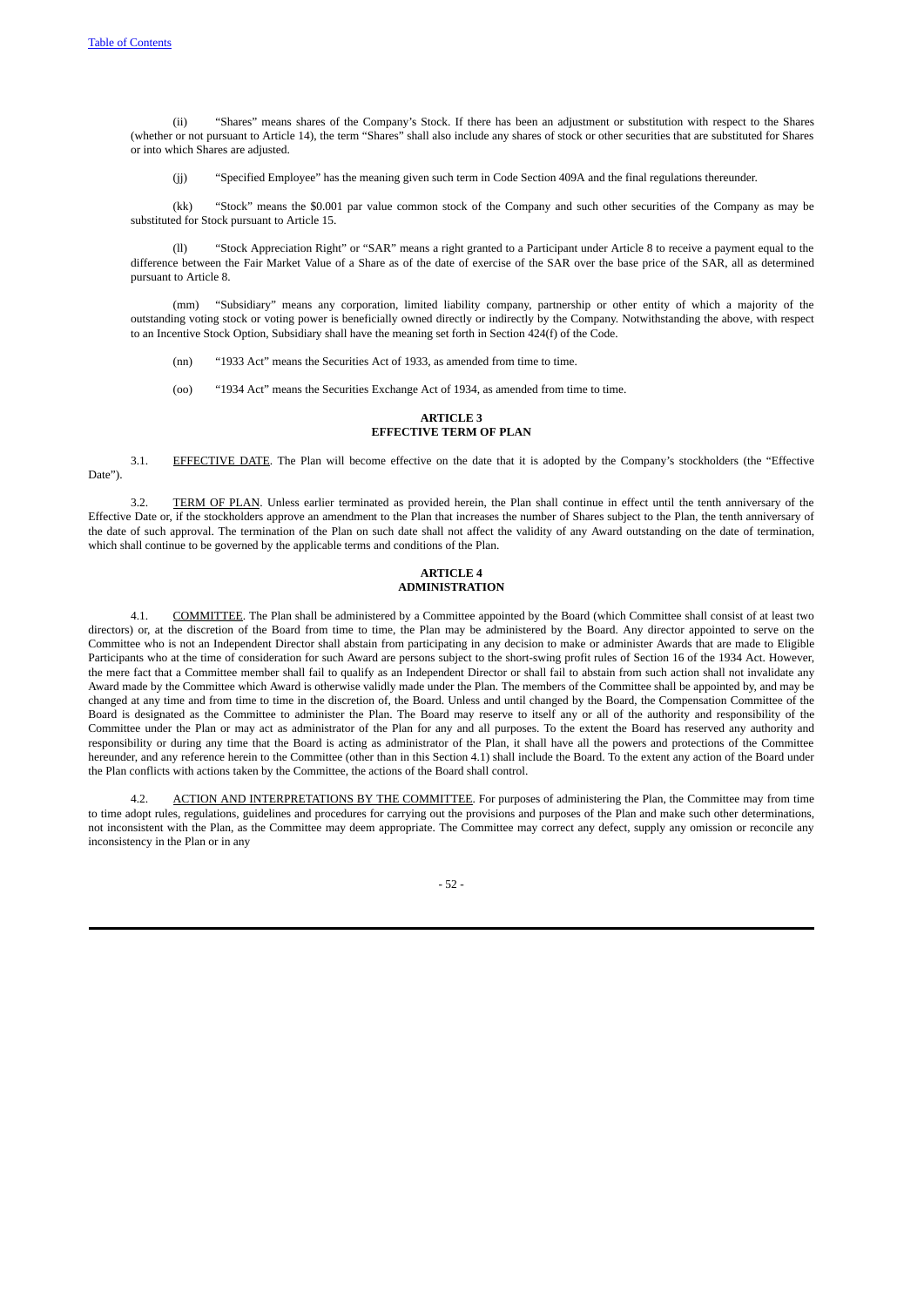Award in the manner and to the extent it deems necessary to carry out the intent of the Plan. The Committee's interpretation of the Plan, any Awards granted under the Plan, any Award Certificate and all decisions and determinations by the Committee with respect to the Plan are final, binding, and conclusive on all parties and shall be given the maximum deference permitted by applicable law. Each member of the Committee is entitled to, in good faith, rely or act upon any report or other information furnished to that member by any officer or other employee of the Company or any Affiliate, the Company's or an Affiliate's independent certified public accountants, Company counsel or any executive compensation consultant or other professional retained by the Company or the Committee to assist in the administration of the Plan. No member of the Committee will be liable for any good faith determination, act or omission in connection with the Plan or any Award.

4.3. AUTHORITY OF COMMITTEE. Except as provided in Section 4.1 hereof, the Committee has the exclusive power, authority and discretion to:

- <span id="page-59-0"></span>(a) grant Awards;
- (b) designate Participants;
- (c) determine the type or types of Awards to be granted to each Participant;
- (d) determine the number of Awards to be granted and the number of Shares or dollar amount to which an Award will relate;
- (e) determine the terms and conditions of any Award granted under the Plan;
- (f) prescribe the form of each Award Certificate, which need not be identical for each Participant;
- (g) decide all other matters that must be determined in connection with an Award;
- (h) establish, adopt or revise any rules, regulations, guidelines or procedures as it may deem necessary or advisable to administer the Plan;

(i) make all other decisions and determinations that may be required under the Plan or as the Committee deems necessary or advisable to administer the Plan;

(j) amend the Plan or any Award Certificate as provided herein; and

(k) adopt such modifications, procedures, and subplans as may be necessary or desirable to comply with provisions of the laws of the United States or any non-U.S. jurisdictions in which the Company or any Affiliate may operate, in order to assure the viability of the benefits of Awards granted to participants located in the United States or such other jurisdictions and to further the objectives of the Plan.

DELEGATION. The Committee may delegate to one or more of its members or to one or more officers of the Company or an Affiliate or to one or more agents or advisors such administrative duties or powers as it may deem advisable, and the Committee or any individuals to whom it has delegated duties or powers as aforesaid may employ one or more individuals to render advice with respect to any responsibility the Committee or such individuals may have under this Plan. In addition, the Committee may, by resolution, expressly delegate to one or more of its members or to one or more officers of the Company, the authority, within specified parameters as to the number and terms of Awards, to (i) designate officers and/or employees of the Company or any of its Affiliates to be recipients of Awards under the Plan, and (ii) to determine the number of such Awards to be received by any such Participants; provided, however, that such delegation of duties and responsibilities may not be made with respect to the grant of Awards to eligible participants who are subject to Section 16(a) of the 1934 Act at the Grant Date. The acts of such delegates shall be treated hereunder as acts of the Committee and such delegates shall report regularly to the Committee regarding the delegated duties and responsibilities and any Awards so granted.

4.5. INDEMNIFICATION. Each person who is or shall have been a member of the Committee, or of the Board, or an officer of the Company to whom authority was delegated in accordance with this Article 4, shall be indemnified and held harmless by the Company against and from any loss, cost, liability, or expense that may be imposed upon or reasonably incurred by him or her in connection with or resulting from any claim, action, suit, or proceeding to which he or she may be a party or in which he or she may be involved by reason of any action taken or failure to act under the Plan and against and from any and all

<span id="page-59-2"></span><span id="page-59-1"></span>- 53 -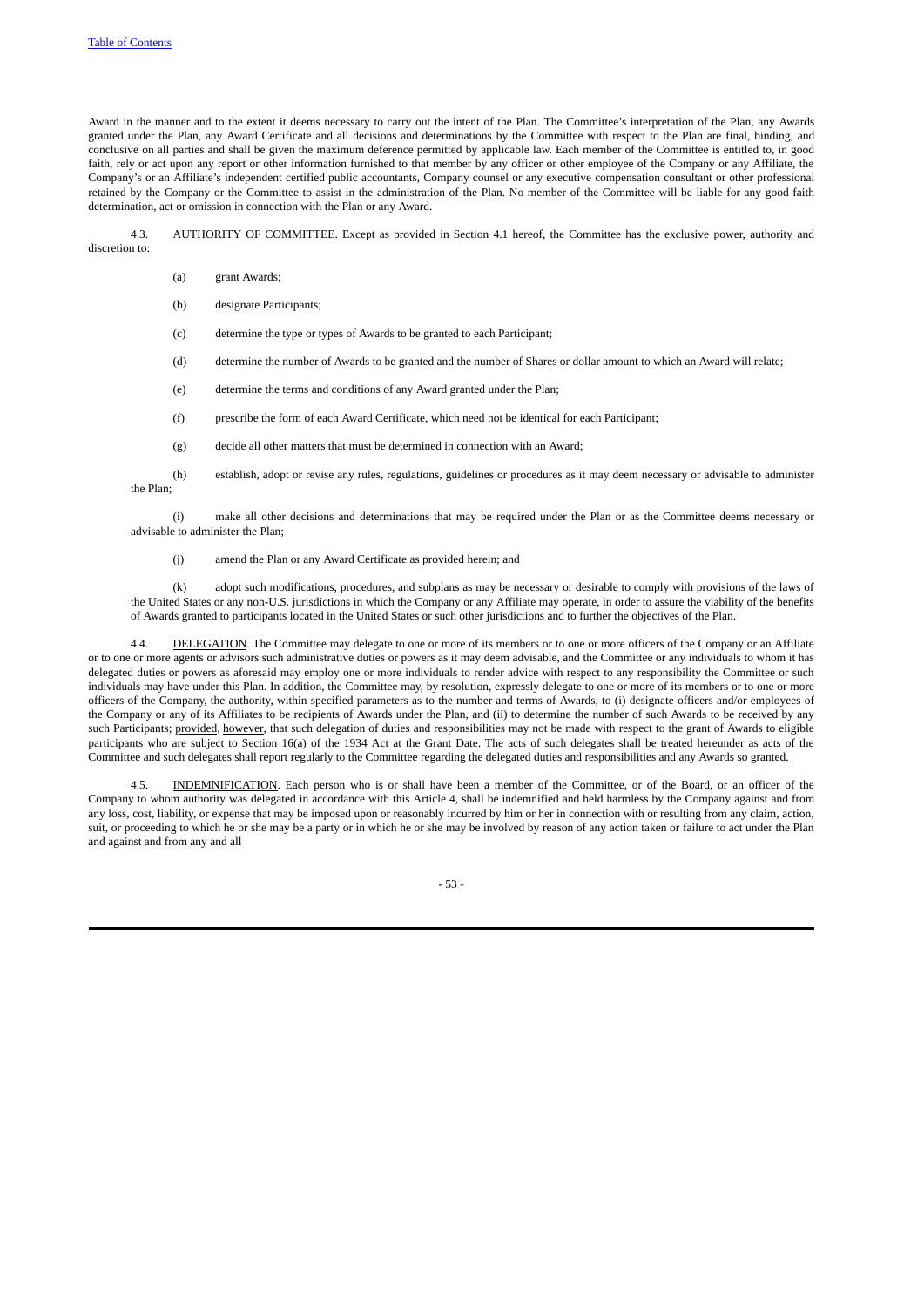amounts paid by him or her in settlement thereof, with the Company's approval, or paid by him or her in satisfaction of any judgment in any such action, suit, or proceeding against him or her, provided he or she shall give the Company an opportunity, at its own expense, to handle and defend the same before he or she undertakes to handle and defend it on his or her own behalf, unless such loss, cost, liability, or expense is a result of his or her own willful misconduct or except as expressly provided by statute. The foregoing right of indemnification shall not be exclusive of any other rights of indemnification to which such persons may be entitled under the Company's Amended and Restated Certificate of Incorporation, as amended from time to time, or Amended and Restated Bylaws, as amended from time to time, as a matter of law, or otherwise, or any power that the Company may have to indemnify them or hold them harmless.

# <span id="page-60-2"></span><span id="page-60-1"></span><span id="page-60-0"></span>**ARTICLE 5**

# **SHARES SUBJECT TO THE PLAN**

5.1. NUMBER OF SHARES. Subject to adjustment as provided in Sections 5.2 and Section 14.1, the aggregate number of Shares reserved and available for issuance pursuant to Awards granted under the Plan shall be 17 million, provided that not more than 10 million of such Shares may be issued pursuant to Full-Value Awards. The maximum number of Shares that may be issued upon exercise of Incentive Stock Options granted under the Plan shall be 17 million. If our stockholders approve the 2022 Incentive Plan, beginning at the Effective Date, all future equity grants to the Company's employees, officers, directors and consultants will be made from the 2022 Incentive Plan, and the Company will not grant any additional awards under the Prior Plan. If the Stockholders do not approve the 2022 Incentive Plan, the Company will continue granting awards under the Prior Plan.

5.2. SHARE COUNTING. Shares covered by an Award shall be subtracted from the Plan share reserve as of the Grant Date, but shall be added back to the Plan share reserve in accordance with this Section 5.2.

(a) To the extent that all or a portion of an Award is canceled, terminates, expires, is forfeited or lapses for any reason, including by reason of failure to meet time-based and/or performance-based vesting requirements, any unissued or forfeited Shares originally subject to the Award will be added back to the Plan share reserve and again be available for issuance pursuant to Awards granted under the Plan.

(b) Shares subject to Awards settled in cash will be added back to the Plan share reserve and again be available for issuance pursuant to Awards granted under the Plan.

(c) The full number of Shares subject to an Option shall count against the number of Shares remaining available for issuance pursuant to Awards made under the Plan, even if the exercise price of an Option is satisfied through net-settlement or by delivering Shares to the Company (by either actual delivery or attestation).

(d) The full number of Shares subject to a SAR that is settled in Shares shall count against the number of Shares remaining available for issuance pursuant to Awards made under the Plan (rather than the net number of Shares actually delivered upon exercise).

(e) Shares withheld from an Award to satisfy tax withholding requirements shall count against the number of Shares remaining available for issuance pursuant to Awards granted under the Plan, and Shares delivered by a participant to satisfy tax withholding requirements shall not be added to the Plan share reserve.

(f) Shares repurchased by the Company on the open market with the proceeds of an Option exercise shall not be added to the Plan share reserve.

(g) Substitute Awards granted pursuant to Section 13.9 of the Plan shall not count against the Shares otherwise available for issuance under the Plan under Section 5.1.

(h) Subject to applicable Exchange requirements, shares available under a stockholder-approved plan of a company acquired by the Company (as appropriately adjusted to Shares to reflect the transaction) may be issued under the Plan pursuant to Awards granted to individuals who were not employees of the Company or its Affiliates immediately before such transaction and will not count against the share limitations specified in Section 5.1.

- 54 -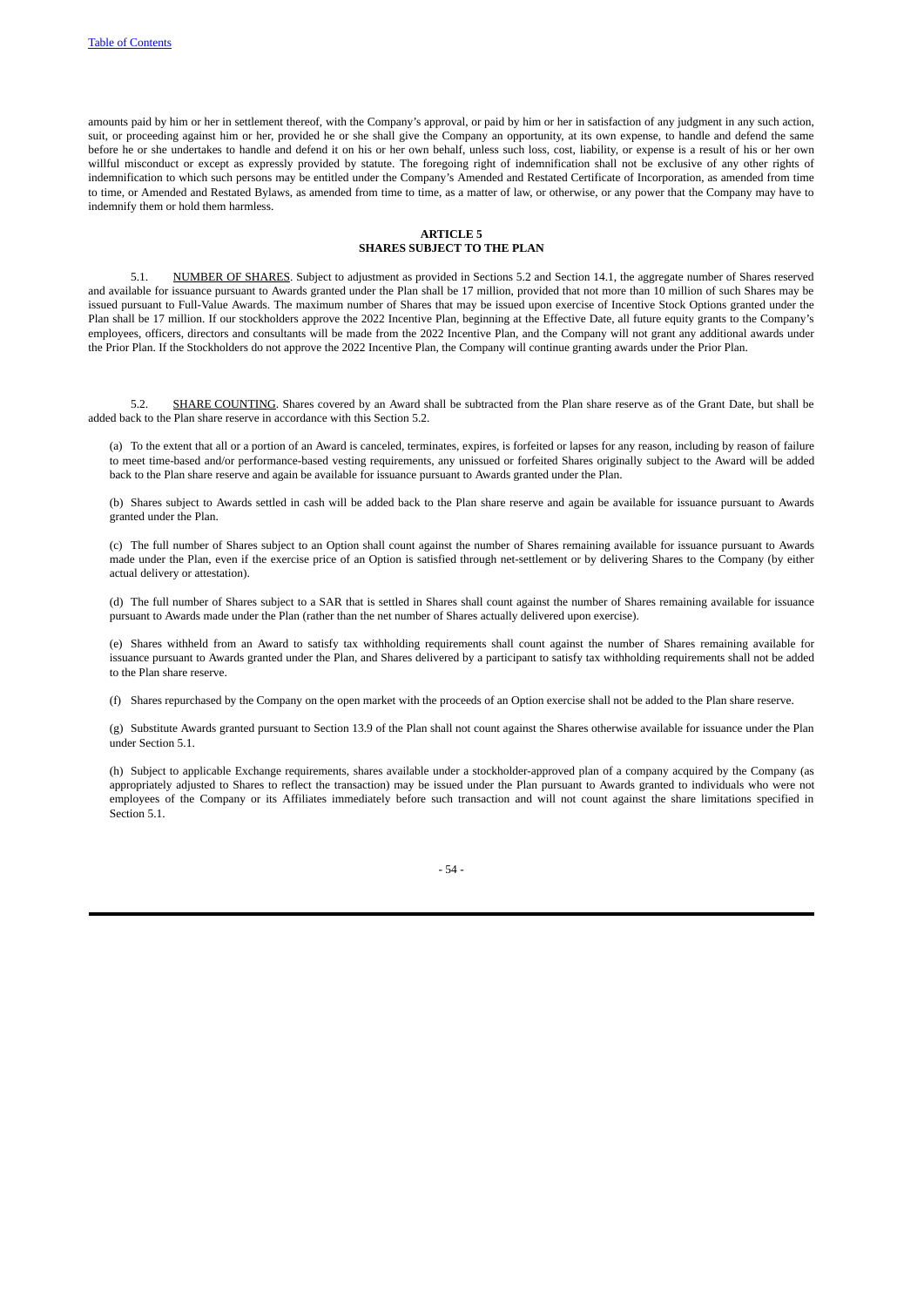5.3. STOCK DISTRIBUTED. Any Stock distributed pursuant to an Award may consist, in whole or in part, of authorized and unissued Stock, treasury Stock or Stock purchased on the open market.

# <span id="page-61-2"></span><span id="page-61-1"></span><span id="page-61-0"></span>**ARTICLE 6 ELIGIBILITY**

6.1. GENERAL. Awards may be granted only to Eligible Participants. Incentive Stock Options may be granted only to Eligible Participants who are employees of the Company or a Parent or Subsidiary as defined in Section 424(e) and (f) of the Code. Eligible Participants who are service providers to an Affiliate may be granted Options or SARs under this Plan only if the Affiliate qualifies as an "eligible issuer of service recipient stock" within the meaning of Treas. Reg. Section 1.409A-1(b)(5)(iii)(E) of the final regulations under Code Section 409A.

#### <span id="page-61-4"></span><span id="page-61-3"></span>**ARTICLE 7 STOCK OPTIONS**

7.1. GENERAL. The Committee is authorized to grant Options to Participants on the following terms and conditions:

**EXERCISE PRICE**. The exercise price per Share under an Option shall be determined by the Committee, provided that the exercise price for any Option (other than an Option issued as a substitute Award pursuant to Section 13.9) shall not be less than the Fair Market Value as of the Grant Date.

PROHIBITION ON REPRICING. Except as otherwise provided in Article 14, without the prior approval of stockholders of the Company: (i) the exercise price of an Option may not be reduced, directly or indirectly, (ii) an Option may not be cancelled or surrendered in exchange for Options, SARs or other Awards with an exercise or base price that is less than the exercise price of the original Option, (iii) an Option may not be cancelled or surrendered in exchange for other Awards if the current Fair Market Value of the Shares underlying the Option is lower than the exercise price per share of the Option, and (iv) an Option may not be cancelled or surrendered for value (in cash or otherwise) from a Participant if the current Fair Market Value of the Shares underlying the Option is lower than the exercise price per share of the Option.

(c) TIME AND CONDITIONS OF EXERCISE. The Committee shall determine the time or times at which an Option may be exercised in whole or in part. The Committee shall also determine the performance or other conditions, if any, that must be satisfied before all or part of an Option may be exercised or vested.

(d) PAYMENT. The Committee shall determine the methods by which the exercise price of an Option may be paid, the form of payment, and the methods by which Shares shall be delivered or deemed to be delivered to Participants. As determined by the Committee at or after the Grant Date, payment of the exercise price of an Option may be made, in whole or in part, in the form of (i) cash or cash equivalents, (ii) delivery (by either actual delivery or attestation) of previously-acquired Shares based on the Fair Market Value of the Shares on the date the Option is exercised, (iii) withholding of Shares from the Option based on the Fair Market Value of the Shares on the date the Option is exercised, (iv) broker-assisted market sales, or (iv) any other "cashless exercise" arrangement.

(e) EXERCISE TERM. Except for Nonstatutory Options granted to Participants outside the United States, no Option granted under the Plan shall be exercisable for more than ten years from the Grant Date.

(f) NO DEFERRAL FEATURE. No Option shall provide for any feature for the deferral of compensation other than the deferral of recognition of income until the exercise or disposition of the Option.

(g) NO DIVIDEND EQUIVALENTS. No Option shall provide for Dividend Equivalents.

7.2. INCENTIVE STOCK OPTIONS. The terms of any Incentive Stock Options granted under the Plan must comply with the requirements of Section 422 of the Code. Without limiting the foregoing, any Incentive Stock Option granted to a Participant who at the Grant Date owns more than 10% of the voting power of all classes of shares of the Company must have an exercise price per Share of not less than 110% of the Fair Market Value per Share on the Grant Date and an Option term of not more than five years. If all of the requirements of Section 422 of the Code (including the above) are not met, the Option shall automatically become a Nonstatutory Stock Option.

<span id="page-61-5"></span>- 55 -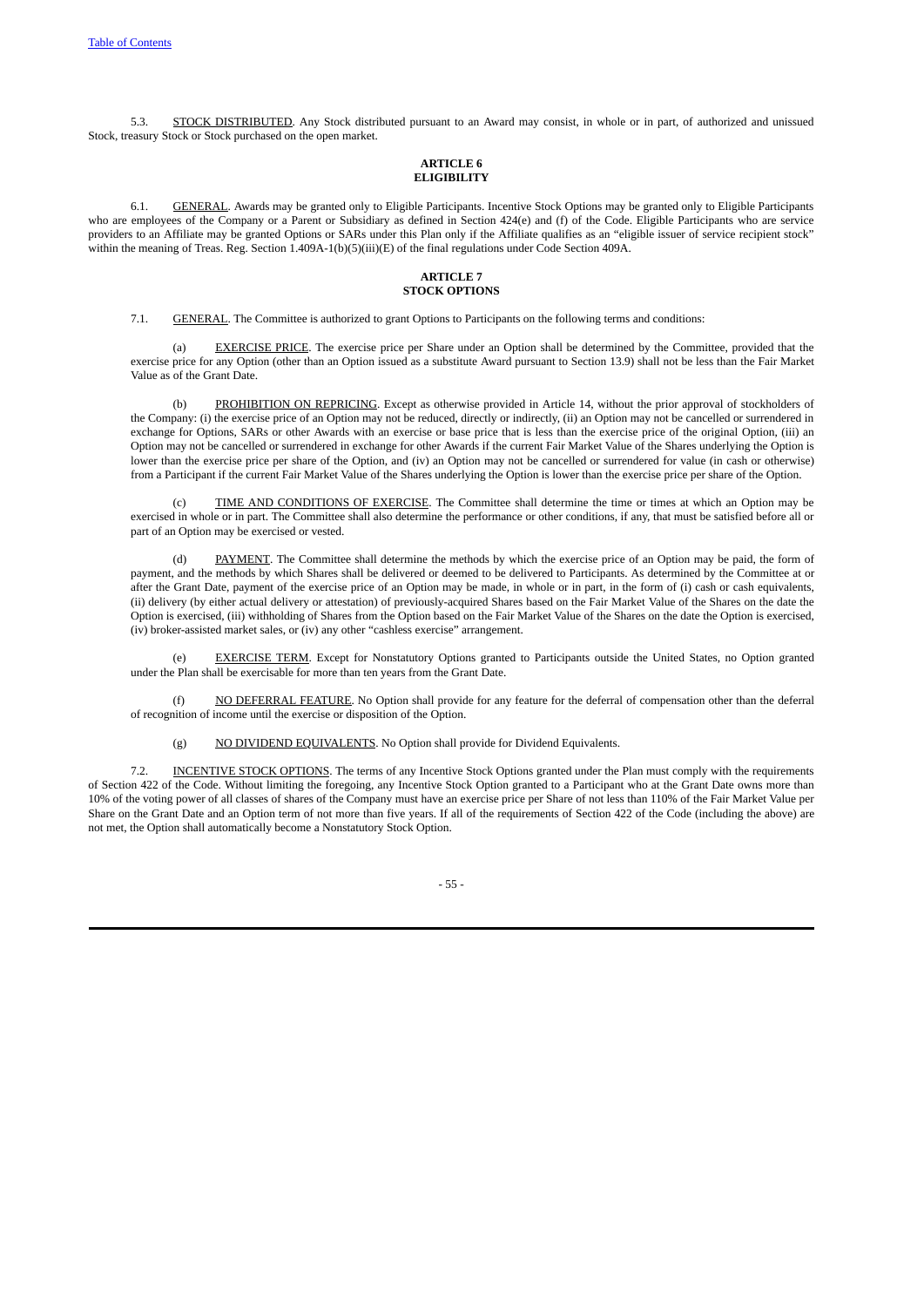#### <span id="page-62-1"></span><span id="page-62-0"></span>**ARTICLE 8 STOCK APPRECIATION RIGHTS**

8.1. GRANT OF STOCK APPRECIATION RIGHTS. The Committee is authorized to grant Stock Appreciation Rights to Participants on the following terms and conditions:

(a) RIGHT TO PAYMENT. Upon the exercise of a SAR, the Participant has the right to receive, for each Share with respect to which the SAR is being exercised, the excess, if any, of:

(1) The Fair Market Value of one Share on the date of exercise; over

(2) The base price of the SAR as determined by the Committee and set forth in the Award Certificate, which shall not be less than the Fair Market Value of one Share on the Grant Date.

(b) PROHIBITION ON REPRICING. Except as otherwise provided in Article 14, without the prior approval of stockholders of the Company: (i) the base price of a SAR may not be reduced, directly or indirectly, (ii) a SAR may not be cancelled or surrendered in exchange for Options, SARs or other Awards with an exercise or base price that is less than the base price of the original SAR, (iii) a SAR may not be cancelled or surrendered in exchange for other Awards if the current Fair Market Value of the Shares underlying the SAR is lower than the base price per share of the SAR, and (iv) a SAR may not be cancelled or surrendered for value (in cash or otherwise) from a Participant if the current Fair Market Value of the Shares underlying the SAR is lower than the base price per share of the SAR.

(c) TIME AND CONDITIONS OF EXERCISE. The Committee shall determine the time or times at which a SAR may be exercised in whole or in part. Except for SARs granted to Participants outside the United States, no SAR shall be exercisable for more than ten years from the Grant Date.

(d) NO DEFERRAL FEATURE. No SAR shall provide for any feature for the deferral of compensation other than the deferral of recognition of income until the exercise or disposition of the SAR.

(e) NO DIVIDEND EQUIVALENTS. No SAR shall provide for Dividend Equivalents.

# <span id="page-62-3"></span><span id="page-62-2"></span>**ARTICLE 9 RESTRICTED STOCK AND STOCK UNITS**

9.1. GRANT OF RESTRICTED STOCK AND STOCK UNITS . The Committee is authorized to make Awards of Restricted Stock, Restricted Stock Units or Deferred Stock Units to Participants in such amounts and subject to such terms and conditions as may be selected by the Committee. An Award of Restricted Stock, Restricted Stock Units or Deferred Stock Units shall be evidenced by an Award Certificate setting forth the terms, conditions, and restrictions applicable to the Award.

9.2. ISSUANCE AND RESTRICTIONS. Restricted Stock, Restricted Stock Units or Deferred Stock Units shall be subject to such restrictions on transferability and other restrictions as the Committee may impose (including, for example, limitations on the right to vote Restricted Stock or the right to receive dividends on the Restricted Stock). These restrictions may lapse separately or in combination at such times, under such circumstances, in such installments, upon the satisfaction of performance goals or otherwise, as the Committee determines at the time of the grant of the Award or thereafter. Except as otherwise provided in an Award Certificate or any special Plan document governing an Award, a Participant shall have none of the rights of a stockholder with respect to Restricted Stock Units or Deferred Stock Units until such time as Shares of Stock are paid in settlement of such Awards.

9.3 DIVIDENDS ON RESTRICTED STOCK. In the case of Restricted Stock, the Committee may provide that ordinary cash dividends declared on the Shares before they are vested (i) will be forfeited, (ii) will be deemed to have been reinvested in additional Shares or otherwise reinvested (subject to Share availability under Section 5.1 hereof) and subject to the same vesting provisions as provided for the host Award, or (iii) will be credited by the Company to an account for the Participant and accumulated without interest until the date on which the host Award becomes vested, and any dividends accrued with respect to forfeited Restricted Stock will be reconveyed to the Company without further consideration or any act or action by the Participant. In no event shall dividends be paid or distributed until the vesting restrictions of the underlying Award lapse.

<span id="page-62-5"></span><span id="page-62-4"></span>- 56 -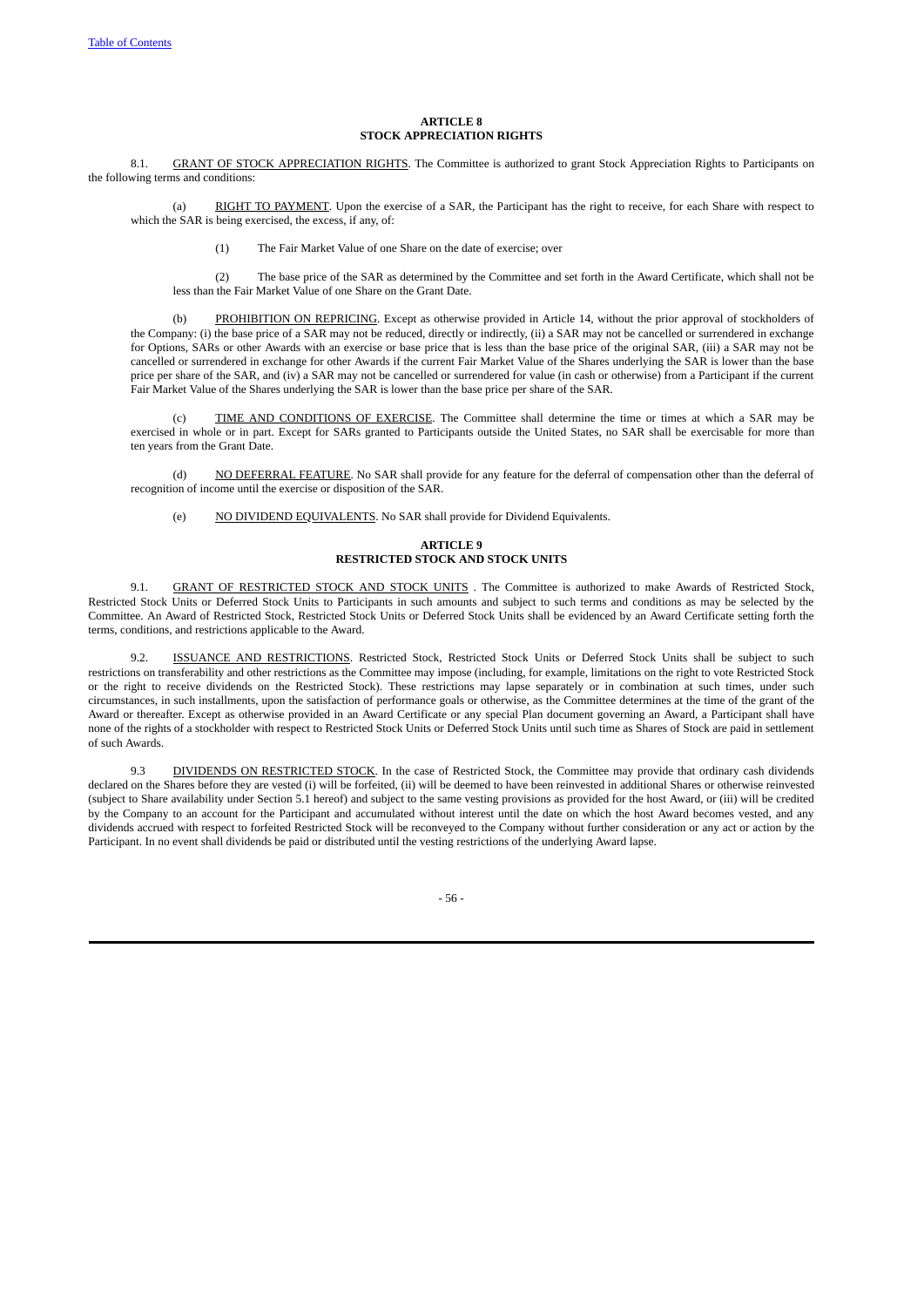9.4. FORFEITURE. Subject to the terms of the Award Certificate and except as otherwise determined by the Committee at the time of the grant of the Award or thereafter, upon termination of Continuous Service during the applicable restriction period or upon failure to satisfy a performance goal during the applicable restriction period, Restricted Stock or Restricted Stock Units that are at that time subject to restrictions shall be forfeited.

9.5. DELIVERY OF RESTRICTED STOCK. Shares of Restricted Stock shall be delivered to the Participant at the Grant Date either by book-entry registration or by delivering to the Participant, or a custodian or escrow agent (including, without limitation, the Company or one or more of its employees) designated by the Committee, a stock certificate or certificates registered in the name of the Participant. If physical certificates representing shares of Restricted Stock are registered in the name of the Participant, such certificates must bear an appropriate legend referring to the terms, conditions, and restrictions applicable to such Restricted Stock.

# <span id="page-63-4"></span><span id="page-63-3"></span><span id="page-63-2"></span><span id="page-63-1"></span><span id="page-63-0"></span>**ARTICLE 10 PERFORMANCE AWARDS**

10.1. GRANT OF PERFORMANCE AWARDS. The Committee is authorized to grant any Award under this Plan, including cash-based Awards, with performance-based vesting criteria, on such terms and conditions as may be selected by the Committee. Any such Awards with performance-based vesting criteria are referred to herein as Performance Awards. The Committee shall have the complete discretion to determine the number of Performance Awards granted to each Participant and to designate the provisions of such Performance Awards as provided in Section 4.3. Any Dividend Equivalents granted with respect to a Performance Award shall be subject to Section 11.1.

10.2. PERFORMANCE GOALS. The Committee may establish performance goals for Performance Awards which may be based on any criteria selected by the Committee. Such performance goals may be described in terms of Company-wide objectives or in terms of objectives that relate to the performance of the Participant, an Affiliate or a division, region, department or function within the Company or an Affiliate. If the Committee determines that a change in the business, operations, corporate structure or capital structure of the Company or the manner in which the Company or an Affiliate conducts its business, or other events or circumstances render performance goals to be unsuitable, the Committee may modify such performance goals in whole or in part, as the Committee deems appropriate. If a Participant is promoted, demoted or transferred to a different business unit or function during a performance period, the Committee may determine that the performance goals or performance period are no longer appropriate and may (i) adjust, change or eliminate the performance goals or the applicable performance period as it deems appropriate to make such goals and period comparable to the initial goals and period, or (ii) make a cash payment to the participant in an amount determined by the Committee.

## <span id="page-63-6"></span><span id="page-63-5"></span>**ARTICLE 11 DIVIDEND EQUIVALENTS**

11.1. GRANT OF DIVIDEND EQUIVALENTS. The Committee is authorized to grant Dividend Equivalents with respect to Full-Value Awards granted hereunder, subject to such terms and conditions as may be selected by the Committee. Dividend Equivalents shall entitle the Participant to receive payments equal to ordinary cash dividends with respect to all or a portion of the number of Shares subject to a Full-Value Award, as determined by the Committee. The Committee may provide that Dividend Equivalents (i) will be deemed to have been reinvested in additional Shares or otherwise reinvested (subject to Share availability under Section 5.1 hereof) and subject to the same vesting provisions as provided for the host Award, or (ii) will be credited by the Company to an account for the Participant and accumulated without interest until the date on which the host Award becomes vested, and, in either case, any Dividend Equivalents accrued with respect to forfeited Awards will be reconveyed to the Company without further consideration or any act or action by the Participant. In no event shall dividends be paid or distributed until the vesting restrictions of the underlying Award lapse.

# **ARTICLE 12 STOCK OR OTHER STOCK-BASED AWARDS**

12.1. GRANT OF STOCK OR OTHER STOCK-BASED AWARDS. The Committee is authorized, subject to limitations under applicable law, to grant to Participants such other Awards that are payable in, valued in whole or in part by reference to, or otherwise based on or related to Shares, as deemed by the Committee to be consistent with the purposes of the Plan, including without limitation Shares awarded purely as a "bonus" and not subject to any restrictions or conditions, convertible or exchangeable debt securities, other rights convertible or exchangeable into Shares, and Awards valued by reference to book value per Share (or net asset value per Share) or the value of securities of or the performance of specified

<span id="page-63-8"></span><span id="page-63-7"></span>- 57 -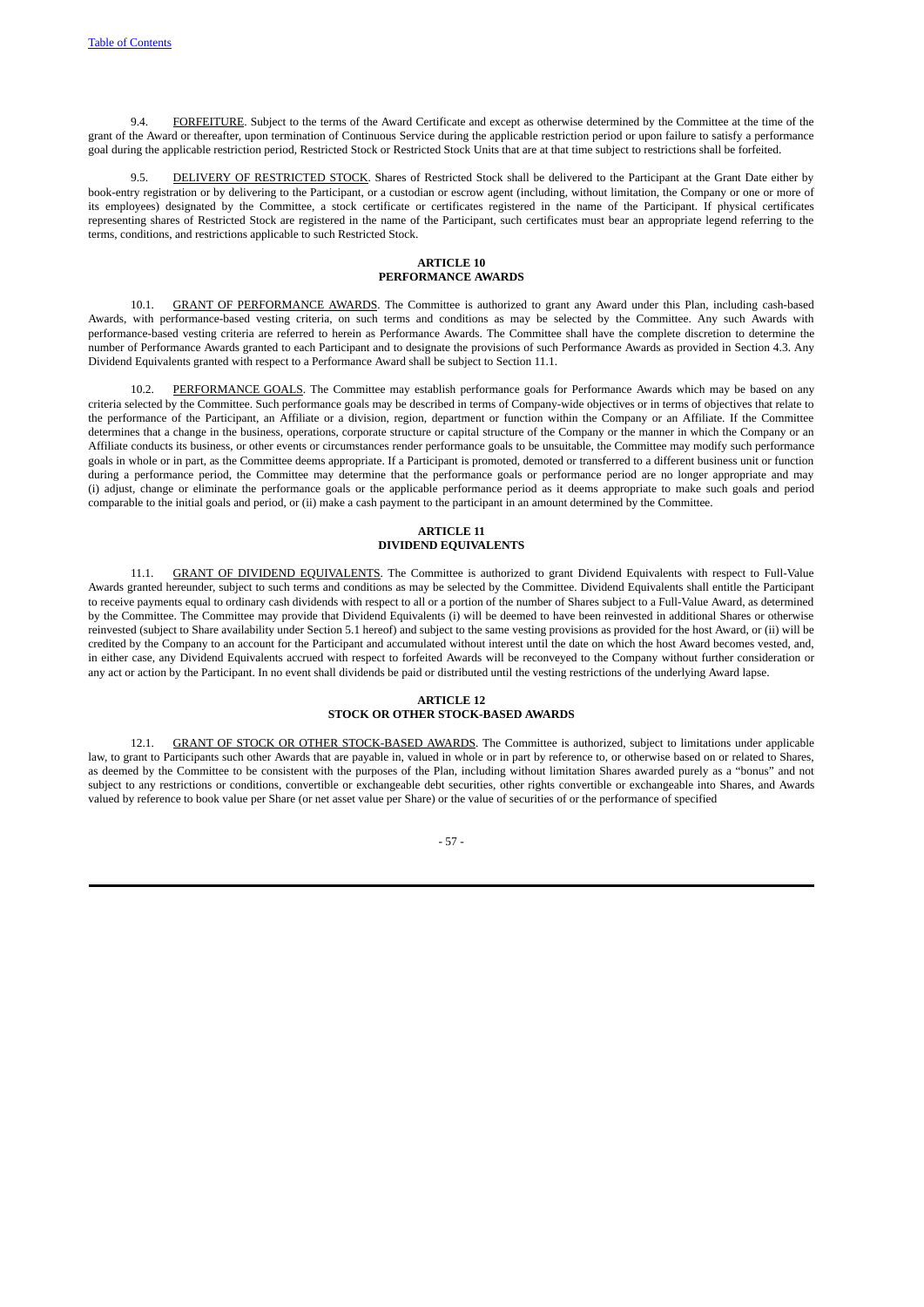Parents or Subsidiaries. The Committee shall determine the terms and conditions of such Awards. Any Dividend Equivalents granted with respect to an Award under this Section 12.1 shall be subject to Section 11.1.

# <span id="page-64-3"></span><span id="page-64-2"></span><span id="page-64-1"></span><span id="page-64-0"></span>**ARTICLE 13 PROVISIONS APPLICABLE TO AWARDS**

13.1. AWARD CERTIFICATES. Each Award shall be evidenced by an Award Certificate. Each Award Certificate shall include such provisions, not inconsistent with the Plan, as may be specified by the Committee.

13.2. FORM OF PAYMENT FOR AWARDS. At the discretion of the Committee, payment of Awards may be made in cash, Stock, a combination of cash and Stock, or any other form of property as the Committee shall determine. In addition, payment of Awards may include such terms, conditions, restrictions and/or limitations, if any, as the Committee deems appropriate, including, in the case of Awards paid in the form of Stock, restrictions on transfer and forfeiture provisions. Further, payment of Awards may be made in the form of a lump sum, or in installments, as determined by the Committee.

13.3. LIMITS ON TRANSFER. No right or interest of a Participant in any unexercised or restricted Award may be pledged, encumbered, or hypothecated to or in favor of any party other than the Company or an Affiliate, or shall be subject to any lien, obligation, or liability of such Participant to any other party other than the Company or an Affiliate. No unexercised or restricted Award shall be assignable or transferable by a Participant other than by will or the laws of descent and distribution; provided, however, that that Nonstatutory Stock Options may be transferred without consideration to members of a Participant's immediate family ("Immediate Family Members"), to trusts in which such Immediate Family Members have more than fifty percent (50%) of the beneficial interest, to foundations in which such Immediate Family Members (or the Participant) control the management of assets, and to any other entity (including limited partnerships and limited liability companies) in which the Immediate Family Members (or the Participant) own more than fifty percent (50%) of the voting interest; and, provided, further, that the Committee may (but need not) permit other transfers (other than transfers for value) where the Committee concludes that such transferability (i) does not result in accelerated taxation, (ii) does not cause any Option intended to be an Incentive Stock Option to fail to be described in Code Section 422(b), and (iii) is otherwise appropriate and desirable, taking into account any factors deemed relevant, including without limitation, state or federal tax or securities laws applicable to transferable Awards.

13.4. BENEFICIARIES. Notwithstanding Section 13.3, a Participant may, in the manner determined by the Committee, designate a beneficiary to exercise the rights of the Participant and to receive any distribution with respect to any Award upon the Participant's death. A beneficiary, legal guardian, legal representative, or other person claiming any rights under the Plan is subject to all terms and conditions of the Plan and any Award Certificate applicable to the Participant, except to the extent the Plan and Award Certificate otherwise provide, and to any additional restrictions deemed necessary or appropriate by the Committee. If no beneficiary has been designated or survives the Participant, any payment due to the Participant shall be made to the Participant's estate. Subject to the foregoing, a beneficiary designation may be changed or revoked by a Participant, in the manner provided by the Company, at any time provided the change or revocation is filed with the Company.

13.5. STOCK TRADING RESTRICTIONS. All Stock issuable under the Plan is subject to any stop-transfer orders and other restrictions as the Committee deems necessary or advisable to comply with federal or state securities laws, rules and regulations and the rules of any Exchange or automated quotation system on which the Stock is listed, quoted, or traded. The Committee may place legends on any Stock certificate or issue instructions to the transfer agent to reference restrictions applicable to the Stock.

13.6. EFFECT OF A CHANGE IN CONTROL. The provisions of this Section 13.6 shall apply in the case of a Change in Control, unless otherwise provided in the Award Certificate or any special Plan document or separate agreement with a Participant governing an Award.

Awards Assumed or Substituted by Surviving Entity. With respect to Awards assumed by the Surviving Entity or otherwise equitably converted or substituted in connection with a Change in Control: if within two years after the effective date of the Change in Control, a Participant's employment is terminated without Cause or the Participant resigns for Good Reason, then (i) all of that Participant's outstanding Options, SARs and other Awards in the nature of rights that may be exercised shall become fully exercisable, (ii) all time-based vesting restrictions on his or her outstanding Awards shall lapse, and (iii) the payout level under all of that Participant's performance-based

<span id="page-64-6"></span><span id="page-64-5"></span><span id="page-64-4"></span>- 58 -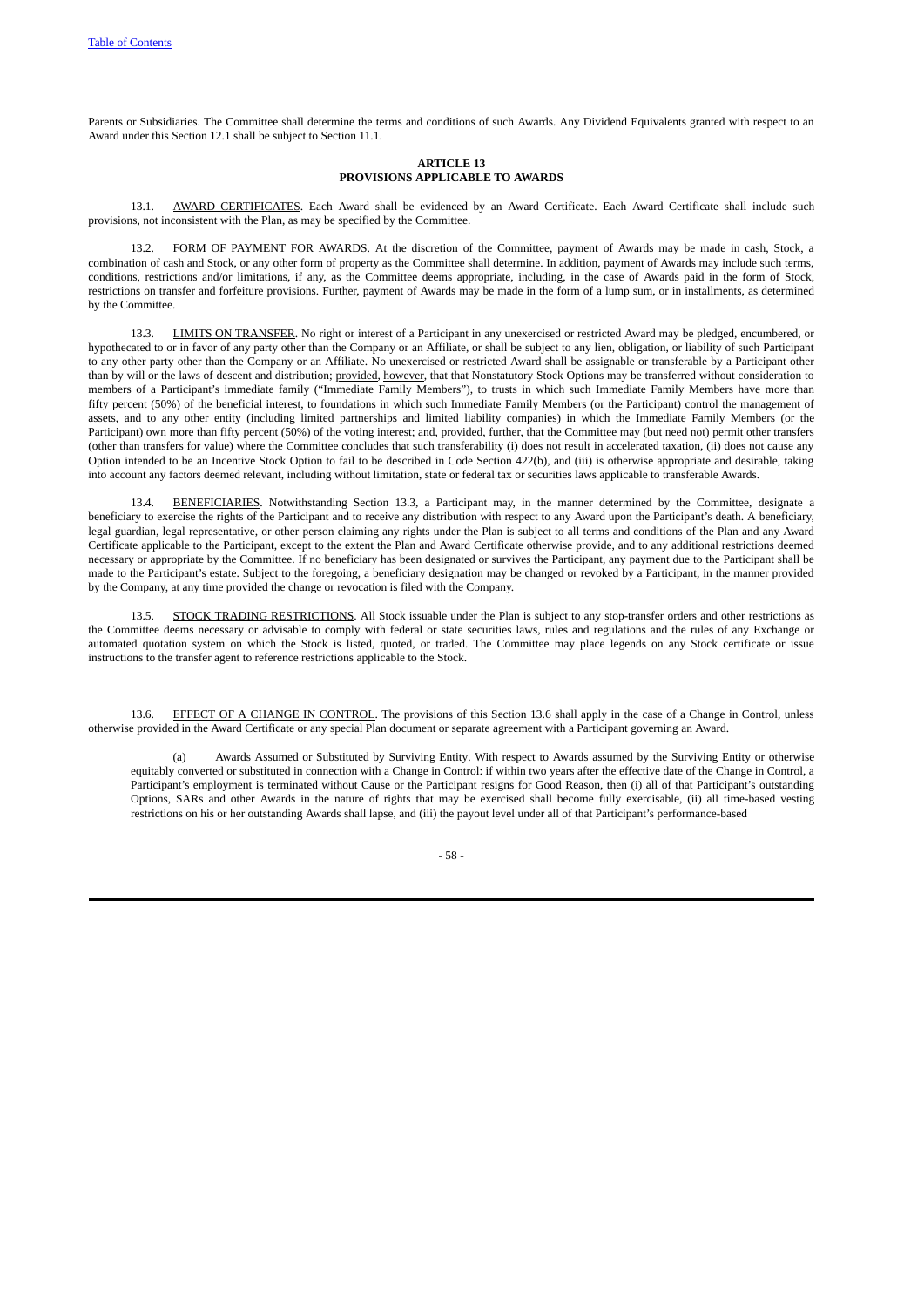Awards that were outstanding immediately prior to effective time of the Change in Control shall be determined and deemed to have been earned as of the date of termination based upon an assumed achievement of all relevant performance goals at the "target" level, and there shall be a prorata payout to such Participant within thirty (30) days following the date of termination of employment (unless a later date is required by Section 16.3 hereof), based upon the length of time within the performance period that has elapsed prior to the date of termination of employment. With regard to each Award, a Participant shall not be considered to have resigned for Good Reason unless either (i) the Award Certificate includes such provision or (ii) the Participant is party to an employment, severance or similar agreement with the Company or an Affiliate that includes provisions in which the Participant is permitted to resign for Good Reason. Any Awards shall thereafter continue or lapse in accordance with the other provisions of the Plan and the Award Certificate. To the extent that this provision causes Incentive Stock Options to exceed the dollar limitation set forth in Code Section 422(d), the excess Options shall be deemed to be Nonstatutory Stock Options.

Awards not Assumed or Substituted by Surviving Entity. Upon the occurrence of a Change in Control, and except with respect to any Awards assumed by the Surviving Entity or otherwise equitably converted or substituted in connection with the Change in Control in a manner approved by the Committee or the Board: (i) outstanding Options, SARs, and other Awards in the nature of rights that may be exercised shall become fully exercisable, (ii) time-based vesting restrictions on outstanding Awards shall lapse, and (iii) the target payout opportunities attainable under outstanding performance-based Awards shall be deemed to have been fully earned as of the effective date of the Change in Control based upon an assumed achievement of all relevant performance goals at the "target" level, and there shall be a prorata payout to Participants within thirty (30) days following the Change in Control (unless a later date is required by Section 16.3 hereof), based upon the length of time within the performance period that has elapsed prior to the Change in Control. Any Awards shall thereafter continue or lapse in accordance with the other provisions of the Plan and the Award Certificate. To the extent that this provision causes Incentive Stock Options to exceed the dollar limitation set forth in Code Section 422(d), the excess Options shall be deemed to be Nonstatutory Stock Options.

13.7. DISCRETION TO ACCELERATE AWARDS. Regardless of whether an event has occurred as described in Section 13.6 above, the Committee may in its sole discretion at any time determine that all or a portion of a Participant's Options, SARs, and other Awards in the nature of rights that may be exercised shall become fully or partially exercisable, that all or a part of the time-based vesting restrictions on all or a portion of the outstanding Awards shall lapse, and/or that any performance-based criteria with respect to any Awards shall be deemed to be wholly or partially satisfied, in each case, as of such date as the Committee may, in its sole discretion, declare. The Committee may discriminate among Participants and among Awards granted to a Participant in exercising its discretion pursuant to this Section 13.7.

13.8. FORFEITURE EVENTS. Awards under the Plan shall be subject to any compensation recoupment policy that the Company may adopt from time to time that is applicable by its terms to the Participant. In addition, the Committee may specify in an Award Certificate that the Participant's rights, payments and benefits with respect to an Award shall be subject to reduction, cancellation, forfeiture or recoupment upon the occurrence of certain specified events, in addition to any otherwise applicable vesting or performance conditions of an Award. Such events may include, but shall not be limited to, (i) termination of employment for cause, (ii) violation of material Company or Affiliate policies, (iii) breach of noncompetition, confidentiality or other restrictive covenants that may apply to the Participant, (iv) other conduct by the Participant that is detrimental to the business or reputation of the Company or any Affiliate, or (v) a later determination that the vesting of, or amount realized from, a Performance Award was based on materially inaccurate financial statements or any other materially inaccurate performance metric criteria, whether or not the Participant caused or contributed to such material inaccuracy. Nothing contained herein or in any Award Certificate prohibits the Participant from: (1) reporting possible violations of federal law or regulations, including any possible securities laws violations, to any governmental agency or entity; (2) making any other disclosures that are protected under the whistleblower provisions of federal law or regulations; or (3) otherwise fully participating in any federal whistleblower programs, including but not limited to any such programs managed by the U.S. Securities and Exchange Committee.

13.9. SUBSTITUTE AWARDS. The Committee may grant Awards under the Plan in substitution for stock and stock-based awards held by employees of another entity who become employees of the Company or an Affiliate as a result of a merger or consolidation of the former employing entity with the Company or an Affiliate or the acquisition by the Company or an Affiliate of property or stock of the former employing corporation. The Committee may direct that the substitute awards be granted on such terms and conditions as the Committee considers appropriate in the circumstances.

<span id="page-65-2"></span><span id="page-65-1"></span><span id="page-65-0"></span>- 59 -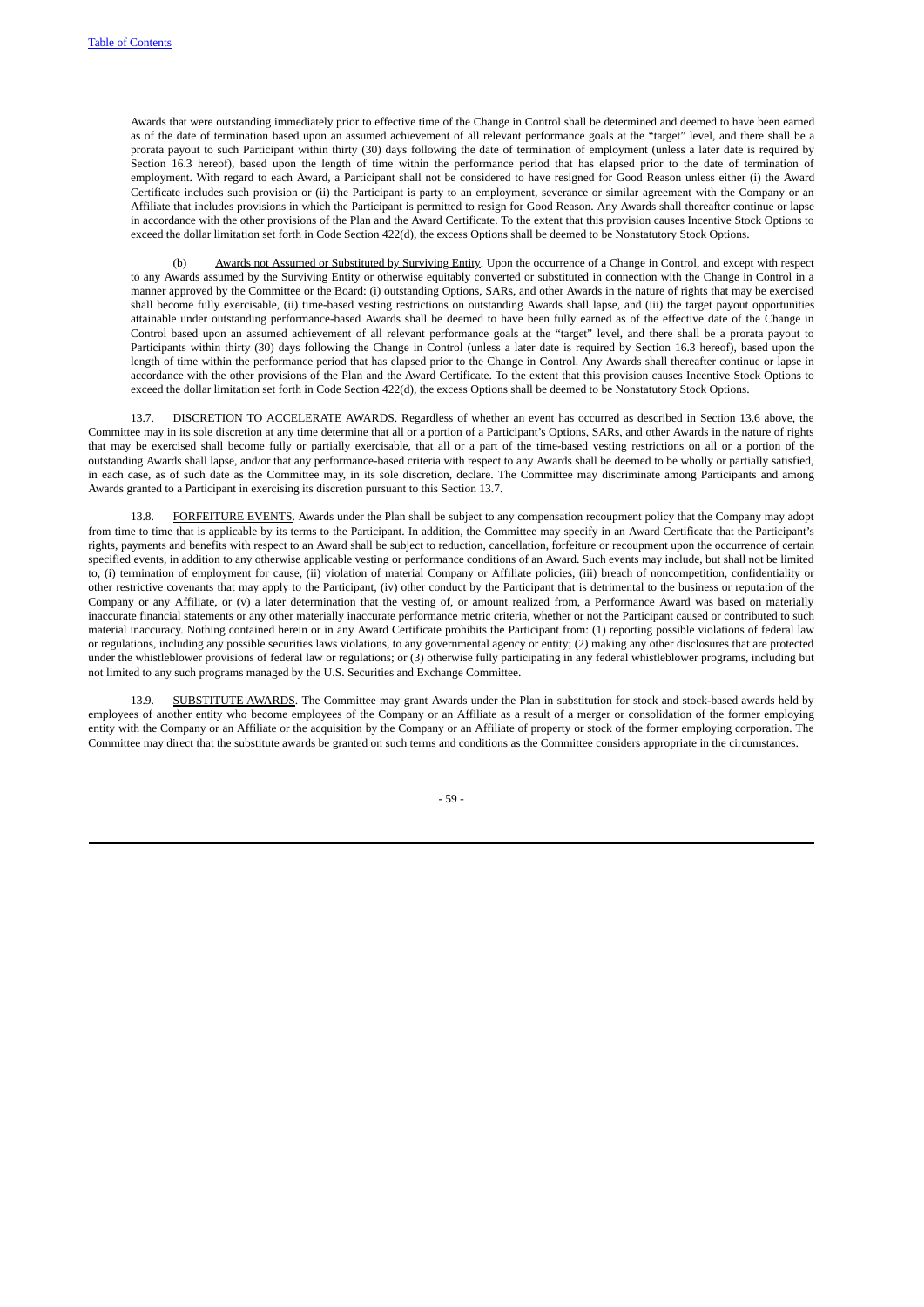## <span id="page-66-2"></span><span id="page-66-1"></span><span id="page-66-0"></span>**ARTICLE 14 CHANGES IN CAPITAL STRUCTURE**

14.1. MANDATORY ADJUSTMENTS. In the event of a nonreciprocal transaction between the Company and its stockholders that causes the per-share value of the Stock to change (including, without limitation, any stock dividend, stock split, spin-off, rights offering, or large nonrecurring cash dividend), the authorization limits under Section 5.1 and Section 5.4 shall be adjusted proportionately, and the Committee shall make such adjustments to the Plan and Awards as it deems necessary, in its sole discretion, to prevent dilution or enlargement of rights immediately resulting from such transaction. Action by the Committee may include: (i) adjustment of the number and kind of shares that may be delivered under the Plan; (ii) adjustment of the number and kind of shares subject to outstanding Awards; (iii) adjustment of the exercise price of outstanding Awards or the measure to be used to determine the amount of the benefit payable on an Award; and (iv) any other adjustments that the Committee determines to be equitable. Notwithstanding the foregoing, the Committee shall not make any adjustments to outstanding Options or SARs that would constitute a modification or substitution of the stock right under Treas. Reg. Section 1.409A-1(b)(5)(v) that would be treated as the grant of a new stock right or change in the form of payment for purposes of Code Section 409A. Without limiting the foregoing, in the event of a subdivision of the outstanding Stock (stock-split), a declaration of a dividend payable in Shares, or a combination or consolidation of the outstanding Stock into a lesser number of Shares, the authorization limits under Section 5.1 and Section 5.4 shall automatically be adjusted proportionately, and the Shares then subject to each Award shall automatically, without the necessity for any additional action by the Committee, be adjusted proportionately without any change in the aggregate purchase price therefor.

14.2 DISCRETIONARY ADJUSTMENTS. Upon the occurrence or in anticipation of any corporate event or transaction involving the Company (including, without limitation, any merger, reorganization, recapitalization, combination or exchange of shares, or any transaction described in Section 14.1), the Committee may, in its sole discretion, provide (i) that Awards will be settled in cash rather than Stock, (ii) that Awards will become immediately vested and non-forfeitable and exercisable (in whole or in part) and will expire after a designated period of time to the extent not then exercised, (iii) that Awards will be assumed by another party to a transaction or otherwise be equitably converted or substituted in connection with such transaction, (iv) that outstanding Awards may be settled by payment in cash or cash equivalents equal to the excess of the fair market value of the underlying Stock, as of a specified date associated with the transaction (or the per-shares transaction price), over the exercise or base price of the Award, (v) that performance targets and performance periods for Performance Awards will be modified, or (vi) any combination of the foregoing. The Committee's determination need not be uniform and may be different for different Participants whether or not such Participants are similarly situated.

14.3 GENERAL. Any discretionary adjustments made pursuant to this Article 14 shall be subject to the provisions of Section 14.2. To the extent that any adjustments made pursuant to this Article 14 cause Incentive Stock Options to cease to qualify as Incentive Stock Options, such Options shall be deemed to be Nonstatutory Stock Options.

#### <span id="page-66-4"></span><span id="page-66-3"></span>**ARTICLE 15 AMENDMENT, MODIFICATION AND TERMINATION**

15.1. AMENDMENT, MODIFICATION AND TERMINATION. The Board or the Committee may, at any time and from time to time, amend, modify or terminate the Plan without stockholder approval; provided, however, that if an amendment to the Plan would, in the reasonable opinion of the Board or the Committee, either (i) materially increase the number of Shares available under the Plan (other than pursuant to Article 14), (ii) expand the types of awards under the Plan, (iii) materially expand the class of participants eligible to participate in the Plan, (iv) materially extend the term of the Plan, or (v) otherwise constitute a material change requiring stockholder approval under applicable laws, policies or regulations or the applicable listing or other requirements of an Exchange, then such amendment shall be subject to stockholder approval; and provided, further, that the Board or Committee may condition any other amendment or modification on the approval of stockholders of the Company for any reason, including by reason of such approval being necessary or deemed advisable (i) to comply with the listing or other requirements of an Exchange, or (ii) to satisfy any other tax, securities or other applicable laws, policies or regulations. Except as otherwise provided in Section 14.1, without the prior approval of the stockholders of the Company, the Plan may not be amended to permit: (i) the exercise price or base price of an Option or SAR to be reduced, directly or indirectly, (ii) an Option or SAR to be cancelled in exchange for cash, other Awards, or Options or SARs with an exercise or base price that is less than the exercise price or base price of the original Option or SAR, or otherwise, or (iii) the Company to repurchase an Option or SAR for value (in cash or otherwise) from a Participant if the current Fair Market Value of the Shares underlying the Option or SAR is lower than the exercise price or base price per share of the Option or SAR.

<span id="page-66-5"></span>- 60 -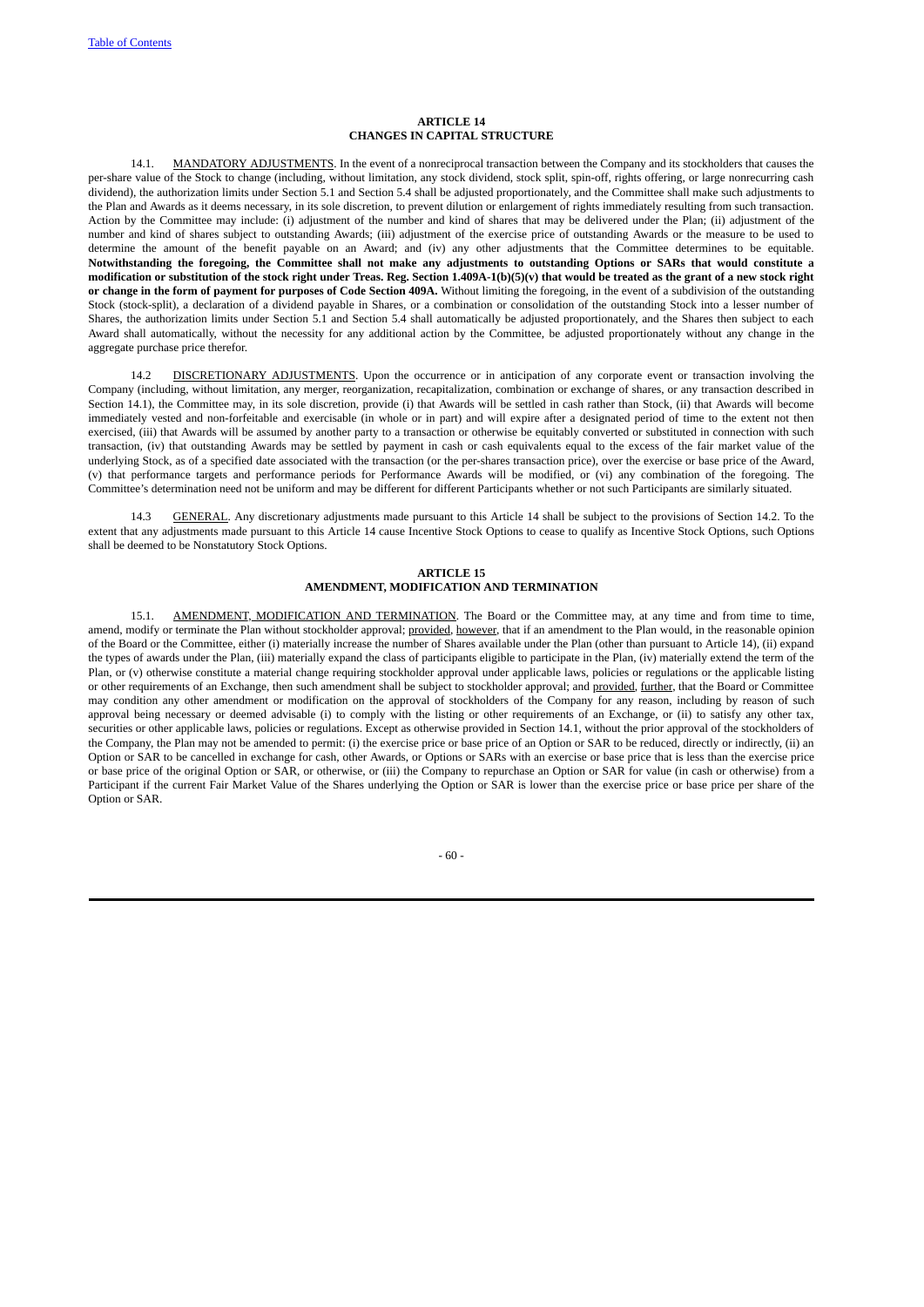AWARDS PREVIOUSLY GRANTED. At any time and from time to time, the Committee may amend, modify or terminate any outstanding Award without approval of the Participant; provided, however:

(a) Subject to the terms of the applicable Award Certificate, such amendment, modification or termination shall not, without the Participant's consent, reduce or diminish the value of such Award determined as if the Award had been exercised, vested, cashed in or otherwise settled on the date of such amendment or termination (with the per-share value of an Option or SAR for this purpose being calculated as the excess, if any, of the Fair Market Value as of the date of such amendment or termination over the exercise or base price of such Award);

Except as otherwise provided in Article 14, without the prior approval of the stockholders of the Company: (i) the exercise price or base price of an Option or SAR may not be reduced, directly or indirectly, (ii) an Option or SAR may not be cancelled in exchange for Options, SARs or other Awards with an exercise or base price that is less than the exercise price or base price of the original Option or SAR, or otherwise, and (iii) the Company may not repurchase an Option or SAR for value (in cash or otherwise) from a Participant if the current Fair Market Value of the Shares underlying the Option or SAR is lower than the exercise price or base price per share of the Option or SAR; and

(c) No termination, amendment, or modification of the Plan shall adversely affect any Award previously granted under the Plan, without the written consent of the Participant affected thereby. An outstanding Award shall not be deemed to be "adversely affected" by a Plan amendment if such amendment would not reduce or diminish the value of such Award determined as if the Award had been exercised, vested, cashed in or otherwise settled on the date of such amendment (with the per-share value of an Option or SAR for this purpose being calculated as the excess, if any, of the Fair Market Value as of the date of such amendment over the exercise or base price of such Award).

15.3. COMPLIANCE AMENDMENTS. Notwithstanding anything in the Plan or in any Award Certificate to the contrary, the Board may amend the Plan or an Award Certificate, to take effect retroactively or otherwise, as deemed necessary or advisable for the purpose of conforming the Plan or Award Certificate to any present or future law relating to plans of this or similar nature (including, but not limited to, Section 409A of the Code), and to the administrative regulations and rulings promulgated thereunder. By accepting an Award under this Plan, a Participant agrees to any amendment made pursuant to this Section 15.3 to any Award granted under the Plan without further consideration or action.

# <span id="page-67-3"></span><span id="page-67-2"></span><span id="page-67-1"></span><span id="page-67-0"></span>**ARTICLE 16 GENERAL PROVISIONS**

#### 16.1. RIGHTS OF PARTICIPANTS.

- (a) No Participant or any Eligible Participant shall have any claim to be granted any Award under the Plan. Neither the Company, its Affiliates nor the Committee is obligated to treat Participants or Eligible Participants uniformly, and determinations made under the Plan may be made by the Committee selectively among Eligible Participants who receive, or are eligible to receive, Awards (whether or not such Eligible Participants are similarly situated).
- (b) Nothing in the Plan, any Award Certificate or any other document or statement made with respect to the Plan, shall interfere with or limit in any way the right of the Company or any Affiliate to terminate any Participant's employment or status as an officer, or any Participant's service as a director, at any time, nor confer upon any Participant any right to continue as an employee, officer, or director of the Company or any Affiliate, whether for the duration of a Participant's Award or otherwise.
- (c) Neither an Award nor any benefits arising under this Plan shall constitute an employment contract with the Company or any Affiliate and, accordingly, subject to Article 15, this Plan and the benefits hereunder may be terminated at any time in the sole and exclusive discretion of the Committee without giving rise to any liability on the part of the Company or any of its Affiliates.
- (d) No Award gives a Participant any of the rights of a stockholder of the Company unless and until Shares are in fact issued to such person in connection with such Award.

- 61 -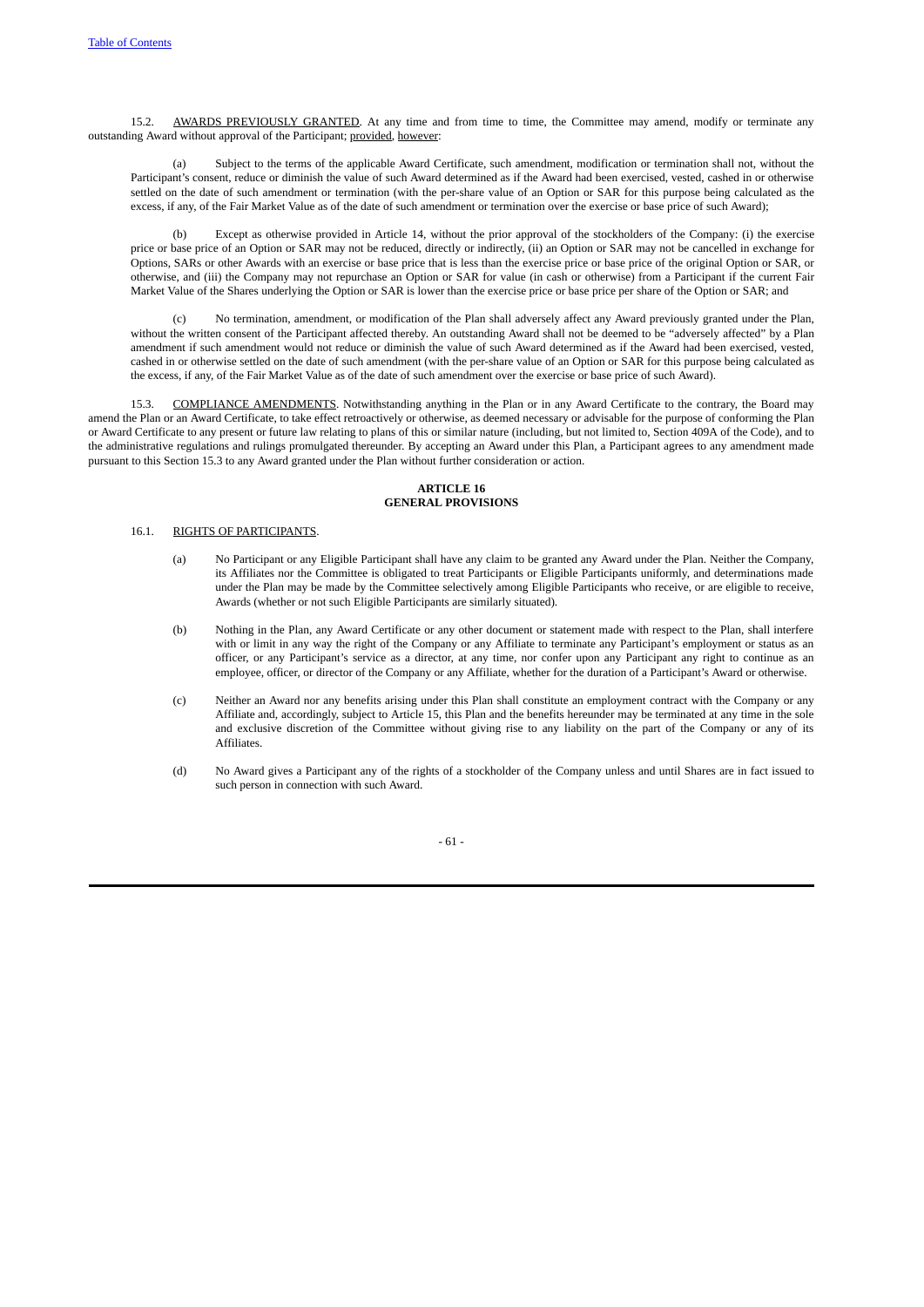16.2. WITHHOLDING. The Company or any Affiliate shall have the authority and the right to deduct or withhold, or require a Participant to remit to the Company or such Affiliate, an amount sufficient to satisfy federal, state, local and foreign taxes (including the Participant's FICA obligation) required by law to be withheld with respect to any exercise, lapse of restriction or other taxable event arising as a result of the Plan. The obligations of the Company under the Plan will be conditioned on such payment or arrangements, and the Company or such Affiliate will, to the extent permitted by law, have the right to deduct any such taxes from any payment of any kind otherwise due to the Participant. Unless otherwise determined by the Committee at the time the Award is granted or thereafter, any such withholding requirement may be satisfied, in whole or in part, by withholding from the Award Shares having a Fair Market Value on the date of withholding equal to the amount required to be withheld in accordance with applicable tax requirements, all in accordance with such procedures as the Committee approves (which procedures may permit withholding up to the maximum individual statutory rate in the applicable jurisdiction as may be permitted under then-current accounting principles to qualify for equity classification). All such elections shall be subject to any restrictions or limitations that the Committee, in its sole discretion, deems appropriate.

# <span id="page-68-1"></span><span id="page-68-0"></span>16.3. SPECIAL PROVISIONS RELATED TO SECTION 409A OF THE CODE.

(a) General. It is intended that the payments and benefits provided under the Plan and any Award shall either be exempt from the application of, or comply with, the requirements of Section 409A of the Code. The Plan and all Award Certificates shall be construed in a manner that effects such intent. Nevertheless, the tax treatment of the benefits provided under the Plan or any Award is not warranted or guaranteed. Neither the Company, its Affiliates nor their respective directors, officers, employees or advisers (other than in his or her capacity as a Participant) shall be held liable for any taxes, interest, penalties or other monetary amounts owed by any Participant or other taxpayer as a result of the Plan or any Award.

(b) Definitional Restrictions. Notwithstanding anything in the Plan or in any Award Certificate to the contrary, to the extent that any amount or benefit that would constitute non-exempt "deferred compensation" for purposes of Section 409A of the Code ("Non-Exempt Deferred Compensation") would otherwise be payable or distributable, or a different form of payment (e.g., lump sum or installment) of such Non-Exempt Deferred Compensation would be effected, under the Plan or any Award Certificate by reason of the occurrence of a Change in Control, or the Participant's Disability or separation from service, such Non-Exempt Deferred Compensation will not be payable or distributable to the Participant, and/or such different form of payment will not be effected, by reason of such circumstance unless the circumstances giving rise to such Change in Control, Disability or separation from service meet any description or definition of "change in control event", "disability" or "separation from service", as the case may be, in Section 409A of the Code and applicable regulations (without giving effect to any elective provisions that may be available under such definition). This provision does not affect the dollar amount or prohibit the *vesting* of any Award upon a Change in Control, Disability or separation from service, however defined. If this provision prevents the payment or distribution of any amount or benefit, or the application of a different form of payment of any amount or benefit, such payment or distribution shall be made at the time and in the form that would have applied absent the non-409A-conforming event.

Allocation among Possible Exemptions. If any one or more Awards granted under the Plan to a Participant could qualify for any separation pay exemption described in Treas. Reg. Section 1.409A-1(b)(9), but such Awards in the aggregate exceed the dollar limit permitted for the separation pay exemptions, the Company (acting through the CEO or the Committee, in the case of executive officers and directors, or the Head of Human Resources, in the case of Participants other than executive officers and directors) shall determine which Awards or portions thereof will be subject to such exemptions.

(d) Six-Month Delay in Certain Circumstances. Notwithstanding anything in the Plan or in any Award Certificate to the contrary, if any amount or benefit that would constitute Non-Exempt Deferred Compensation would otherwise be payable or distributable under this Plan or any Award Certificate by reason of a Participant's separation from service during a period in which the Participant is a Specified Employee, then, subject to any permissible acceleration of payment by the Committee under Treas. Reg. Section 1.409A-3(j)(4)(ii) (domestic relations order), (j)(4)(iii) (conflicts of interest), or (j)(4)(vi) (payment of employment taxes):

the amount of such Non-Exempt Deferred Compensation that would otherwise be payable during the six-month period immediately following the Participant's separation from service will be accumulated through and paid or provided on the first day of the seventh month following the Participant's

- 62 -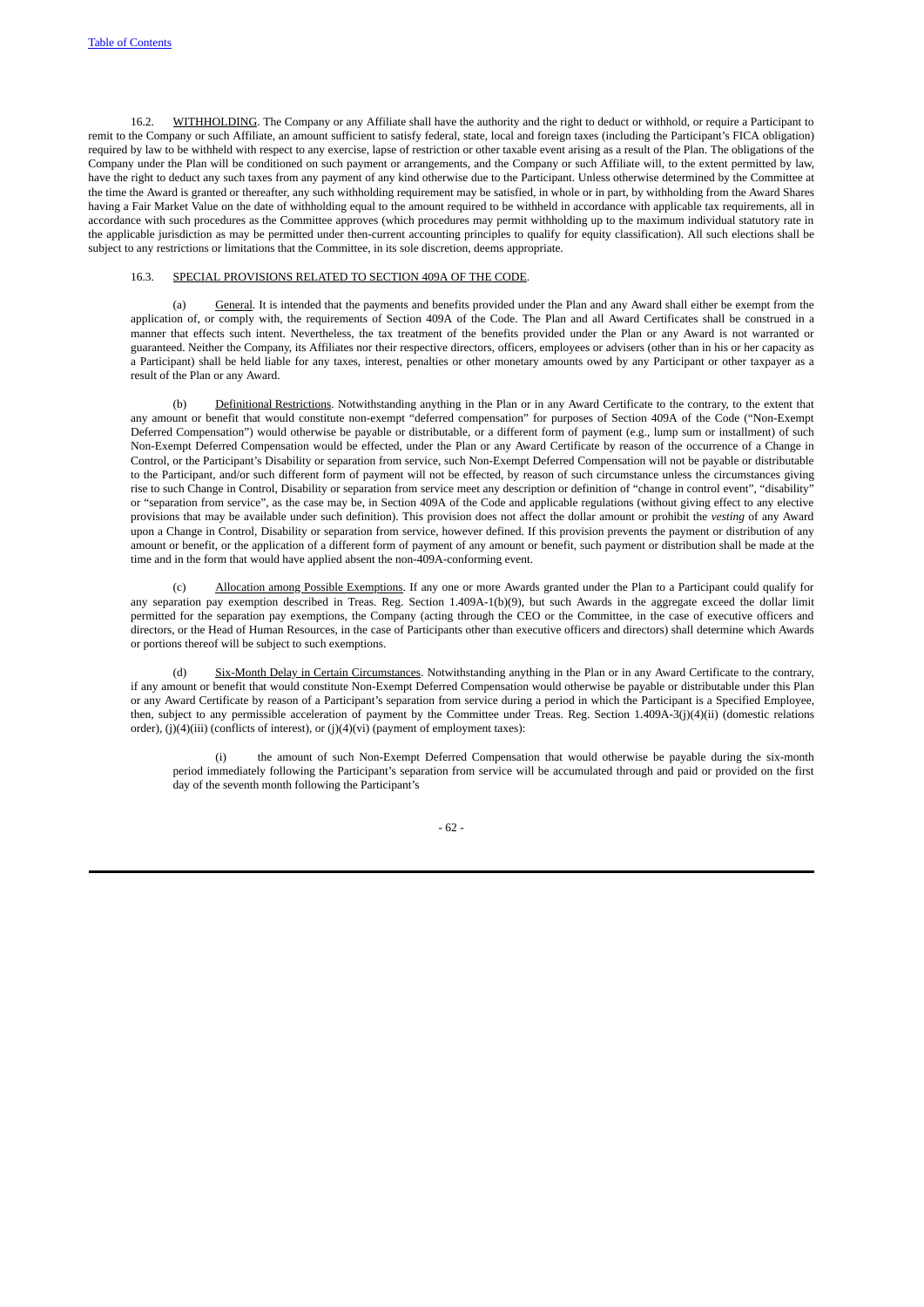separation from service (or, if the Participant dies during such period, within 30 days after the Participant's death) (in either case, the "Required Delay Period"); and

(ii) the normal payment or distribution schedule for any remaining payments or distributions will resume at the end of the Required Delay Period.

(e) Installment Payments. If, pursuant to an Award, a Participant is entitled to a series of installment payments, such Participant's right to the series of installment payments shall be treated as a right to a series of separate payments and not to a single payment. For purposes of the preceding sentence, the term "series of installment payments" has the meaning provided in Treas. Reg. Section 1.409A-2(b)(2)(iii) (or any successor thereto).

Timing of Release of Claims. Whenever an Award conditions a payment or benefit on the Participant's execution and nonrevocation of a release of claims, such release must be executed and all revocation periods shall have expired within 60 days after the date of termination of the Participant's employment; failing which such payment or benefit shall be forfeited. If such payment or benefit is exempt from Section 409A of the Code, the Company may elect to make or commence payment at any time during such 60-day period. If such payment or benefit constitutes Non-Exempt Deferred Compensation, then, subject to subsection (d) above, (i) if such 60-day period begins and ends in a single calendar year, the Company may make or commence payment at any time during such period at its discretion, and (ii) if such 60-day period begins in one calendar year and ends in the next calendar year, the payment shall be made or commence during the second such calendar year (or any later date specified for such payment under the applicable Award), even if such signing and non-revocation of the release occur during the first such calendar year included within such 60-day period. In other words, a Participant is not permitted to influence the calendar year of payment based on the timing of signing the release.

(g) Permitted Acceleration. The Company shall have the sole authority to make any accelerated distribution permissible under Treas. Reg. Section 1.409A-3(j)(4) to Participants of deferred amounts, provided that such distribution(s) meets the requirements of Treas. Reg. Section 1.409A-3(j)(4).

16.4. UNFUNDED STATUS OF AWARDS. The Plan is intended to be an "unfunded" plan for incentive and deferred compensation. With respect to any payments not yet made to a Participant pursuant to an Award, nothing contained in the Plan or any Award Certificate shall give the Participant any rights that are greater than those of a general creditor of the Company or any Affiliate. In its sole discretion, the Committee may authorize the creation of grantor trusts or other arrangements to meet the obligations created under the Plan to deliver Shares or payments in lieu of Shares or with respect to Awards. This Plan is not intended to be subject to ERISA.

16.5. RELATIONSHIP TO OTHER BENEFITS. No payment under the Plan shall be taken into account in determining any benefits under any pension, retirement, savings, profit sharing, group insurance, welfare or benefit plan of the Company or any Affiliate unless provided otherwise in such other plan. Nothing contained in the Plan will prevent the Company from adopting other or additional compensation arrangements, subject to stockholder approval if such approval is required; and such arrangements may be either generally applicable or applicable only in specific cases.

16.6. EXPENSES. The expenses of administering the Plan shall be borne by the Company and its Affiliates.

16.7. TITLES AND HEADINGS. The titles and headings of the Sections in the Plan are for convenience of reference only, and in the event of any conflict, the text of the Plan, rather than such titles or headings, shall control.

GENDER AND NUMBER. Except where otherwise indicated by the context, any masculine term used herein also shall include the feminine; the plural shall include the singular and the singular shall include the plural.

16.9. FRACTIONAL SHARES. No fractional Shares shall be issued and the Committee shall determine, in its discretion, whether cash shall be given in lieu of fractional Shares or whether such fractional Shares shall be eliminated by rounding up or down.

### 16.10. GOVERNMENT AND OTHER REGULATIONS.

Notwithstanding any other provision of the Plan, no Participant who acquires Shares pursuant to the Plan may, during any period of time that such Participant is an affiliate of the Company (within the meaning of the

<span id="page-69-6"></span><span id="page-69-5"></span><span id="page-69-4"></span><span id="page-69-3"></span><span id="page-69-2"></span><span id="page-69-1"></span><span id="page-69-0"></span>- 63 -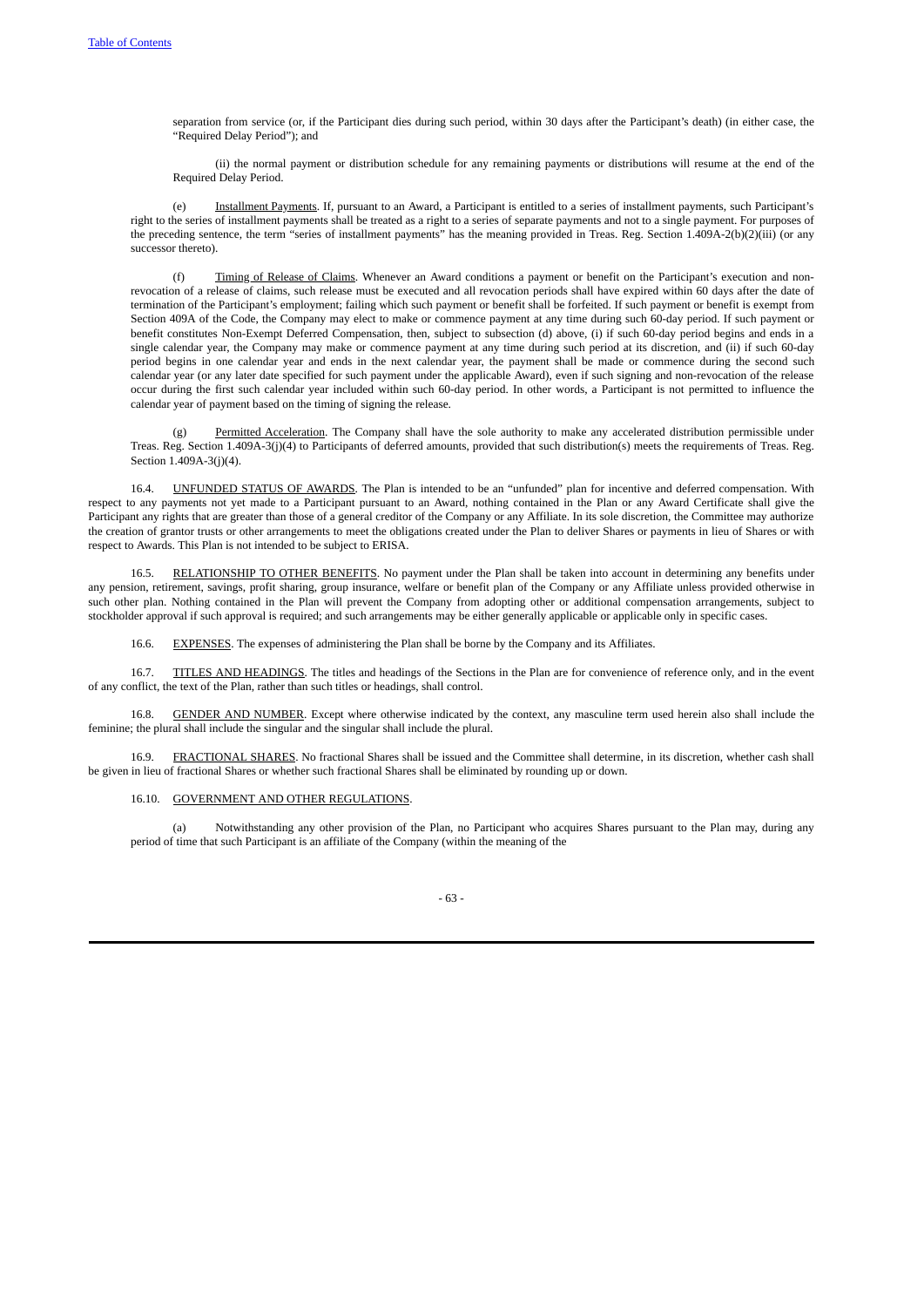rules and regulations of the Securities and Exchange Commission under the 1933 Act), sell such Shares, unless such offer and sale is made (i) pursuant to an effective registration statement under the 1933 Act, which is current and includes the Shares to be sold, or (ii) pursuant to an appropriate exemption from the registration requirement of the 1933 Act, such as that set forth in Rule 144 promulgated under the 1933 Act.

(b) Notwithstanding any other provision of the Plan, if at any time the Committee shall determine that the registration, listing or qualification of the Shares covered by an Award upon any Exchange or under any foreign, federal, state or local law or practice, or the consent or approval of any governmental regulatory body, is necessary or desirable as a condition of, or in connection with, the granting of such Award or the purchase or receipt of Shares thereunder, no Shares may be purchased, delivered or received pursuant to such Award unless and until such registration, listing, qualification, consent or approval shall have been effected or obtained free of any condition not acceptable to the Committee. Any Participant receiving or purchasing Shares pursuant to an Award shall make such representations and agreements and furnish such information as the Committee may request to assure compliance with the foregoing or any other applicable legal requirements. The Company shall not be required to issue or deliver any certificate or certificates for Shares under the Plan prior to the Committee's determination that all related requirements have been fulfilled. The Company shall in no event be obligated to register any securities pursuant to the 1933 Act or applicable state or foreign law or to take any other action in order to cause the issuance and delivery of such certificates to comply with any such law, regulation or requirement.

16.11. GOVERNING LAW. To the extent not governed by federal law, the Plan and all Award Certificates shall be construed in accordance with and governed by the laws of the State of Delaware.

16.12. SEVERABILITY. In the event that any provision of this Plan is found to be invalid or otherwise unenforceable under any applicable law, such invalidity or unenforceability will not be construed as rendering any other provisions contained herein as invalid or unenforceable, and all such other provisions will be given full force and effect to the same extent as though the invalid or unenforceable provision was not contained herein.

16.13. NO LIMITATIONS ON RIGHTS OF COMPANY. The grant of any Award shall not in any way affect the right or power of the Company to make adjustments, reclassification or changes in its capital or business structure or to merge, consolidate, dissolve, liquidate, sell or transfer all or any part of its business or assets. The Plan shall not restrict the authority of the Company, for proper corporate purposes, to draft or assume awards, other than under the Plan, to or with respect to any person. If the Committee so directs, the Company may issue or transfer Shares to an Affiliate, for such lawful consideration as the Committee may specify, upon the condition or understanding that the Affiliate will transfer such Shares to a Participant in accordance with the terms of an Award granted to such Participant and specified by the Committee pursuant to the provisions of the Plan.

<span id="page-70-2"></span><span id="page-70-1"></span><span id="page-70-0"></span>\*\*\*\*\*\*\*\*\*\*\*\*\*\*\*\*\*\*\*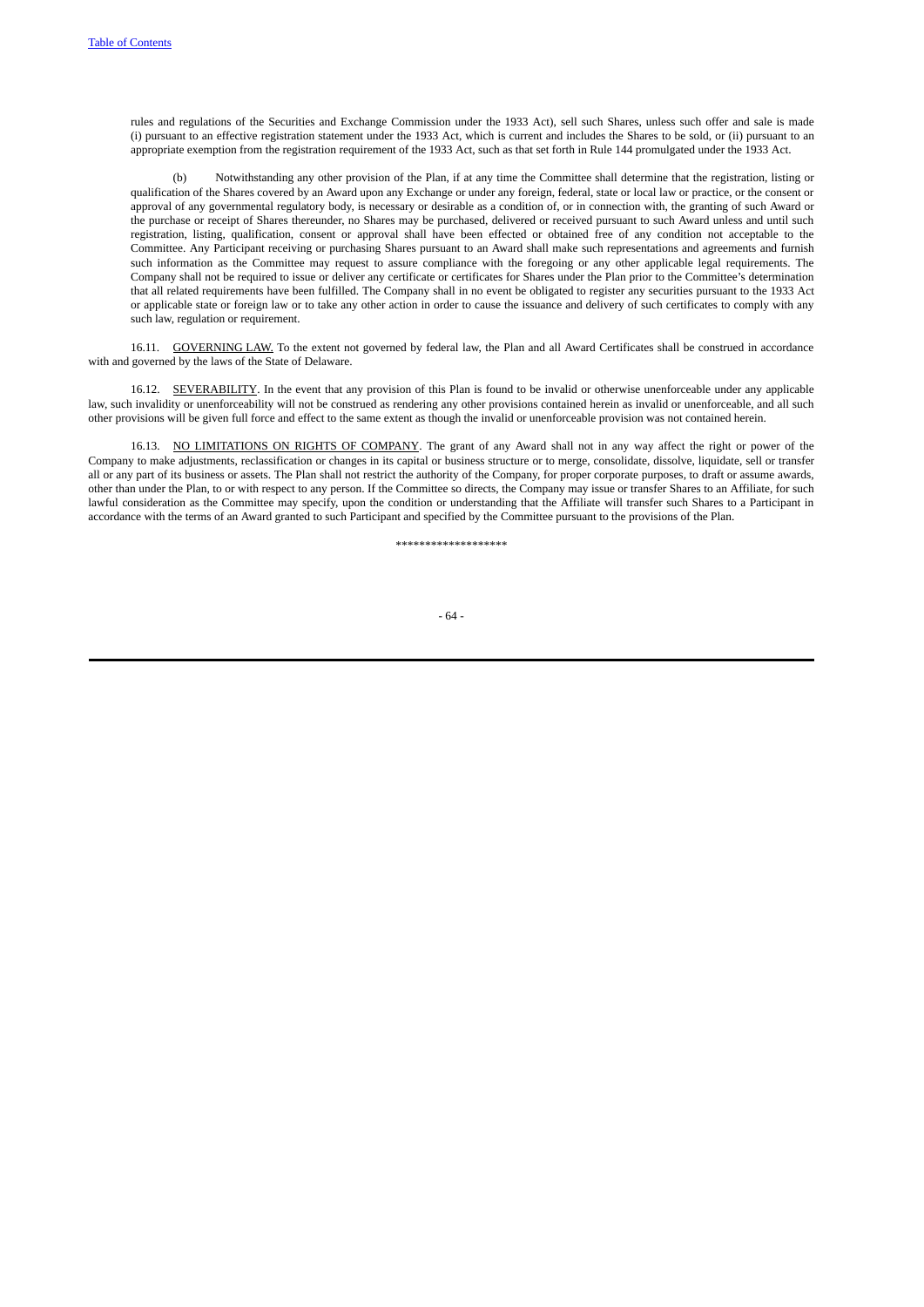The foregoing is hereby acknowledged as being the TG Therapeutics, Inc. 2022 Incentive Plan, which was adopted by the Board on April 20, 2022, contingent upon approval by the stockholders on June 16, 2022.

TG THERAPEUTICS, INC.

| By:  |        |  |  |
|------|--------|--|--|
| Its: |        |  |  |
|      |        |  |  |
|      | $-65-$ |  |  |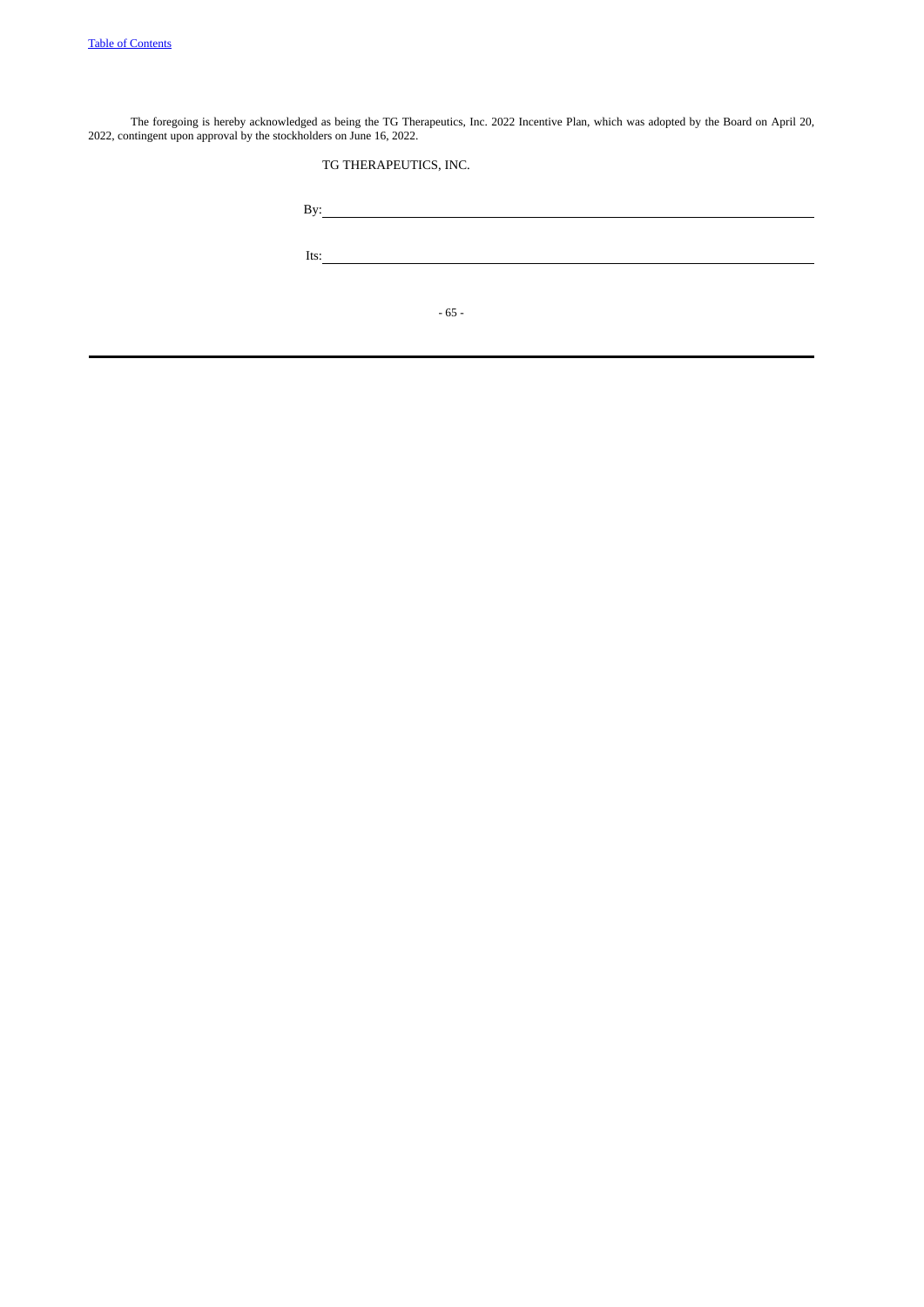TG THERAPEUTICS,INC.<br>2 Gansevoort Street<br>9th Floor<br>New York, NY 10014



VOTE BY INTERNET - www.proxyvote.com or scan the QR Barcode above<br>Use the Internet to transmit your voting instructions and for electronic delivery of<br>information. Vote by 11:59 P.M. ET on 0015/2022. Have your proxy card

**VOTE BY MAIL** 

VOTE OF MINIL<br>Mark, sign and date your proxy card and return it in the postage-paid envelope we have<br>provided or return it to Vote Processing, c/o Broadridge, 51 Mercedes Way, Edgewood,<br>NY 11717.

TO VOTE, MARK BLOCKS BELOW IN BLUE OR BLACK INK AS FOLLOWS:

KEEP THIS PORTION FOR YOUR RECORDS

|                |                                                                                                                                                  | For | <b>Withhold For All</b> |                        |                               | To withhold authority to vote for any<br>individual nominee(s), mark "For All                                                                      |      |                     |  |
|----------------|--------------------------------------------------------------------------------------------------------------------------------------------------|-----|-------------------------|------------------------|-------------------------------|----------------------------------------------------------------------------------------------------------------------------------------------------|------|---------------------|--|
|                | The Board of Directors recommends you vote FOR<br>the following:                                                                                 | All | All                     | <b>Except</b>          | nominee(s) on the line below. | Except" and write the number(s) of the                                                                                                             |      |                     |  |
|                |                                                                                                                                                  | n   | $\Box$                  | п                      |                               |                                                                                                                                                    |      |                     |  |
|                | 1. Election of Directors                                                                                                                         |     |                         |                        |                               |                                                                                                                                                    |      |                     |  |
|                | <b>Nominees</b>                                                                                                                                  |     |                         |                        |                               |                                                                                                                                                    |      |                     |  |
| 01<br>06       | Laurence Charney<br>02 Yann Echelard<br>Michael S. Weiss                                                                                         |     |                         | 03 Kenneth Hoberman    |                               | 04 Daniel Hume                                                                                                                                     |      | 05 Sagar Lonial, MD |  |
|                | The Board of Directors recommends you vote FOR<br>proposals 2, 3 and 4.                                                                          | For |                         | <b>Against Abstain</b> |                               |                                                                                                                                                    |      |                     |  |
| $\overline{2}$ | To approve the 2022 Incentive Plan.                                                                                                              | n   | O                       | n                      |                               | NOTE: Transact any other business that may properly<br>come before the Annual Meeting or any postponement<br>or adjournment of the Annual Meeting. |      |                     |  |
| 8              | To ratify the appointment of KPMG, LLP as our<br>independent registered public accounting firm<br>for the year ending December 31, 2022.         | Ω   | $\Box$                  | n                      |                               |                                                                                                                                                    |      |                     |  |
| 4              | An advisory vote to approve the compensation of<br>our named executive officers.                                                                 | n   | $\Box$                  | n                      |                               |                                                                                                                                                    |      |                     |  |
|                | The Board of Directors recommends you<br>vote 3 YEARS on the following proposal:<br>1 year                                                       |     | 2 years 3 years Abstain |                        |                               |                                                                                                                                                    |      |                     |  |
| 5              | To recommend, by advisory vote, the<br>O<br>frequency of executive compensation<br>votes.                                                        | n   | n                       | O                      |                               |                                                                                                                                                    |      |                     |  |
|                |                                                                                                                                                  |     |                         |                        |                               |                                                                                                                                                    |      |                     |  |
|                | Please sign exactly as your name(s) appear(s) hereon. When signing as<br>attorney, executor, administrator, or other fiduciary, please give full |     |                         |                        |                               |                                                                                                                                                    |      |                     |  |
|                | title as such. Joint owners should each sign personally. All holders must                                                                        |     |                         |                        |                               |                                                                                                                                                    |      |                     |  |
|                | sign. If a corporation or partnership, please sign in full corporate or<br>partnership name, by authorized officer.                              |     |                         |                        |                               |                                                                                                                                                    |      |                     |  |
|                |                                                                                                                                                  |     |                         |                        |                               |                                                                                                                                                    |      |                     |  |
|                | Signature IPLEASE SIGN WITHIN BOX1<br>Date                                                                                                       |     |                         |                        | Signature (Joint Owners)      |                                                                                                                                                    | Date |                     |  |